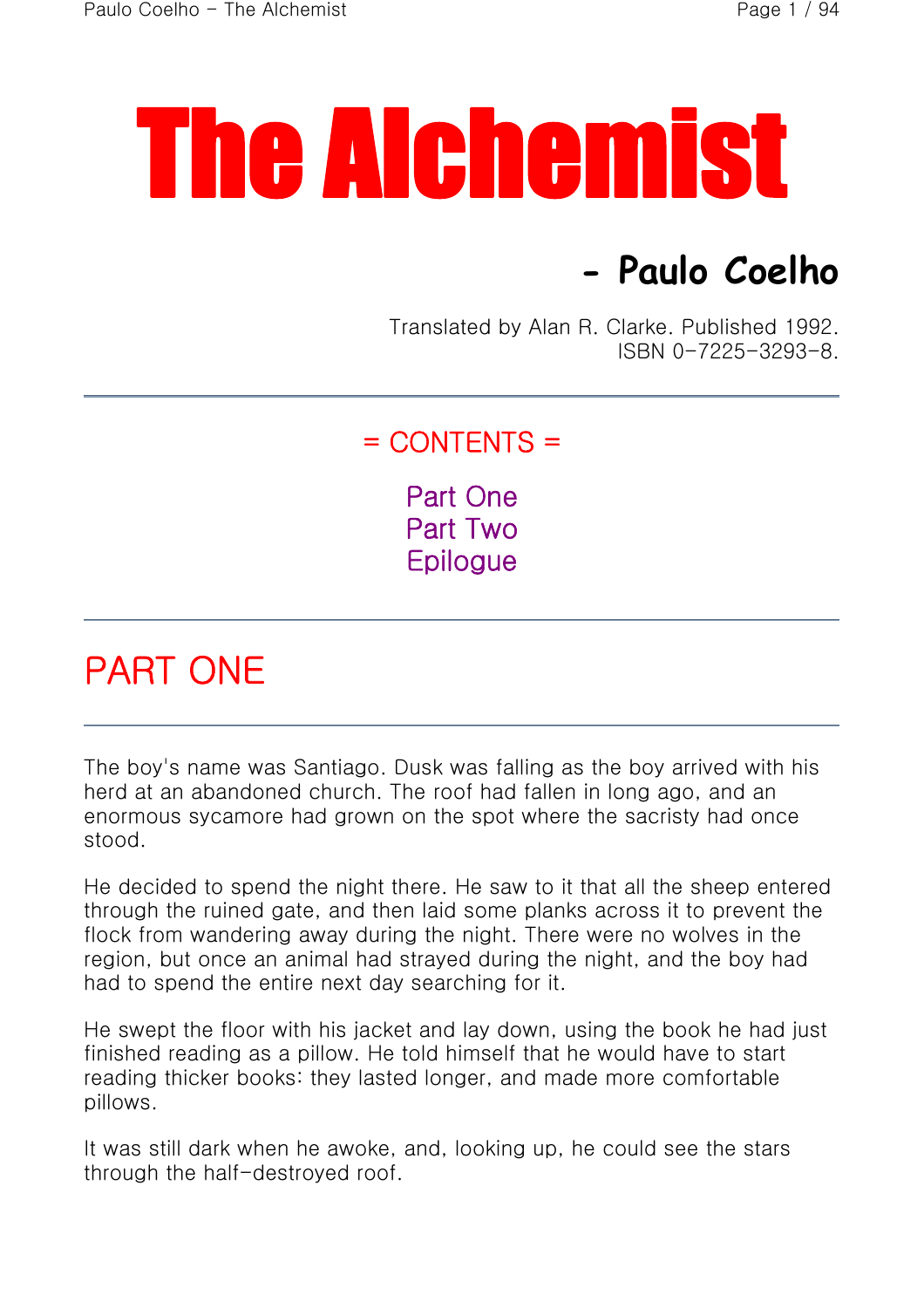I wanted to sleep a little longer, he thought. He had had the same dream that night as a week ago, and once again he had awakened before it ended.

He arose and, taking up his crook, began to awaken the sheep that still slept. He had noticed that, as soon as he awoke, most of his animals also began to stir. It was as if some mysterious energy bound his life to that of the sheep, with whom he had spent the past two years, leading them through the countryside in search of food and water. "They are so used to me that they know my schedule," he muttered. Thinking about that for a moment, he realized that it could be the other way around: that it was he who had become accustomed to *their* schedule.

But there were certain of them who took a bit longer to awaken. The boy prodded them, one by one, with his crook, calling each by name. He had always believed that the sheep were able to understand what he said. So there were times when he read them parts of his books that had made an impression on him, or when he would tell them of the loneliness or the happiness of a shepherd in the fields. Sometimes he would comment to them on the things he had seen in the villages they passed.

But for the past few days he had spoken to them about only one thing: the girl, the daughter of a merchant who lived in the village they would reach in about four days. He had been to the village only once, the year before. The merchant was the proprietor of a dry goods shop, and he always demanded that the sheep be sheared in his presence, so that he would not be cheated. A friend had told the boy about the shop, and he had taken his sheep there.

\*

"I need to sell some wool," the boy told the merchant.

The shop was busy, and the man asked the shepherd to wait until the afternoon. So the boy sat on the steps of the shop and took a book from his bag.

"I didn't know shepherds knew how to read," said a girl's voice behind him.

The girl was typical of the region of Andalusia, with flowing black hair, and eyes that vaguely recalled the Moorish conquerors.

"Well, usually I learn more from my sheep than from books," he answered. During the two hours that they talked, she told him she was the merchant's daughter, and spoke of life in the village, where each day was like all the others. The shepherd told her of the Andalusian countryside, and related the news from the other towns where he had stopped. It was a pleasant change from talking to his sheep.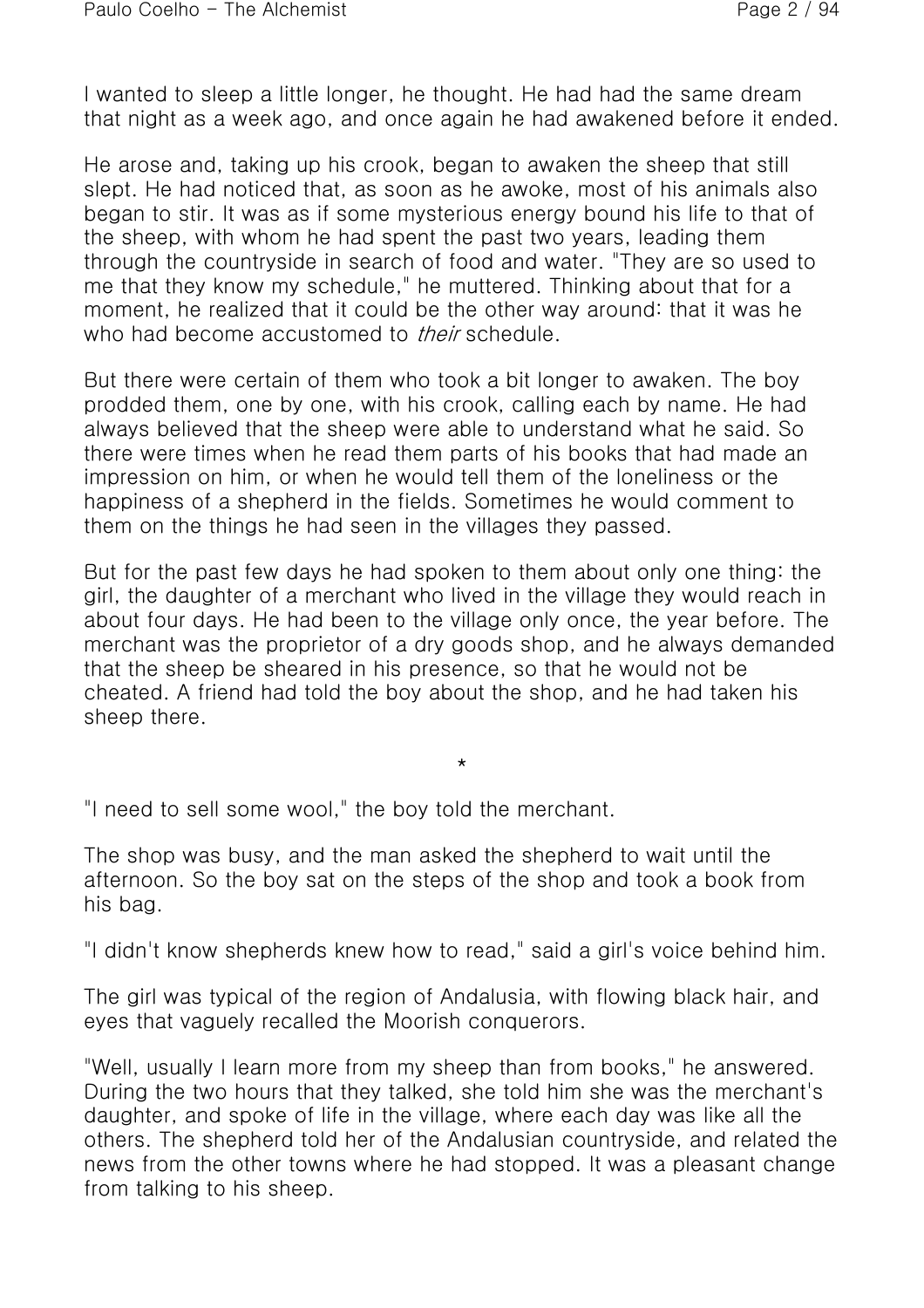"How did you learn to read?" the girl asked at one point.

"Like everybody learns," he said. "In school."

"Well, if you know how to read, why are you just a shepherd?"

The boy mumbled an answer that allowed him to avoid responding to her question. He was sure the girl would never understand. He went on telling stories about his travels, and her bright, Moorish eyes went wide with fear and surprise. As the time passed, the boy found himself wishing that the day would never end, that her father would stay busy and keep him waiting for three days. He recognized that he was feeling something he had never experienced before: the desire to live in one place forever. With the girl with the raven hair, his days would never be the same again.

But finally the merchant appeared, and asked the boy to shear four sheep. He paid for the wool and asked the shepherd to come back the following year.

And now it was only four days before he would be back in that same village. He was excited, and at the same time uneasy: maybe the girl had already forgotten him. Lots of shepherds passed through, selling their wool.

\*

"It doesn't matter," he said to his sheep. "I know other girls in other places."

But in his heart he knew that it did matter. And he knew that shepherds, like seamen and like traveling salesmen, always found a town where there was someone who could make them forget the joys of carefree wandering.

The day was dawning, and the shepherd urged his sheep in the direction of the sun. They never have to make any decisions, he thought. Maybe that's why they always stay close to me.

The only things that concerned the sheep were food and water. As long as the boy knew how to find the best pastures in Andalusia, they would be his friends. Yes, their days were all the same, with the seemingly endless hours between sunrise and dusk; and they had never read a book in their young lives, and didn't understand when the boy told them about the sights of the cities. They were content with just food and water, and, in exchange, they generously gave of their wool, their company, and—once in a while—their meat.

If I became a monster today, and decided to kill them, one by one, they would become aware only after most of the flock had been slaughtered, thought the boy. They trust me, and they've forgotten how to rely on their own instincts, because I lead them to nourishment.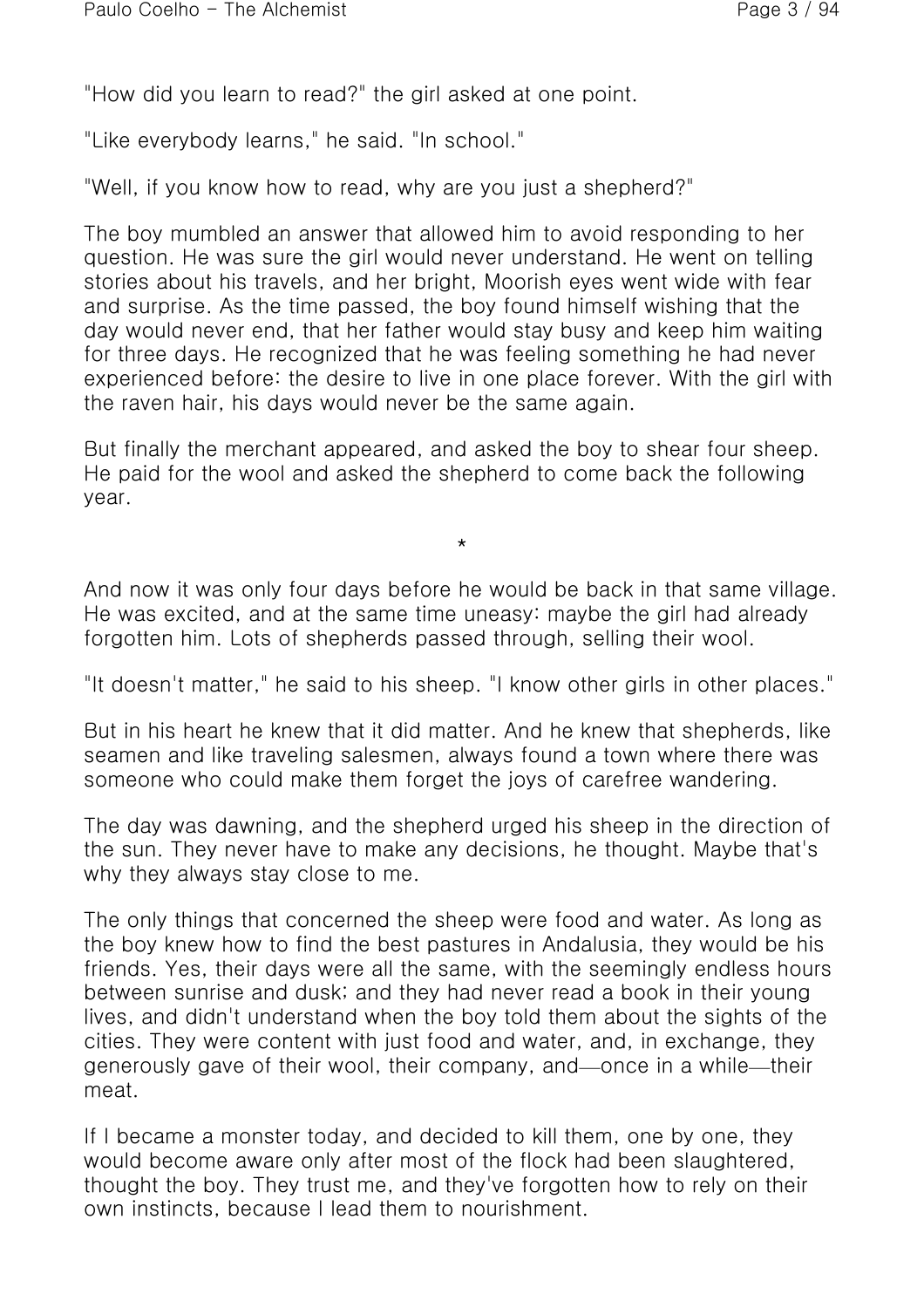The boy was surprised at his thoughts. Maybe the church, with the sycamore growing from within, had been haunted. It had caused him to have the same dream for a second time, and it was causing him to feel anger toward his faithful companions. He drank a bit from the wine that remained from his dinner of the night before, and he gathered his jacket closer to his body. He knew that a few hours from now, with the sun at its zenith, the heat would be so great that he would not be able to lead his flock across the fields. It was the time of day when all of Spain slept during the summer. The heat lasted until nightfall, and all that time he had to carry his jacket. But when he thought to complain about the burden of its weight, he remembered that, because he had the jacket, he had withstood the cold of the dawn.

We have to be prepared for change, he thought, and he was grateful for the jacket's weight and warmth.

The jacket had a purpose, and so did the boy. His purpose in life was to travel, and, after two years of walking the Andalusian terrain, he knew all the cities of the region. He was planning, on this visit, to explain to the girl how it was that a simple shepherd knew how to read. That he had attended a seminary until he was sixteen. His parents had wanted him to become a priest, and thereby a source of pride for a simple farm family. They worked hard just to have food and water, like the sheep. He had studied Latin, Spanish, and theology. But ever since he had been a child, he had wanted to know the world, and this was much more important to him than knowing God and learning about man's sins. One afternoon, on a visit to his family, he had summoned up the courage to tell his father that he didn't want to become a priest. That he wanted to travel.

"People from all over the world have passed through this village, son," said his father. "They come in search of new things, but when they leave they are basically the same people they were when they arrived. They climb the mountain to see the castle, and they wind up thinking that the past was better than what we have now. They have blond hair, or dark skin, but basically they're the same as the people who live right here."

\*

"But I'd like to see the castles in the towns where they live," the boy explained.

"Those people, when they see our land, say that they would like to live here forever," his father continued.

"Well, I'd like to see their land, and see how they live," said his son.

"The people who come here have a lot of money to spend, so they can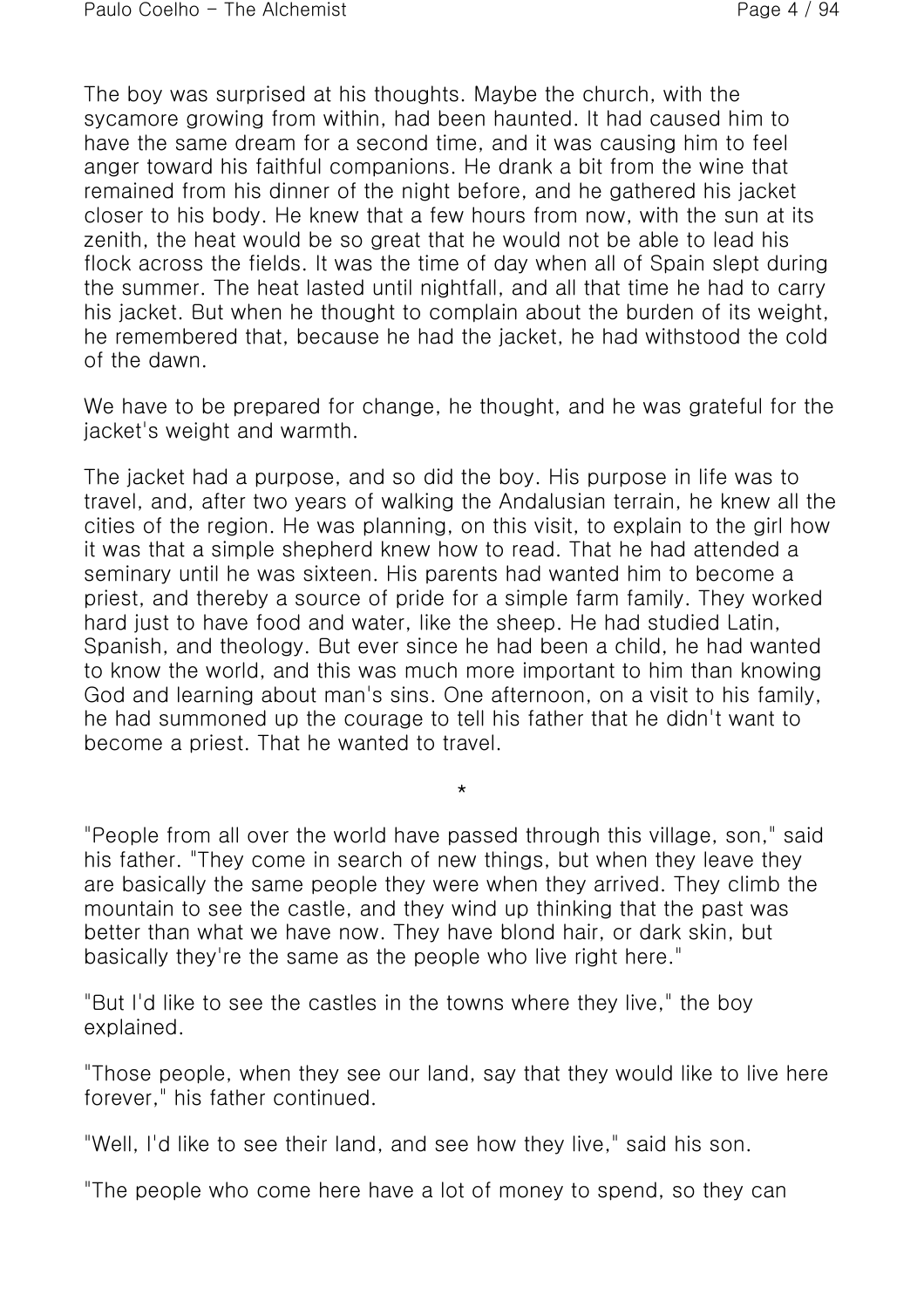afford to travel," his father said. "Amongst us, the only ones who travel are the shepherds."

"Well, then I'll be a shepherd!"

His father said no more. The next day, he gave his son a pouch that held three ancient Spanish gold coins.

"I found these one day in the fields. I wanted them to be a part of your inheritance. But use them to buy your flock. Take to the fields, and someday you'll learn that our countryside is the best, and our women the most beautiful."

And he gave the boy his blessing. The boy could see in his father's gaze a desire to be able, himself, to travel the world—a desire that was still alive, despite his father's having had to bury it, over dozens of years, under the burden of struggling for water to drink, food to eat, and the same place to sleep every night of his life.

\*

The horizon was tinged with red, and suddenly the sun appeared. The boy thought back to that conversation with his father, and felt happy; he had already seen many castles and met many women (but none the equal of the one who awaited him several days hence). He owned a jacket, a book that he could trade for another, and a flock of sheep. But, most important, he was able every day to live out his dream. If he were to tire of the Andalusian fields, he could sell his sheep and go to sea. By the time he had had enough of the sea, he would already have known other cities, other women, and other chances to be happy. I couldn't have found God in the seminary, he thought, as he looked at the sunrise.

Whenever he could, he sought out a new road to travel. He had never been to that ruined church before, in spite of having traveled through those parts many times. The world was huge and inexhaustible; he had only to allow his sheep to set the route for a while, and he would discover other interesting things. The problem is that they don't even realize that they're walking a new road every day. They don't see that the fields are new and the seasons change. All they think about is food and water.

Maybe we're all that way, the boy mused. Even me—I haven't thought of other women since I met the merchant's daughter. Looking at the sun, he calculated that he would reach Tarifa before midday. There, he could exchange his book for a thicker one, fill his wine bottle, shave, and have a haircut; he had to prepare himself for his meeting with the girl, and he didn't want to think about the possibility that some other shepherd, with a larger flock of sheep, had arrived there before him and asked for her hand.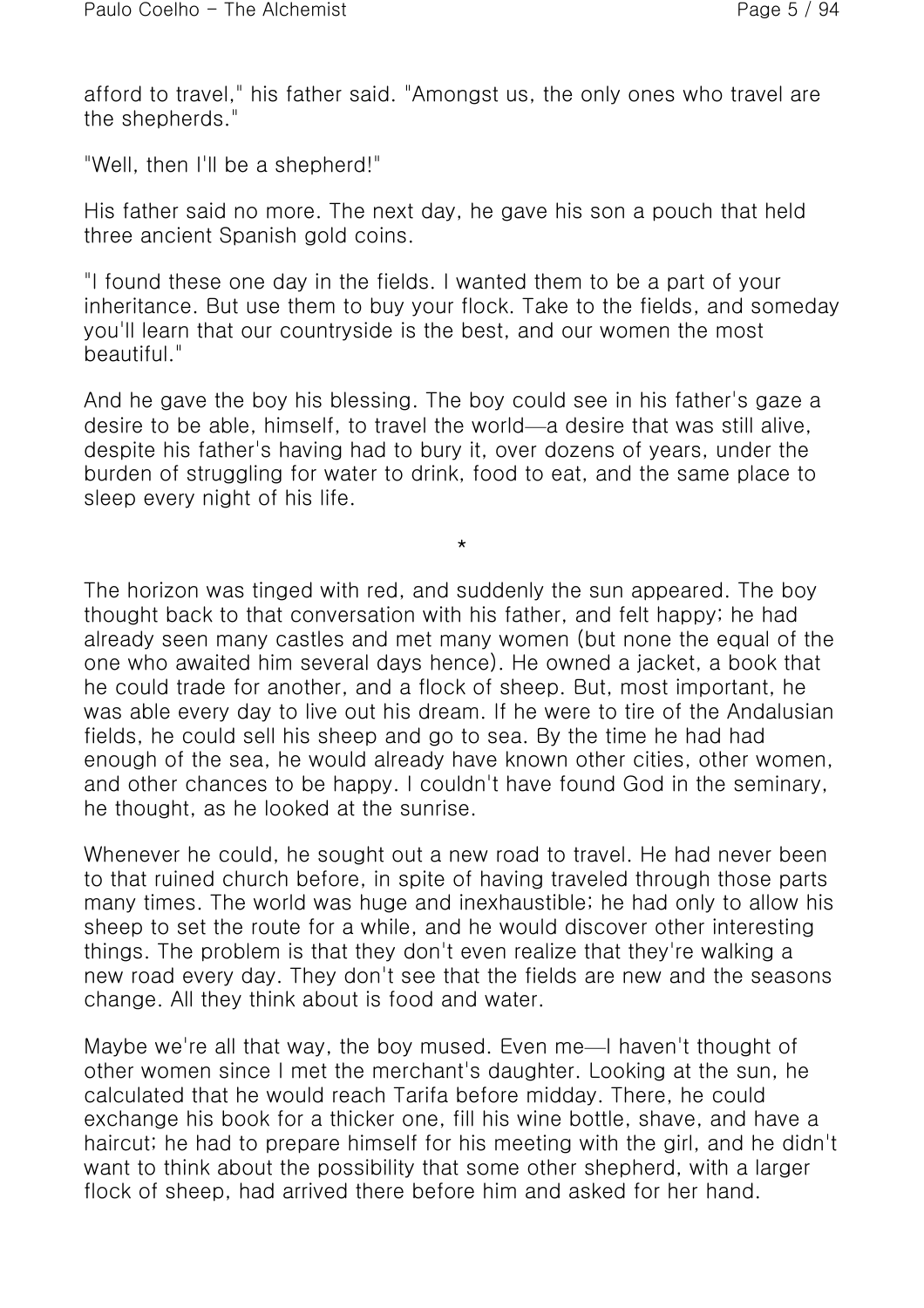It's the possibility of having a dream come true that makes life interesting, he thought, as he looked again at the position of the sun, and hurried his pace. He had suddenly remembered that, in Tarifa, there was an old woman who interpreted dreams.

\*

The old woman led the boy to a room at the back of her house; it was separated from her living room by a curtain of colored beads. The room's furnishings consisted of a table, an image of the Sacred Heart of Jesus, and two chairs.

The woman sat down, and told him to be seated as well. Then she took both of his hands in hers, and began quietly to pray.

It sounded like a Gypsy prayer. The boy had already had experience on the road with Gypsies; they also traveled, but they had no flocks of sheep. People said that Gypsies spent their lives tricking others. It was also said that they had a pact with the devil, and that they kidnapped children and, taking them away to their mysterious camps, made them their slaves. As a child, the boy had always been frightened to death that he would be captured by Gypsies, and this childhood fear returned when the old woman took his hands in hers.

But she has the Sacred Heart of Jesus there, he thought, trying to reassure himself. He didn't want his hand to begin trembling, showing the old woman that he was fearful. He recited an Our Father silently.

"Very interesting," said the woman, never taking her eyes from the boy's hands, and then she fell silent.

The boy was becoming nervous. His hands began to tremble, and the woman sensed it. He quickly pulled his hands away.

"I didn't come here to have you read my palm," he said, already regretting having come. He thought for a moment that it would be better to pay her fee and leave without learning a thing, that he was giving too much importance to his recurrent dream.

"You came so that you could learn about your dreams," said the old woman. "And dreams are the language of God. When he speaks in our language, I can interpret what he has said. But if he speaks in the language of the soul, it is only you who can understand. But, whichever it is, I'm going to charge you for the consultation."

Another trick, the boy thought. But he decided to take a chance. A shepherd always takes his chances with wolves and with drought, and that's what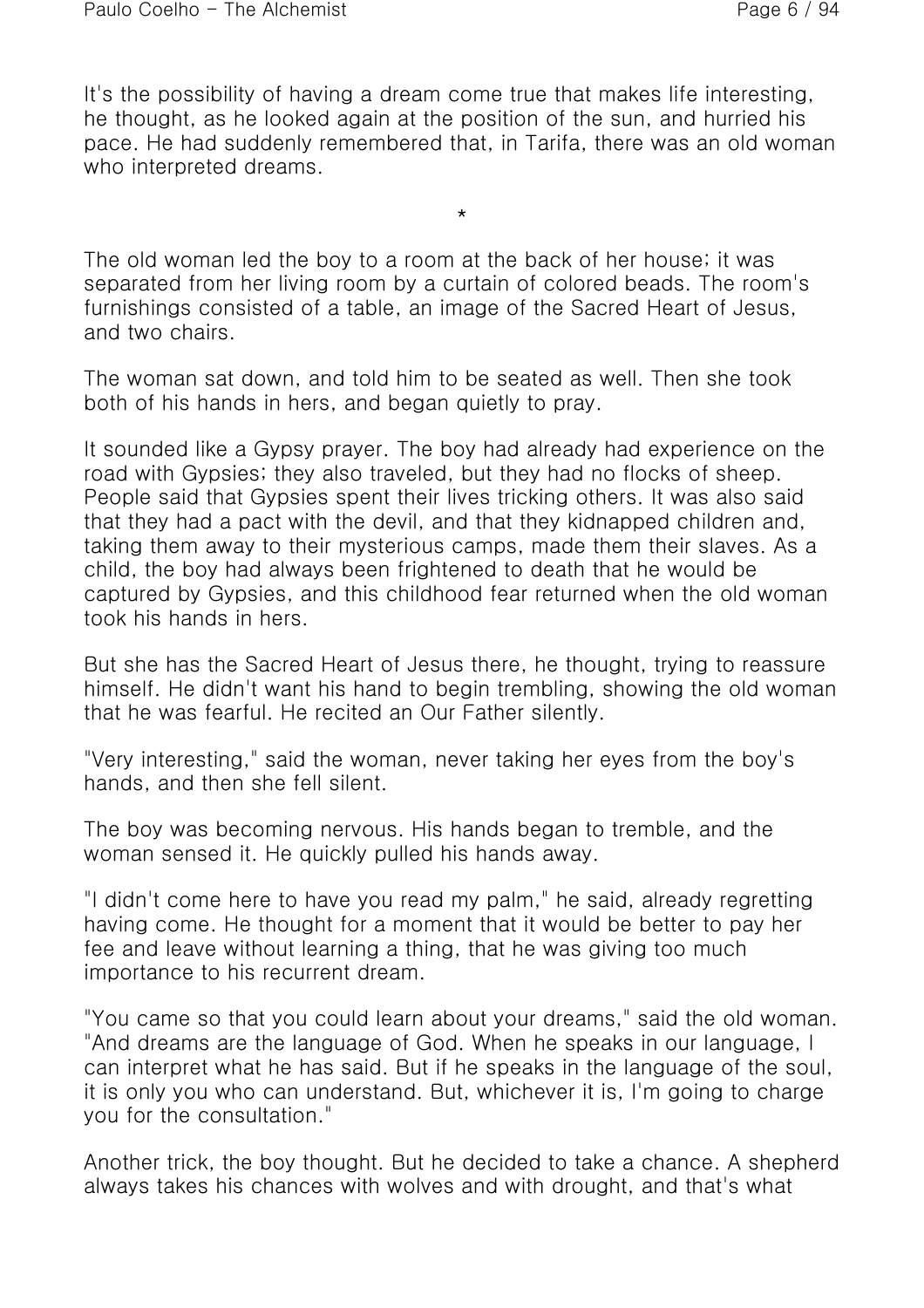makes a shepherd's life exciting.

"I have had the same dream twice," he said. "I dreamed that I was in a field with my sheep, when a child appeared and began to play with the animals. I don't like people to do that, because the sheep are afraid of strangers. But children always seem to be able to play with them without frightening them. I don't know why. I don't know how animals know the age of human beings."

"Tell me more about your dream," said the woman. "I have to get back to my cooking, and, since you don't have much money, I can't give you a lot of time."

"The child went on playing with my sheep for quite a while," continued the boy, a bit upset. "And suddenly, the child took me by both hands and transported me to the Egyptian pyramids."

He paused for a moment to see if the woman knew what the Egyptian pyramids were. But she said nothing.

"Then, at the Egyptian pyramids,"—he said the last three words slowly, so that the old woman would understand—"the child said to me, If you come here, you will find a hidden treasure.' And, just as she was about to show me the exact location, I woke up. Both times."

The woman was silent for some time. Then she again took his hands and studied them carefully.

"I'm not going to charge you anything now," she said. "But I want one-tenth of the treasure, if you find it."

The boy laughed—out of happiness. He was going to be able to save the little money he had because of a dream about hidden treasure!

"Well, interpret the dream," he said.

"First, swear to me. Swear that you will give me one-tenth of your treasure in exchange for what I am going to tell you."

The shepherd swore that he would. The old woman asked him to swear again while looking at the image of the Sacred Heart of Jesus.

"It's a dream in the language of the world," she said. "I can interpret it, but the interpretation is very difficult. That's why I feel that I deserve a part of what you find.

"And this is my interpretation: you must go to the Pyramids in Egypt. I have never heard of them, but, if it was a child who showed them to you, they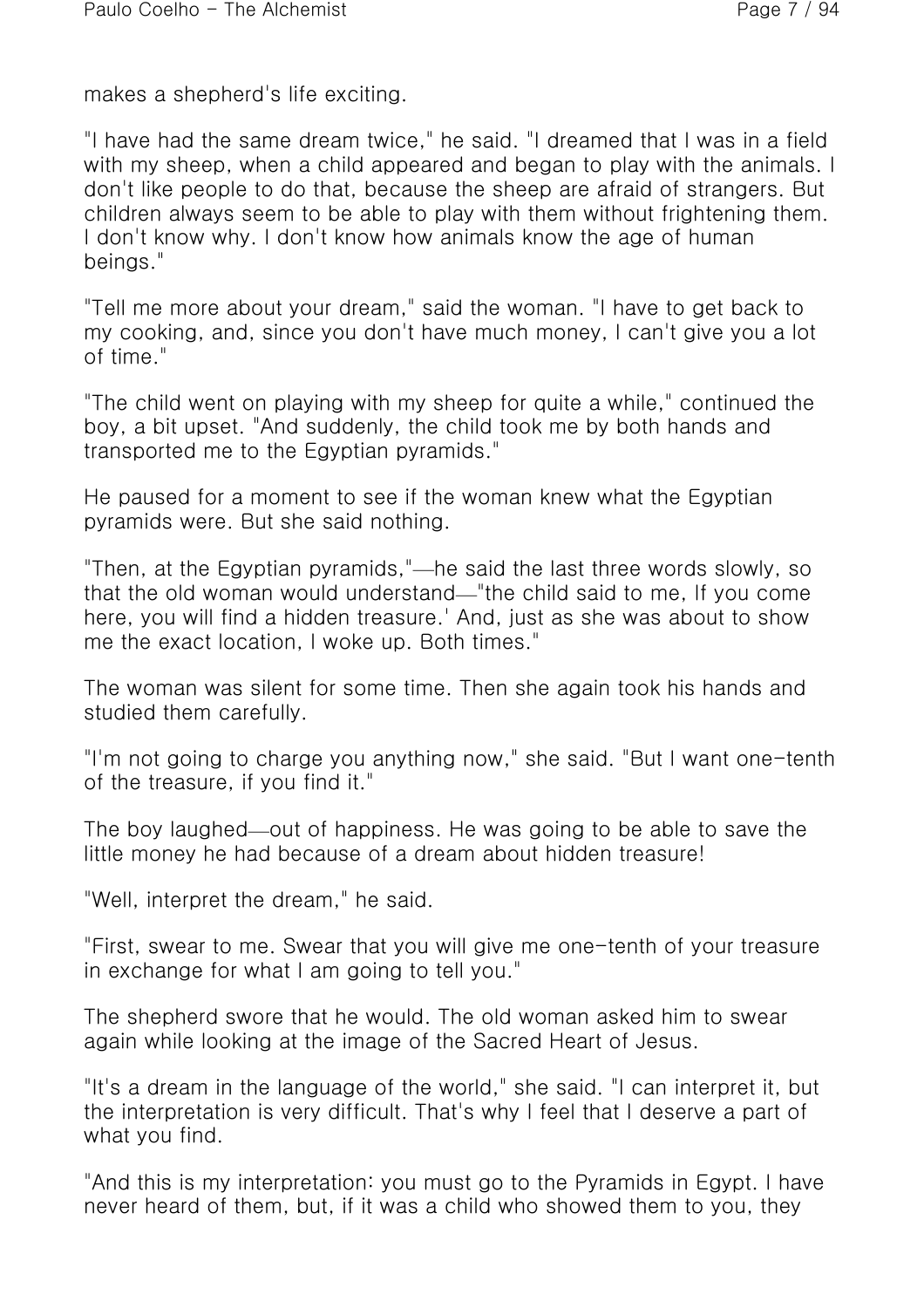exist. There you will find a treasure that will make you a rich man."

The boy was surprised, and then irritated. He didn't need to seek out the old woman for this! But then he remembered that he wasn't going to have to pay anything.

"I didn't need to waste my time just for this," he said.

"I told you that your dream was a difficult one. It's the simple things in life that are the most extraordinary; only wise men are able to understand them. And since I am not wise, I have had to learn other arts, such as the reading of palms."

"Well, how am I going to get to Egypt?"

"I only interpret dreams. I don't know how to turn them into reality. That's why I have to live off what my daughters provide me with."

"And what if I never get to Egypt?"

"Then I don't get paid. It wouldn't be the first time."

And the woman told the boy to leave, saying she had already wasted too much time with him.

So the boy was disappointed; he decided that he would never again believe in dreams. He remembered that he had a number of things he had to take care of: he went to the market for something to eat, he traded his book for one that was thicker, and he found a bench in the plaza where he could sample the new wine he had bought. The day was hot, and the wine was refreshing. The sheep were at the gates of the city, in a stable that belonged to a friend. The boy knew a lot of people in the city. That was what made traveling appeal to him—he always made new friends, and he didn't need to spend all of his time with them. When someone sees the same people every day, as had happened with him at the seminary, they wind up becoming a part of that person's life. And then they want the person to change. If someone isn't what others want them to be, the others become angry. Everyone seems to have a clear idea of how other people should lead their lives, but none about his or her own.

He decided to wait until the sun had sunk a bit lower in the sky before following his flock back through the fields. Three days from now, he would be with the merchant's daughter.

He started to read the book he had bought. On the very first page it described a burial ceremony. And the names of the people involved were very difficult to pronounce. If he ever wrote a book, he thought, he would present one person at a time, so that the reader wouldn't have to worry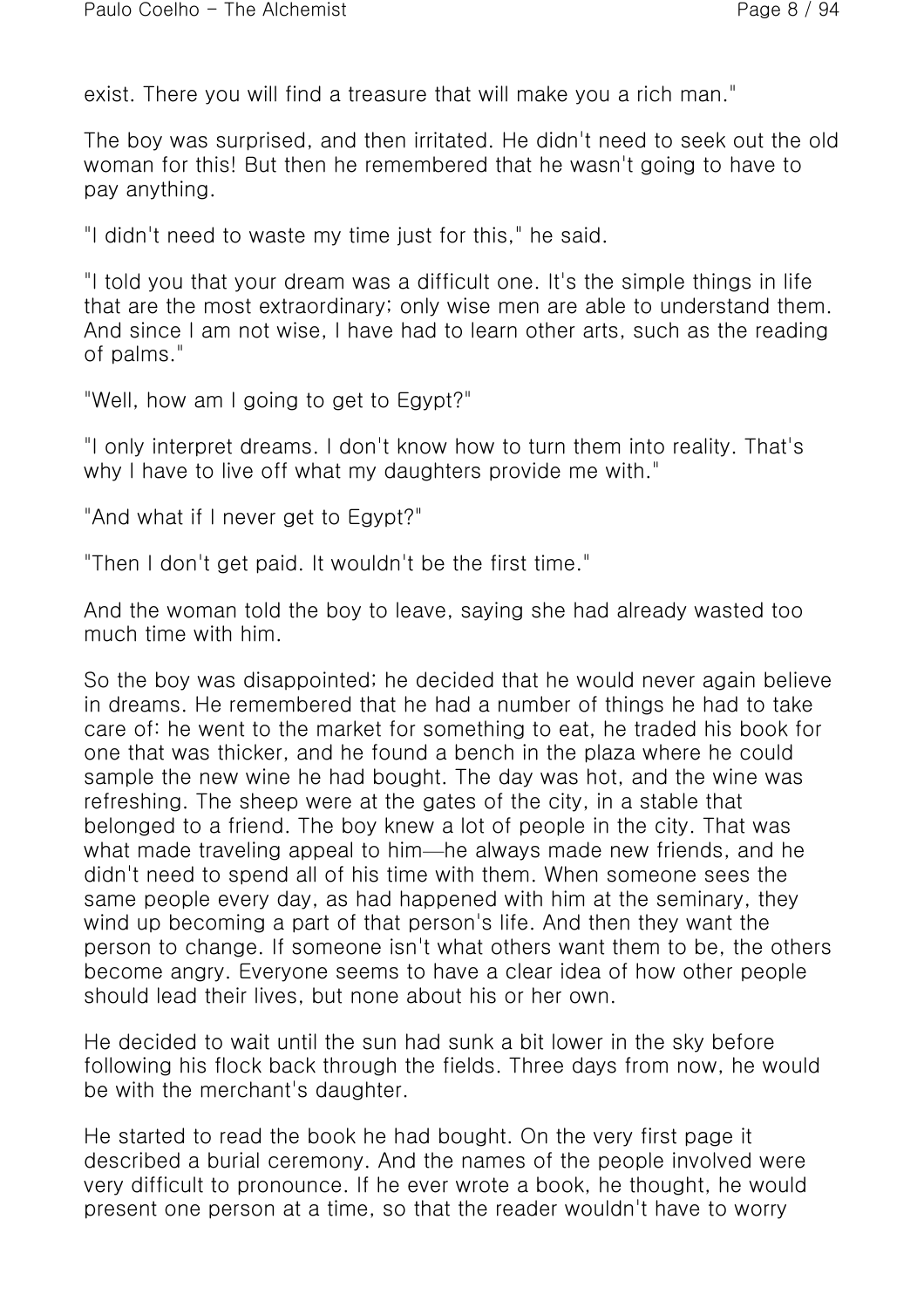about memorizing a lot of names.

When he was finally able to concentrate on what he was reading, he liked the book better; the burial was on a snowy day, and he welcomed the feeling of being cold. As he read on, an old man sat down at his side and tried to strike up a conversation.

"What are they doing?" the old man asked, pointing at the people in the plaza.

"Working," the boy answered dryly, making it look as if he wanted to concentrate on his reading.

Actually, he was thinking about shearing his sheep in front of the merchant's daughter, so that she could see that he was someone who was capable of doing difficult things. He had already imagined the scene many times; every time, the girl became fascinated when he explained that the sheep had to be sheared from back to front. He also tried to remember some good stories to relate as he sheared the sheep. Most of them he had read in books, but he would tell them as if they were from his personal experience. She would never know the difference, because she didn't know how to read.

Meanwhile, the old man persisted in his attempt to strike up a conversation. He said that he was tired and thirsty, and asked if he might have a sip of the boy's wine. The boy offered his bottle, hoping that the old man would leave him alone.

But the old man wanted to talk, and he asked the boy what book he was reading. The boy was tempted to be rude, and move to another bench, but his father had taught him to be respectful of the elderly. So he held out the book to the man—for two reasons: first, that he, himself, wasn't sure how to pronounce the title; and second, that if the old man didn't know how to read, he would probably feel ashamed and decide of his own accord to change benches.

"Hmm…" said the old man, looking at all sides of the book, as if it were some strange object. "This is an important book, but it's really irritating."

The boy was shocked. The old man knew how to read, and had already read the book. And if the book was irritating, as the old man had said, the boy still had time to change it for another.

"It's a book that says the same thing almost all the other books in the world say," continued the old man. "It describes people's inability to choose their own destinies. And it ends up saying that everyone believes the world's greatest lie."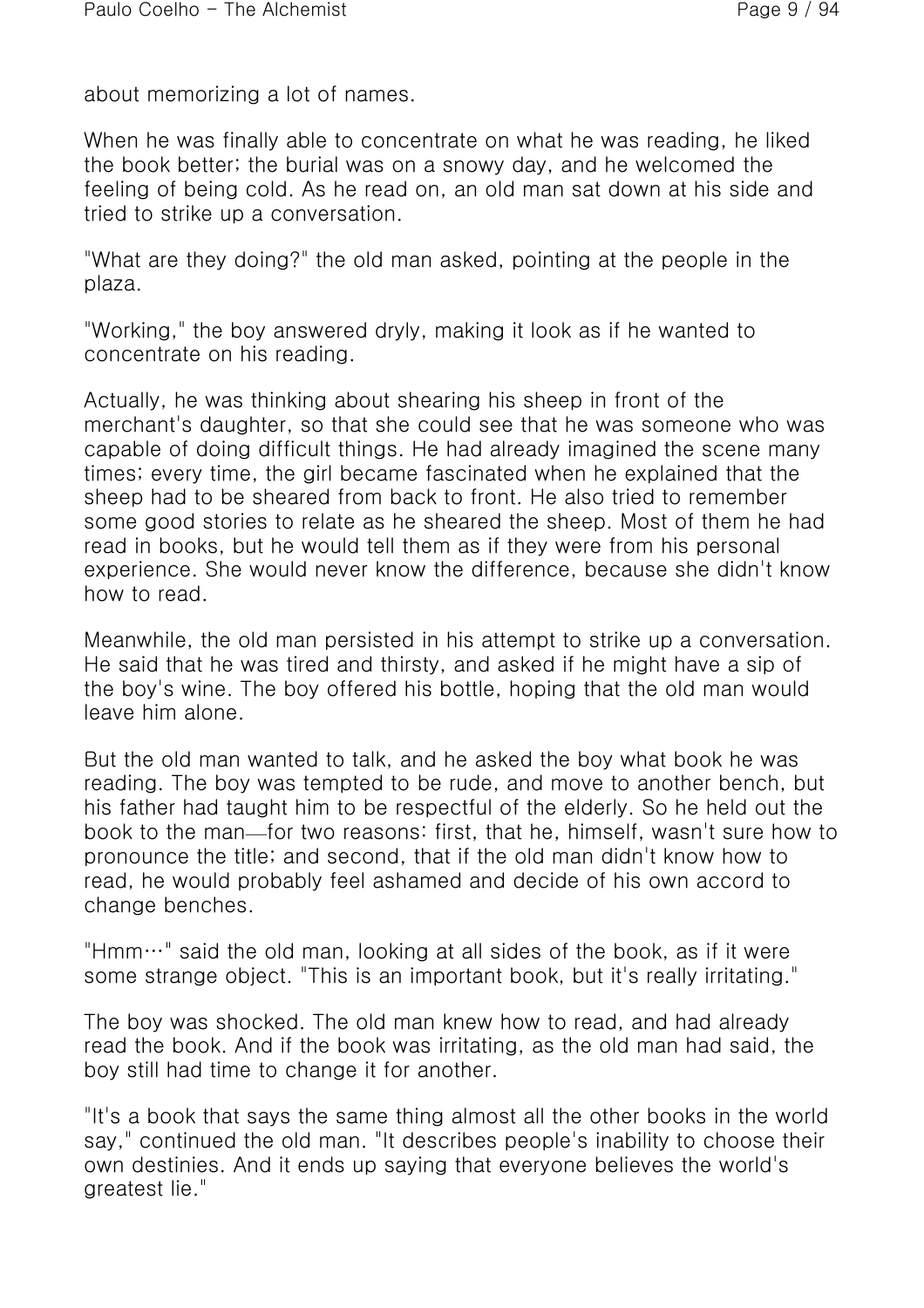"What's the world's greatest lie?" the boy asked, completely surprised.

"It's this: that at a certain point in our lives, we lose control of what's happening to us, and our lives become controlled by fate. That's the world's greatest lie."

"That's never happened to me," the boy said. "They wanted me to be a priest, but I decided to become a shepherd."

"Much better," said the old man. "Because you really like to travel."

"He knew what I was thinking," the boy said to himself. The old man, meanwhile, was leafing through the book, without seeming to want to return it at all. The boy noticed that the man's clothing was strange. He looked like an Arab, which was not unusual in those parts. Africa was only a few hours from Tarifa; one had only to cross the narrow straits by boat. Arabs often appeared in the city, shopping and chanting their strange prayers several times a day.

"Where are you from?" the boy asked.

"From many places."

"No one can be from many places," the boy said. "I'm a shepherd, and I have been to many places, but I come from only one place—from a city near an ancient castle. That's where I was born."

"Well then, we could say that I was born in Salem."

The boy didn't know where Salem was, but he didn't want to ask, fearing that he would appear ignorant. He looked at the people in the plaza for a while; they were coming and going, and all of them seemed to be very busy.

"So, what is Salem like?" he asked, trying to get some sort of clue.

"It's like it always has been."

No clue yet. But he knew that Salem wasn't in Andalusia. If it were, he would already have heard of it.

"And what do you do in Salem?" he insisted.

"What do I do in Salem?" The old man laughed. "Well, I'm the king of Salem!"

People say strange things, the boy thought. Sometimes it's better to be with the sheep, who don't say anything. And better still to be alone with one's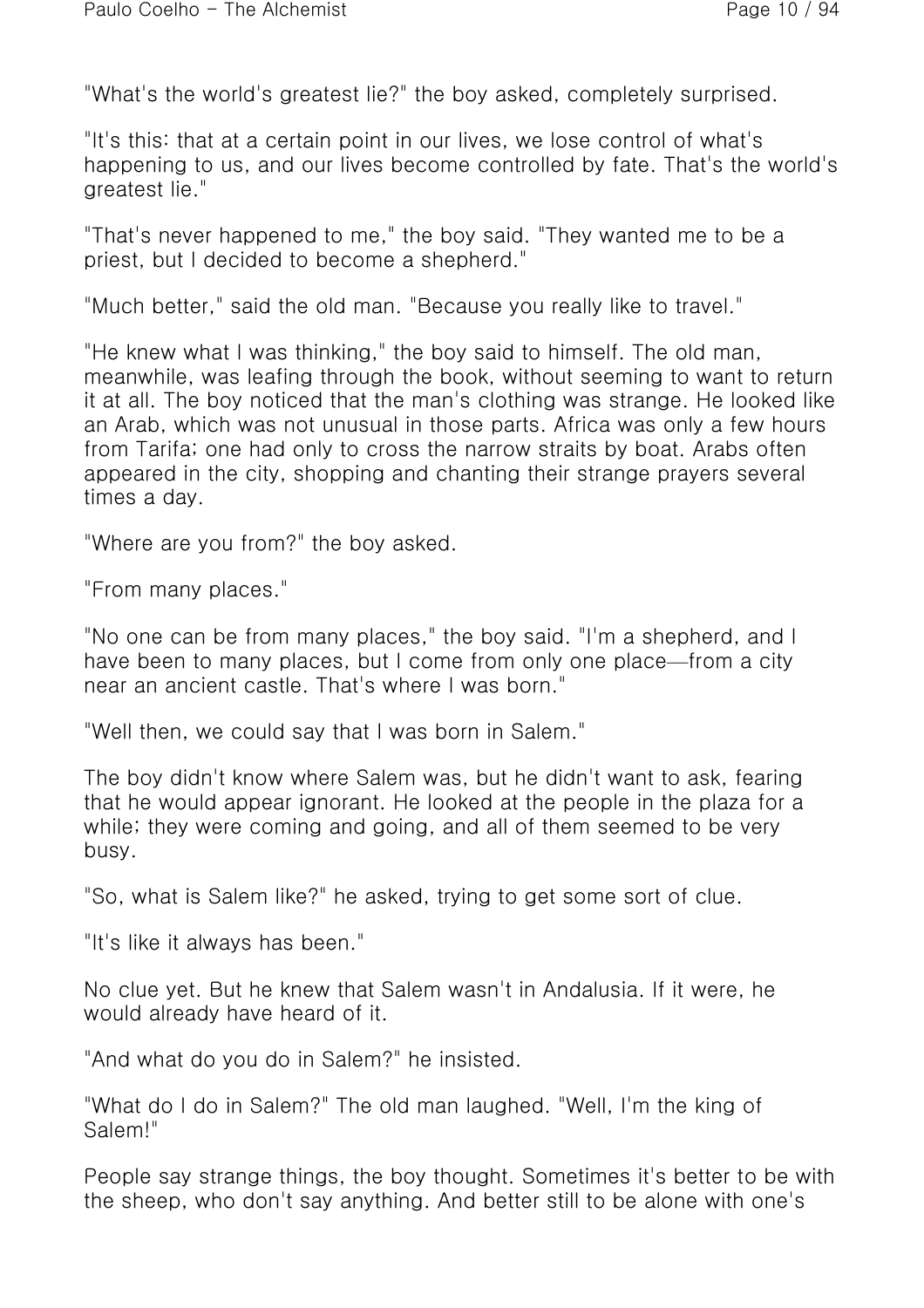books. They tell their incredible stories at the time when you want to hear them. But when you're talking to people, they say some things that are so strange that you don't know how to continue the conversation.

"My name is Melchizedek," said the old man. "How many sheep do you have?"

"Enough," said the boy. He could see that the old man wanted to know more about his life.

"Well, then, we've got a problem. I can't help you if you feel you've got enough sheep."

The boy was getting irritated. He wasn't asking for help. It was the old man who had asked for a drink of his wine, and had started the conversation.

"Give me my book," the boy said. "I have to go and gather my sheep and get going."

"Give me one-tenth of your sheep," said the old man, "and I'll tell you how to find the hidden treasure."

The boy remembered his dream, and suddenly everything was clear to him. The old woman hadn't charged him anything, but the old man—maybe he was her husband—was going to find a way to get much more money in exchange for information about something that didn't even exist. The old man was probably a Gypsy, too.

But before the boy could say anything, the old man leaned over, picked up a stick, and began to write in the sand of the plaza. Something bright reflected from his chest with such intensity that the boy was momentarily blinded. With a movement that was too quick for someone his age, the man covered whatever it was with his cape. When his vision returned to normal, the boy was able to read what the old man had written in the sand.

There, in the sand of the plaza of that small city, the boy read the names of his father and his mother and the name of the seminary he had attended. He read the name of the merchant's daughter, which he hadn't even known, and he read things he had never told anyone.

\*

"I'm the king of Salem," the old man had said.

"Why would a king be talking with a shepherd?" the boy asked, awed and embarrassed.

"For several reasons. But let's say that the most important is that you have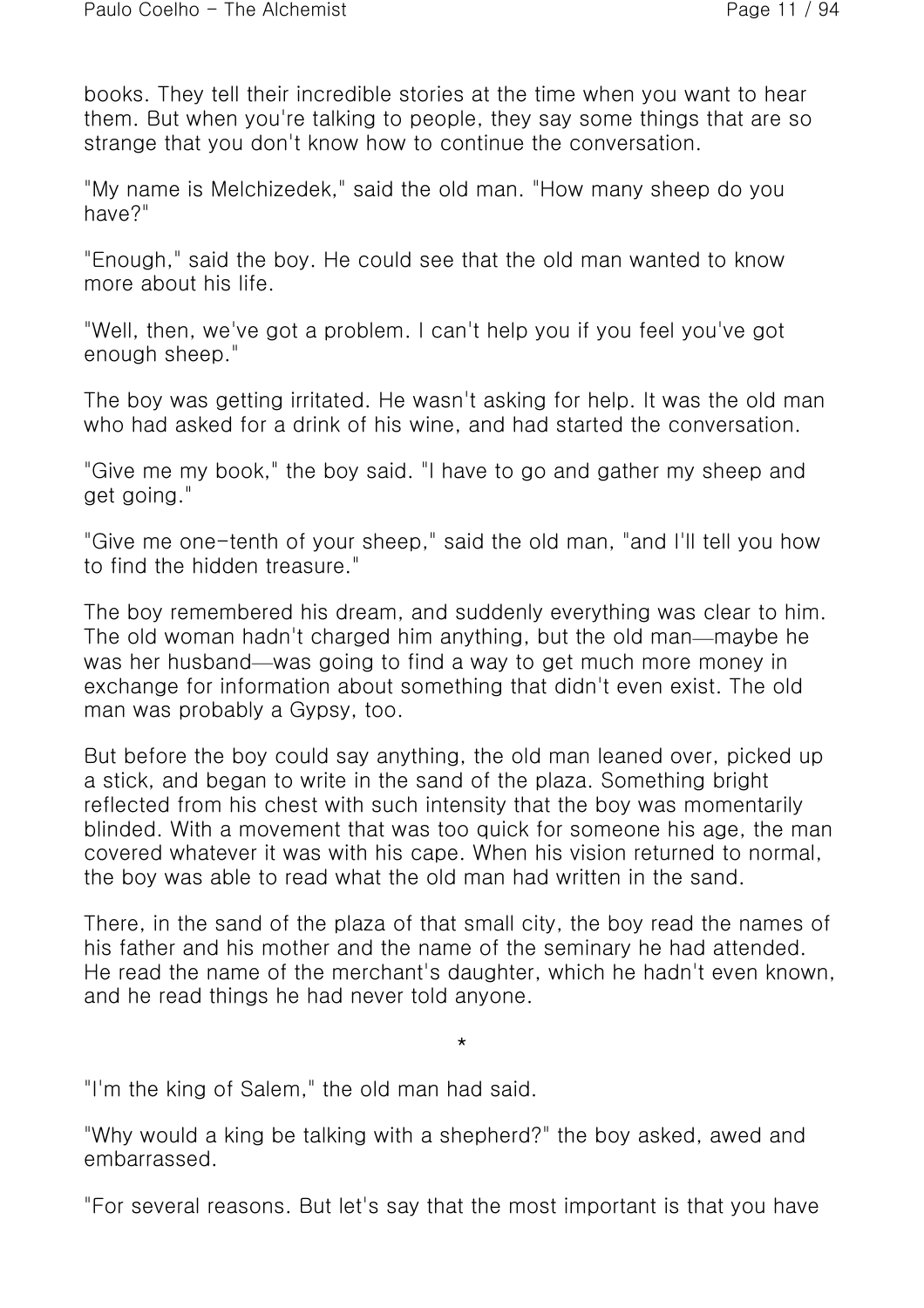succeeded in discovering your destiny."

The boy didn't know what a person's "destiny" was.

"It's what you have always wanted to accomplish. Everyone, when they are young, knows what their destiny is.

"At that point in their lives, everything is clear and everything is possible. They are not afraid to dream, and to yearn for everything they would like to see happen to them in their lives. But, as time passes, a mysterious force begins to convince them that it will be impossible for them to realize their destiny."

None of what the old man was saying made much sense to the boy. But he wanted to know what the "mysterious force" was; the merchant's daughter would be impressed when he told her about that!

"It's a force that appears to be negative, but actually shows you how to realize your destiny. It prepares your spirit and your will, because there is one great truth on this planet: whoever you are, or whatever it is that you do, when you really want something, it's because that desire originated in the soul of the universe. It's your mission on earth."

"Even when all you want to do is travel? Or marry the daughter of a textile merchant?"

"Yes, or even search for treasure. The Soul of the World is nourished by people's happiness. And also by unhappiness, envy, and jealousy. To realize one's destiny is a person's only real obligation. All things are one.

"And, when you want something, all the universe conspires in helping you to achieve it."

They were both silent for a time, observing the plaza and the townspeople. It was the old man who spoke first.

"Why do you tend a flock of sheep?"

"Because I like to travel."

The old man pointed to a baker standing in his shop window at one corner of the plaza. "When he was a child, that man wanted to travel, too. But he decided first to buy his bakery and put some money aside. When he's an old man, he's going to spend a month in Africa. He never realized that people are capable, at any time in their lives, of doing what they dream of."

"He should have decided to become a shepherd," the boy said.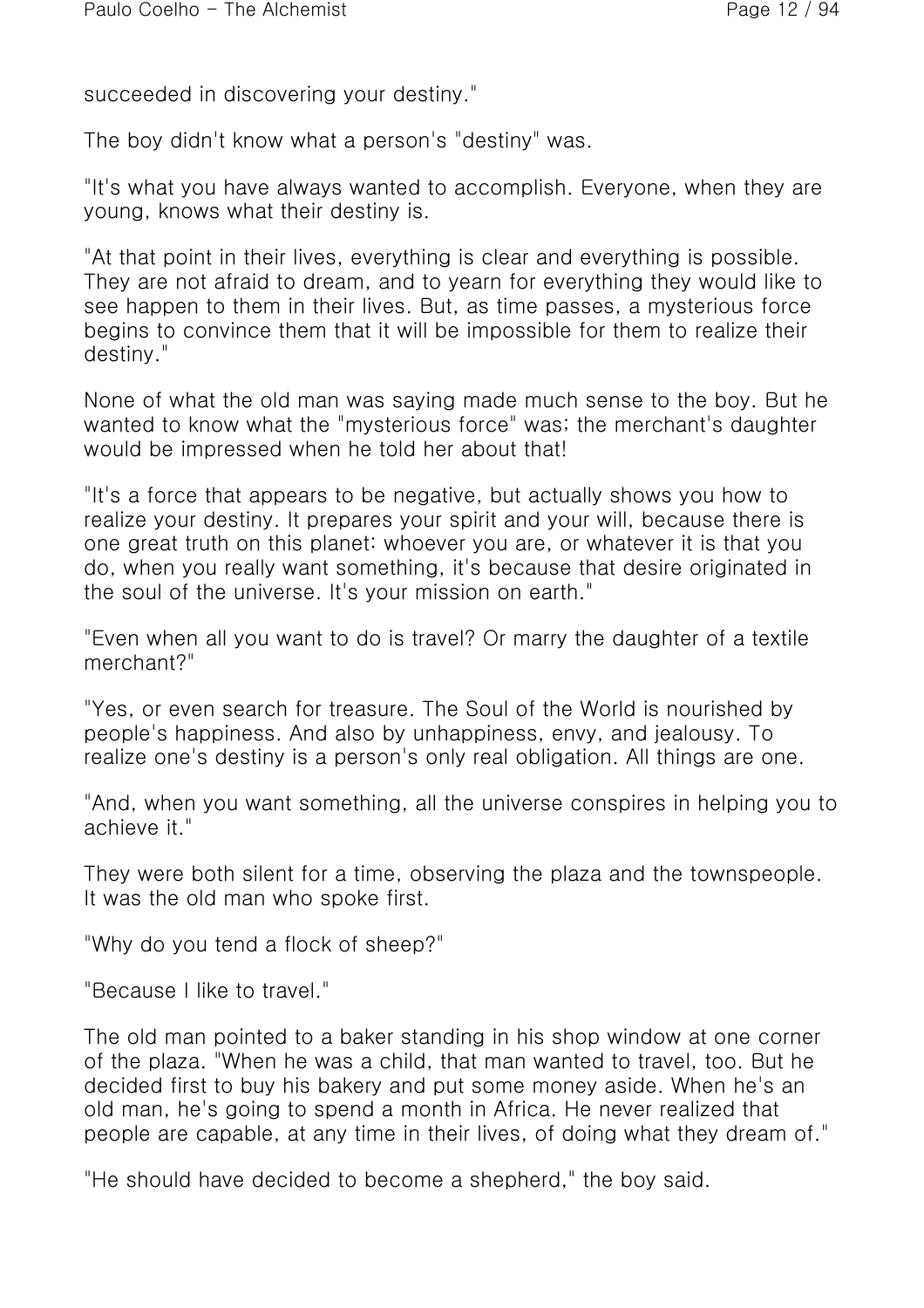"Well, he thought about that," the old man said. "But bakers are more important people than shepherds. Bakers have homes, while shepherds sleep out in the open. Parents would rather see their children marry bakers than shepherds."

The boy felt a pang in his heart, thinking about the merchant's daughter. There was surely a baker in her town.

The old man continued, "In the long run, what people think about shepherds and bakers becomes more important for them than their own destinies."

The old man leafed through the book, and fell to reading a page he came to. The boy waited, and then interrupted the old man just as he himself had been interrupted. "Why are you telling me all this?"

"Because you are trying to realize your destiny. And you are at the point where you're about to give it all up."

"And that's when you always appear on the scene?"

"Not always in this way, but I always appear in one form or another. Sometimes I appear in the form of a solution, or a good idea. At other times, at a crucial moment, I make it easier for things to happen. There are other things I do, too, but most of the time people don't realize I've done them."

The old man related that, the week before, he had been forced to appear before a miner, and had taken the form of a stone. The miner had abandoned everything to go mining for emeralds. For five years he had been working a certain river, and had examined hundreds of thousands of stones looking for an emerald. The miner was about to give it all up, right at the point when, if he were to examine just one more stone—just *one more* he would find his emerald. Since the miner had sacrificed everything to his destiny, the old man decided to become involved. He transformed himself into a stone that rolled up to the miner's foot. The miner, with all the anger and frustration of his five fruitless years, picked up the stone and threw it aside. But he had thrown it with such force that it broke the stone it fell upon, and there, embedded in the broken stone, was the most beautiful emerald in the world.

"People learn, early in their lives, what is their reason for being," said the old man, with a certain bitterness. "Maybe that's why they give up on it so early, too. But that's the way it is."

The boy reminded the old man that he had said something about hidden treasure.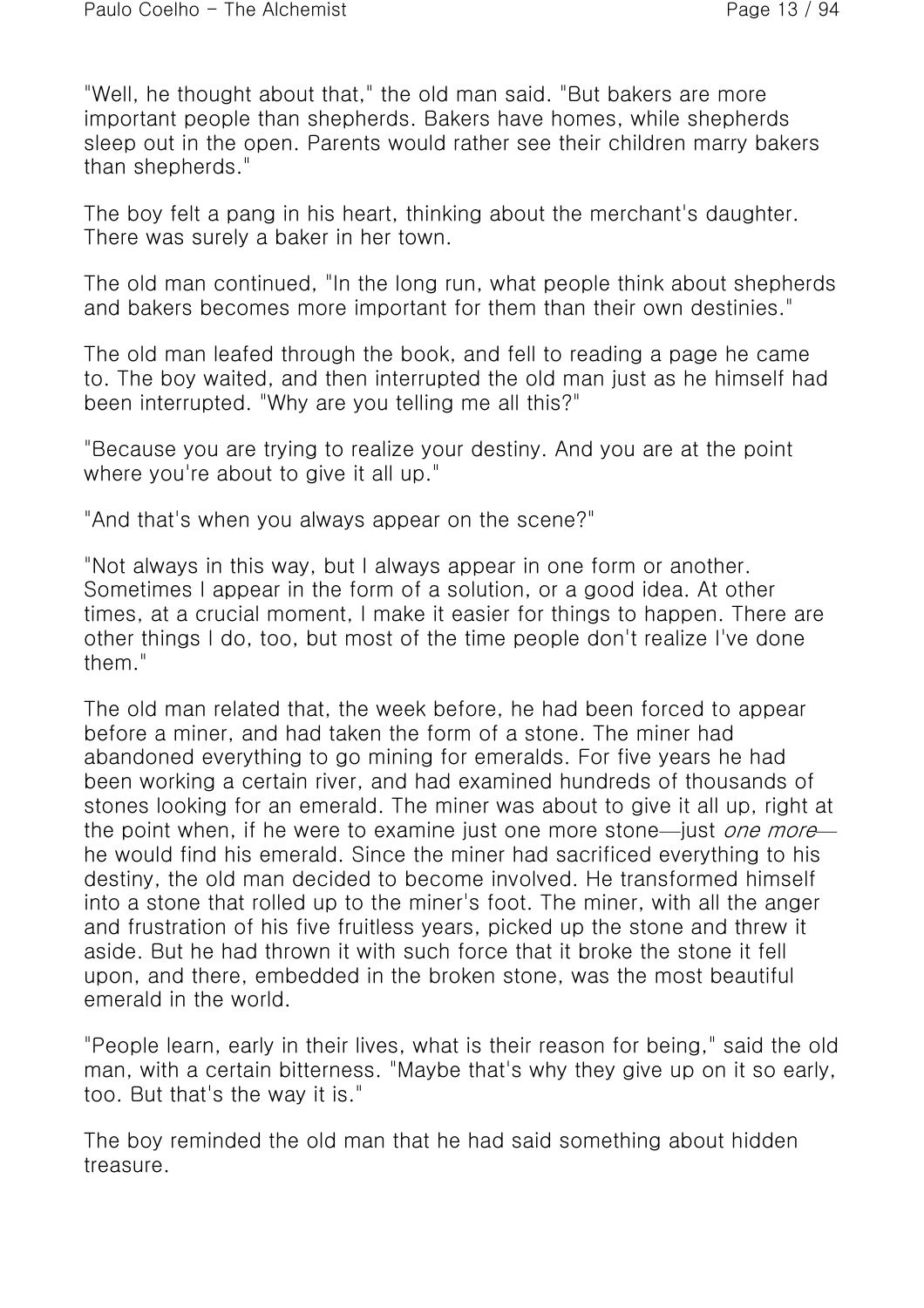"Treasure is uncovered by the force of flowing water, and it is buried by the same currents," said the old man. "If you want to learn about your own treasure, you will have to give me one-tenth of your flock."

"What about one-tenth of my treasure?"

The old man looked disappointed. "If you start out by promising what you don't even have yet, you'll lose your desire to work toward getting it."

The boy told him that he had already promised to give one-tenth of his treasure to the Gypsy.

"Gypsies are experts at getting people to do that," sighed the old man. "In any case, it's good that you've learned that everything in life has its price. This is what the Warriors of the Light try to teach."

The old man returned the book to the boy.

"Tomorrow, at this same time, bring me a tenth of your flock. And I will tell you how to find the hidden treasure. Good afternoon."

\*

And he vanished around the corner of the plaza.

The boy began again to read his book, but he was no longer able to concentrate. He was tense and upset, because he knew that the old man was right. He went over to the bakery and bought a loaf of bread, thinking about whether or not he should tell the baker what the old man had said about him. Sometimes it's better to leave things as they are, he thought to himself, and decided to say nothing. If he were to say anything, the baker would spend three days thinking about giving it all up, even though he had gotten used to the way things were. The boy could certainly resist causing that kind of anxiety for the baker. So he began to wander through the city, and found himself at the gates. There was a small building there, with a window at which people bought tickets to Africa. And he knew that Egypt was in Africa.

"Can I help you?" asked the man behind the window.

"Maybe tomorrow," said the boy, moving away. If he sold just one of his sheep, he'd have enough to get to the other shore of the strait. The idea frightened him.

"Another dreamer," said the ticket seller to his assistant, watching the boy walk away. "He doesn't have enough money to travel."

While standing at the ticket window, the boy had remembered his flock, and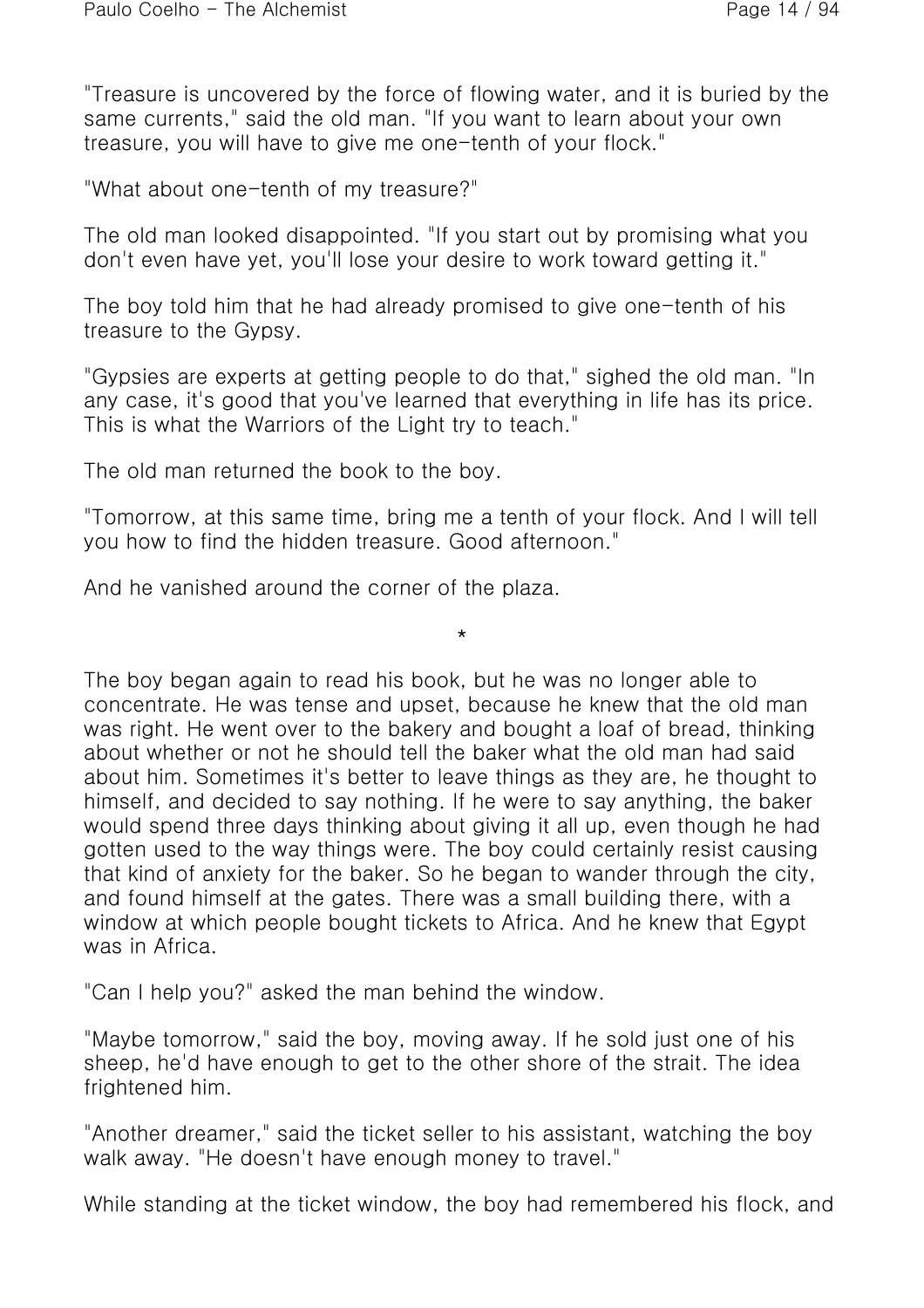decided he should go back to being a shepherd. In two years he had learned everything about shepherding: he knew how to shear sheep, how to care for pregnant ewes, and how to protect the sheep from wolves. He knew all the fields and pastures of Andalusia. And he knew what was the fair price for every one of his animals.

He decided to return to his friend's stable by the longest route possible. As he walked past the city's castle, he interrupted his return, and climbed the stone ramp that led to the top of the wall. From there, he could see Africa in the distance. Someone had once told him that it was from there that the Moors had come, to occupy all of Spain.

He could see almost the entire city from where he sat, including the plaza where he had talked with the old man. Curse the moment I met that old man, he thought. He had come to the town only to find a woman who could interpret his dream. Neither the woman nor the old man were at all impressed by the fact that he was a shepherd. They were solitary individuals who no longer believed in things, and didn't understand that shepherds become attached to their sheep. He knew everything about each member of his flock: he knew which ones were lame, which one was to give birth two months from now, and which were the laziest. He knew how to shear them, and how to slaughter them. If he ever decided to leave them, they would suffer.

The wind began to pick up. He knew that wind: people called it the levanter, because on it the Moors had come from the Levant at the eastern end of the Mediterranean.

The levanter increased in intensity. Here I am, between my flock and my treasure, the boy thought. He had to choose between something he had become accustomed to and something he wanted to have. There was also the merchant's daughter, but she wasn't as important as his flock, because she didn't depend on him. Maybe she didn't even remember him. He was sure that it made no difference to her on which day he appeared: for her, every day was the same, and when each day is the same as the next, it's because people fail to recognize the good things that happen in their lives every day that the sun rises.

I left my father, my mother, and the town castle behind. They have gotten used to my being away, and so have I. The sheep will get used to my not being there, too, the boy thought.

From where he sat, he could observe the plaza. People continued to come and go from the baker's shop. A young couple sat on the bench where he had talked with the old man, and they kissed.

"That baker…" he said to himself, without completing the thought. The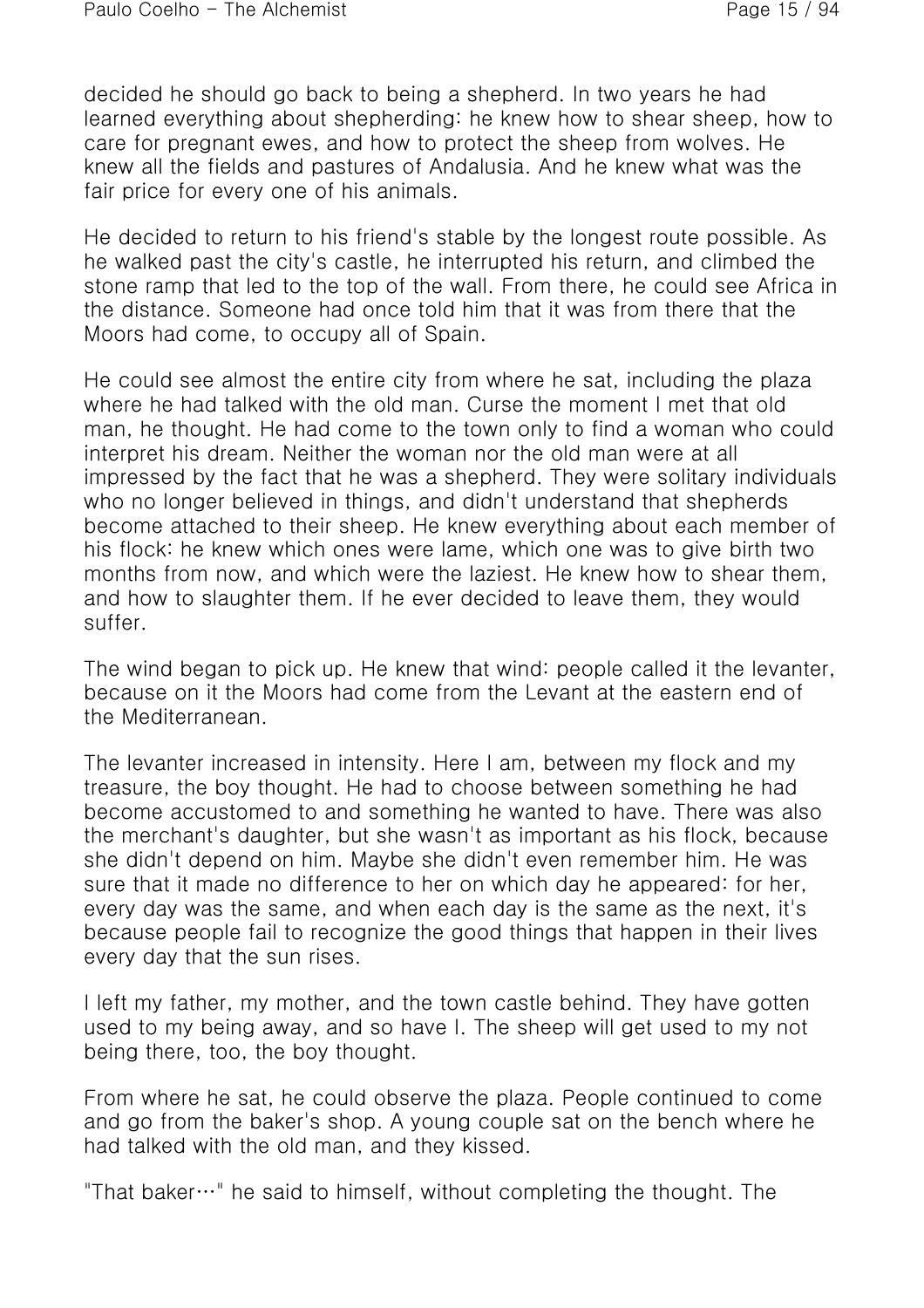levanter was still getting stronger, and he felt its force on his face. That wind had brought the Moors, yes, but it had also brought the smell of the desert and of veiled women. It had brought with it the sweat and the dreams of men who had once left to search for the unknown, and for gold and adventure—and for the Pyramids. The boy felt jealous of the freedom of the wind, and saw that he could have the same freedom. There was nothing to hold him back except himself. The sheep, the merchant's daughter, and the fields of Andalusia were only steps along the way to his destiny.

The next day, the boy met the old man at noon. He brought six sheep with him.

"I'm surprised," the boy said. "My friend bought all the other sheep immediately. He said that he had always dreamed of being a shepherd, and that it was a good omen."

"That's the way it always is," said the old man. "It's called the principle of favorability. When you play cards the first time, you are almost sure to win. Beginner's luck."

"Why is that?"

"Because there is a force that wants you to realize your destiny; it whets your appetite with a taste of success."

Then the old man began to inspect the sheep, and he saw that one was lame. The boy explained that it wasn't important, since that sheep was the most intelligent of the flock, and produced the most wool.

"Where is the treasure?" he asked.

"It's in Egypt, near the Pyramids."

The boy was startled. The old woman had said the same thing. But she hadn't charged him anything.

"In order to find the treasure, you will have to follow the omens. God has prepared a path for everyone to follow. You just have to read the omens that he left for you."

Before the boy could reply, a butterfly appeared and fluttered between him and the old man. He remembered something his grandfather had once told him: that butterflies were a good omen. Like crickets, and like expectations; like lizards and four-leaf clovers.

"That's right," said the old man, able to read the boy's thoughts. "Just as your grandfather taught you. These are good omens."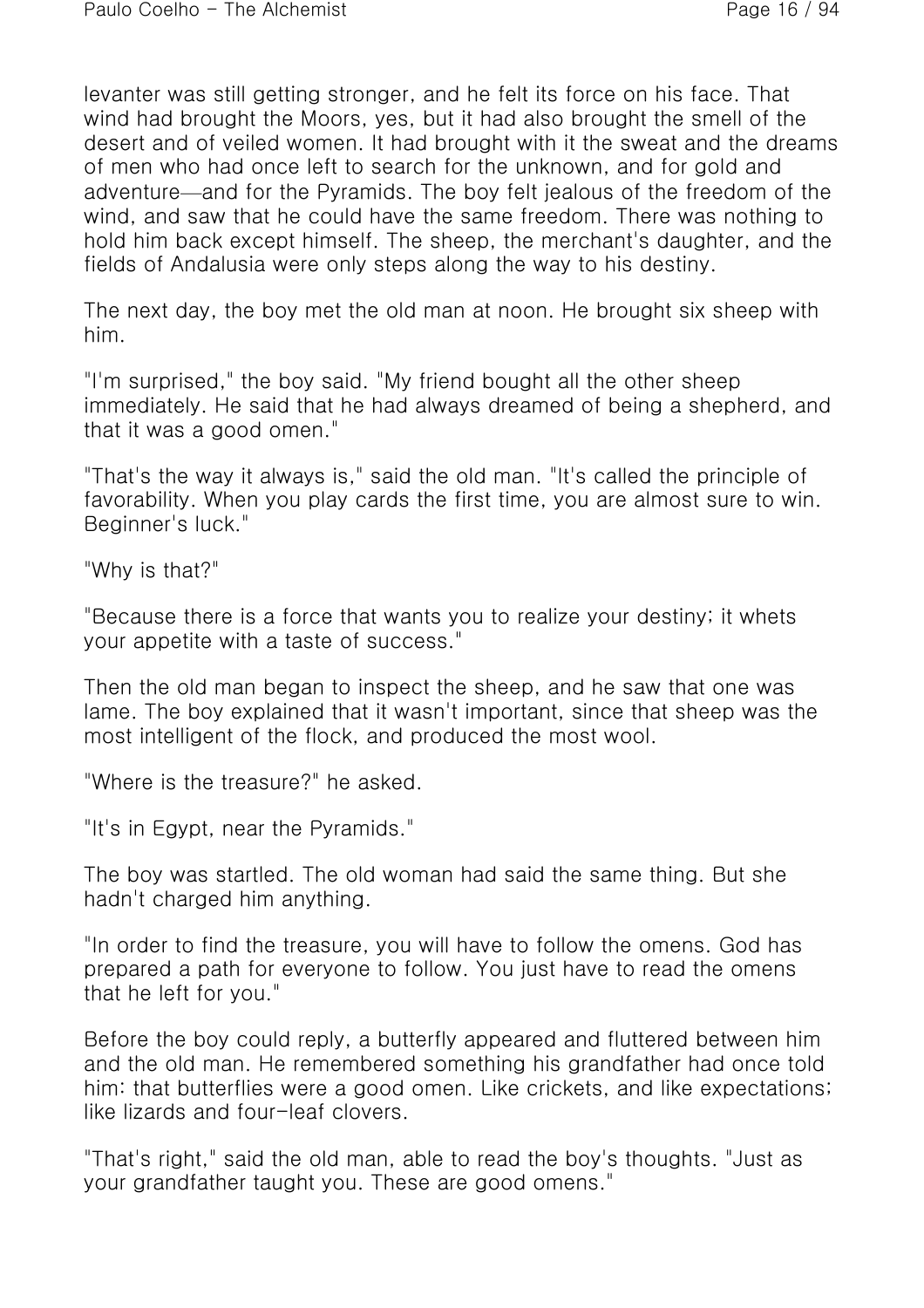The old man opened his cape, and the boy was struck by what he saw. The old man wore a breastplate of heavy gold, covered with precious stones. The boy recalled the brilliance he had noticed on the previous day.

He really was a king! He must be disguised to avoid encounters with thieves.

"Take these," said the old man, holding out a white stone and a black stone that had been embedded at the center of the breastplate. "They are called Urim and Thummim. The black signifies 'yes,' and the white 'no.' When you are unable to read the omens, they will help you to do so. Always ask an objective question.

"But, if you can, try to make your own decisions. The treasure is at the Pyramids; that you already knew. But I had to insist on the payment of six sheep because I helped you to make your decision."

The boy put the stones in his pouch. From then on, he would make his own decisions.

"Don't forget that everything you deal with is only one thing and nothing else. And don't forget the language of omens. And, above all, don't forget to follow your destiny through to its conclusion.

"But before I go, I want to tell you a little story.

"A certain shopkeeper sent his son to learn about the secret of happiness from the wisest man in the world. The lad wandered through the desert for forty days, and finally came upon a beautiful castle, high atop a mountain. It was there that the wise man lived.

"Rather than finding a saintly man, though, our hero, on entering the main room of the castle, saw a hive of activity: tradesmen came and went, people were conversing in the corners, a small orchestra was playing soft music, and there was a table covered with platters of the most delicious food in that part of the world. The wise man conversed with everyone, and the boy had to wait for two hours before it was his turn to be given the man's attention.

"The wise man listened attentively to the boy's explanation of why he had come, but told him that he didn't have time just then to explain the secret of happiness. He suggested that the boy look around the palace and return in two hours.

" 'Meanwhile, I want to ask you to do something,' said the wise man, handing the boy a teaspoon that held two drops of oil. 'As you wander around, carry this spoon with you without allowing the oil to spill.'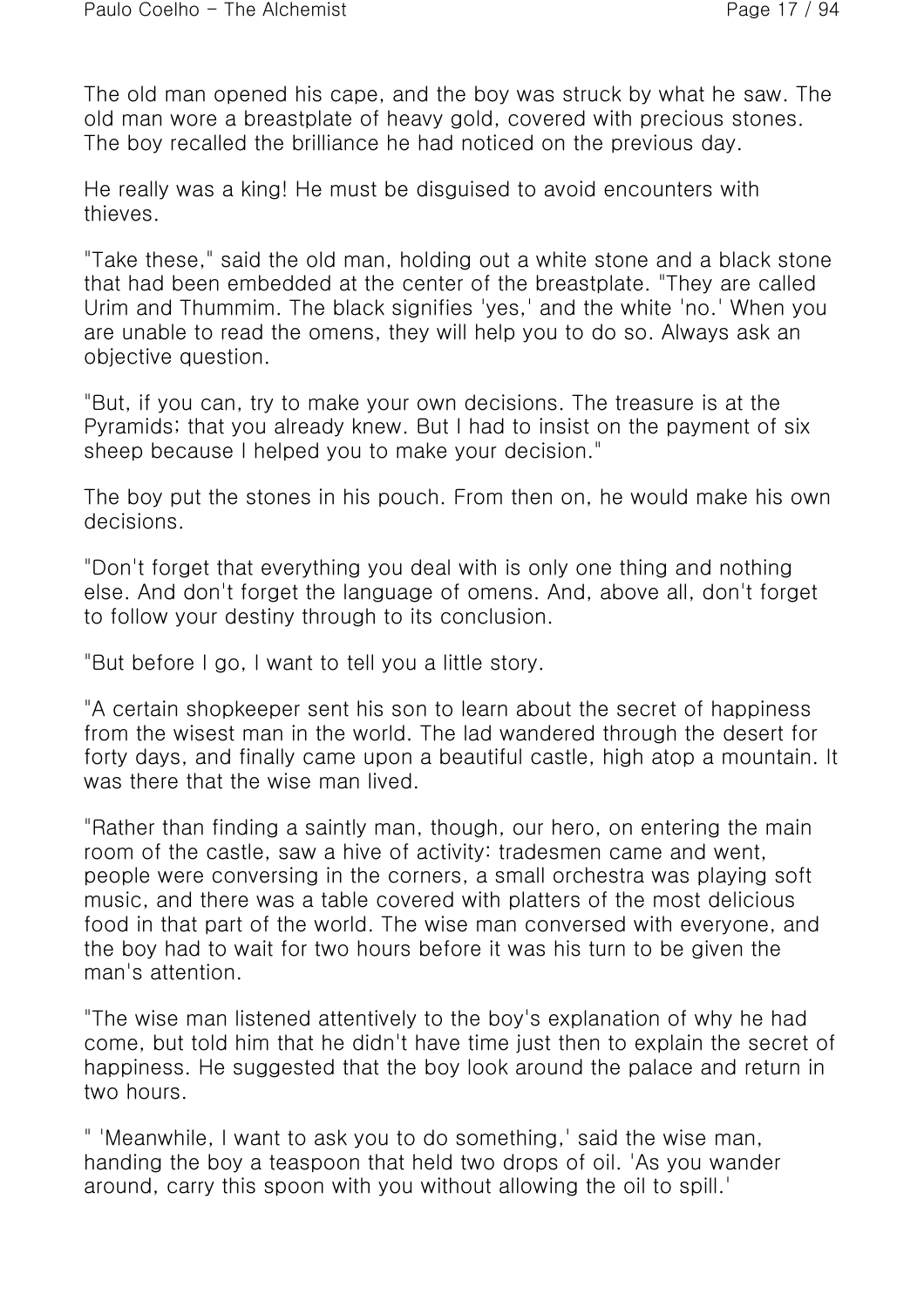"The boy began climbing and descending the many stairways of the palace, keeping his eyes fixed on the spoon. After two hours, he returned to the room where the wise man was.

" 'Well,' asked the wise man, 'did you see the Persian tapestries that are hanging in my dining hall? Did you see the garden that it took the master gardener ten years to create? Did you notice the beautiful parchments in my library?'

"The boy was embarrassed, and confessed that he had observed nothing. His only concern had been not to spill the oil that the wise man had entrusted to him.

" 'Then go back and observe the marvels of my world,' said the wise man. 'You cannot trust a man if you don't know his house.'

"Relieved, the boy picked up the spoon and returned to his exploration of the palace, this time observing all of the works of art on the ceilings and the walls. He saw the gardens, the mountains all around him, the beauty of the flowers, and the taste with which everything had been selected. Upon returning to the wise man, he related in detail everything he had seen.

" 'But where are the drops of oil I entrusted to you?' asked the wise man.

"Looking down at the spoon he held, the boy saw that the oil was gone.

" 'Well, there is only one piece of advice I can give you,' said the wisest of wise men. 'The secret of happiness is to see all the marvels of the world, and never to forget the drops of oil on the spoon.' "

The shepherd said nothing. He had understood the story the old king had told him. A shepherd may like to travel, but he should never forget about his sheep.

The old man looked at the boy and, with his hands held together, made several strange gestures over the boy's head. Then, taking his sheep, he walked away.

At the highest point in Tarifa there is an old fort, built by the Moors. From atop its walls, one can catch a glimpse of Africa. Melchizedek, the king of Salem, sat on the wall of the fort that afternoon, and felt the levanter blowing in his face. The sheep fidgeted nearby, uneasy with their new owner and excited by so much change. All they wanted was food and water.

\*

Melchizedek watched a small ship that was plowing its way out of the port. He would never again see the boy, just as he had never seen Abraham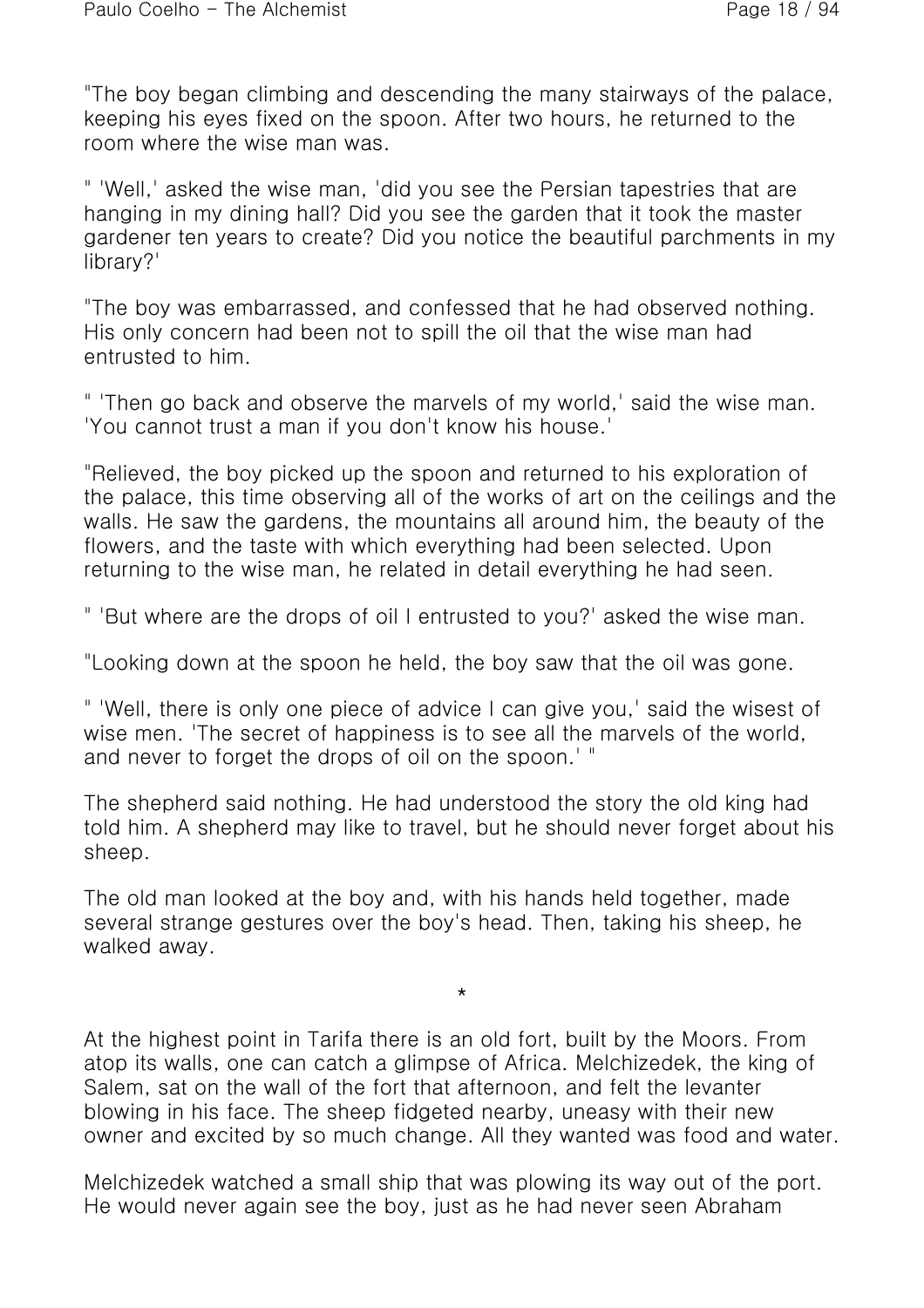again after having charged him his one-tenth fee. That was his work.

The gods should not have desires, because they don't have destinies. But the king of Salem hoped desperately that the boy would be successful.

It's too bad that he's quickly going to forget my name, he thought. I should have repeated it for him. Then when he spoke about me he would say that I am Melchizedek, the king of Salem.

He looked to the skies, feeling a bit abashed, and said, "I know it's the vanity of vanities, as you said, my Lord. But an old king sometimes has to take some pride in himself."

\*

How strange Africa is, thought the boy.

He was sitting in a bar very much like the other bars he had seen along the narrow streets of Tangier. Some men were smoking from a gigantic pipe that they passed from one to the other. In just a few hours he had seen men walking hand in hand, women with their faces covered, and priests that climbed to the tops of towers and chanted—as everyone about him went to their knees and placed their foreheads on the ground.

"A practice of infidels," he said to himself. As a child in church, he had always looked at the image of Saint Santiago Matamoros on his white horse, his sword unsheathed, and figures such as these kneeling at his feet. The boy felt ill and terribly alone. The infidels had an evil look about them.

Besides this, in the rush of his travels he had forgotten a detail, just one detail, which could keep him from his treasure for a long time: only Arabic was spoken in this country.

The owner of the bar approached him, and the boy pointed to a drink that had been served at the next table. It turned out to be a bitter tea. The boy preferred wine.

But he didn't need to worry about that right now. What he had to be concerned about was his treasure, and how he was going to go about getting it. The sale of his sheep had left him with enough money in his pouch, and the boy knew that in money there was magic; whoever has money is never really alone. Before long, maybe in just a few days, he would be at the Pyramids. An old man, with a breastplate of gold, wouldn't have lied just to acquire six sheep.

The old man had spoken about signs and omens, and, as the boy was crossing the strait, he had thought about omens. Yes, the old man had known what he was talking about: during the time the boy had spent in the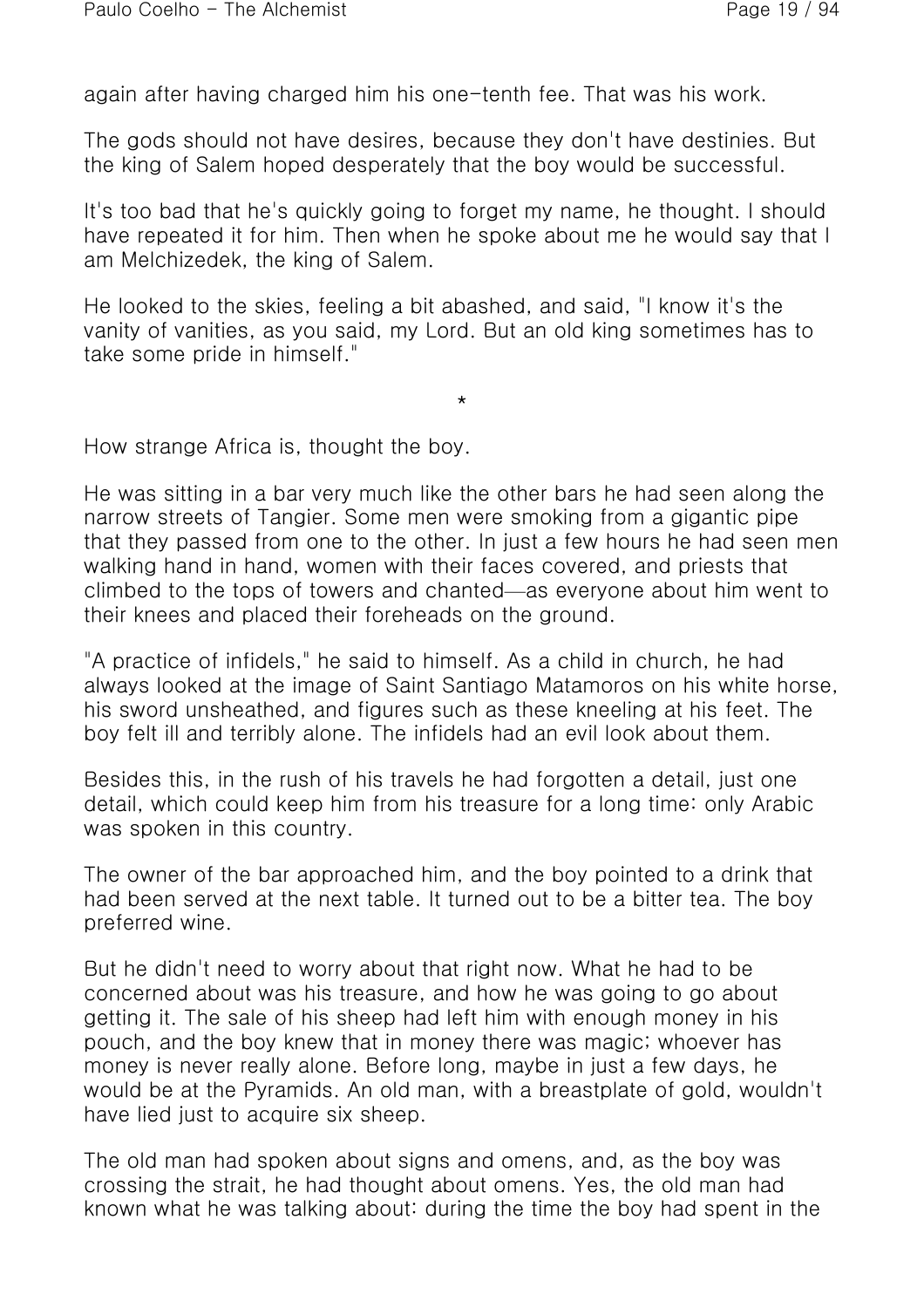fields of Andalusia, he had become used to learning which path he should take by observing the ground and the sky. He had discovered that the presence of a certain bird meant that a snake was nearby, and that a certain shrub was a sign that there was water in the area. The sheep had taught him that.

If God leads the sheep so well, he will also lead a man, he thought, and that made him feel better. The tea seemed less bitter.

"Who are you?" he heard a voice ask him in Spanish.

The boy was relieved. He was thinking about omens, and someone had appeared.

"How come you speak Spanish?" he asked. The new arrival was a young man in Western dress, but the color of his skin suggested he was from this city. He was about the same age and height as the boy.

"Almost everyone here speaks Spanish. We're only two hours from Spain."

"Sit down, and let me treat you to something," said the boy. "And ask for a glass of wine for me. I hate this tea."

"There is no wine in this country," the young man said. "The religion here forbids it."

The boy told him then that he needed to get to the Pyramids. He almost began to tell about his treasure, but decided not to do so. If he did, it was possible that the Arab would want a part of it as payment for taking him there. He remembered what the old man had said about offering something you didn't even have yet.

"I'd like you to take me there if you can. I can pay you to serve as my guide."

"Do you have any idea how to get there?" the newcomer asked.

The boy noticed that the owner of the bar stood nearby, listening attentively to their conversation. He felt uneasy at the man's presence. But he had found a guide, and didn't want to miss out on an opportunity.

"You have to cross the entire Sahara desert," said the young man. "And to do that, you need money. I need to know whether you have enough."

The boy thought it a strange question. But he trusted in the old man, who had said that, when you really want something, the universe always conspires in your favor.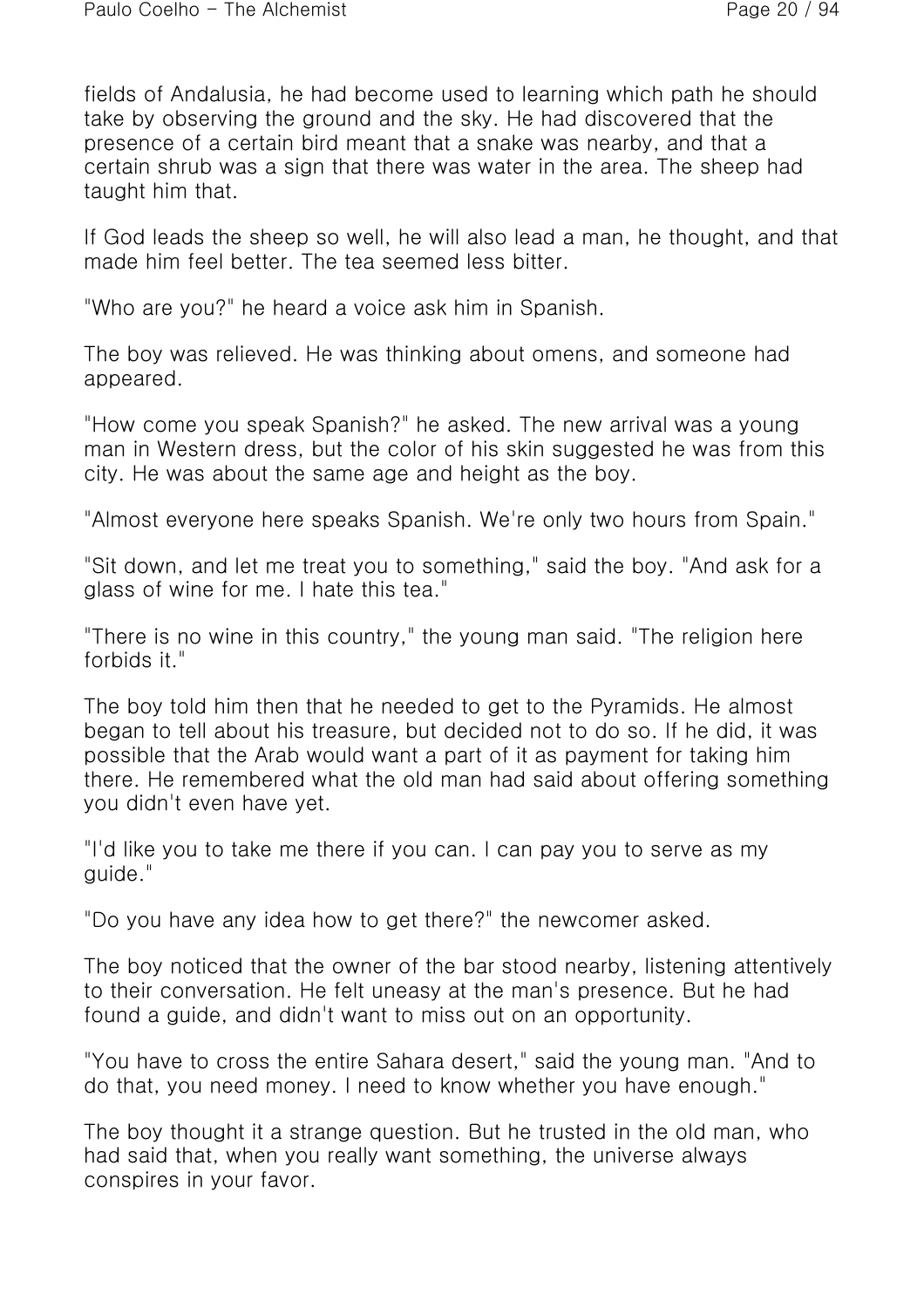He took his money from his pouch and showed it to the young man. The owner of the bar came over and looked, as well. The two men exchanged some words in Arabic, and the bar owner seemed irritated.

"Let's get out of here" said the new arrival. "He wants us to leave."

The boy was relieved. He got up to pay the bill, but the owner grabbed him and began to speak to him in an angry stream of words. The boy was strong, and wanted to retaliate, but he was in a foreign country. His new friend pushed the owner aside, and pulled the boy outside with him. "He wanted your money," he said. "Tangier is not like the rest of Africa. This is a port, and every port has its thieves."

The boy trusted his new friend. He had helped him out in a dangerous situation. He took out his money and counted it.

"We could get to the Pyramids by tomorrow," said the other, taking the money. "But I have to buy two camels."

They walked together through the narrow streets of Tangier. Everywhere there were stalls with items for sale. They reached the center of a large plaza where the market was held. There were thousands of people there, arguing, selling, and buying; vegetables for sale amongst daggers, and carpets displayed alongside tobacco. But the boy never took his eye off his new friend. After all, he had all his money. He thought about asking him to give it back, but decided that would be unfriendly. He knew nothing about the customs of the strange land he was in.

"I'll just watch him," he said to himself. He knew he was stronger than his friend.

Suddenly, there in the midst of all that confusion, he saw the most beautiful sword he had ever seen. The scabbard was embossed in silver, and the handle was black and encrusted with precious stones. The boy promised himself that, when he returned from Egypt, he would buy that sword.

"Ask the owner of that stall how much the sword costs," he said to his friend. Then he realized that he had been distracted for a few moments, looking at the sword. His heart squeezed, as if his chest had suddenly compressed it. He was afraid to look around, because he knew what he would find. He continued to look at the beautiful sword for a bit longer, until he summoned the courage to turn around.

All around him was the market, with people coming and going, shouting and buying, and the aroma of strange foods $\cdots$  but nowhere could he find his new companion.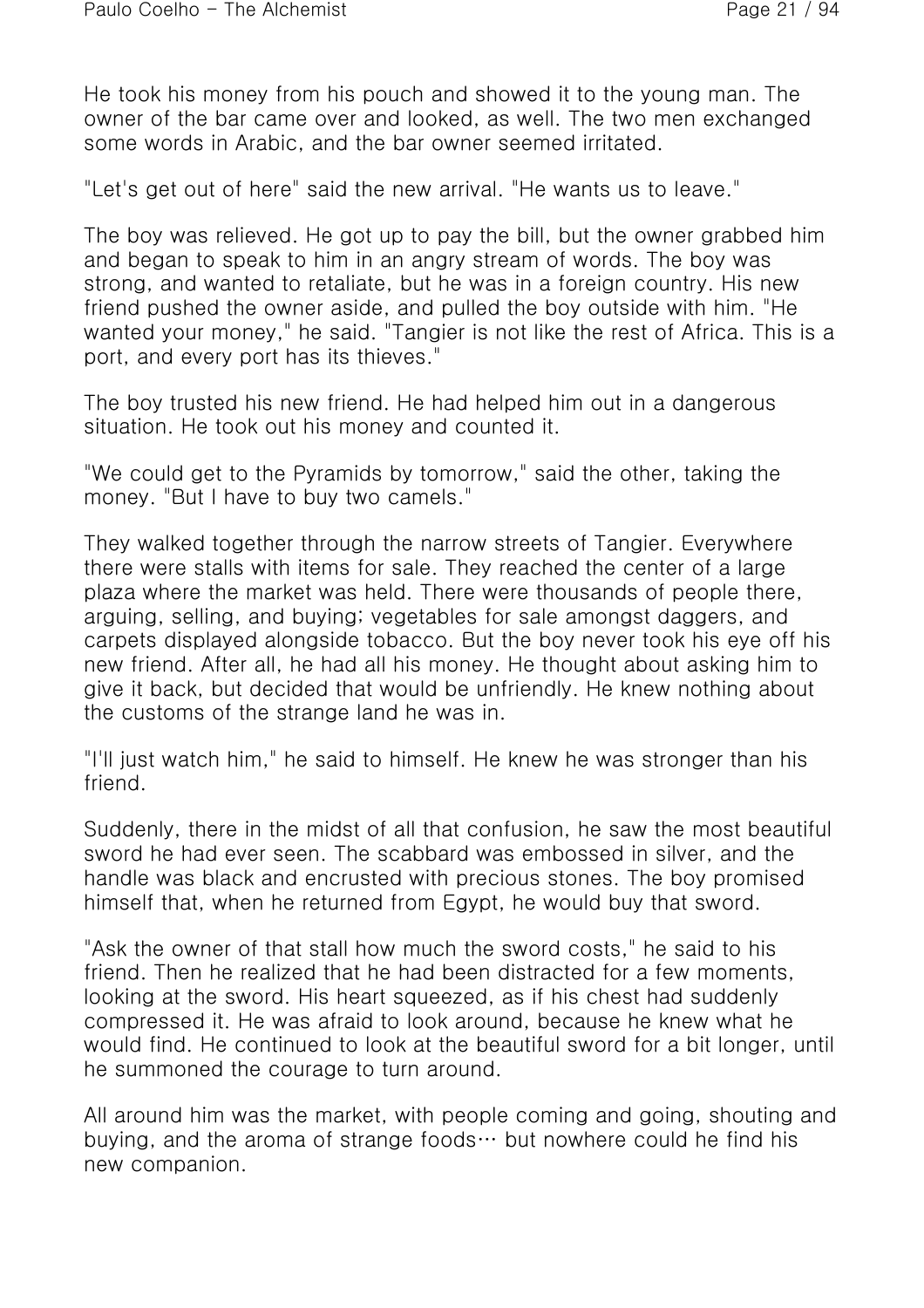The boy wanted to believe that his friend had simply become separated from him by accident. He decided to stay right there and await his return. As he waited, a priest climbed to the top of a nearby tower and began his chant; everyone in the market fell to their knees, touched their foreheads to the ground, and took up the chant. Then, like a colony of worker ants, they dismantled their stalls and left.

The sun began its departure, as well. The boy watched it through its trajectory for some time, until it was hidden behind the white houses surrounding the plaza. He recalled that when the sun had risen that morning, he was on another continent, still a shepherd with sixty sheep, and looking forward to meeting with a girl. That morning he had known everything that was going to happen to him as he walked through the familiar fields. But now, as the sun began to set, he was in a different country, a stranger in a strange land, where he couldn't even speak the language. He was no longer a shepherd, and he had nothing, not even the money to return and start everything over.

All this happened between sunrise and sunset, the boy thought. He was feeling sorry for himself, and lamenting the fact that his life could have changed so suddenly and so drastically.

He was so ashamed that he wanted to cry. He had never even wept in front of his own sheep. But the marketplace was empty, and he was far from home, so he wept. He wept because God was unfair, and because this was the way God repaid those who believed in their dreams.

When I had my sheep. I was happy, and I made those around me happy. People saw me coming and welcomed me, he thought. But now I'm sad and alone. I'm going to become bitter and distrustful of people because one person betrayed me. I'm going to hate those who have found their treasure because I never found mine. And I'm going to hold on to what little I have, because I'm too insignificant to conquer the world.

He opened his pouch to see what was left of his possessions; maybe there was a bit left of the sandwich he had eaten on the ship. But all he found was the heavy book, his jacket, and the two stones the old man had given him.

As he looked at the stones, he felt relieved for some reason. He had exchanged six sheep for two precious stones that had been taken from a gold breastplate. He could sell the stones and buy a return ticket. But this time I'll be smarter, the boy thought, removing them from the pouch so he could put them in his pocket. This was a port town, and the only truthful thing his friend had told him was that port towns are full of thieves.

Now he understood why the owner of the bar had been so upset: he was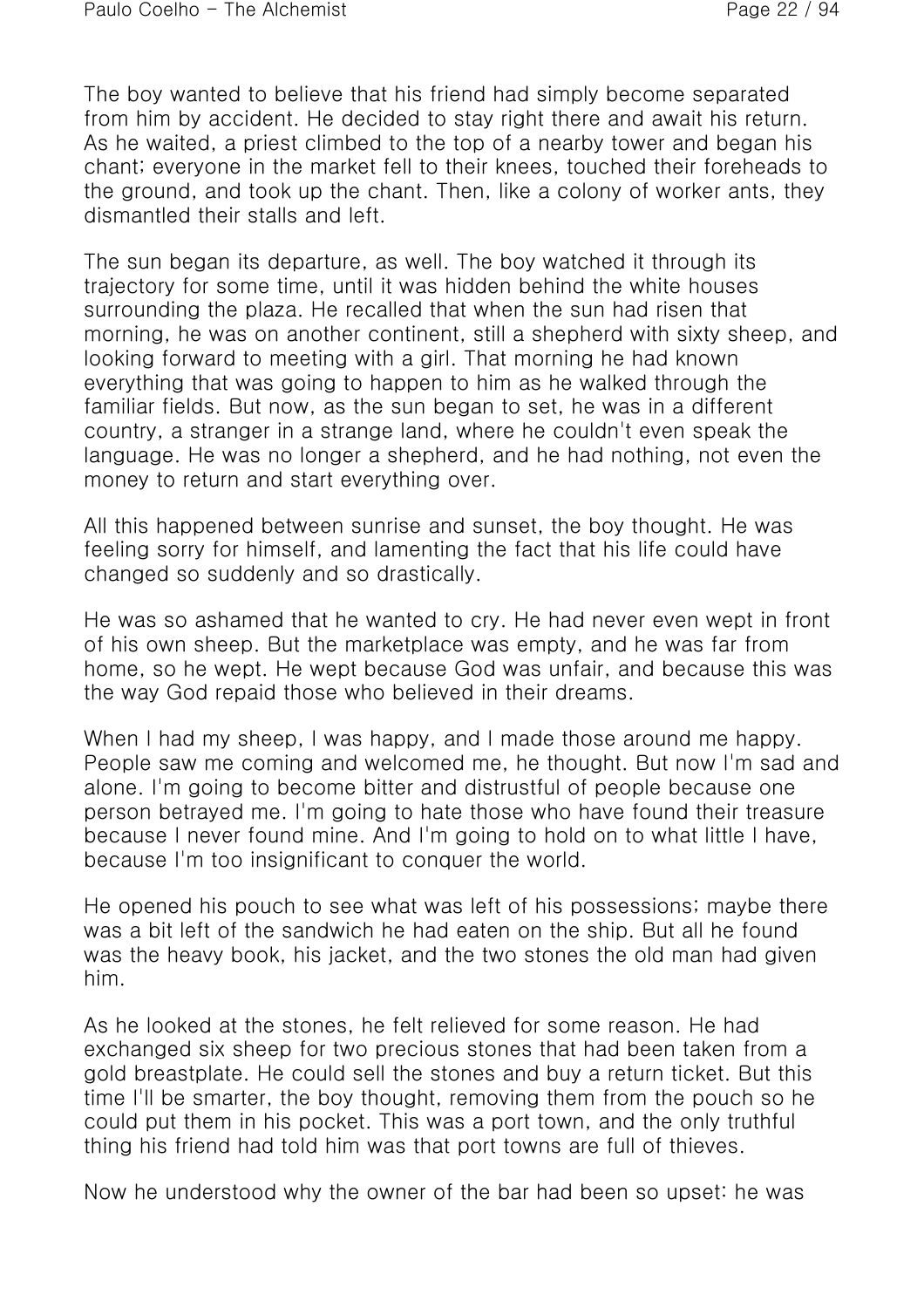trying to tell him not to trust that man. "I'm like everyone else—I see the world in terms of what I would like to see happen, not what actually does."

He ran his fingers slowly over the stones, sensing their temperature and feeling their surfaces. They were his treasure. Just handling them made him feel better. They reminded him of the old man.

"When you want something, all the universe conspires in helping you to achieve it," he had said.

The boy was trying to understand the truth of what the old man had said. There he was in the empty marketplace, without a cent to his name, and with not a sheep to guard through the night. But the stones were proof that he had met with a king—a king who knew of the boy's past.

"They're called Urim and Thummim, and they can help you to read the omens." The boy put the stones back in the pouch and decided to do an experiment. The old man had said to ask very clear questions, and to do that, the boy had to know what he wanted. So, he asked if the old man's blessing was still with him.

He took out one of the stones. It was "yes."

"Am I going to find my treasure?" he asked.

He stuck his hand into the pouch, and felt around for one of the stones. As he did so, both of them pushed through a hole in the pouch and fell to the ground. The boy had never even noticed that there was a hole in his pouch. He knelt down to find Urim and Thummim and put them back in the pouch. But as he saw them lying there on the ground, another phrase came to his mind.

"Learn to recognize omens, and follow them," the old king had said.

An omen. The boy smiled to himself. He picked up the two stones and put them back in his pouch. He didn't consider mending the hole—the stones could fall through any time they wanted. He had learned that there were certain things one shouldn't ask about, so as not to flee from one's own destiny. "I promised that I would make my own decisions," he said to himself.

But the stones had told him that the old man was still with him, and that made him feel more confident. He looked around at the empty plaza again, feeling less desperate than before. This wasn't a strange place; it was a new one.

After all, what he had always wanted was just that: to know new places.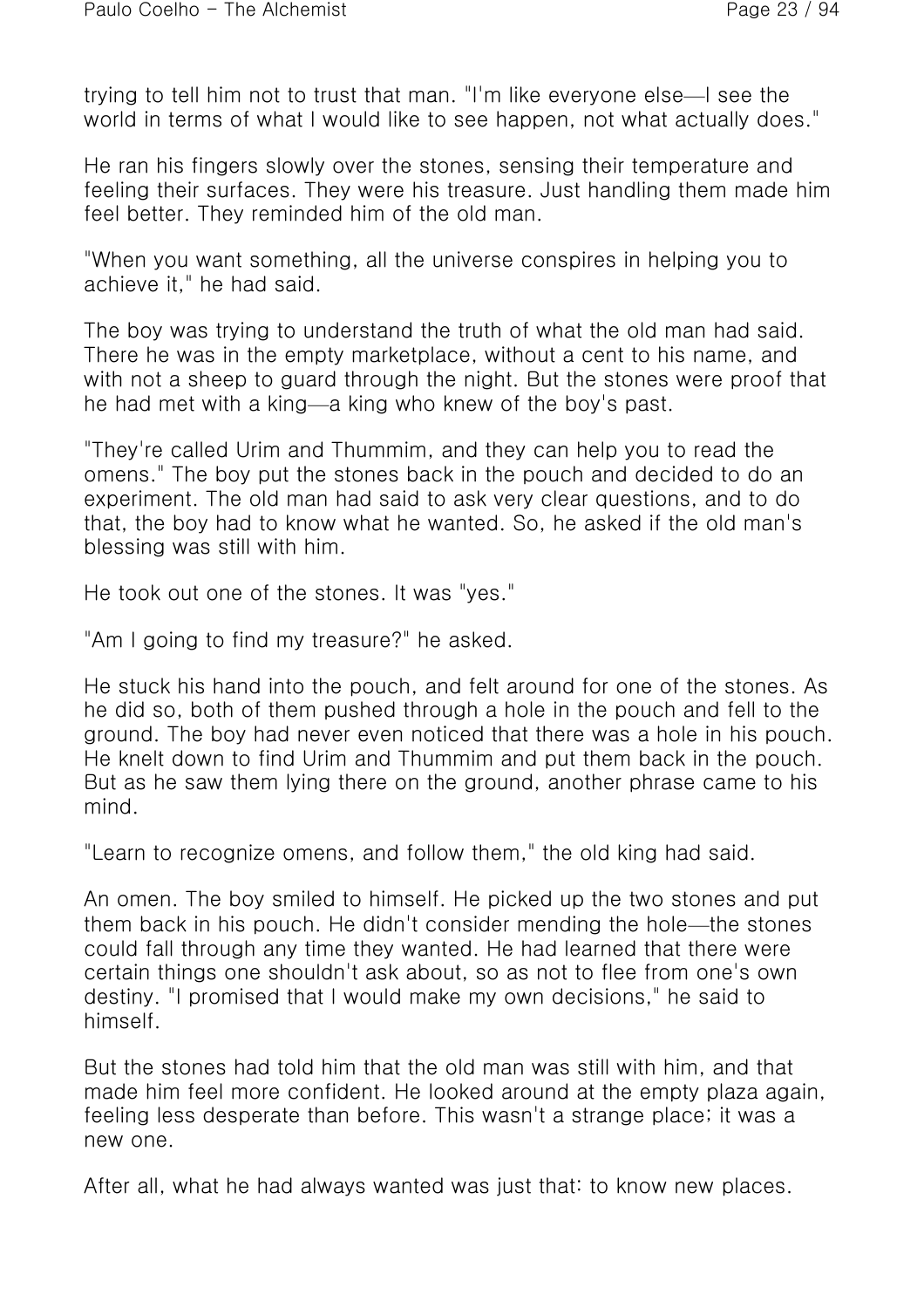Even if he never got to the Pyramids, he had already traveled farther than any shepherd he knew. Oh, if they only knew how different things are just two hours by ship from where they are, he thought. Although his new world at the moment was just an empty marketplace, he had already seen it when it was teeming with life, and he would never forget it. He remembered the sword. It hurt him a bit to think about it, but he had never seen one like it before. As he mused about these things, he realized that he had to choose between thinking of himself as the poor victim of a thief and as an adventurer in quest of his treasure.

"I'm an adventurer, looking for treasure," he said to himself.

He was shaken into wakefulness by someone. He had fallen asleep in the middle of the marketplace, and life in the plaza was about to resume.

\*

Looking around, he sought his sheep, and then realized that he was in a new world. But instead of being saddened, he was happy. He no longer had to seek out food and water for the sheep; he could go in search of his treasure, instead. He had not a cent in his pocket, but he had faith. He had decided, the night before, that he would be as much an adventurer as the ones he had admired in books.

He walked slowly through the market. The merchants were assembling their stalls, and the boy helped a candy seller to do his. The candy seller had a smile on his face: he was happy, aware of what his life was about, and ready to begin a day's work. His smile reminded the boy of the old man the mysterious old king he had met. "This candy merchant isn't making candy so that later he can travel or marry a shopkeeper's daughter. He's doing it because it's what he wants to do," thought the boy. He realized that he could do the same thing the old man had done—sense whether a person was near to or far from his destiny. Just by looking at them. It's easy, and yet I've never done it before, he thought.

When the stall was assembled, the candy seller offered the boy the first sweet he had made for the day. The boy thanked him, ate it, and went on his way. When he had gone only a short distance, he realized that, while they were erecting the stall, one of them had spoken Arabic and the other Spanish.

And they had understood each other perfectly well.

There must be a language that doesn't depend on words, the boy thought. I've already had that experience with my sheep, and now it's happening with people.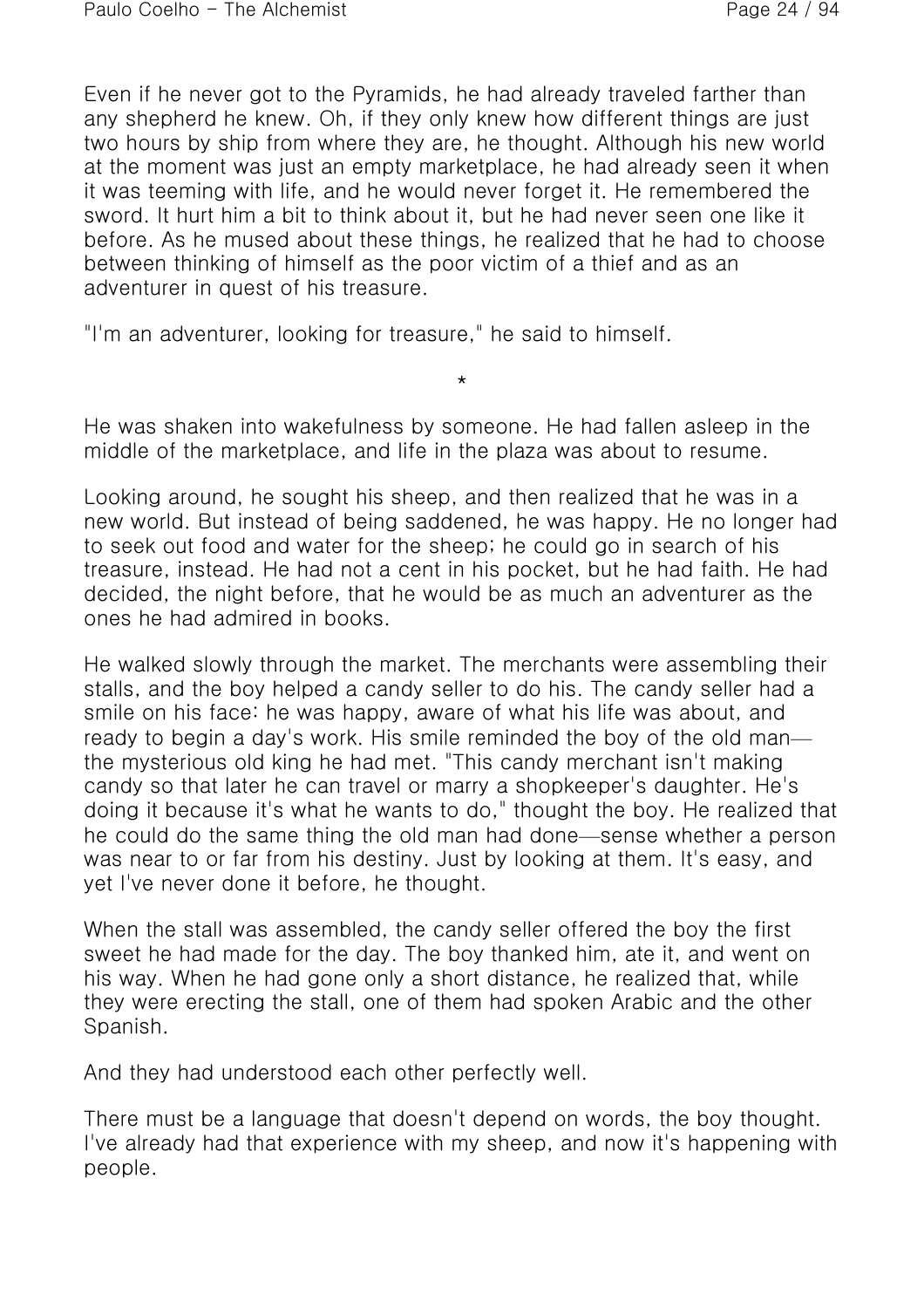He was learning a lot of new things. Some of them were things that he had already experienced, and weren't really new, but that he had never perceived before. And he hadn't perceived them because he had become accustomed to them. He realized: If I can learn to understand this language without words, I can learn to understand the world.

Relaxed and unhurried, he resolved that he would walk through the narrow streets of Tangier. Only in that way would he be able to read the omens. He knew it would require a lot of patience, but shepherds know all about patience. Once again he saw that, in that strange land, he was applying the same lessons he had learned with his sheep.

\*

"All things are one," the old man had said.

The crystal merchant awoke with the day, and felt the same anxiety that he felt every morning. He had been in the same place for thirty years: a shop at the top of a hilly street where few customers passed. Now it was too late to change anything—the only thing he had ever learned to do was to buy and sell crystal glassware. There had been a time when many people knew of his shop: Arab merchants, French and English geologists, German soldiers who were always well-heeled. In those days it had been wonderful to be selling crystal, and he had thought how he would become rich, and have beautiful women at his side as he grew older.

But, as time passed, Tangier had changed. The nearby city of Ceuta had grown faster than Tangier, and business had fallen off. Neighbors moved away, and there remained only a few small shops on the hill. And no one was going to climb the hill just to browse through a few small shops.

But the crystal merchant had no choice. He had lived thirty years of his life buying and selling crystal pieces, and now it was too late to do anything else.

He spent the entire morning observing the infrequent comings and goings in the street. He had done this for years, and knew the schedule of everyone who passed. But, just before lunchtime, a boy stopped in front of the shop. He was dressed normally, but the practiced eyes of the crystal merchant could see that the boy had no money to spend. Nevertheless, the merchant decided to delay his lunch for a few minutes until the boy moved on.

\*

A card hanging in the doorway announced that several languages were spoken in the shop. The boy saw a man appear behind the counter.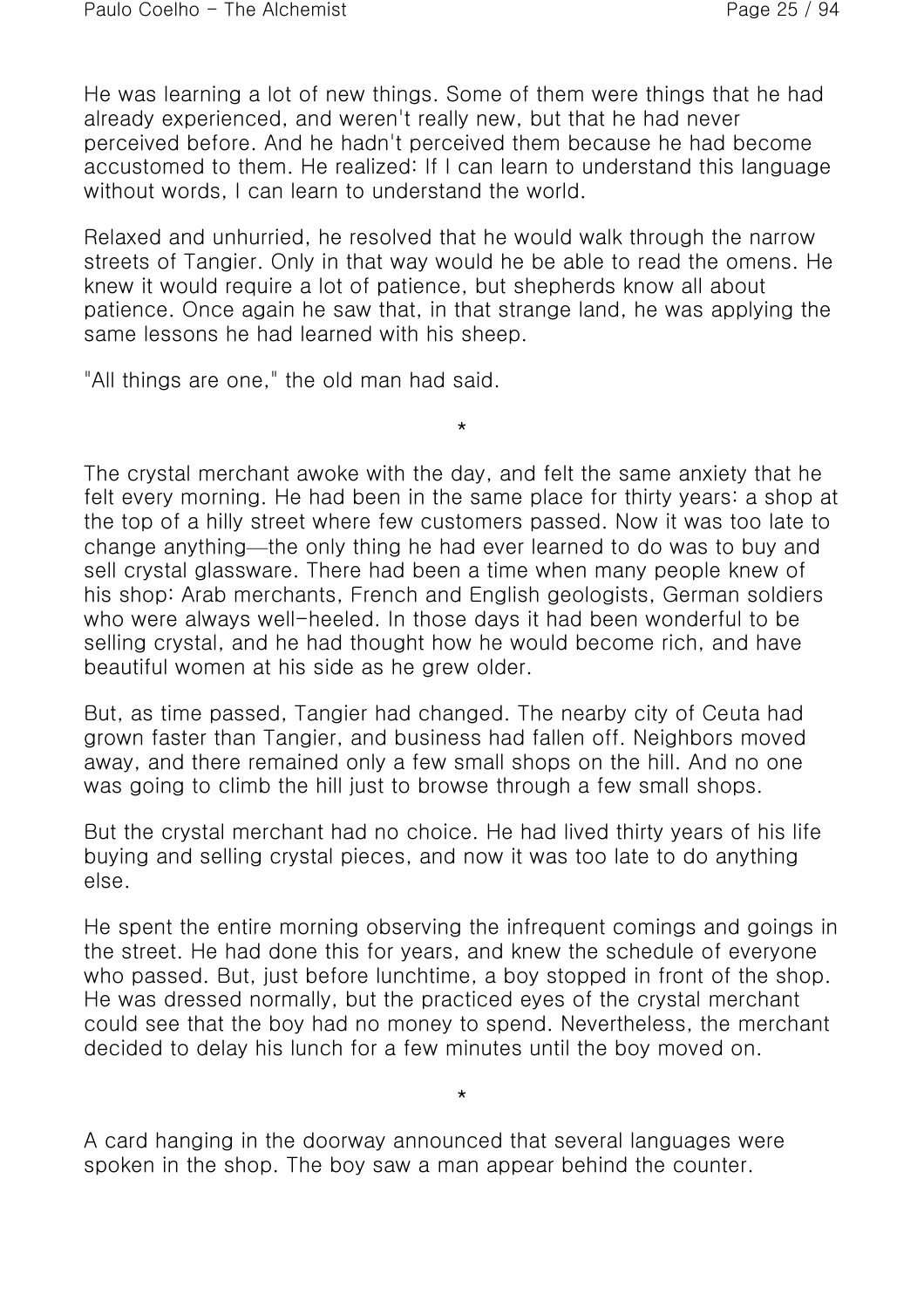"I can clean up those glasses in the window, if you want," said the boy. "The way they look now, nobody is going to want to buy them."

The man looked at him without responding.

"In exchange, you could give me something to eat."

The man still said nothing, and the boy sensed that he was going to have to make a decision. In his pouch, he had his jacket—he certainly wasn't going to need it in the desert. Taking the jacket out, he began to clean the glasses. In half an hour, he had cleaned all the glasses in the window, and, as he was doing so, two customers had entered the shop and bought some crystal.

When he had completed the cleaning, he asked the man for something to eat. "Let's go and have some lunch," said the crystal merchant.

He put a sign on the door, and they went to a small caf?nearby. As they sat down at the only table in the place, the crystal merchant laughed.

"You didn't have to do any cleaning," he said. "The Koran requires me to feed a hungry person."

"Well then, why did you let me do it?" the boy asked.

"Because the crystal was dirty. And both you and I needed to cleanse our minds of negative thoughts."

When they had eaten, the merchant turned to the boy and said, "I'd like you to work in my shop. Two customers came in today while you were working, and that's a good omen."

People talk a lot about omens, thought the shepherd. But they really don't know what they're saying. Just as I hadn't realized that for so many years I had been speaking a language without words to my sheep.

"Do you want to go to work for me?" the merchant asked.

"I can work for the rest of today," the boy answered. "I'll work all night, until dawn, and I'll clean every piece of crystal in your shop. In return, I need money to get to Egypt tomorrow."

The merchant laughed. "Even if you cleaned my crystal for an entire year… even if you earned a good commission selling every piece, you would still have to borrow money to get to Egypt. There are thousands of kilometers of desert between here and there."

There was a moment of silence so profound that it seemed the city was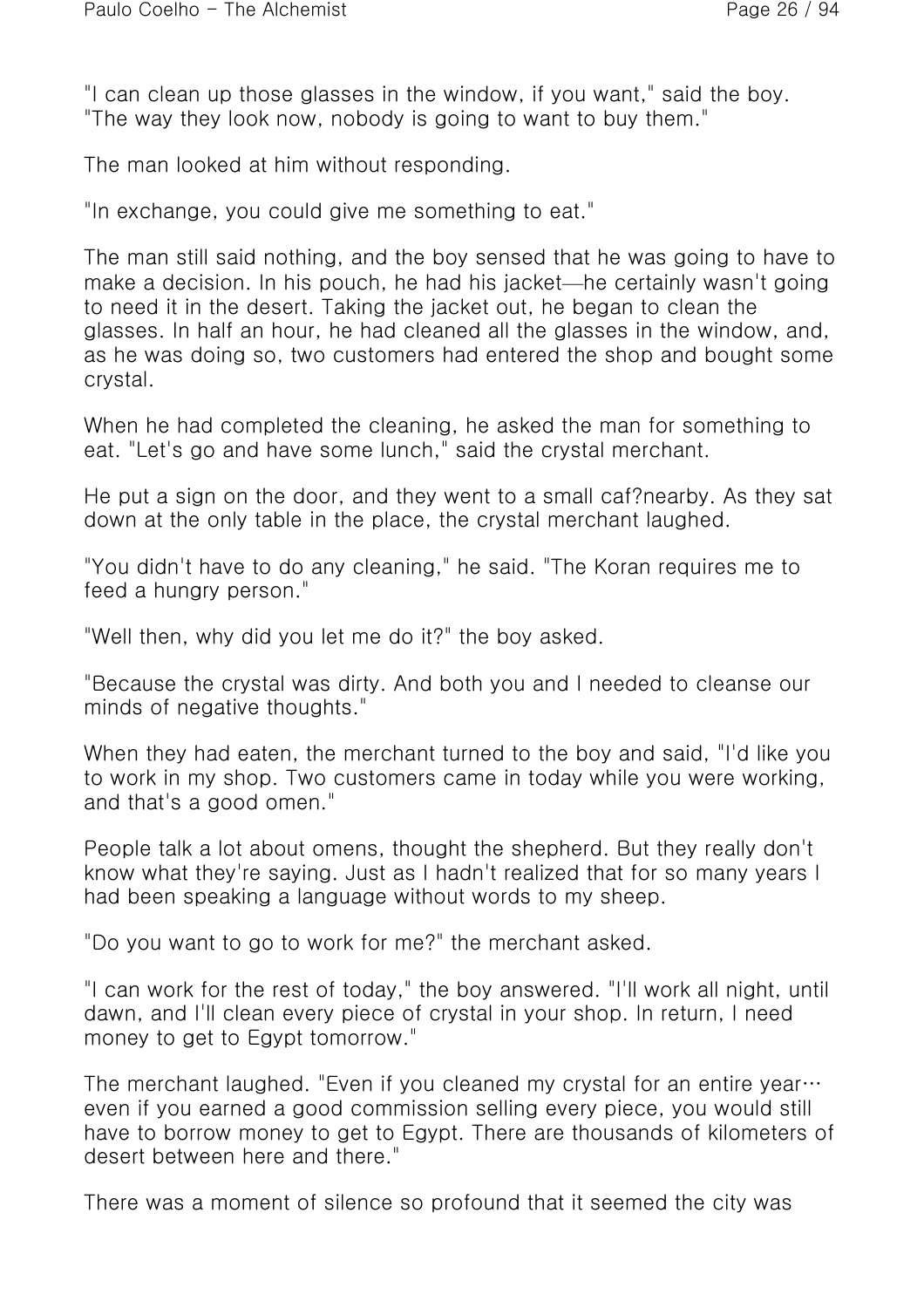asleep. No sound from the bazaars, no arguments among the merchants, no men climbing to the towers to chant. No hope, no adventure, no old kings or destinies, no treasure, and no Pyramids. It was as if the world had fallen silent because the boy's soul had. He sat there, staring blankly through the door of the caf? wishing that he had died, and that everything would end forever at that moment.

The merchant looked anxiously at the boy. All the joy he had seen that morning had suddenly disappeared.

"I can give you the money you need to get back to your country, my son," said the crystal merchant.

The boy said nothing. He got up, adjusted his clothing, and picked up his pouch.

"I'll work for you," he said.

And after another long silence, he added, "I need money to buy some sheep."

## PART TWO

The boy had been working for the crystal merchant for almost a month, and he could see that it wasn't exactly the kind of job that would make him happy. The merchant spent the entire day mumbling behind the counter, telling the boy to be careful with the pieces and not to break anything.

But he stayed with the job because the merchant, although he was an old grouch, treated him fairly; the boy received a good commission for each piece he sold, and had already been able to put some money aside. That morning he had done some calculating: if he continued to work every day as he had been, he would need a whole year to be able to buy some sheep.

"I'd like to build a display case for the crystal," the boy said to the merchant. "We could place it outside, and attract those people who pass at the bottom of the hill."

"I've never had one before," the merchant answered. "People will pass by and bump into it, and pieces will be broken."

"Well, when I took my sheep through the fields some of them might have died if we had come upon a snake. But that's the way life is with sheep and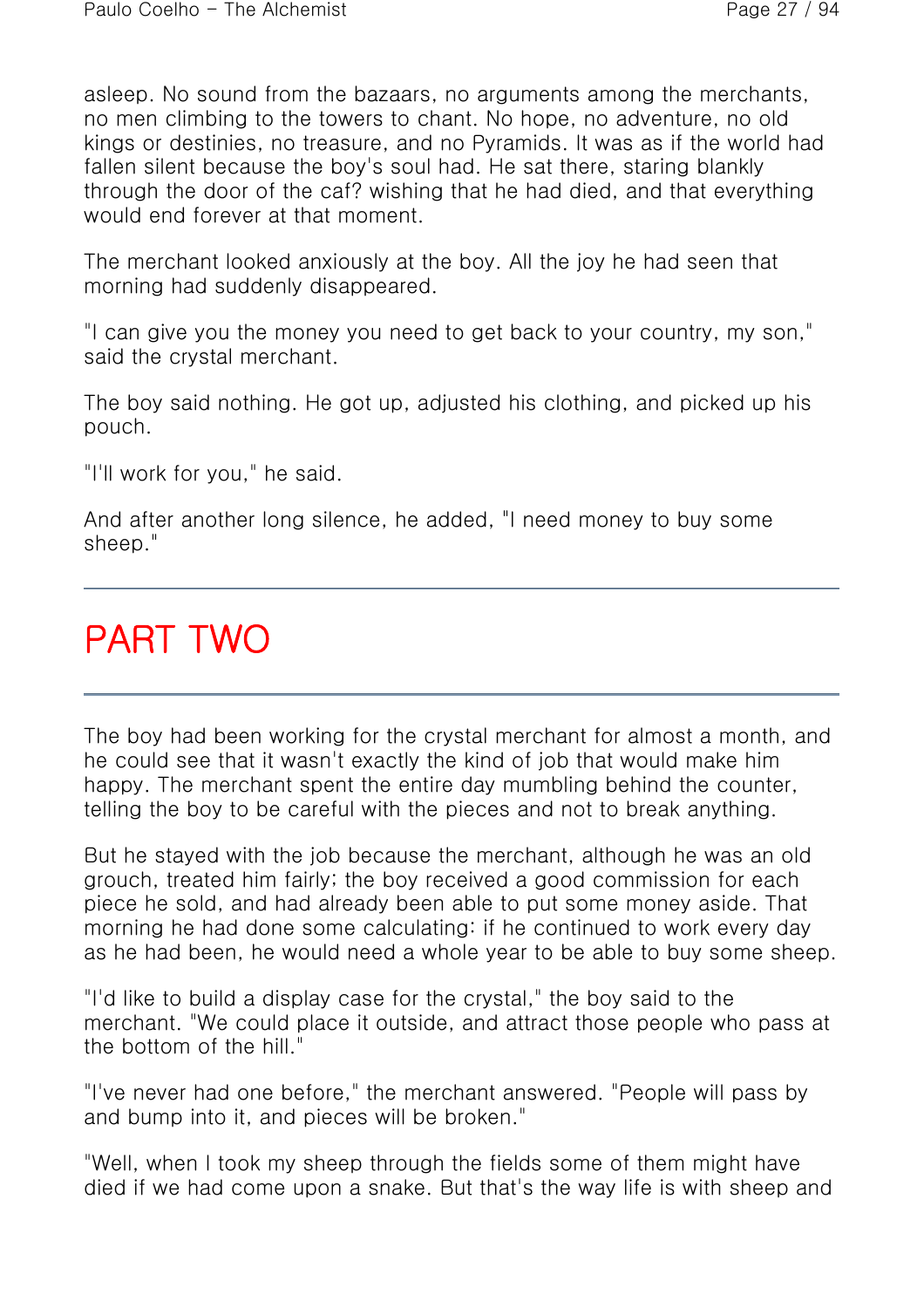with shepherds."

The merchant turned to a customer who wanted three crystal glasses. He was selling better than ever… as if time had turned back to the old days when the street had been one of Tangier's major attractions.

"Business has really improved," he said to the boy, after the customer had left. "I'm doing much better, and soon you'll be able to return to your sheep. Why ask more out of life?"

"Because we have to respond to omens," the boy said, almost without meaning to; then he regretted what he had said, because the merchant had never met the king.

"It's called the principle of favorability, beginner's luck. Because life wants you to achieve your destiny," the old king had said.

But the merchant understood what the boy had said. The boy's very presence in the shop was an omen, and, as time passed and money was pouring into the cash drawer, he had no regrets about having hired the boy. The boy was being paid more money than he deserved, because the merchant, thinking that sales wouldn't amount to much, had offered the boy a high commission rate. He had assumed he would soon return to his sheep.

"Why did you want to get to the Pyramids?" he asked, to get away from the business of the display.

"Because I've always heard about them," the boy answered, saying nothing about his dream. The treasure was now nothing but a painful memory, and he tried to avoid thinking about it.

"I don't know anyone around here who would want to cross the desert just to see the Pyramids," said the merchant. "They're just a pile of stones. You could build one in your backyard."

"You've never had dreams of travel," said the boy, turning to wait on a customer who had entered the shop.

Two days later, the merchant spoke to the boy about the display.

"I don't much like change," he said. "You and I aren't like Hassan, that rich merchant. If he makes a buying mistake, it doesn't affect him much. But we two have to live with our mistakes."

That's true enough, the boy thought, ruefully.

"Why did you think we should have the display?"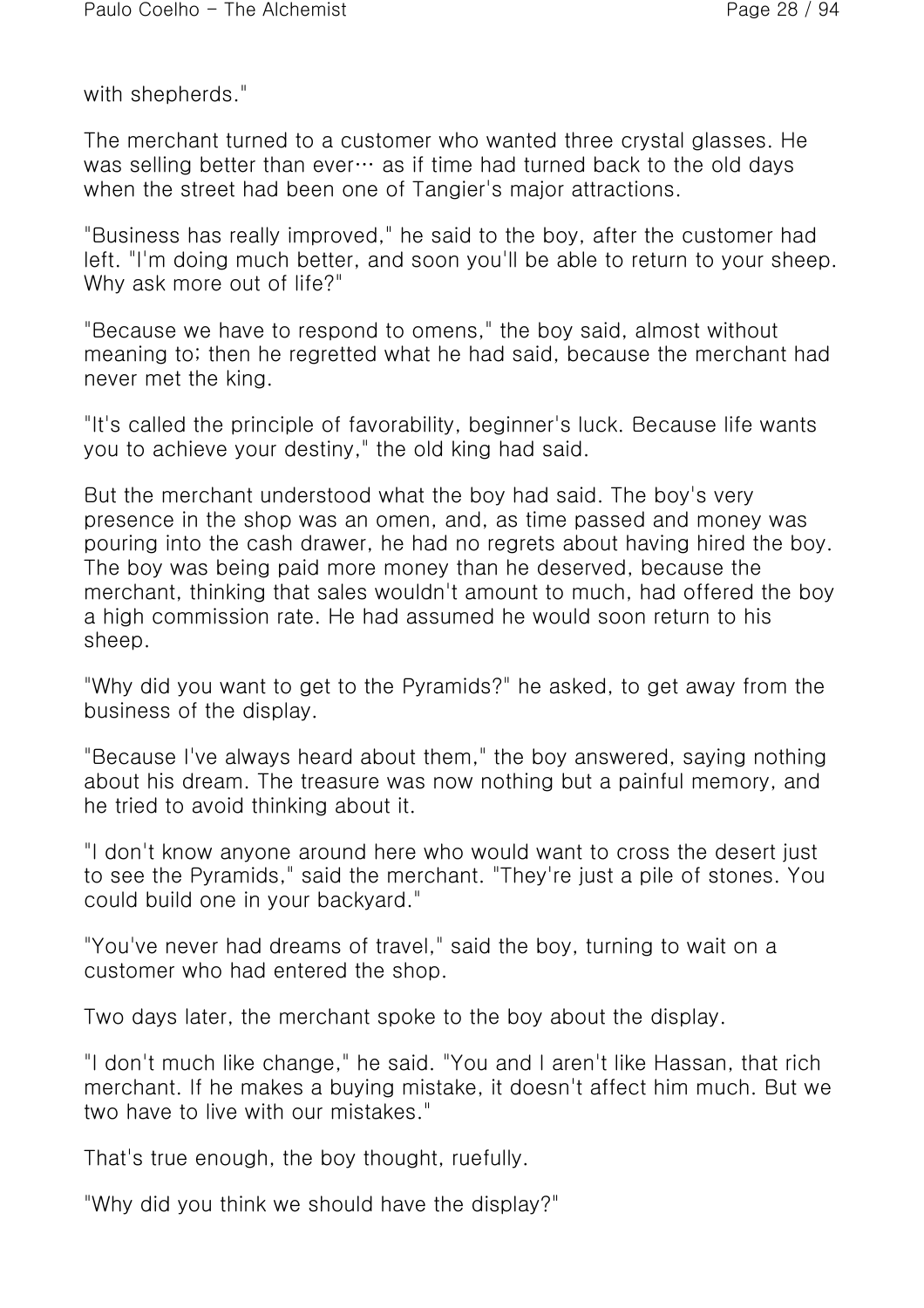"I want to get back to my sheep faster. We have to take advantage when luck is on our side, and do as much to help it as it's doing to help us. It's called the principle of favorability. Or beginner's luck."

The merchant was silent for a few moments. Then he said, "The Prophet gave us the Koran, and left us just five obligations to satisfy during our lives. The most important is to believe only in the one true God. The others are to pray five times a day, fast during Ramadan, and be charitable to the poor."

He stopped there. His eyes filled with tears as he spoke of the Prophet. He was a devout man, and, even with all his impatience, he wanted to live his life in accordance with Muslim law.

"What's the fifth obligation?" the boy asked.

"Two days ago, you said that I had never dreamed of travel," the merchant answered. "The fifth obligation of every Muslim is a pilgrimage. We are obliged, at least once in our lives, to visit the holy city of Mecca.

"Mecca is a lot farther away than the Pyramids. When I was young, all I wanted to do was put together enough money to start this shop. I thought that someday I'd be rich, and could go to Mecca. I began to make some money, but I could never bring myself to leave someone in charge of the shop; the crystals are delicate things. At the same time, people were passing my shop all the time, heading for Mecca. Some of them were rich pilgrims, traveling in caravans with servants and camels, but most of the people making the pilgrimage were poorer than I.

"All who went there were happy at having done so. They placed the symbols of the pilgrimage on the doors of their houses. One of them, a cobbler who made his living mending boots, said that he had traveled for almost a year through the desert, but that he got more tired when he had to walk through the streets of Tangier buying his leather."

"Well, why don't you go to Mecca now?" asked the boy.

"Because it's the thought of Mecca that keeps me alive. That's what helps me face these days that are all the same, these mute crystals on the shelves, and lunch and dinner at that same horrible caf? I'm afraid that if my dream is realized, I'll have no reason to go on living.

"You dream about your sheep and the Pyramids, but you're different from me, because you want to realize your dreams. I just want to dream about Mecca. I've already imagined a thousand times crossing the desert, arriving at the Plaza of the Sacred Stone, the seven times I walk around it before allowing myself to touch it. I've already imagined the people who would be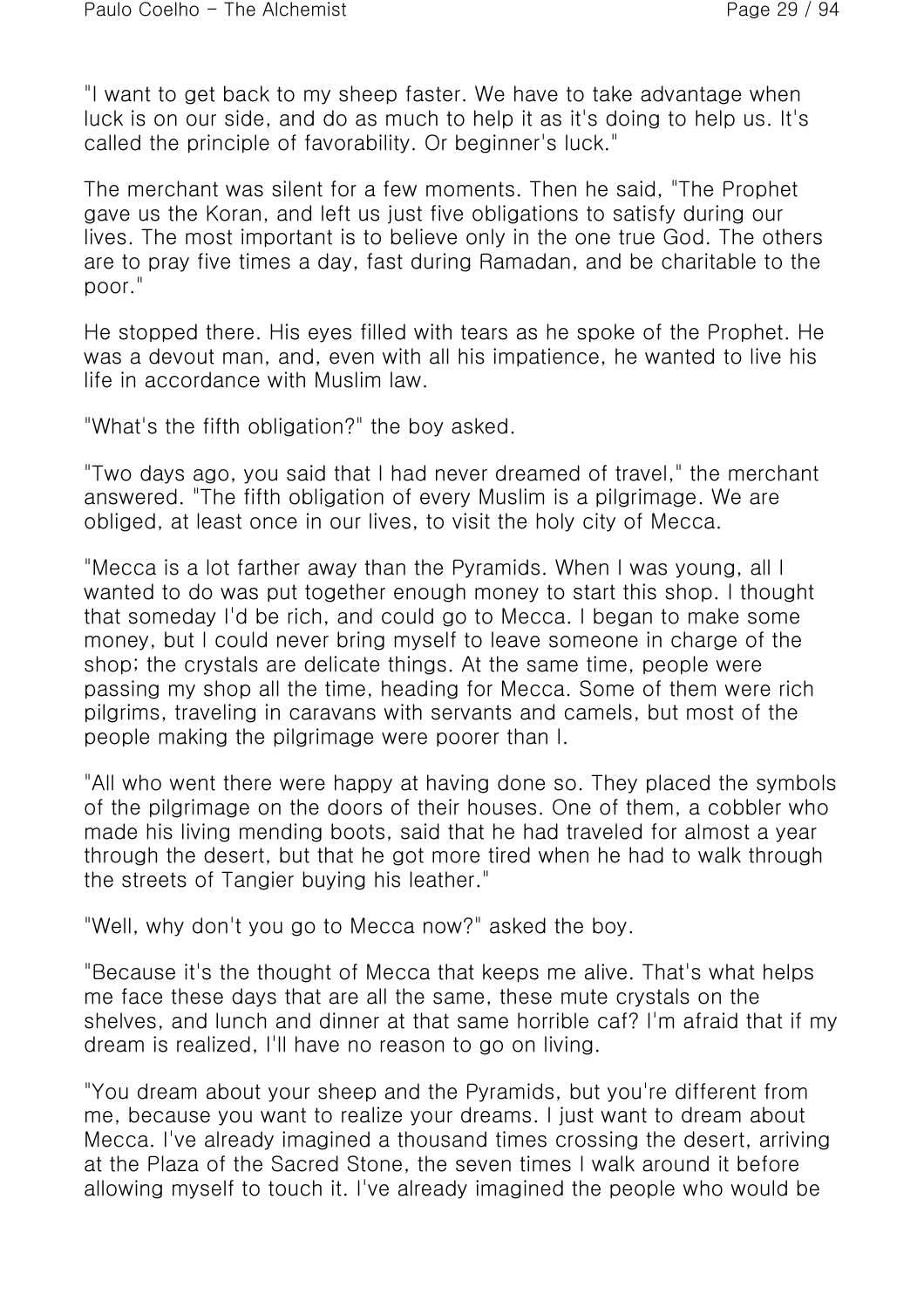at my side, and those in front of me, and the conversations and prayers we would share. But I'm afraid that it would all be a disappointment, so I prefer just to dream about it."

That day, the merchant gave the boy permission to build the display. Not everyone can see his dreams come true in the same way.

\*

Two more months passed, and the shelf brought many customers into the crystal shop. The boy estimated that, if he worked for six more months, he could return to Spain and buy sixty sheep, and yet another sixty. In less than a year, he would have doubled his flock, and he would be able to do business with the Arabs, because he was now able to speak their strange language. Since that morning in the marketplace, he had never again made use of Urim and Thummim, because Egypt was now just as distant a dream for him as was Mecca for the merchant. Anyway, the boy had become happy in his work, and thought all the time about the day when he would disembark at Tarifa as a winner.

"You must always know what it is that you want," the old king had said. The boy knew, and was now working toward it. Maybe it was his treasure to have wound up in that strange land, met up with a thief, and doubled the size of his flock without spending a cent.

He was proud of himself. He had learned some important things, like how to deal in crystal, and about the language without words… and about omens. One afternoon he had seen a man at the top of the hill, complaining that it was impossible to find a decent place to get something to drink after such a climb. The boy, accustomed to recognizing omens, spoke to the merchant.

"Let's sell tea to the people who climb the hill."

"Lots of places sell tea around here," the merchant said.

"But we could sell tea in crystal glasses. The people will enjoy the tea and want to buy the glasses. I have been told that beauty is the great seducer of men."

The merchant didn't respond, but that afternoon, after saying his prayers and closing the shop, he invited the boy to sit with him and share his hookah, that strange pipe used by the Arabs.

"What is it you're looking for?" asked the old merchant.

"I've already told you. I need to buy my sheep back, so I have to earn the money to do so."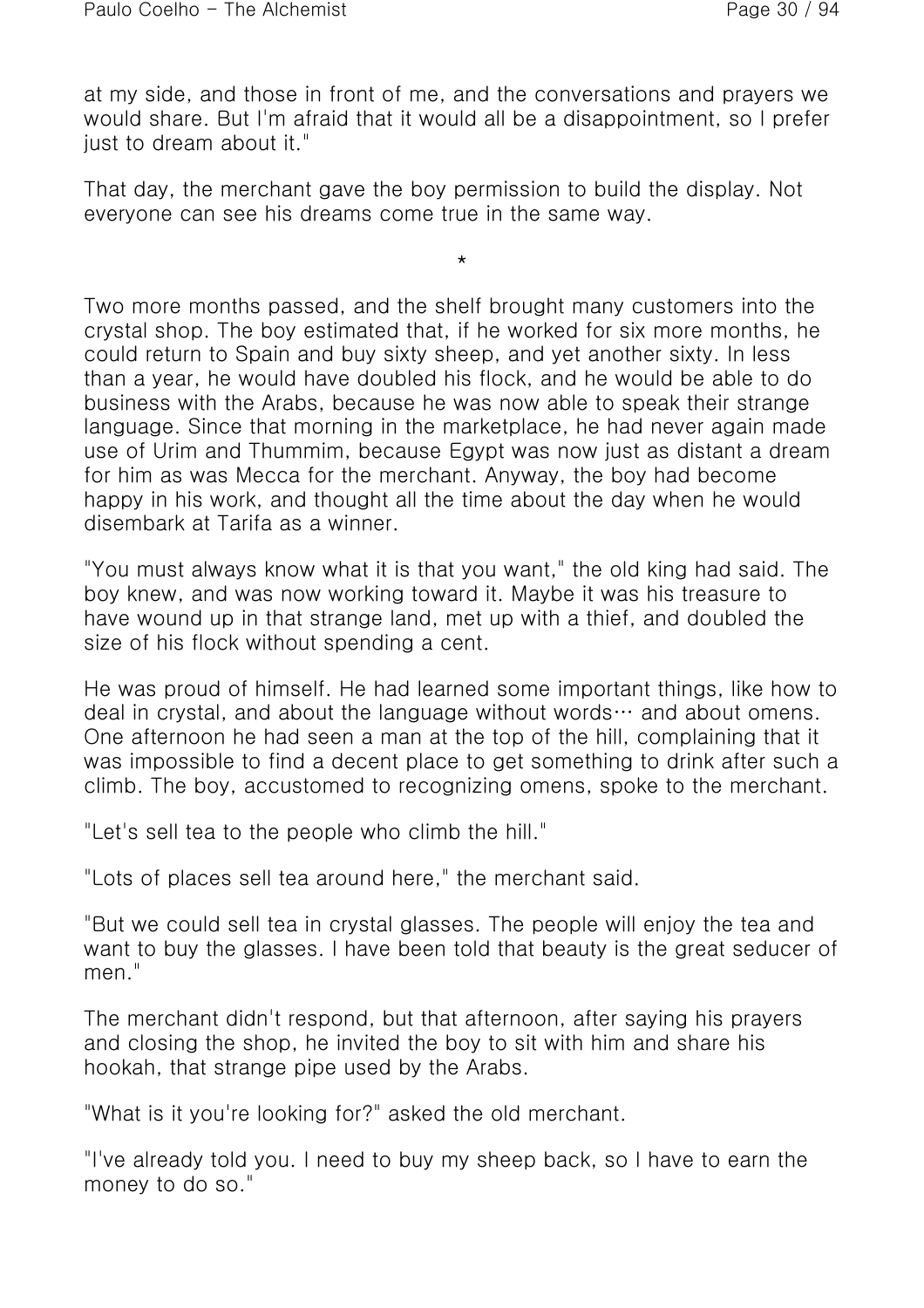The merchant put some new coals in the hookah, and inhaled deeply.

"I've had this shop for thirty years. I know good crystal from bad, and everything else there is to know about crystal. I know its dimensions and how it behaves. If we serve tea in crystal, the shop is going to expand. And then I'll have to change my way of life."

"Well, isn't that good?"

"I'm already used to the way things are. Before you came, I was thinking about how much time I had wasted in the same place, while my friends had moved on, and either went bankrupt or did better than they had before. It made me very depressed. Now, I can see that it hasn't been too bad. The shop is exactly the size I always wanted it to be. I don't want to change anything, because I don't know how to deal with change. I'm used to the way I am."

The boy didn't know what to say. The old man continued, "You have been a real blessing to me. Today, I understand something I didn't see before: every blessing ignored becomes a curse. I don't want anything else in life. But you are forcing me to look at wealth and at horizons I have never known. Now that I have seen them, and now that I see how immense my possibilities are, I'm going to feel worse than I did before you arrived. Because I know the things I should be able to accomplish, and I don't want to do so."

It's good I refrained from saying anything to the baker in Tarifa, thought the boy to himself.

They went on smoking the pipe for a while as the sun began to set. They were conversing in Arabic, and the boy was proud of himself for being able to do so. There had been a time when he thought that his sheep could teach him everything he needed to know about the world. But they could never have taught him Arabic.

There are probably other things in the world that the sheep can't teach me, thought the boy as he regarded the old merchant. All they ever do, really, is look for food and water. And maybe it wasn't that they were teaching me, but that I was learning from them.

"Maktub," the merchant said, finally.

"What does that mean?"

"You would have to have been born an Arab to understand," he answered. "But in your language it would be something like 'It is written.' "

And, as he smothered the coals in the hookah, he told the boy that he could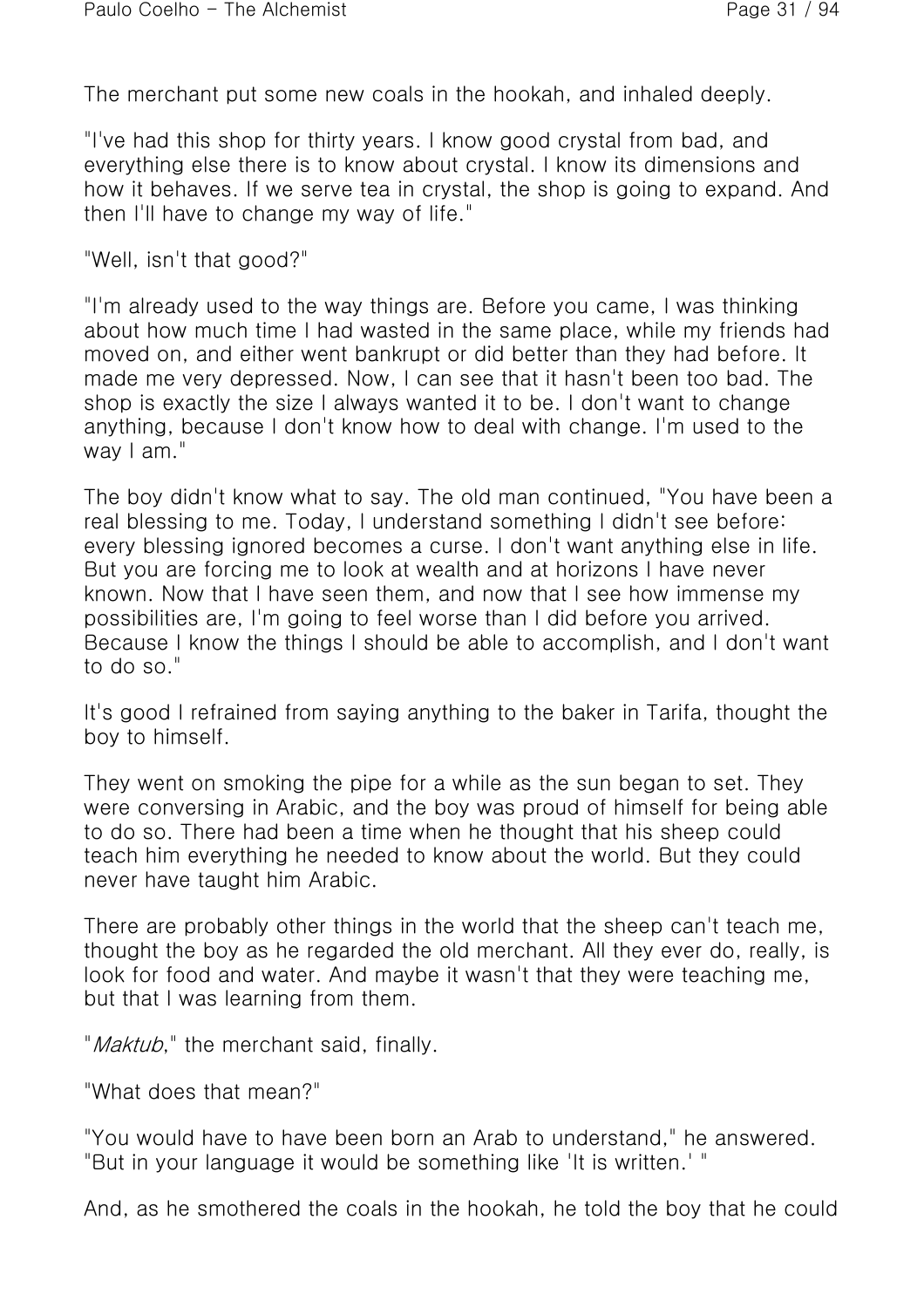begin to sell tea in the crystal glasses. Sometimes, there's just no way to hold back the river.

\*

The men climbed the hill, and they were tired when they reached the top. But there they saw a crystal shop that offered refreshing mint tea. They went in to drink the tea, which was served in beautiful crystal glasses.

"My wife never thought of this," said one, and he bought some crystal—he was entertaining quests that night, and the quests would be impressed by the beauty of the glassware. The other man remarked that tea was always more delicious when it was served in crystal, because the aroma was retained. The third said that it was a tradition in the Orient to use crystal glasses for tea because it had magical powers.

Before long, the news spread, and a great many people began to climb the hill to see the shop that was doing something new in a trade that was so old. Other shops were opened that served tea in crystal, but they weren't at the top of a hill, and they had little business.

Eventually, the merchant had to hire two more employees. He began to import enormous quantities of tea, along with his crystal, and his shop was sought out by men and women with a thirst for things new.

\*

And, in that way, the months passed.

The boy awoke before dawn. It had been eleven months and nine days since he had first set foot on the African continent.

He dressed in his Arabian clothing of white linen, bought especially for this day. He put his headcloth in place and secured it with a ring made of camel skin. Wearing his new sandals, he descended the stairs silently.

The city was still sleeping. He prepared himself a sandwich and drank some hot tea from a crystal glass. Then he sat in the sun-filled doorway, smoking the hookah.

He smoked in silence, thinking of nothing, and listening to the sound of the wind that brought the scent of the desert. When he had finished his smoke, he reached into one of his pockets, and sat there for a few moments, regarding what he had withdrawn.

It was a bundle of money. Enough to buy himself a hundred and twenty sheep, a return ticket, and a license to import products from Africa into his own country.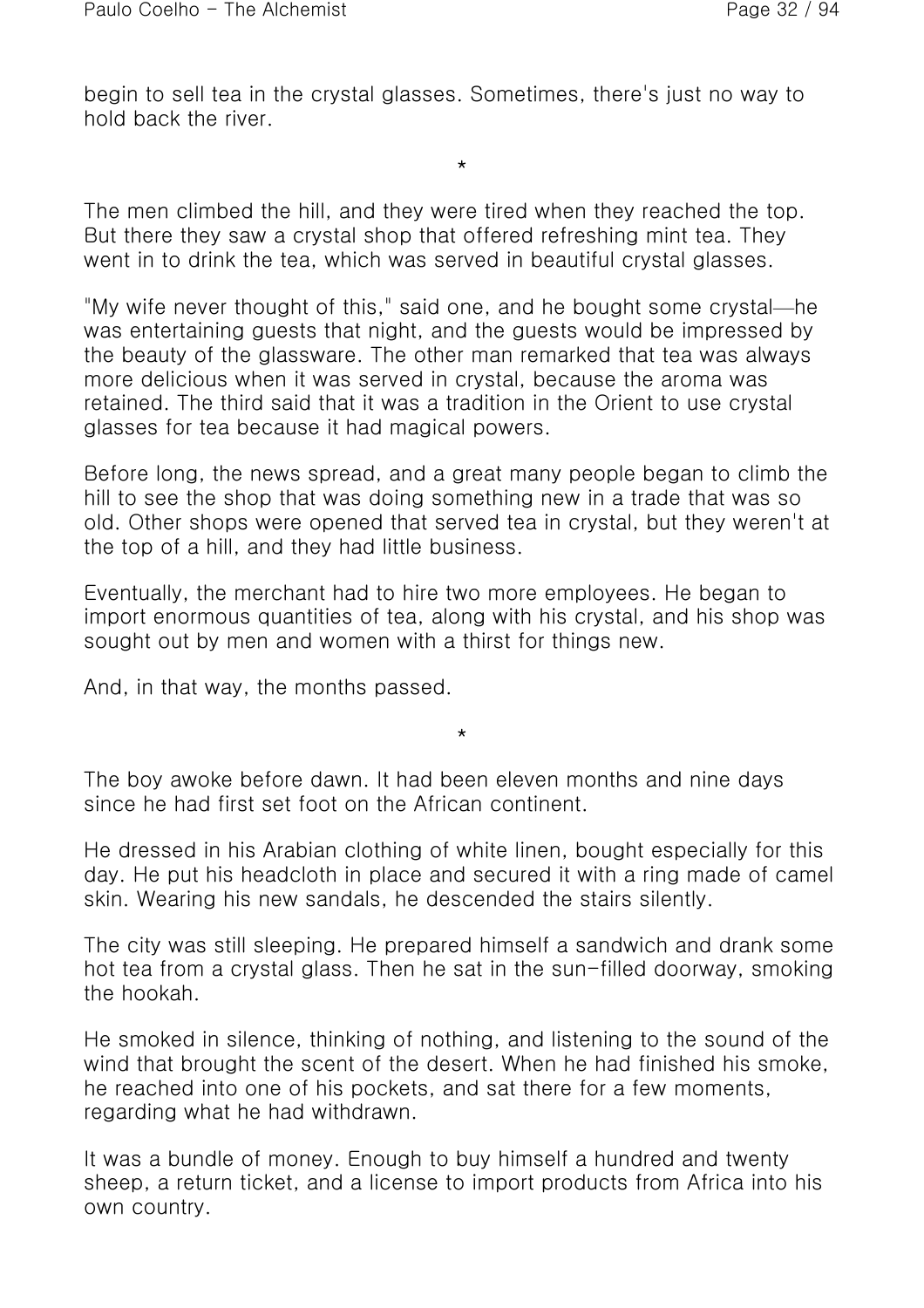He waited patiently for the merchant to awaken and open the shop. Then the two went off to have some more tea.

"I'm leaving today," said the boy. "I have the money I need to buy my sheep. And you have the money you need to go to Mecca."

The old man said nothing.

"Will you give me your blessing?" asked the boy. "You have helped me." The man continued to prepare his tea, saying nothing. Then he turned to the boy.

"I am proud of you," he said. "You brought a new feeling into my crystal shop. But you know that I'm not going to go to Mecca. Just as you know that you're not going to buy your sheep."

"Who told you that?" asked the boy, startled.

"*Maktub*" said the old crystal merchant.

And he gave the boy his blessing.

The boy went to his room and packed his belongings. They filled three sacks. As he was leaving, he saw, in the corner of the room, his old shepherd's pouch. It was bunched up, and he had hardly thought of it for a long time. As he took his jacket out of the pouch, thinking to give it to someone in the street, the two stones fell to the floor. Urim and Thummim.

\*

It made the boy think of the old king, and it startled him to realize how long it had been since he had thought of him. For nearly a year, he had been working incessantly, thinking only of putting aside enough money so that he could return to Spain with pride.

"Never stop dreaming," the old king had said. "Follow the omens."

The boy picked up Urim and Thummim, and, once again, had the strange sensation that the old king was nearby. He had worked hard for a year, and the omens were that it was time to go.

I'm going to go back to doing just what I did before, the boy thought. Even though the sheep didn't teach me to speak Arabic.

But the sheep had taught him something even more important: that there was a language in the world that everyone understood, a language the boy had used throughout the time that he was trying to improve things at the shop. It was the language of enthusiasm, of things accomplished with love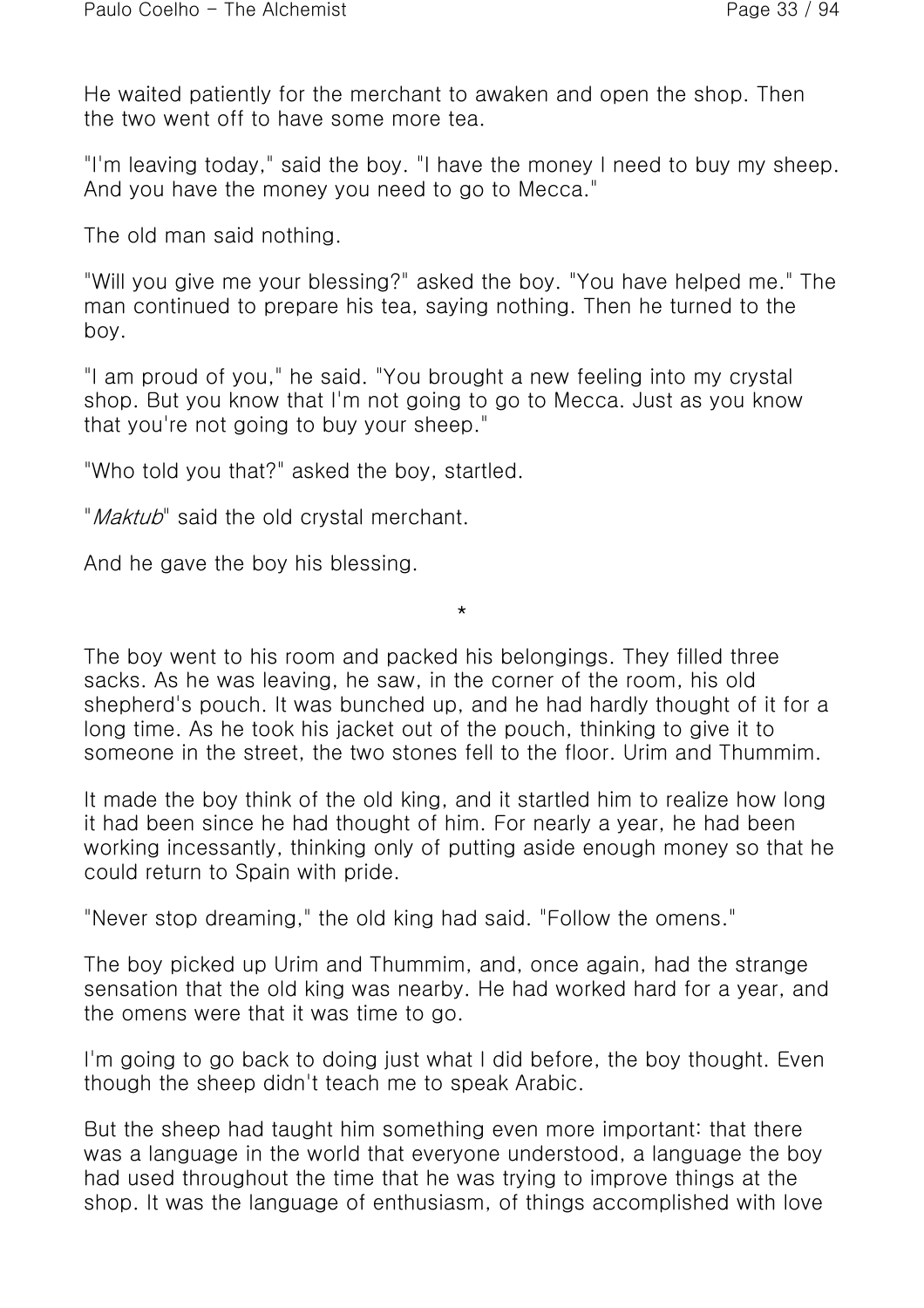and purpose, and as part of a search for something believed in and desired. Tangier was no longer a strange city, and he felt that, just as he had conquered this place, he could conquer the world.

"When you want something, all the universe conspires to help you achieve it," the old king had said.

But the old king hadn't said anything about being robbed, or about endless deserts, or about people who know what their dreams are but don't want to realize them. The old king hadn't told him that the Pyramids were just a pile of stones, or that anyone could build one in his backyard. And he had forgotten to mention that, when you have enough money to buy a flock larger than the one you had before, you should buy it.

The boy picked up his pouch and put it with his other things. He went down the stairs and found the merchant waiting on a foreign couple, while two other customers walked about the shop, drinking tea from crystal glasses. It was more activity than usual for this time of the morning. From where he stood, he saw for the first time that the old merchant's hair was very much like the hair of the old king. He remembered the smile of the candy seller, on his first day in Tangier, when he had nothing to eat and nowhere to go that smile had also been like the old king's smile.

It's almost as if he had been here and left his mark, he thought. And yet, none of these people has ever met the old king. On the other hand, he said that he always appeared to help those who are trying to realize their destiny.

He left without saying good-bye to the crystal merchant. He didn't want to cry with the other people there. He was going to miss the place and all the good things he had learned. He was more confident in himself, though, and felt as though he could conquer the world.

"But I'm going back to the fields that I know, to take care of my flock again." He said that to himself with certainty, but he was no longer happy with his decision. He had worked for an entire year to make a dream come true, and that dream, minute by minute, was becoming less important. Maybe because that wasn't really his dream.

Who knows… maybe it's better to be like the crystal merchant: never go to Mecca, and just go through life wanting to do so, he thought, again trying to convince himself. But as he held Urim and Thummim in his hand, they had transmitted to him the strength and will of the old king. By coincidence—or maybe it was an omen, the boy thought—he came to the bar he had entered on his first day there. The thief wasn't there, and the owner brought him a cup of tea.

I can always go back to being a shepherd, the boy thought. I learned how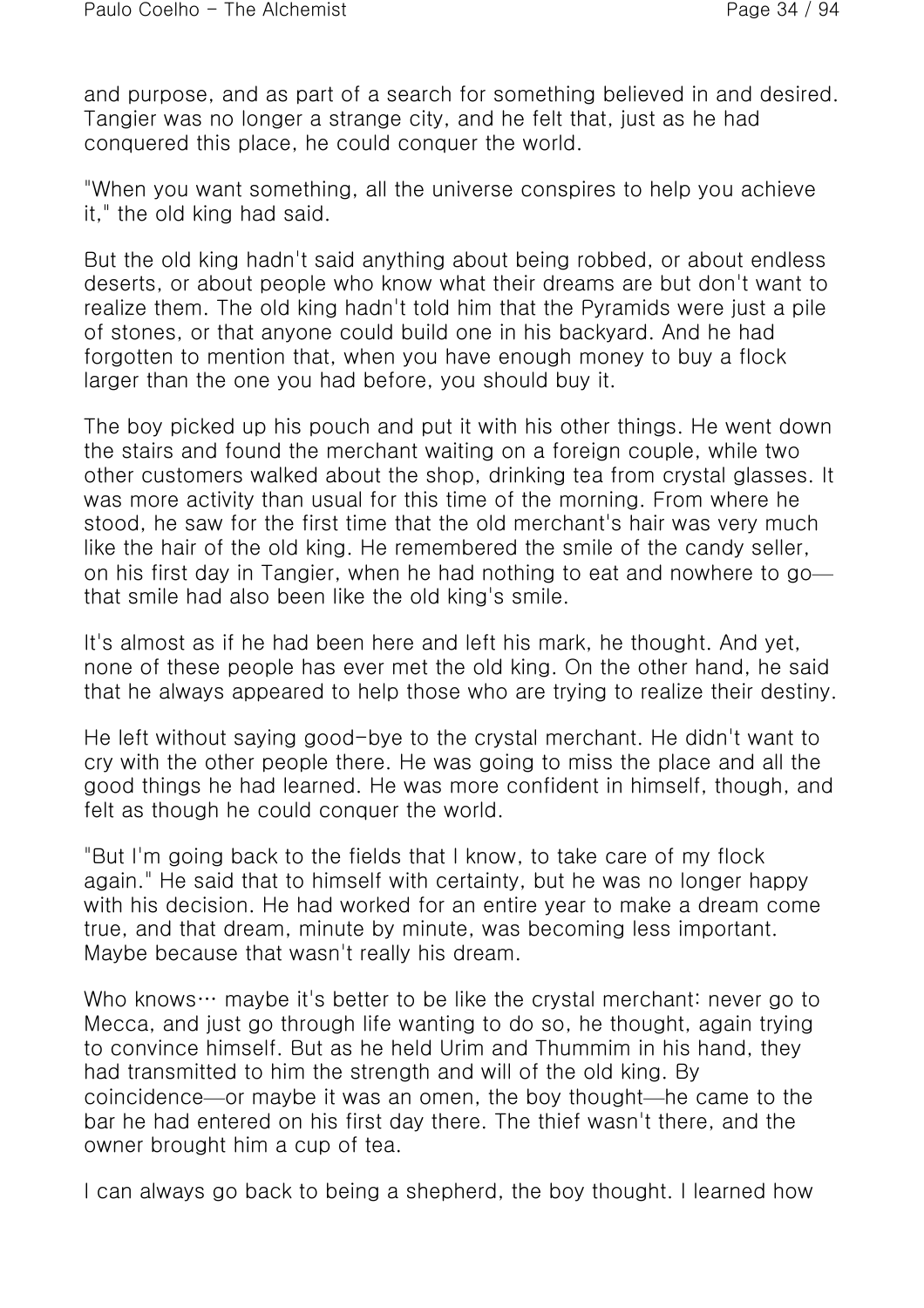to care for sheep, and I haven't forgotten how that's done. But maybe I'll never have another chance to get to the Pyramids in Egypt. The old man wore a breastplate of gold, and he knew about my past. He really was a king, a wise king.

The hills of Andalusia were only two hours away, but there was an entire desert between him and the Pyramids. Yet the boy felt that there was another way to regard his situation: he was actually two hours closer to his treasure… the fact that the two hours had stretched into an entire year didn't matter.

I know why I want to get back to my flock, he thought. I understand sheep; they're no longer a problem, and they can be good friends. On the other hand, I don't know if the desert can be a friend, and it's in the desert that I have to search for my treasure. If I don't find it, I can always go home. I finally have enough money, and all the time I need. Why not?

He suddenly felt tremendously happy. He could always go back to being a shepherd. He could always become a crystal salesman again. Maybe the world had other hidden treasures, but he had a dream, and he had met with a king. That doesn't happen to just anyone!

He was planning as he left the bar. He had remembered that one of the crystal merchant's suppliers transported his crystal by means of caravans that crossed the desert. He held Urim and Thummim in his hand; because of those two stones, he was once again on the way to his treasure.

"I am always nearby, when someone wants to realize their destiny," the old king had told him.

What could it cost to go over to the supplier's warehouse and find out if the Pyramids were really that far away?

\*

The Englishman was sitting on a bench in a structure that smelled of animals, sweat, and dust; it was part warehouse, part corral. I never thought I'd end up in a place like this, he thought, as he leafed through the pages of a chemical journal. Ten years at the university, and here I am in a corral.

But he had to move on. He believed in omens. All his life and all his studies were aimed at finding the one true language of the universe. First he had studied Esperanto, then the world's religions, and now it was alchemy. He knew how to speak Esperanto, he understood all the major religions well, but he wasn't yet an alchemist. He had unraveled the truths behind important questions, but his studies had taken him to a point beyond which he could not seem to go. He had tried in vain to establish a relationship with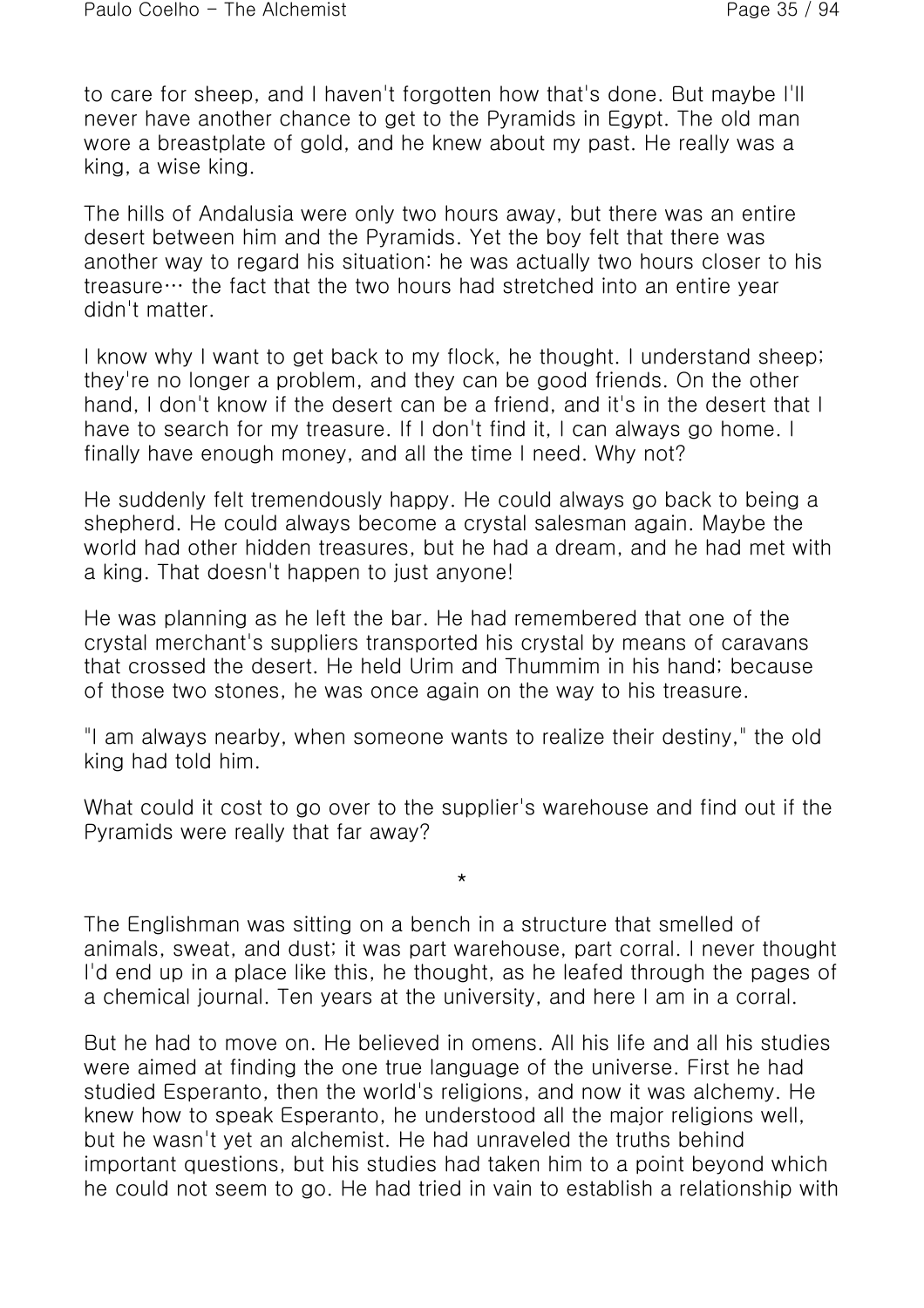an alchemist. But the alchemists were strange people, who thought only about themselves, and almost always refused to help him. Who knows, maybe they had failed to discover the secret of the Master Work—the Philosopher's Stone—and for this reason kept their knowledge to themselves.

He had already spent much of the fortune left to him by his father, fruitlessly seeking the Philosopher's Stone. He had spent enormous amounts of time at the great libraries of the world, and had purchased all the rarest and most important volumes on alchemy. In one he had read that, many years ago, a famous Arabian alchemist had visited Europe. It was said that he was more than two hundred years old, and that he had discovered the Philosopher's Stone and the Elixir of Life. The Englishman had been profoundly impressed by the story. But he would never have thought it more than just a myth, had not a friend of his—returning from an archaeological expedition in the desert—told him about an Arab that was possessed of exceptional powers.

"He lives at the Al-Fayoum oasis," his friend had said. "And people say that he is two hundred years old, and is able to transform any metal into gold."

The Englishman could not contain his excitement. He canceled all his commitments and pulled together the most important of his books, and now here he was, sitting inside a dusty, smelly warehouse. Outside, a huge caravan was being prepared for a crossing of the Sahara, and was scheduled to pass through Al-Fayoum.

I'm going to find that damned alchemist, the Englishman thought. And the odor of the animals became a bit more tolerable.

A young Arab, also loaded down with baggage, entered, and greeted the Englishman.

"Where are you bound?" asked the young Arab.

"I'm going into the desert," the man answered, turning back to his reading. He didn't want any conversation at this point. What he needed to do was review all he had learned over the years, because the alchemist would certainly put him to the test.

The young Arab took out a book and began to read. The book was written in Spanish. That's good, thought the Englishman. He spoke Spanish better than Arabic, and, if this boy was going to Al-Fayoum, there would be someone to talk to when there were no other important things to do.

\*

"That's strange," said the boy, as he tried once again to read the burial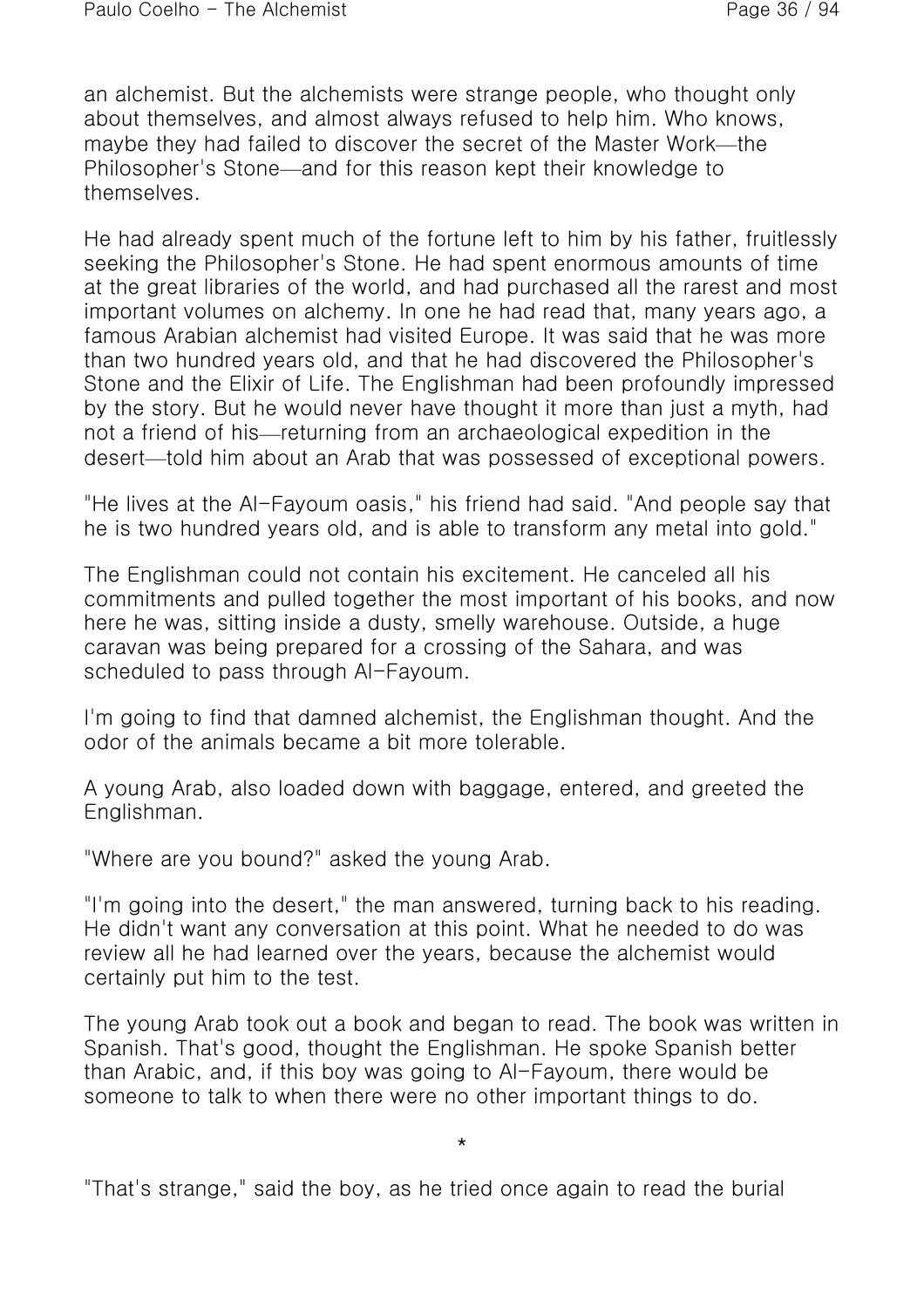scene that began the book. "I've been trying for two years to read this book, and I never get past these first few pages." Even without a king to provide an interruption, he was unable to concentrate.

He still had some doubts about the decision he had made. But he was able to understand one thing: making a decision was only the beginning of things. When someone makes a decision, he is really diving into a strong current that will carry him to places he had never dreamed of when he first made the decision.

When I decided to seek out my treasure, I never imagined that I'd wind up working in a crystal shop, he thought. And joining this caravan may have been my decision, but where it goes is going to be a mystery to me.

Nearby was the Englishman, reading a book. He seemed unfriendly, and had looked irritated when the boy had entered. They might even have become friends, but the Englishman closed off the conversation.

The boy closed his book. He felt that he didn't want to do anything that might make him look like the Englishman. He took Urim and Thummim from his pocket, and began playing with them.

The stranger shouted, "Urim and Thummim!"

In a flash the boy put them back in his pocket.

"They're not for sale," he said.

"They're not worth much," the Englishman answered. "They're only made of rock crystal, and there are millions of rock crystals in the earth. But those who know about such things would know that those are Urim and Thummim. I didn't know that they had them in this part of the world."

"They were given to me as a present by a king," the boy said.

The stranger didn't answer; instead, he put his hand in his pocket, and took out two stones that were the same as the boy's.

"Did you say a king?" he asked.

"I guess you don't believe that a king would talk to someone like me, a shepherd," he said, wanting to end the conversation.

"Not at all. It was shepherds who were the first to recognize a king that the rest of the world refused to acknowledge. So, it's not surprising that kings would talk to shepherds."

And he went on, fearing that the boy wouldn't understand what he was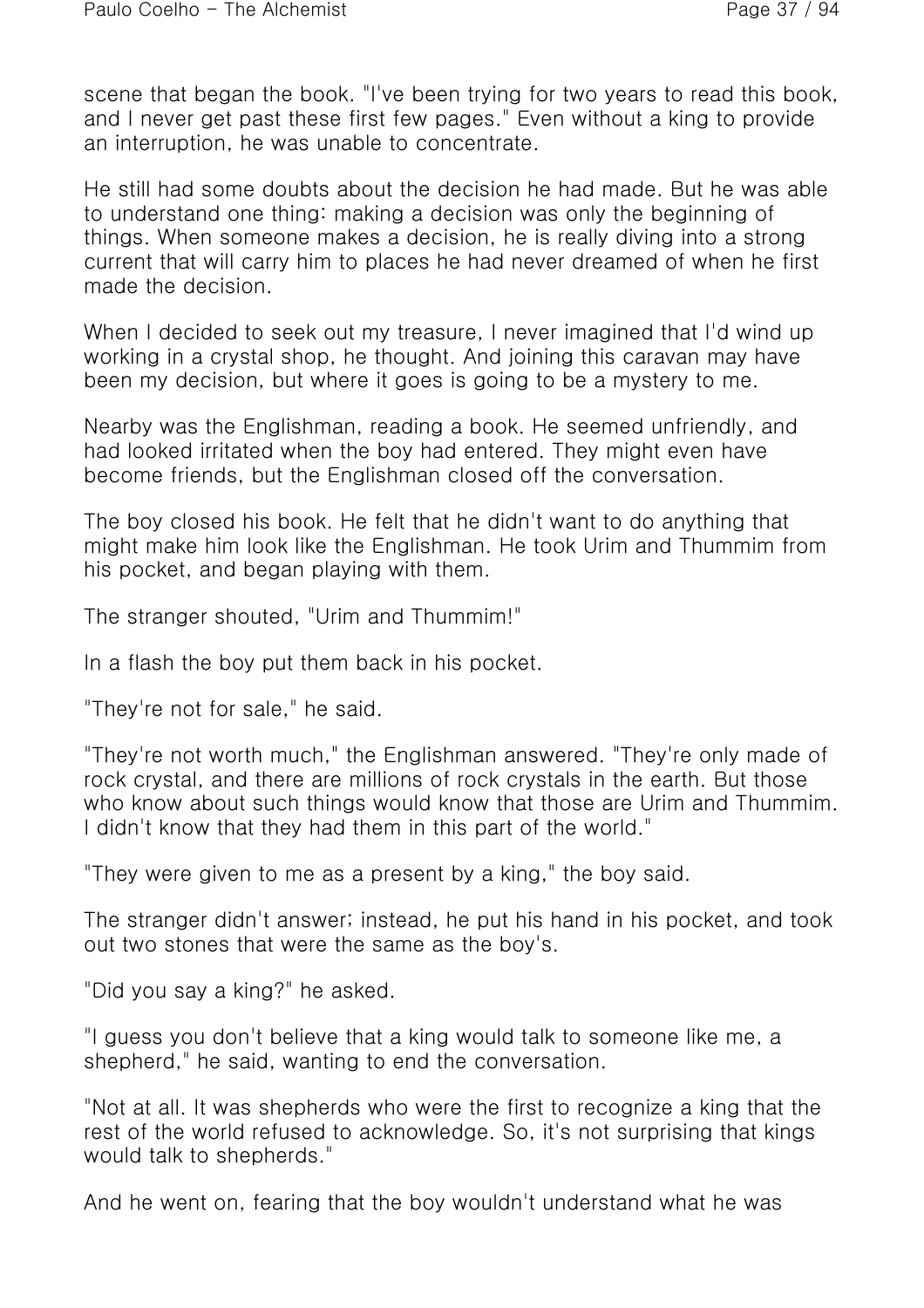talking about, "It's in the Bible. The same book that taught me about Urim and Thummim. These stones were the only form of divination permitted by God. The priests carried them in a golden breastplate."

The boy was suddenly happy to be there at the warehouse.

"Maybe this is an omen," said the Englishman, half aloud.

"Who told you about omens?" The boy's interest was increasing by the moment.

"Everything in life is an omen," said the Englishman, now closing the journal he was reading. "There is a universal language, understood by everybody, but already forgotten. I am in search of that universal language, among other things. That's why I'm here. I have to find a man who knows that universal language. An alchemist."

The conversation was interrupted by the warehouse boss.

"You're in luck, you two," the fat Arab said. "There's a caravan leaving today for Al-Fayoum."

"But I'm going to Egypt," the boy said.

"Al-Fayoum is in Egypt," said the Arab. "What kind of Arab are you?"

"That's a good luck omen," the Englishman said, after the fat Arab had gone out. "If I could, I'd write a huge encyclopedia just about the words *luck* and coincidence. It's with those words that the universal language is written."

He told the boy it was no coincidence that he had met him with Urim and Thummim in his hand. And he asked the boy if he, too, were in search of the alchemist.

"I'm looking for a treasure," said the boy, and he immediately regretted having said it. But the Englishman appeared not to attach any importance to it.

"In a way, so am I," he said.

"I don't even know what alchemy is," the boy was saying, when the warehouse boss called to them to come outside.

"I'm the leader of the caravan," said a dark-eyed, bearded man. "I hold the power of life and death for every person I take with me. The desert is a capricious lady, and sometimes she drives men crazy."

\*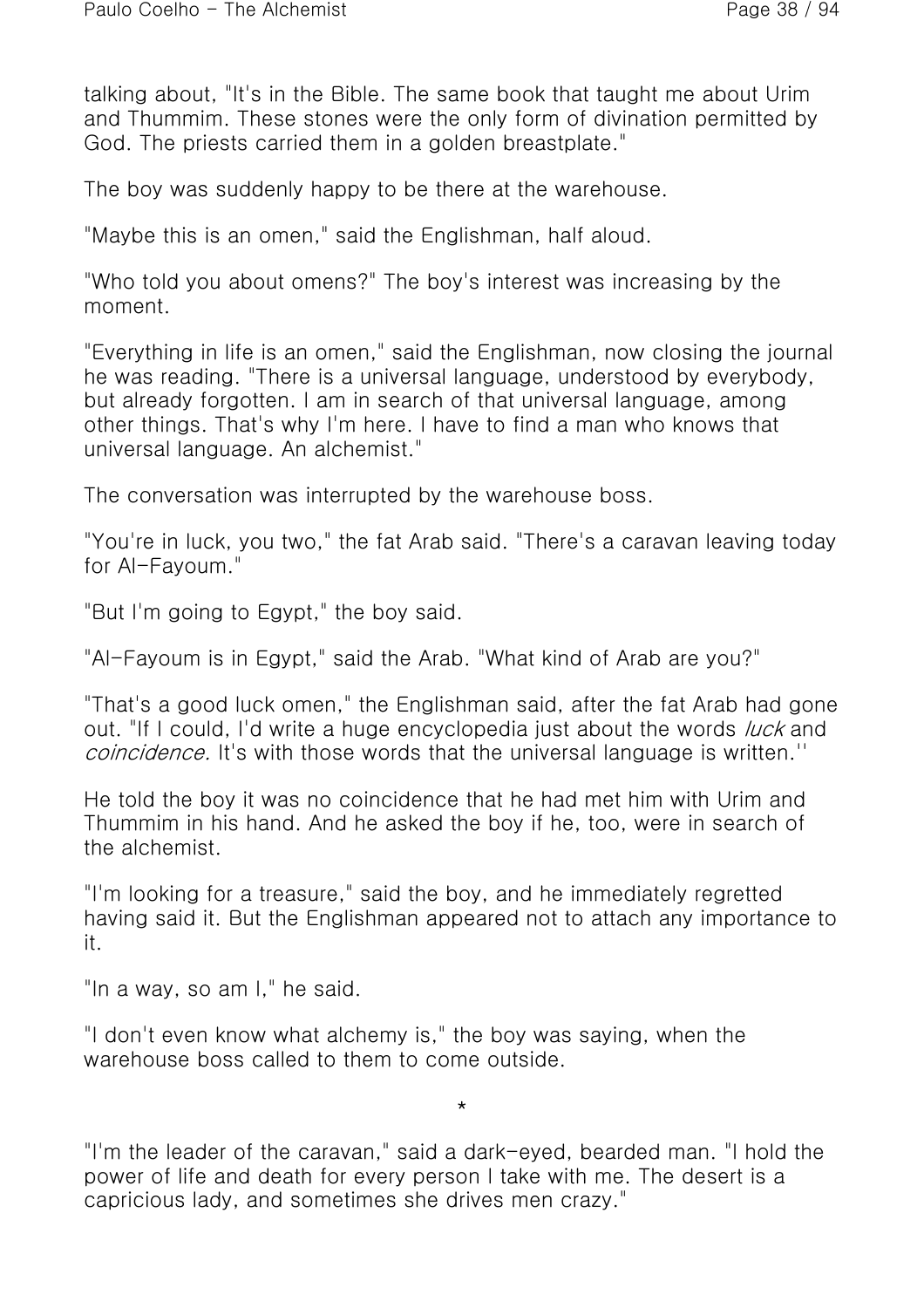There were almost two hundred people gathered there, and four hundred animals—camels, horses, mules, and fowl. In the crowd were women, children, and a number of men with swords at their belts and rifles slung on their shoulders. The Englishman had several suitcases filled with books. There was a babble of noise, and the leader had to repeat himself several times for everyone to understand what he was saying.

"There are a lot of different people here, and each has his own God. But the only God I serve is Allah, and in his name I swear that I will do everything possible once again to win out over the desert. But I want each and every one of you to swear by the God you believe in that you will follow my orders no matter what. In the desert, disobedience means death."

There was a murmur from the crowd. Each was swearing quietly to his or her own God. The boy swore to Jesus Christ. The Englishman said nothing. And the murmur lasted longer than a simple vow would have. The people were also praying to heaven for protection.

A long note was sounded on a bugle, and everyone mounted up. The boy and the Englishman had bought camels, and climbed uncertainly onto their backs. The boy felt sorry for the Englishman's camel, loaded down as he was with the cases of books.

"There's no such thing as coincidence," said the Englishman, picking up the conversation where it had been interrupted in the warehouse. "I'm here because a friend of mine heard of an Arab who…"

But the caravan began to move, and it was impossible to hear what the Englishman was saying. The boy knew what he was about to describe, though: the mysterious chain that links one thing to another, the same chain that had caused him to become a shepherd, that had caused his recurring dream, that had brought him to a city near Africa, to find a king, and to be robbed in order to meet a crystal merchant, and…

The closer one gets to realizing his destiny, the more that destiny becomes his true reason for being, thought the boy.

The caravan moved toward the east. It traveled during the morning, halted when the sun was at its strongest, and resumed late in the afternoon. The boy spoke very little with the Englishman, who spent most of his time with his books.

The boy observed in silence the progress of the animals and people across the desert. Now everything was quite different from how it was that day they had set out: then, there had been confusion and shouting, the cries of children and the whinnying of animals, all mixed with the nervous orders of the guides and the merchants.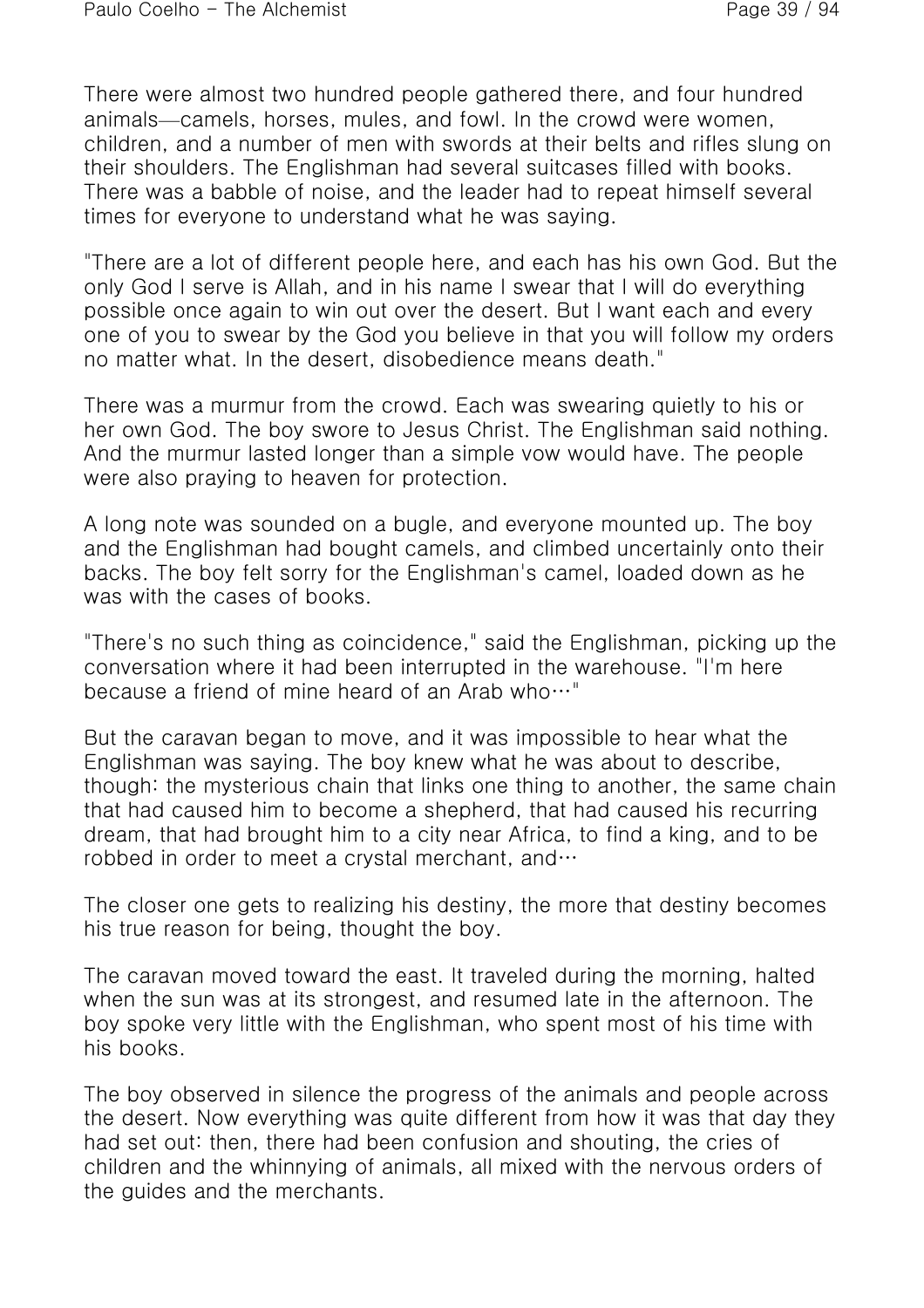But, in the desert, there was only the sound of the eternal wind, and of the hoofbeats of the animals. Even the guides spoke very little to one another.

"I've crossed these sands many times," said one of the camel drivers one night. "But the desert is so huge, and the horizons so distant, that they make a person feel small, and as if he should remain silent."

The boy understood intuitively what he meant, even without ever having set foot in the desert before. Whenever he saw the sea, or a fire, he fell silent, impressed by their elemental force.

I've learned things from the sheep, and I've learned things from crystal, he thought. I can learn something from the desert, too. It seems old and wise.

The wind never stopped, and the boy remembered the day he had sat at the fort in Tarifa with this same wind blowing in his face. It reminded him of the wool from his sheep… his sheep who were now seeking food and water in the fields of Andalusia, as they always had.

"They're not my sheep anymore," he said to himself, without nostalgia. "They must be used to their new shepherd, and have probably already forgotten me. That's good. Creatures like the sheep, that are used to traveling, know about moving on."

He thought of the merchant's daughter, and was sure that she had probably married. Perhaps to a baker, or to another shepherd who could read and could tell her exciting stories—after all, he probably wasn't the only one. But he was excited at his intuitive understanding of the camel driver's comment: maybe he was also learning the universal language that deals with the past and the present of all people. "Hunches," his mother used to call them. The boy was beginning to understand that intuition is really a sudden immersion of the soul into the universal current of life, where the histories of all people are connected, and we are able to know everything, because it's all written there.

"*Maktub*," the boy said, remembering the crystal merchant.

The desert was all sand in some stretches, and rocky in others. When the caravan was blocked by a boulder, it had to go around it; if there was a large rocky area, they had to make a major detour. If the sand was too fine for the animals' hooves, they sought a way where the sand was more substantial. In some places, the ground was covered with the salt of driedup lakes. The animals balked at such places, and the camel drivers were forced to dismount and unburden their charges. The drivers carried the freight themselves over such treacherous footing, and then reloaded the camels. If a guide were to fall ill or die, the camel drivers would draw lots and appoint a new one.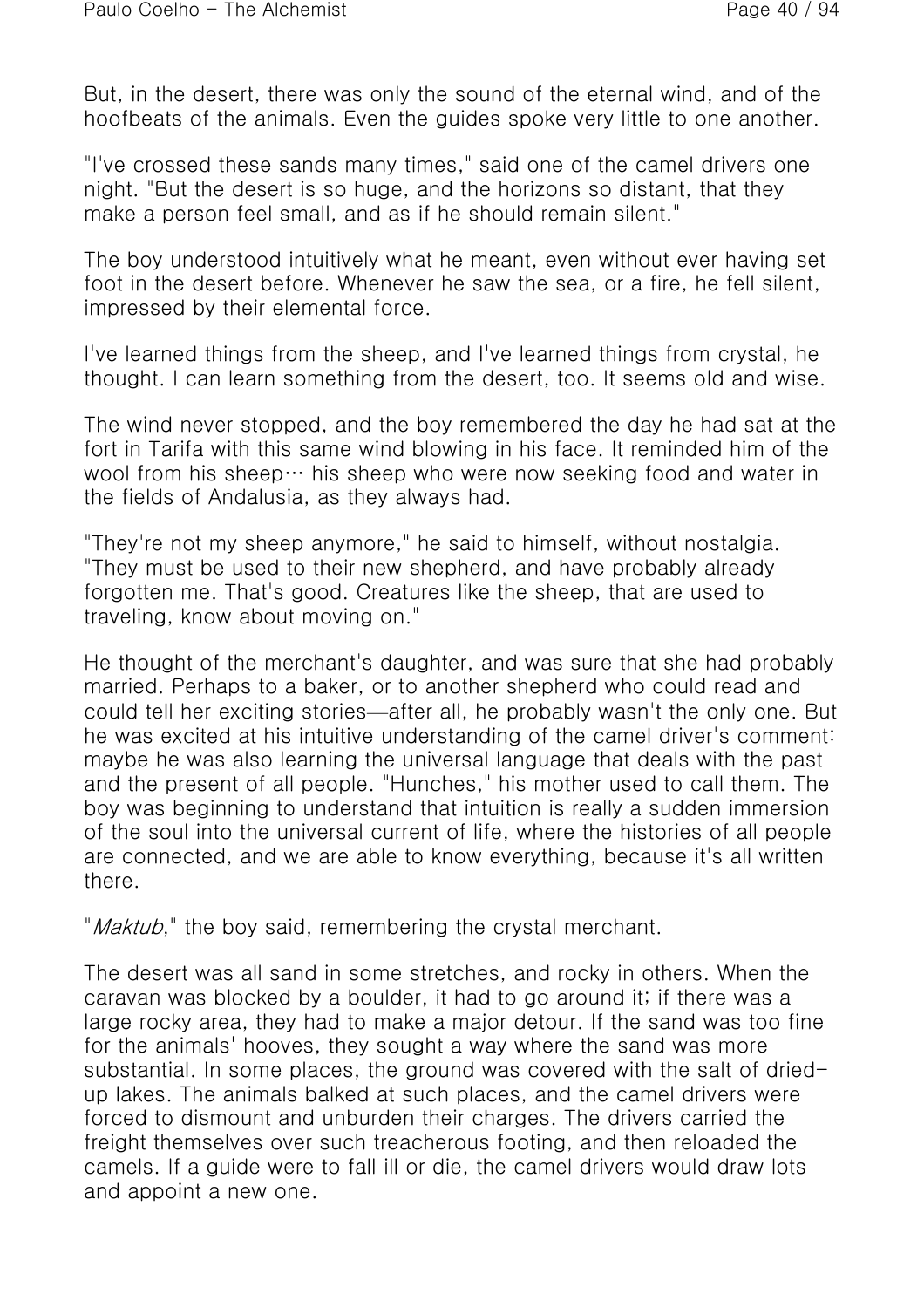But all this happened for one basic reason: no matter how many detours and adjustments it made, the caravan moved toward the same compass point. Once obstacles were overcome, it returned to its course, sighting on a star that indicated the location of the oasis. When the people saw that star shining in the morning sky, they knew they were on the right course toward water, palm trees, shelter, and other people. It was only the Englishman who was unaware of all this; he was, for the most part, immersed in reading his books.

The boy, too, had his book, and he had tried to read it during the first few days of the journey. But he found it much more interesting to observe the caravan and listen to the wind. As soon as he had learned to know his camel better, and to establish a relationship with him, he threw the book away. Although the boy had developed a superstition that each time he opened the book he would learn something important, he decided it was an unnecessary burden.

He became friendly with the camel driver who traveled alongside him. At night, as they sat around the fire, the boy related to the driver his adventures as a shepherd.

During one of these conversations, the driver told of his own life.

"I used to live near El Cairum," he said. "I had my orchard, my children, and a life that would change not at all until I died. One year, when the crop was the best ever, we all went to Mecca, and I satisfied the only unmet obligation in my life. I could die happily, and that made me feel good.

"One day, the earth began to tremble, and the Nile overflowed its banks. It was something that I thought could happen only to others, never to me. My neighbors feared they would lose all their olive trees in the flood, and my wife was afraid that we would lose our children. I thought that everything I owned would be destroyed.

"The land was ruined, and I had to find some other way to earn a living. So now I'm a camel driver. But that disaster taught me to understand the word of Allah: people need not fear the unknown if they are capable of achieving what they need and want.

"We are afraid of losing what we have, whether it's our life or our possessions and property. But this fear evaporates when we understand that our life stories and the history of the world were written by the same hand."

Sometimes, their caravan met with another. One always had something that the other needed—as if everything were indeed written by one hand. As they sat around the fire, the camel drivers exchanged information about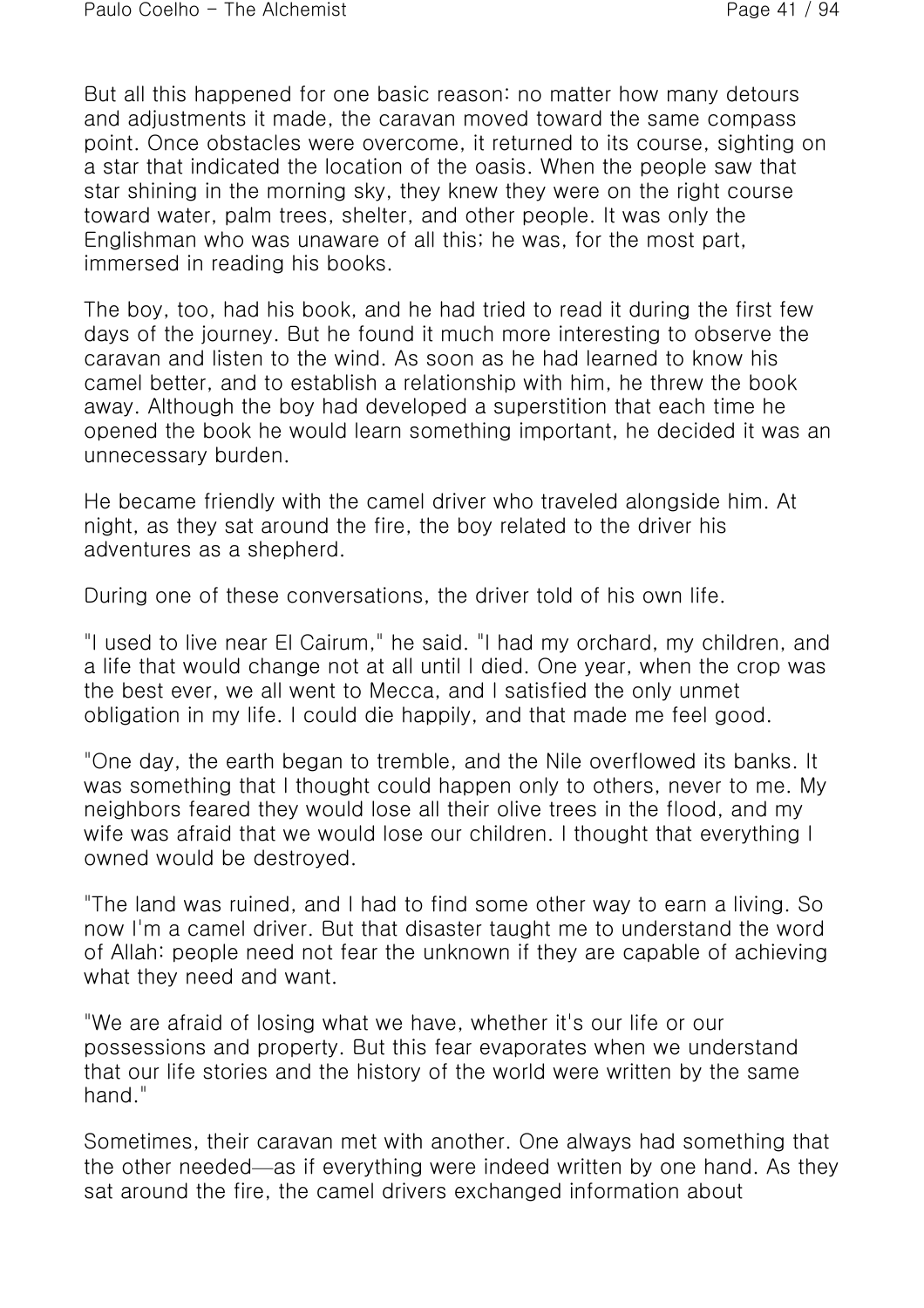windstorms, and told stories about the desert.

At other times, mysterious, hooded men would appear; they were Bedouins who did surveillance along the caravan route. They provided warnings about thieves and barbarian tribes. They came in silence and departed the same way, dressed in black garments that showed only their eyes. One night, a camel driver came to the fire where the Englishman and the boy were sitting. "There are rumors of tribal wars," he told them.

The three fell silent. The boy noted that there was a sense of fear in the air, even though no one said anything. Once again he was experiencing the language without words… the universal language.

The Englishman asked if they were in danger.

"Once you get into the desert, there's no going back," said the camel driver. "And, when you can't go back, you have to worry only about the best way of moving forward. The rest is up to Allah, including the danger."

And he concluded by saying the mysterious word: "*Maktub*."

"You should pay more attention to the caravan," the boy said to the Englishman, after the camel driver had left. "We make a lot of detours, but we're always heading for the same destination."

"And you ought to read more about the world," answered the Englishman. "Books are like caravans in that respect."

The immense collection of people and animals began to travel faster. The days had always been silent, but now, even the nights—when the travelers were accustomed to talking around the fires—had also become quiet. And, one day, the leader of the caravan made the decision that the fires should no longer be lighted, so as not to attract attention to the caravan.

The travelers adopted the practice of arranging the animals in a circle at night, sleeping together in the center as protection against the nocturnal cold. And the leader posted armed sentinels at the fringes of the group.

The Englishman was unable to sleep one night. He called to the boy, and they took a walk along the dunes surrounding the encampment. There was a full moon, and the boy told the Englishman the story of his life.

The Englishman was fascinated with the part about the progress achieved at the crystal shop after the boy began working there.

"That's the principle that governs all things," he said. "In alchemy, it's called the Soul of the World. When you want something with all your heart, that's when you are closest to the Soul of the World. It's always a positive force."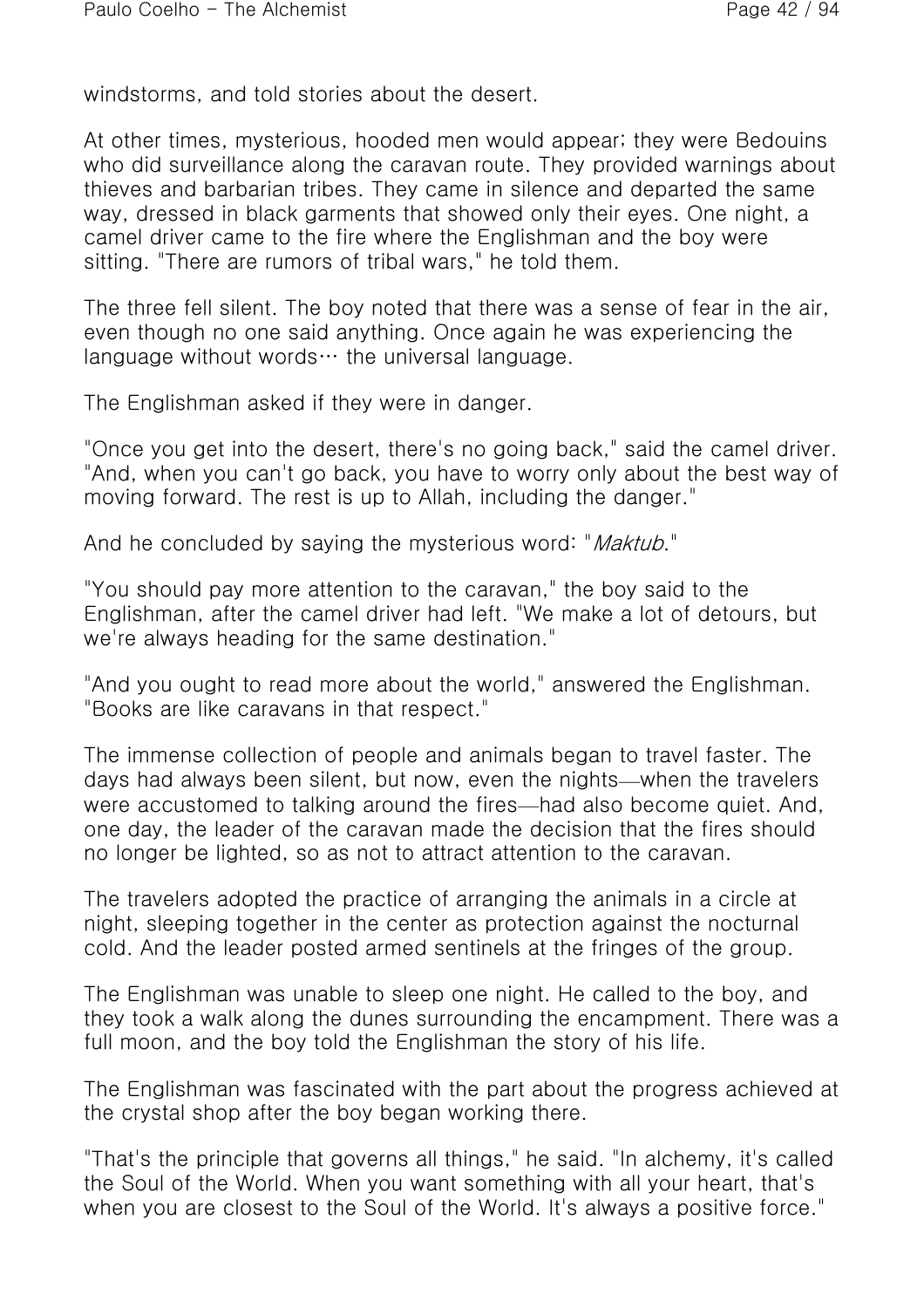He also said that this was not just a human gift, that everything on the face of the earth had a soul, whether mineral, vegetable, or animal—or even just a simple thought.

"Everything on earth is being continuously transformed, because the earth is alive… and it has a soul. We are part of that soul, so we rarely recognize that it is working for us. But in the crystal shop you probably realized that even the glasses were collaborating in your success."

The boy thought about that for a while as he looked at the moon and the bleached sands. "I have watched the caravan as it crossed the desert," he said. "The caravan and the desert speak the same language, and it's for that reason that the desert allows the crossing. It's going to test the caravan's every step to see if it's in time, and, if it is, we will make it to the oasis."

"If either of us had joined this caravan based only on personal courage, but without understanding that language, this journey would have been much more difficult."

They stood there looking at the moon.

"That's the magic of omens," said the boy. "I've seen how the guides read the signs of the desert, and how the soul of the caravan speaks to the soul of the desert."

The Englishman said, "I'd better pay more attention to the caravan."

"And I'd better read your books," said the boy.

They were strange books. They spoke about mercury, salt, dragons, and kings, and he didn't understand any of it. But there was one idea that seemed to repeat itself throughout all the books: all things are the manifestation of one thing only.

\*

In one of the books he learned that the most important text in the literature of alchemy contained only a few lines, and had been inscribed on the surface of an emerald.

"It's the Emerald Tablet," said the Englishman, proud that he might teach something to the boy.

"Well, then, why do we need all these books?" the boy asked.

"So that we can understand those few lines," the Englishman answered, without appearing really to believe what he had said.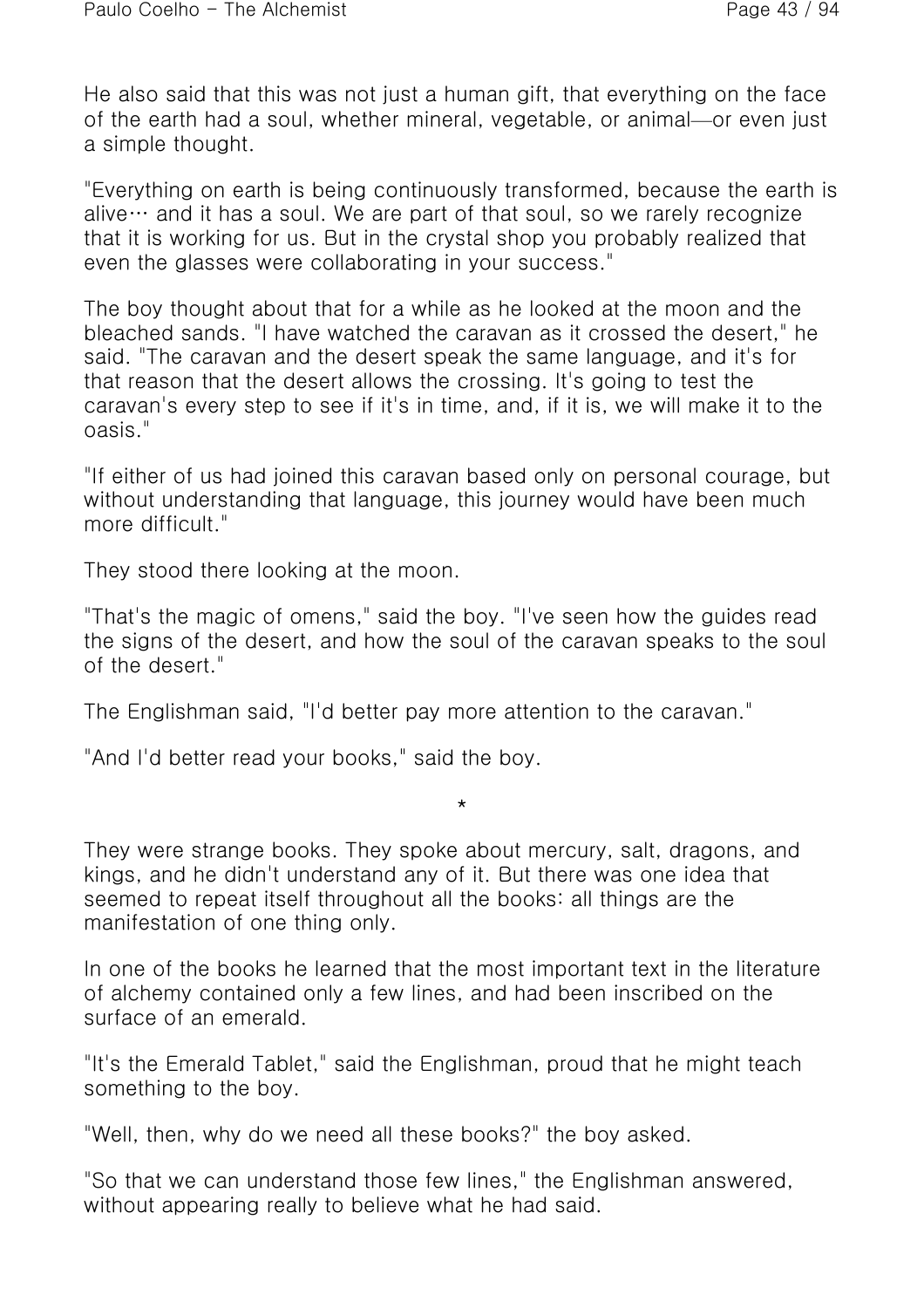The book that most interested the boy told the stories of the famous alchemists. They were men who had dedicated their entire lives to the purification of metals in their laboratories; they believed that, if a metal were heated for many years, it would free itself of all its individual properties, and what was left would be the Soul of the World. This Soul of the World allowed them to understand anything on the face of the earth, because it was the language with which all things communicated. They called that discovery the Master Work—it was part liquid and part solid.

"Can't you just observe men and omens in order to understand the language?" the boy asked.

"You have a mania for simplifying everything," answered the Englishman, irritated. "Alchemy is a serious discipline. Every step has to be followed exactly as it was followed by the masters."

The boy learned that the liquid part of the Master Work was called the Elixir of Life, and that it cured all illnesses; it also kept the alchemist from growing old. And the solid part was called the Philosopher's Stone.

"It's not easy to find the Philosopher's Stone," said the Englishman. "The alchemists spent years in their laboratories, observing the fire that purified the metals. They spent so much time close to the fire that gradually they gave up the vanities of the world. They discovered that the purification of the metals had led to a purification of themselves."

The boy thought about the crystal merchant. He had said that it was a good thing for the boy to clean the crystal pieces, so that he could free himself from negative thoughts. The boy was becoming more and more convinced that alchemy could be learned in one's daily life.

"Also," said the Englishman, "the Philosopher's Stone has a fascinating property. A small sliver of the stone can transform large quantities of metal into gold."

Having heard that, the boy became even more interested in alchemy. He thought that, with some patience, he'd be able to transform everything into gold. He read the lives of the various people who had succeeded in doing so: Helv?ius, Elias, Fulcanelli, and Geber. They were fascinating stories: each of them lived out his destiny to the end. They traveled, spoke with wise men, performed miracles for the incredulous, and owned the Philosopher's Stone and the Elixir of Life.

But when the boy wanted to learn how to achieve the Master Work, he became completely lost. There were just drawings, coded instructions, and obscure texts.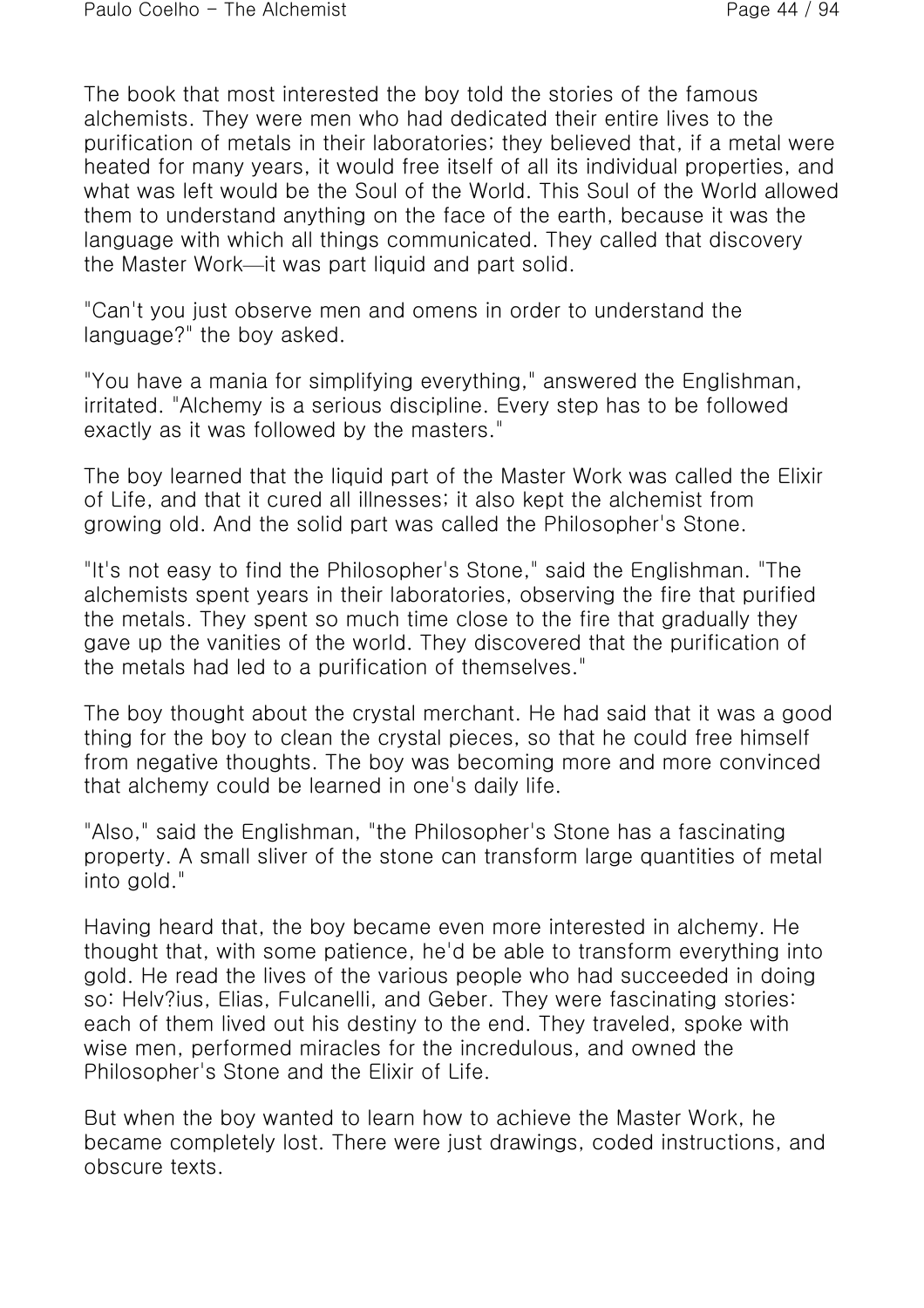\*

"Why do they make things so complicated?" he asked the Englishman one night. The boy had noticed that the Englishman was irritable, and missed his books.

"So that those who have the responsibility for understanding can understand," he said. "Imagine if everyone went around transforming lead into gold. Gold would lose its value.

"It's only those who are persistent, and willing to study things deeply, who achieve the Master Work. That's why I'm here in the middle of the desert. I'm seeking a true alchemist who will help me to decipher the codes."

"When were these books written?" the boy asked.

"Many centuries ago."

"They didn't have the printing press in those days," the boy argued. "There was no way for everybody to know about alchemy. Why did they use such strange language, with so many drawings?"

The Englishman didn't answer him directly. He said that for the past few days he had been paying attention to how the caravan operated, but that he hadn't learned anything new. The only thing he had noticed was that talk of war was becoming more and more frequent.

\*

Then one day the boy returned the books to the Englishman. "Did you learn anything?" the Englishman asked, eager to hear what it might be. He needed someone to talk to so as to avoid thinking about the possibility of war.

"I learned that the world has a soul, and that whoever understands that soul can also understand the language of things. I learned that many alchemists realized their destinies, and wound up discovering the Soul of the World, the Philosopher's Stone, and the Elixir of Life.

"But, above all, I learned that these things are all so simple that they could be written on the surface of an emerald."

The Englishman was disappointed. The years of research, the magic symbols, the strange words and the laboratory equipment… none of this had made an impression on the boy. His soul must be too primitive to understand those things, he thought.

He took back his books and packed them away again in their bags.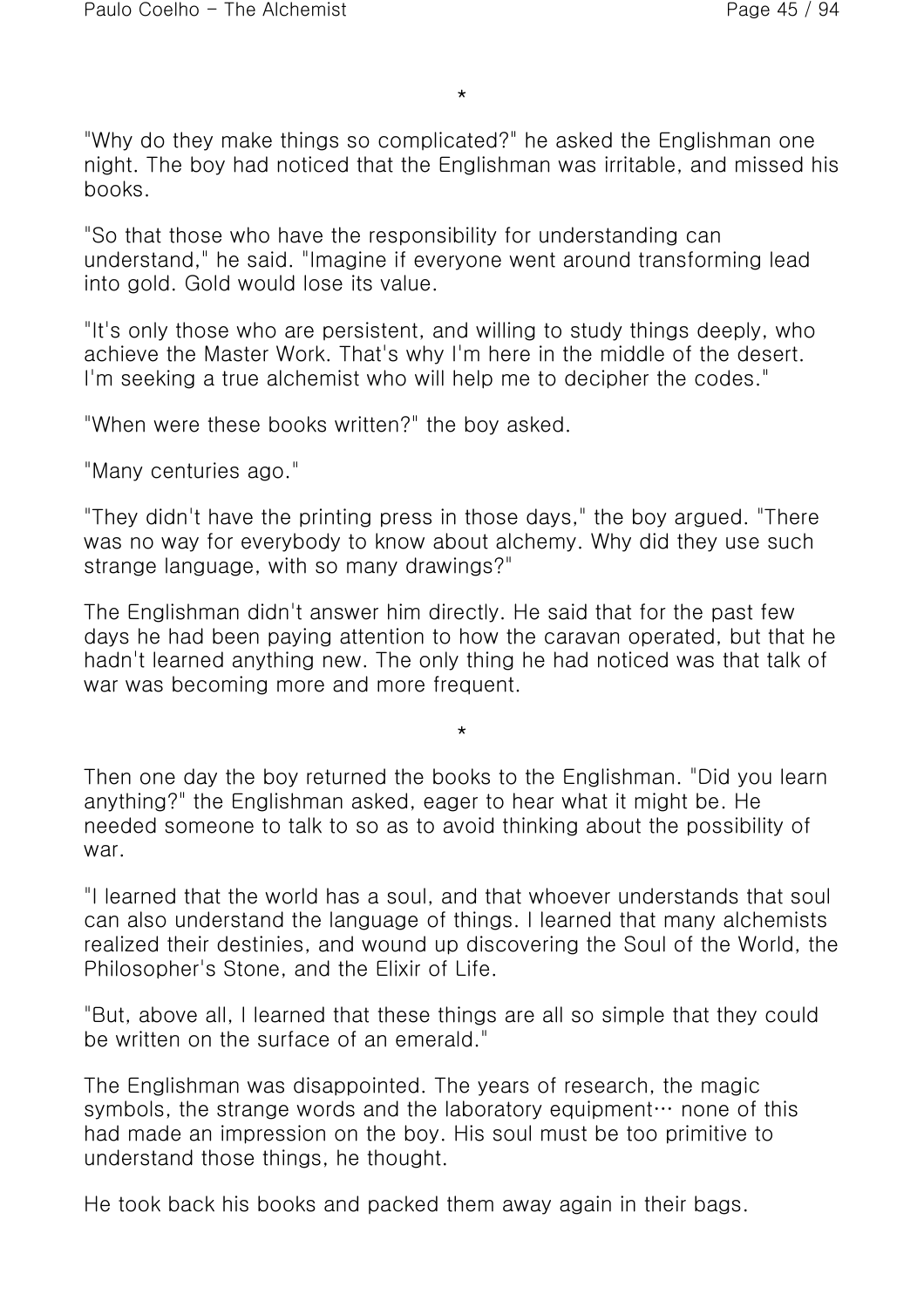"Go back to watching the caravan," he said. "That didn't teach me anything, either."

The boy went back to contemplating the silence of the desert, and the sand raised by the animals. "Everyone has his or her own way of learning things," he said to himself. "His way isn't the same as mine, nor mine as his. But we're both in search of our destinies, and I respect him for that."

\*

The caravan began to travel day and night. The hooded Bedouins reappeared more and more frequently, and the camel driver—who had become a good friend of the boy's—explained that the war between the tribes had already begun. The caravan would be very lucky to reach the oasis.

The animals were exhausted, and the men talked among themselves less and less. The silence was the worst aspect of the night, when the mere groan of a camel—which before had been nothing but the groan of a camel—now frightened everyone, because it might signal a raid.

The camel driver, though, seemed not to be very concerned with the threat of war.

"I'm alive," he said to the boy, as they ate a bunch of dates one night, with no fires and no moon. "When I'm eating, that's all I think about. If I'm on the march, I just concentrate on marching. If I have to fight, it will be just as good a day to die as any other.

"Because I don't live in either my past or my future. I'm interested only in the present. If you can concentrate always on the present, you'll be a happy man. You'll see that there is life in the desert, that there are stars in the heavens, and that tribesmen fight because they are part of the human race. Life will be a party for you, a grand festival, because life is the moment we're living right now."

Two nights later, as he was getting ready to bed down, the boy looked for the star they followed every night. He thought that the horizon was a bit lower than it had been, because he seemed to see stars on the desert itself.

"It's the oasis," said the camel driver.

"Well, why don't we go there right now?" the boy asked.

"Because we have to sleep."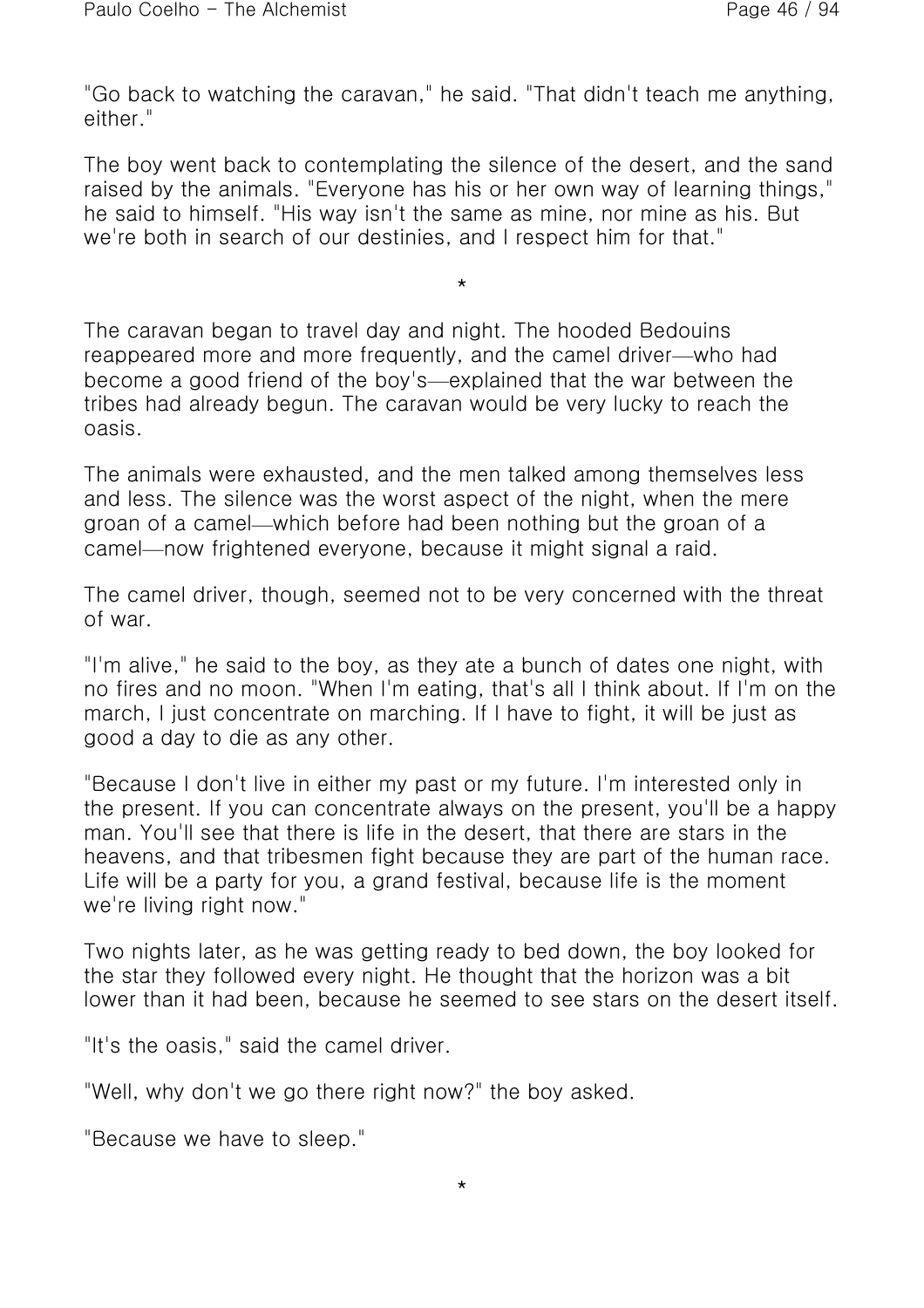The boy awoke as the sun rose. There, in front of him, where the small stars had been the night before, was an endless row of date palms, stretching across the entire desert.

"We've done it!" said the Englishman, who had also awakened early.

But the boy was quiet. He was at home with the silence of the desert, and he was content just to look at the trees. He still had a long way to go to reach the pyramids, and someday this morning would just be a memory. But this was the present moment—the party the camel driver had mentioned and he wanted to live it as he did the lessons of his past and his dreams of the future. Although the vision of the date palms would someday be just a memory, right now it signified shade, water, and a refuge from the war. Yesterday, the camel's groan signaled danger, and now a row of date palms could herald a miracle.

The world speaks many languages, the boy thought.

The times rush past, and so do the caravans, thought the alchemist, as he watched the hundreds of people and animals arriving at the oasis. People were shouting at the new arrivals, dust obscured the desert sun, and the children of the oasis were bursting with excitement at the arrival of the strangers. The alchemist saw the tribal chiefs greet the leader of the caravan, and converse with him at length.

\*

But none of that mattered to the alchemist. He had already seen many people come and go, and the desert remained as it was. He had seen kings and beggars walking the desert sands. The dunes were changed constantly by the wind, yet these were the same sands he had known since he was a child. He always enjoyed seeing the happiness that the travelers experienced when, after weeks of yellow sand and blue sky, they first saw the green of the date palms. Maybe God created the desert so that man could appreciate the date trees, he thought.

He decided to concentrate on more practical matters. He knew that in the caravan there was a man to whom he was to teach some of his secrets. The omens had told him so. He didn't know the man yet, but his practiced eye would recognize him when he appeared. He hoped that it would be someone as capable as his previous apprentice.

I don't know why these things have to be transmitted by word of mouth, he thought. It wasn't exactly that they were secrets; God revealed his secrets easily to all his creatures.

He had only one explanation for this fact: things have to be transmitted this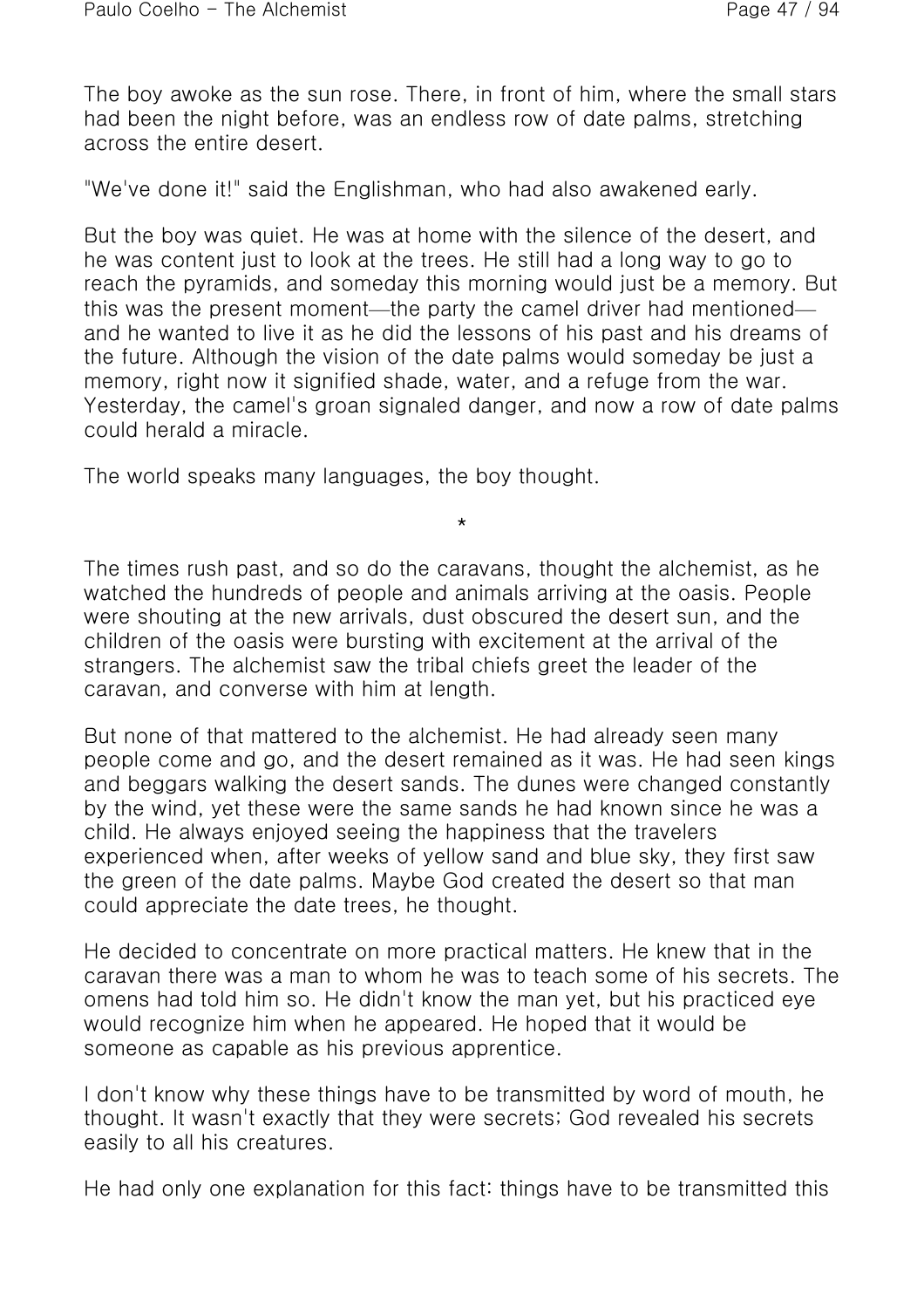way because they were made up from the pure life, and this kind of life cannot be captured in pictures or words.

Because people become fascinated with pictures and words, and wind up forgetting the Language of the World.

\*

The boy couldn't believe what he was seeing: the oasis, rather than being just a well surrounded by a few palm trees—as he had seen once in a geography book—was much larger than many towns back in Spain. There were three hundred wells, fifty thousand date trees, and innumerable colored tents spread among them.

"It looks like The Thousand and One Nights," said the Englishman, impatient to meet with the alchemist.

They were surrounded by children, curious to look at the animals and people that were arriving. The men of the oasis wanted to know if they had seen any fighting, and the women competed with one another for access to the cloth and precious stones brought by the merchants. The silence of the desert was a distant dream; the travelers in the caravan were talking incessantly, laughing and shouting, as if they had emerged from the spiritual world and found themselves once again in the world of people. They were relieved and happy.

They had been taking careful precautions in the desert, but the camel driver explained to the boy that oases were always considered to be neutral territories, because the majority of the inhabitants were women and children. There were oases throughout the desert, but the tribesmen fought in the desert, leaving the oases as places of refuge.

With some difficulty, the leader of the caravan brought all his people together and gave them his instructions. The group was to remain there at the oasis until the conflict between the tribes was over. Since they were visitors, they would have to share living space with those who lived there, and would be given the best accommodations. That was the law of hospitality. Then he asked that everyone, including his own sentinels, hand over their arms to the men appointed by the tribal chieftains.

"Those are the rules of war," the leader explained. "The oases may not shelter armies or troops."

To the boy's surprise, the Englishman took a chrome-plated revolver out of his bag and gave it to the men who were collecting the arms.

"Why a revolver?" he asked.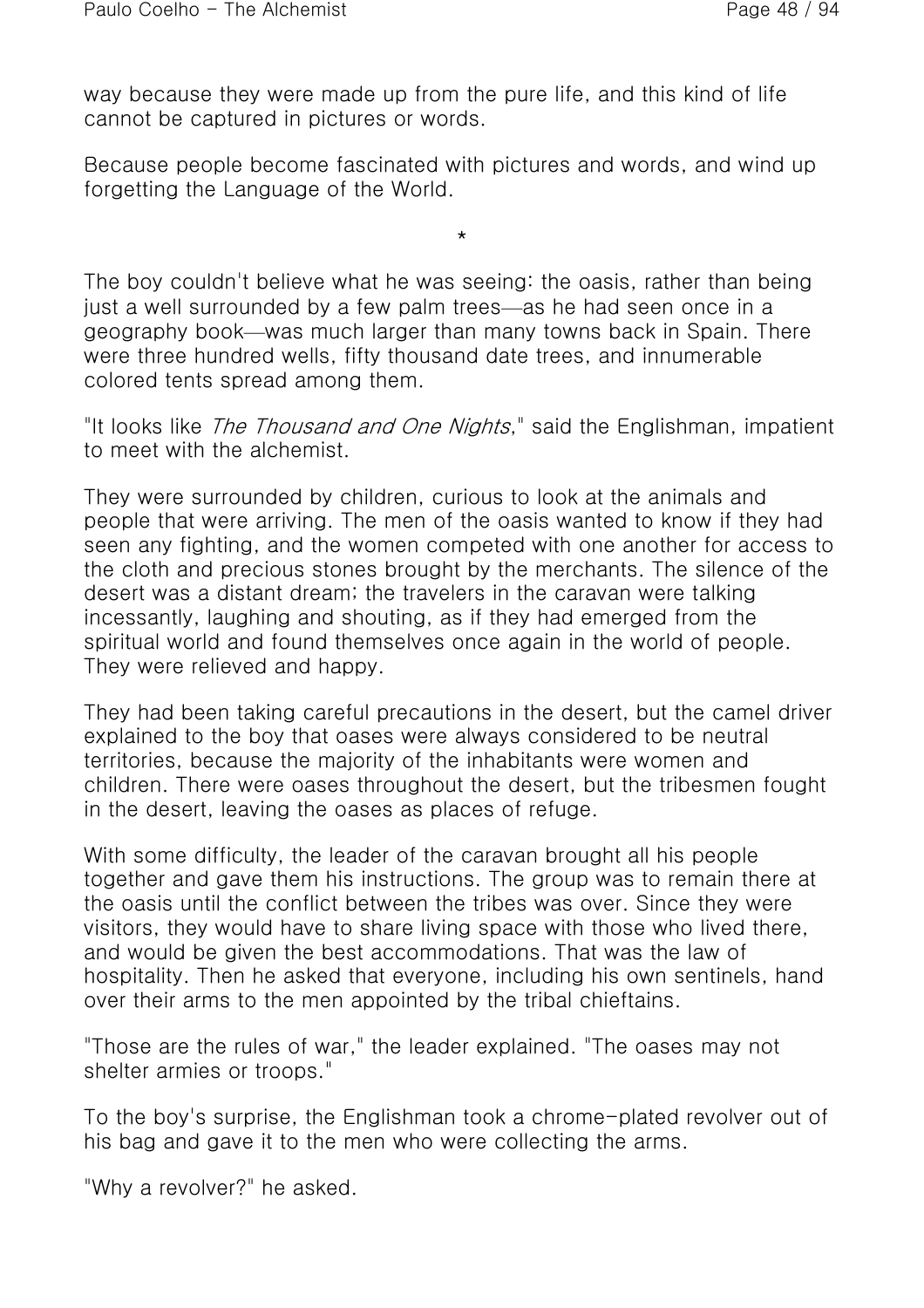"It helped me to trust in people," the Englishman answered.

Meanwhile, the boy thought about his treasure. The closer he got to the realization of his dream, the more difficult things became. It seemed as if what the old king had called "beginner's luck" were no longer functioning. In his pursuit of the dream, he was being constantly subjected to tests of his persistence and courage. So he could not be hasty, nor impatient. If he pushed forward impulsively, he would fail to see the signs and omens left by God along his path.

God placed them along my path. He had surprised himself with the thought. Until then, he had considered the omens to be things of this world. Like eating or sleeping, or like seeking love or finding a job. He had never thought of them in terms of a language used by God to indicate what he should do.

"Don't be impatient," he repeated to himself. "It's like the camel driver said: 'Eat when it's time to eat. And move along when it's time to move along.' "

That first day, everyone slept from exhaustion, including the Englishman. The boy was assigned a place far from his friend, in a tent with five other young men of about his age. They were people of the desert, and clamored to hear his stories about the great cities.

The boy told them about his life as a shepherd, and was about to tell them of his experiences at the crystal shop when the Englishman came into the tent.

"I've been looking for you all morning," he said, as he led the boy outside. "I need you to help me find out where the alchemist lives."

First, they tried to find him on their own. An alchemist would probably live in a manner that was different from that of the rest of the people at the oasis, and it was likely that in his tent an oven was continuously burning. They searched everywhere, and found that the oasis was much larger than they could have imagined; there were hundreds of tents.

"We've wasted almost the entire day," said the Englishman, sitting down with the boy near one of the wells.

"Maybe we'd better ask someone," the boy suggested.

The Englishman didn't want to tell others about his reasons for being at the oasis, and couldn't make up his mind. But, finally, he agreed that the boy, who spoke better Arabic than he, should do so. The boy approached a woman who had come to the well to fill a goatskin with water.

"Good afternoon, ma'am. I'm trying to find out where the alchemist lives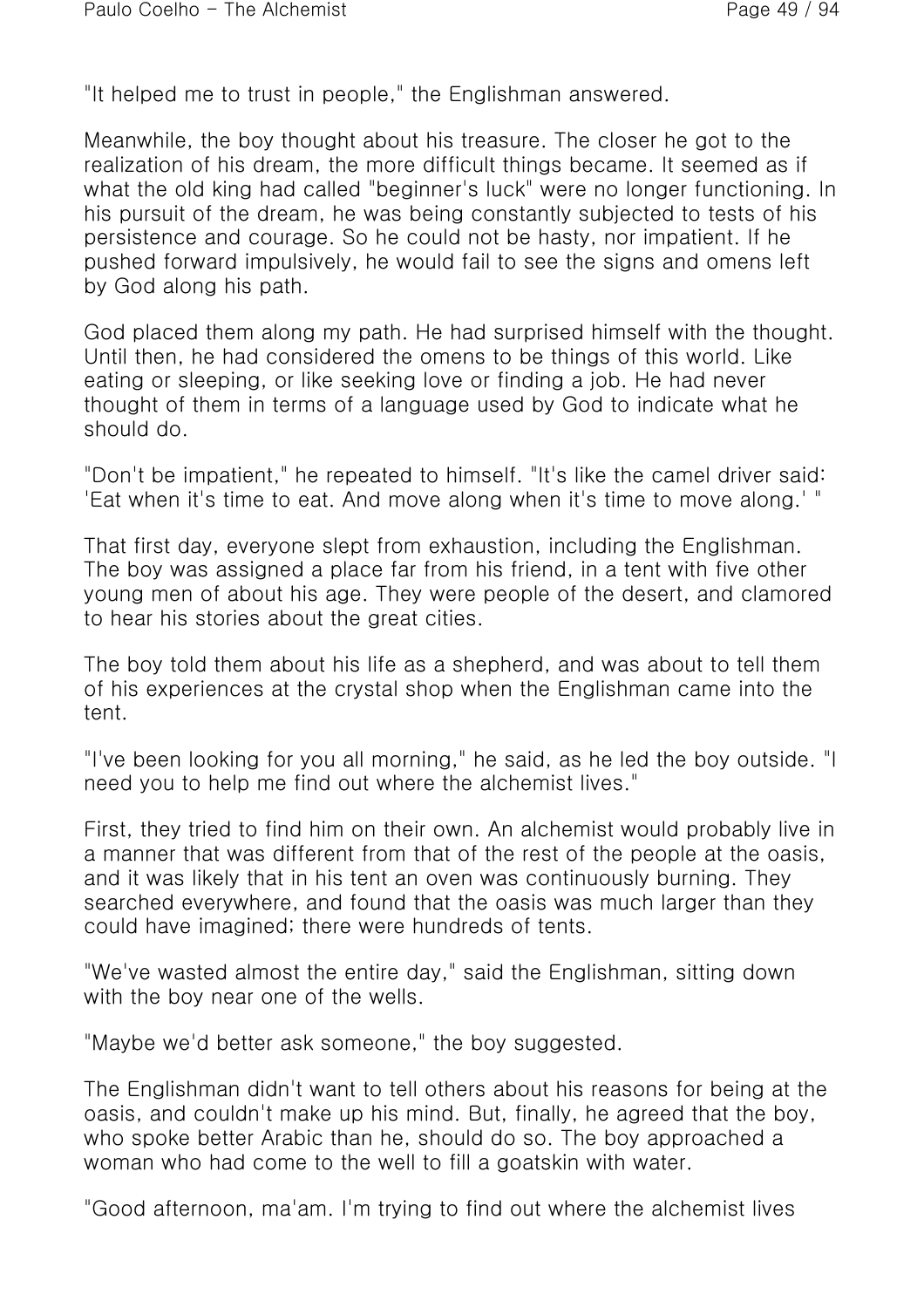here at the oasis."

The woman said she had never heard of such a person, and hurried away. But before she fled, she advised the boy that he had better not try to converse with women who were dressed in black, because they were married women. He should respect tradition.

The Englishman was disappointed. It seemed he had made the long journey for nothing. The boy was also saddened; his friend was in pursuit of his destiny. And, when someone was in such pursuit, the entire universe made an effort to help him succeed—that's what the old king had said. He couldn't have been wrong.

"I had never heard of alchemists before," the boy said. "Maybe no one here has, either."

The Englishman's eyes lit up. "That's it! Maybe no one here knows what an alchemist is! Find out who it is who cures the people's illnesses!"

Several women dressed in black came to the well for water, but the boy would speak to none of them, despite the Englishman's insistence. Then a man approached.

"Do you know someone here who cures people's illnesses?" the boy asked.

"Allah cures our illnesses," said the man, clearly frightened of the strangers. "You're looking for witch doctors." He spoke some verses from the Koran, and moved on.

Another man appeared. He was older, and was carrying a small bucket. The boy repeated his question.

"Why do you want to find that sort of person?" the Arab asked.

"Because my friend here has traveled for many months in order to meet with him," the boy said.

"If such a man is here at the oasis, he must be the very powerful one," said the old man after thinking for a few moments. "Not even the tribal chieftains are able to see him when they want to. Only when he consents.

"Wait for the end of the war. Then leave with the caravan. Don't try to enter into the life of the oasis," he said, and walked away.

But the Englishman was exultant. They were on the right track.

Finally, a young woman approached who was not dressed in black. She had a vessel on her shoulder, and her head was covered by a veil, but her face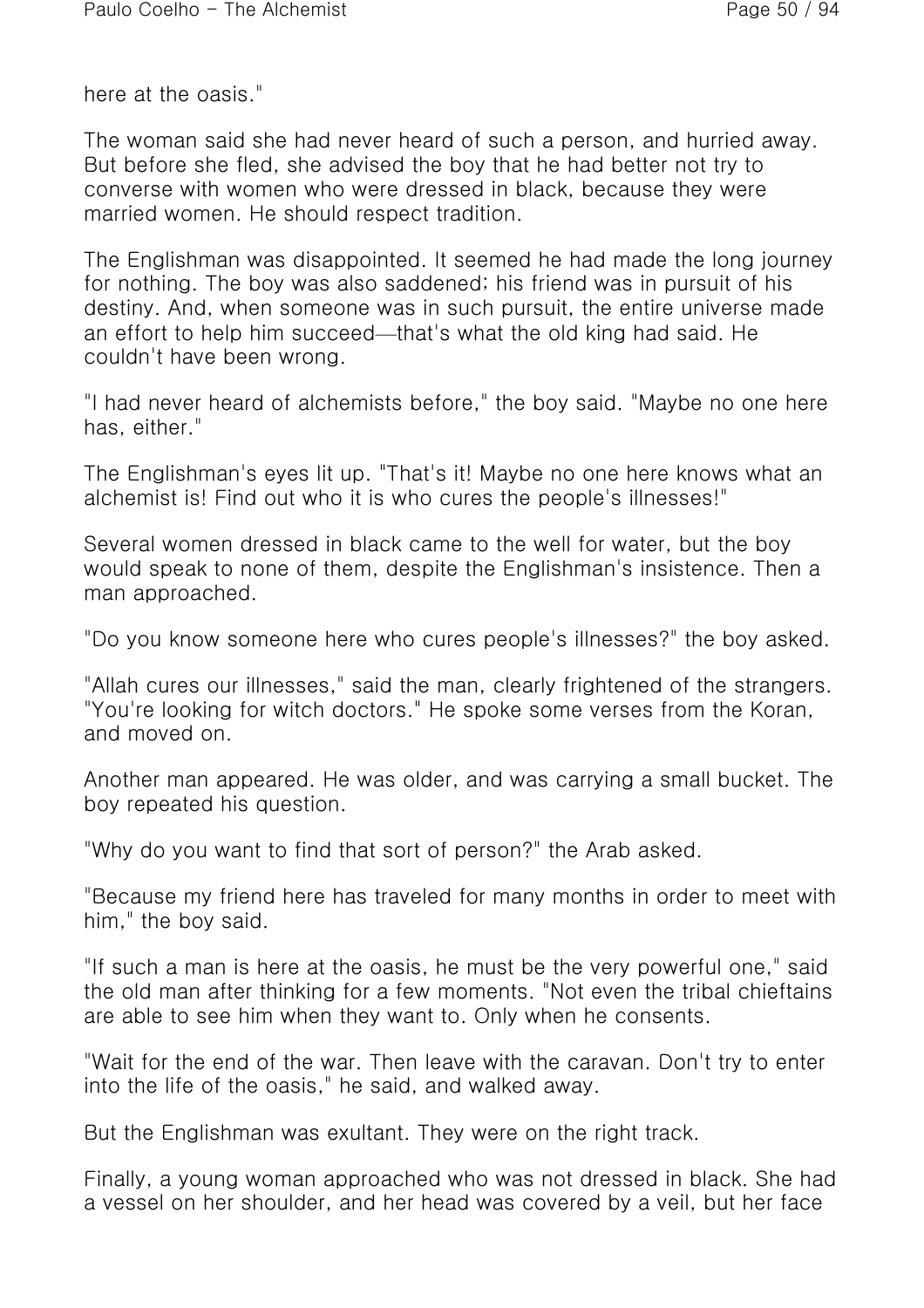was uncovered. The boy approached her to ask about the alchemist.

At that moment, it seemed to him that time stood still, and the Soul of the World surged within him. When he looked into her dark eyes, and saw that her lips were poised between a laugh and silence, he learned the most important part of the language that all the world spoke—the language that everyone on earth was capable of understanding in their heart. It was love. Something older than humanity, more ancient than the desert. Something that exerted the same force whenever two pairs of eyes met, as had theirs here at the well. She smiled, and that was certainly an omen—the omen he had been awaiting, without even knowing he was, for all his life. The omen he had sought to find with his sheep and in his books, in the crystals and in the silence of the desert.

It was the pure Language of the World. It required no explanation, just as the universe needs none as it travels through endless time. What the boy felt at that moment was that he was in the presence of the only woman in his life, and that, with no need for words, she recognized the same thing. He was more certain of it than of anything in the world. He had been told by his parents and grandparents that he must fall in love and really know a person before becoming committed. But maybe people who felt that way had never learned the universal language. Because, when you know that language, it's easy to understand that someone in the world awaits you, whether it's in the middle of the desert or in some great city. And when two such people encounter each other, and their eyes meet, the past and the future become unimportant. There is only that moment, and the incredible certainty that everything under the sun has been written by one hand only. It is the hand that evokes love, and creates a twin soul for every person in the world. Without such love, one's dreams would have no meaning.

Maktub, thought the boy.

The Englishman shook the boy: "Come on, ask her!"

The boy stepped closer to the girl, and when she smiled, he did the same.

"What's your name?" he asked.

"Fatima," the girl said, averting her eyes.

"That's what some women in my country are called."

"It's the name of the Prophet's daughter," Fatima said. "The invaders carried the name everywhere." The beautiful girl spoke of the invaders with pride.

The Englishman prodded him, and the boy asked her about the man who cured people's illnesses.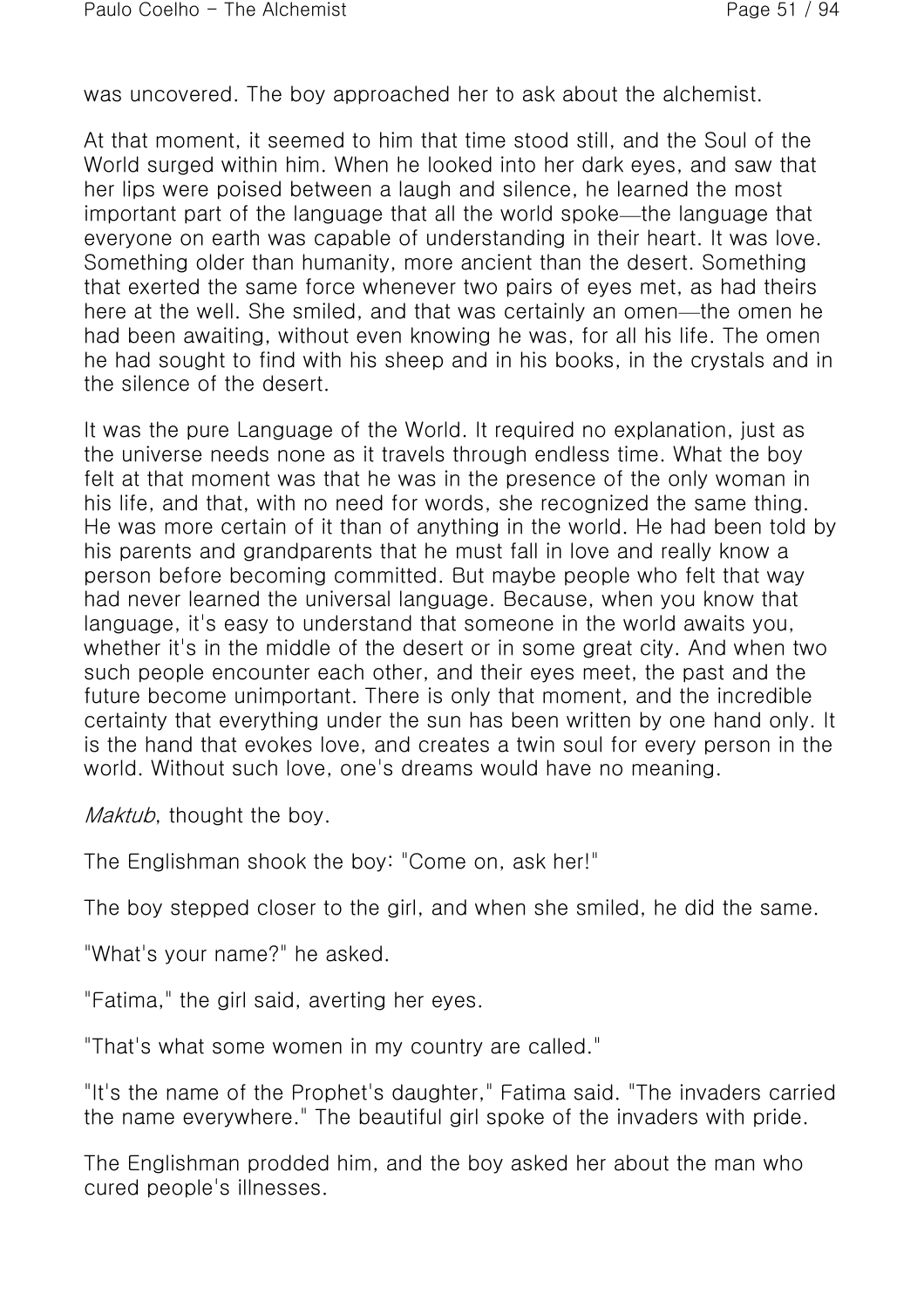"That's the man who knows all the secrets of the world," she said. "He communicates with the genies of the desert."

The genies were the spirits of good and evil. And the girl pointed to the south, indicating that it was there the strange man lived. Then she filled her vessel with water and left.

The Englishman vanished, too, gone to find the alchemist. And the boy sat there by the well for a long time, remembering that one day in Tarifa the levanter had brought to him the perfume of that woman, and realizing that he had loved her before he even knew she existed. He knew that his love for her would enable him to discover every treasure in the world.

The next day, the boy returned to the well, hoping to see the girl. To his surprise, the Englishman was there, looking out at the desert,

"I waited all afternoon and evening," he said. "He appeared with the first stars of evening. I told him what I was seeking, and he asked me if I had ever transformed lead into gold. I told him that was what I had come here to learn.

"He told me I should try to do so. That's all he said: 'Go and try.' "

The boy didn't say anything. The poor Englishman had traveled all this way, only to be told that he should repeat what he had already done so many times.

"So, then try," he said to the Englishman.

"That's what I'm going to do. I'm going to start now."

As the Englishman left, Fatima arrived and filled her vessel with water.

"I came to tell you just one thing," the boy said. "I want you to be my wife. I love you."

The girl dropped the container, and the water spilled.

"I'm going to wait here for you every day. I have crossed the desert in search of a treasure that is somewhere near the Pyramids, and for me, the war seemed a curse. But now it's a blessing, because it brought me to you."

"The war is going to end someday," the girl said.

The boy looked around him at the date palms. He reminded himself that he had been a shepherd, and that he could be a shepherd again. Fatima was more important than his treasure.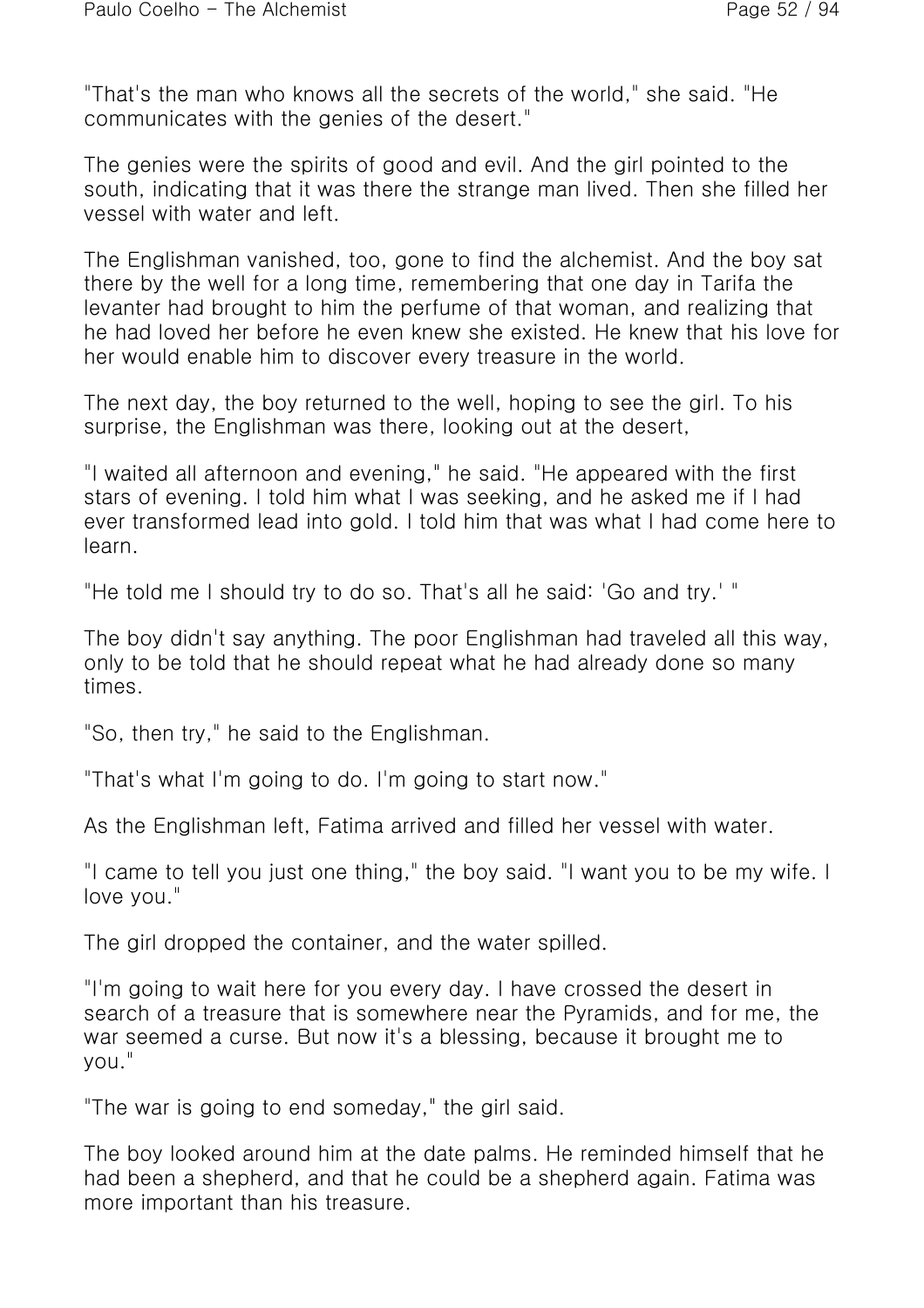"The tribesmen are always in search of treasure," the girl said, as if she had guessed what he was thinking. "And the women of the desert are proud of their tribesmen."

She refilled her vessel and left.

The boy went to the well every day to meet with Fatima. He told her about his life as a shepherd, about the king, and about the crystal shop. They became friends, and except for the fifteen minutes he spent with her, each day seemed that it would never pass. When he had been at the oasis for almost a month, the leader of the caravan called a meeting of all of the people traveling with him.

"We don't know when the war will end, so we can't continue our journey," he said. "The battles may last for a long time, perhaps even years. There are powerful forces on both sides, and the war is important to both armies. It's not a battle of good against evil. It's a war between forces that are fighting for the balance of power, and, when that type of battle begins, it lasts longer than others—because Allah is on both sides."

The people went back to where they were living, and the boy went to meet with Fatima that afternoon. He told her about the morning's meeting. "The day after we met," Fatima said, "you told me that you loved me. Then, you taught me something of the universal language and the Soul of the World. Because of that, I have become a part of you."

The boy listened to the sound of her voice, and thought it to be more beautiful than the sound of the wind in the date palms.

"I have been waiting for you here at this oasis for a long time. I have forgotten about my past, about my traditions, and the way in which men of the desert expect women to behave. Ever since I was a child, I have dreamed that the desert would bring me a wonderful present. Now, my present has arrived, and it's you."

The boy wanted to take her hand. But Fatima's hands held to the handles of her jug.

"You have told me about your dreams, about the old king and your treasure. And you've told me about omens. So now, I fear nothing, because it was those omens that brought you to me. And I am a part of your dream, a part of your destiny, as you call it.

"That's why I want you to continue toward your goal. If you have to wait until the war is over, then wait. But if you have to go before then, go on in pursuit of your dream. The dunes are changed by the wind, but the desert never changes. That's the way it will be with our love for each other.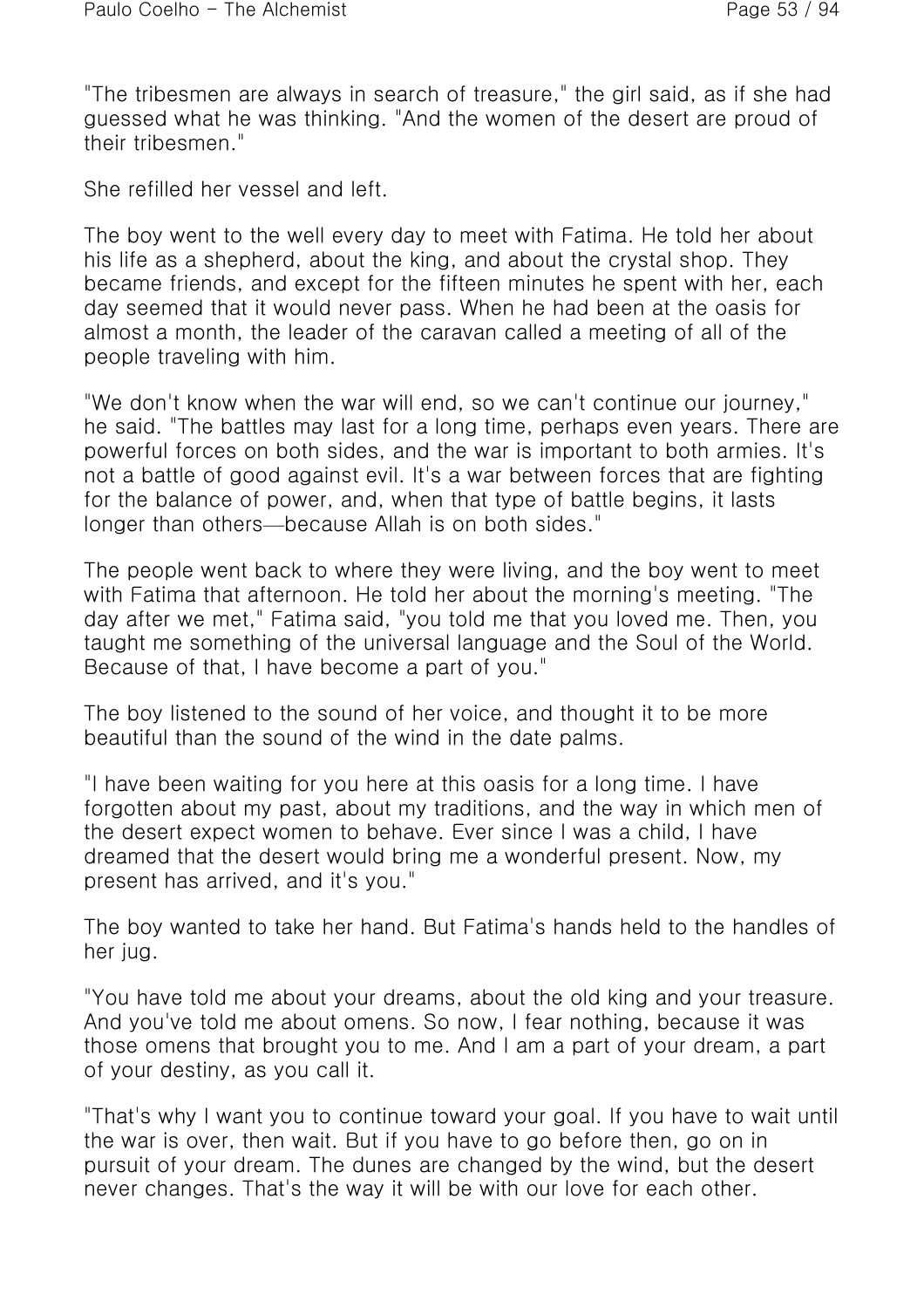"*Maktub*," she said. "If I am really a part of your dream, you'll come back one day."

The boy was sad as he left her that day. He thought of all the married shepherds he had known. They had a difficult time convincing their wives that they had to go off into distant fields. Love required them to stay with the people they loved.

He told Fatima that, at their next meeting.

"The desert takes our men from us, and they don't always return," she said. "We know that, and we are used to it. Those who don't return become a part of the clouds, a part of the animals that hide in the ravines and of the water that comes from the earth. They become a part of everything  $\cdots$  they become the Soul of the World.

"Some do come back. And then the other women are happy because they believe that their men may one day return, as well. I used to look at those women and envy them their happiness. Now, I too will be one of the women who wait.

"I'm a desert woman, and I'm proud of that. I want my husband to wander as free as the wind that shapes the dunes. And, if I have to, I will accept the fact that he has become a part of the clouds, and the animals and the water of the desert."

The boy went to look for the Englishman. He wanted to tell him about Fatima. He was surprised when he saw that the Englishman had built himself a furnace outside his tent. It was a strange furnace, fueled by firewood, with a transparent flask heating on top. As the Englishman stared out at the desert, his eyes seemed brighter than they had when he was reading his books.

"This is the first phase of the job," he said. "I have to separate out the sulfur. To do that successfully, I must have no fear of failure. It was my fear of failure that first kept me from attempting the Master Work. Now, I'm beginning what I could have started ten years ago. But I'm happy at least that I didn't wait twenty years."

He continued to feed the fire, and the boy stayed on until the desert turned pink in the setting sun. He felt the urge to go out into the desert, to see if its silence held the answers to his questions.

He wandered for a while, keeping the date palms of the oasis within sight. He listened to the wind, and felt the stones beneath his feet. Here and there, he found a shell, and realized that the desert, in remote times, had been a sea. He sat on a stone, and allowed himself to become hypnotized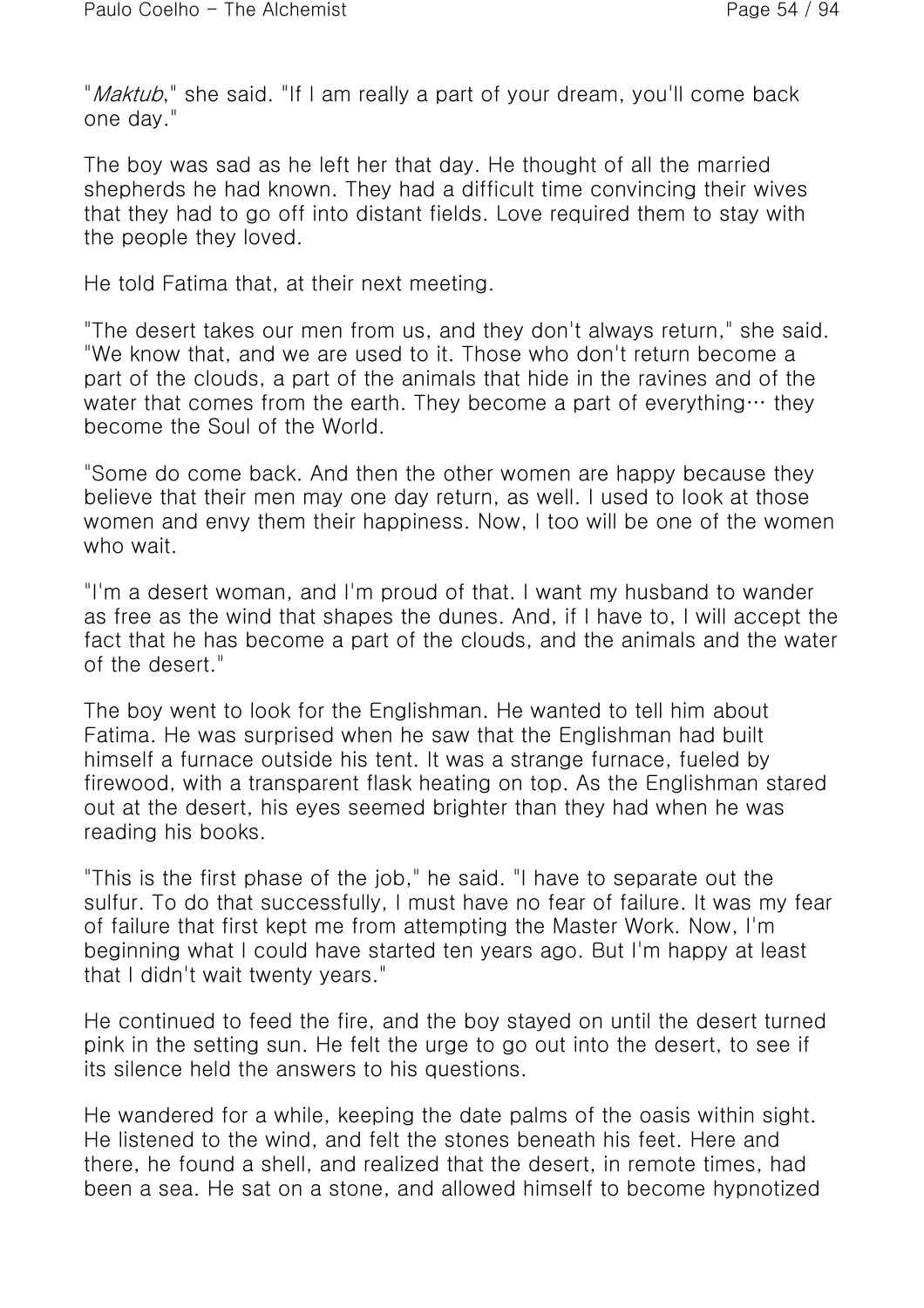by the horizon. He tried to deal with the concept of love as distinct from possession, and couldn't separate them. But Fatima was a woman of the desert, and, if anything could help him to understand, it was the desert.

As he sat there thinking, he sensed movement above him. Looking up, he saw a pair of hawks flying high in the sky.

He watched the hawks as they drifted on the wind. Although their flight appeared to have no pattern, it made a certain kind of sense to the boy. It was just that he couldn't grasp what it meant. He followed the movement of the birds, trying to read something into it. Maybe these desert birds could explain to him the meaning of love without ownership.

He felt sleepy. In his heart, he wanted to remain awake, but he also wanted to sleep. "I am learning the Language of the World, and everything in the world is beginning to make sense to me… even the flight of the hawks," he said to himself. And, in that mood, he was grateful to be in love. When you are in love, things make even more sense, he thought.

Suddenly, one of the hawks made a flashing dive through the sky, attacking the other. As it did so, a sudden, fleeting image came to the boy: an army, with its swords at the ready, riding into the oasis. The vision vanished immediately, but it had shaken him. He had heard people speak of mirages, and had already seen some himself: they were desires that, because of their intensity, materialized over the sands of the desert. But he certainly didn't desire that an army invade the oasis.

He wanted to forget about the vision, and return to his meditation. He tried again to concentrate on the pink shades of the desert, and its stones. But there was something there in his heart that wouldn't allow him to do so.

"Always heed the omens," the old king had said. The boy recalled what he had seen in the vision, and sensed that it was actually going to occur.

He rose, and made his way back toward the palm trees. Once again, he perceived the many languages in the things about him: this time, the desert was safe, and it was the oasis that had become dangerous.

The camel driver was seated at the base of a palm tree, observing the sunset. He saw the boy appear from the other side of the dunes.

"An army is coming," the boy said. "I had a vision."

"The desert fills men's hearts with visions," the camel driver answered.

But the boy told him about the hawks: that he had been watching their flight and had suddenly felt himself to have plunged to the Soul of the World.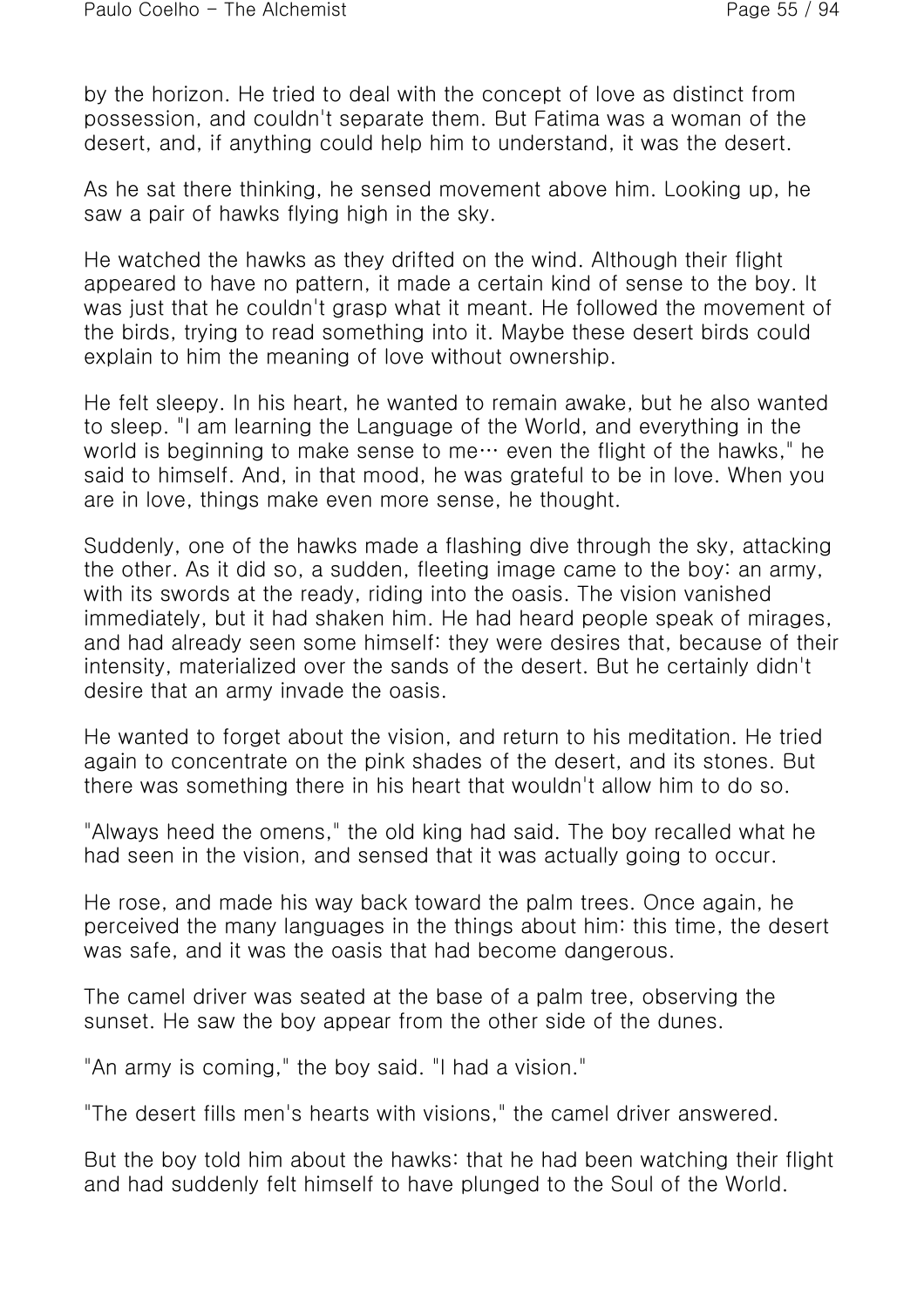The camel driver understood what the boy was saying. He knew that any given thing on the face of the earth could reveal the history of all things. One could open a book to any page, or look at a person's hand; one could turn a card, or watch the flight of the birds… whatever the thing observed. one could find a connection with his experience of the moment. Actually, it wasn't that those things, in themselves, revealed anything at all; it was just that people, looking at what was occurring around them, could find a means of penetration to the Soul of the World.

The desert was full of men who earned their living based on the ease with which they could penetrate to the Soul of the World. They were known as seers, and they were held in fear by women and the elderly. Tribesmen were also wary of consulting them, because it would be impossible to be effective in battle if one knew that he was fated to die. The tribesmen preferred the taste of battle, and the thrill of not knowing what the outcome would be; the future was already written by Allah, and what he had written was always for the good of man. So the tribesmen lived only for the present, because the present was full of surprises, and they had to be aware of many things: Where was the enemy's sword? Where was his horse? What kind of blow should one deliver next in order to remain alive? The camel driver was not a fighter, and he had consulted with seers. Many of them had been right about what they said, while some had been wrong. Then, one day, the oldest seer he had ever sought out (and the one most to be feared) had asked why the camel driver was so interested in the future.

"Well $\cdots$  so I can do things," he had responded. "And so I can change those things that I don't want to happen."

"But then they wouldn't be a part of your future," the seer had said.

"Well, maybe I just want to know the future so I can prepare myself for what's coming."

"If good things are coming, they will be a pleasant surprise," said the seer. "If bad things are, and you know in advance, you will suffer greatly before they even occur."

"I want to know about the future because I'm a man," the camel driver had said to the seer. "And men always live their lives based on the future."

The seer was a specialist in the casting of twigs; he threw them on the ground, and made interpretations based on how they fell. That day, he didn't make a cast. He wrapped the twigs in a piece of cloth and put them back in his bag.

"I make my living forecasting the future for people," he said. "I know the science of the twigs, and I know how to use them to penetrate to the place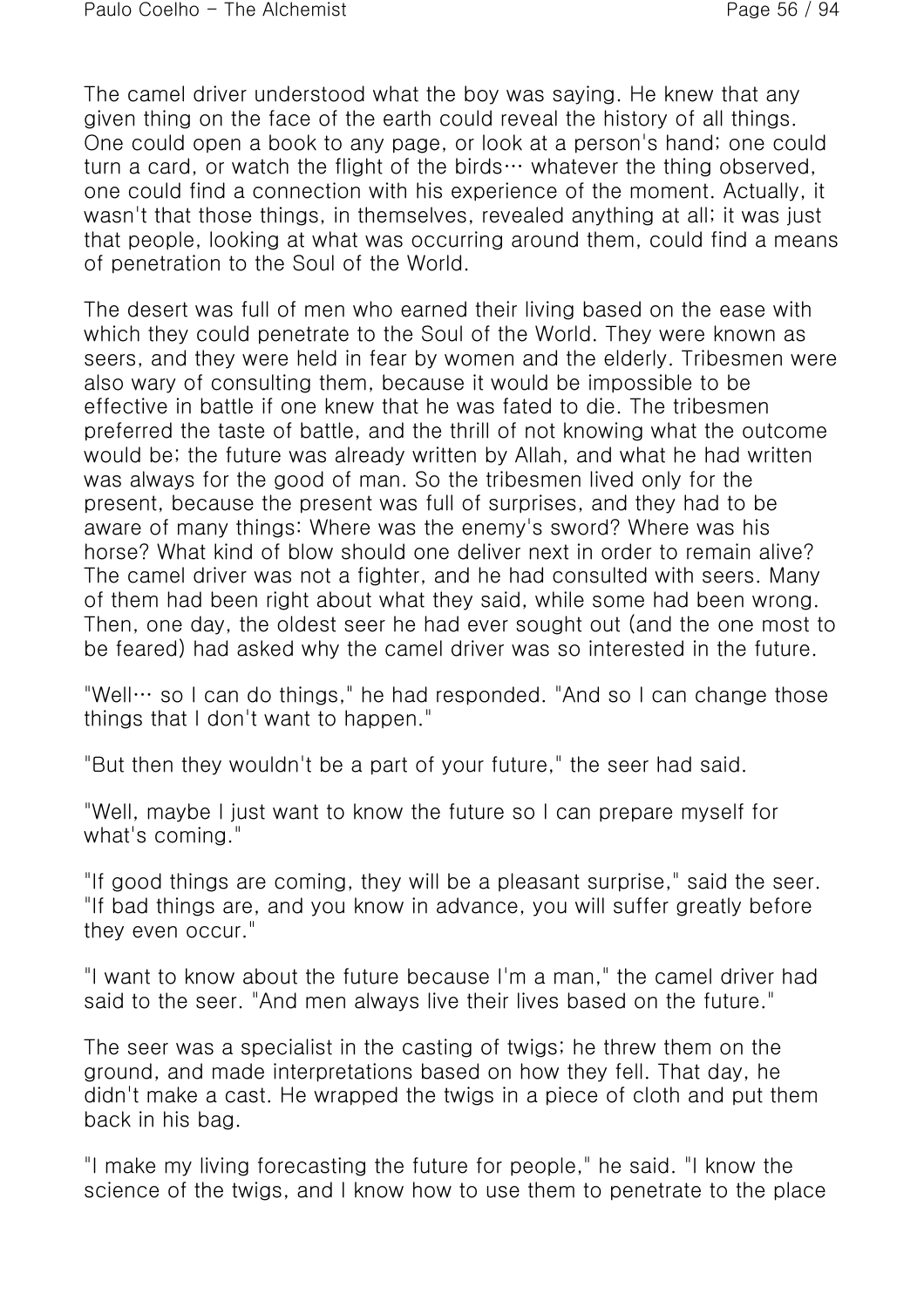where all is written. There, I can read the past, discover what has already been forgotten, and understand the omens that are here in the present.

"When people consult me, it's not that I'm reading the future; I am guessing at the future. The future belongs to God, and it is only he who reveals it, under extraordinary circumstances. How do I guess at the future? Based on the omens of the present. The secret is here in the present. If you pay attention to the present, you can improve upon it. And, if you improve on the present, what comes later will also be better. Forget about the future, and live each day according to the teachings, confident that God loves his children. Each day, in itself, brings with it an eternity."

The camel driver had asked what the circumstances were under which God would allow him to see the future.

"Only when he, himself, reveals it. And God only rarely reveals the future. When he does so, it is for only one reason: it's a future that was written so as to be altered."

God had shown the boy a part of the future, the camel driver thought. Why was it that he wanted the boy to serve as his instrument?

"Go and speak to the tribal chieftains," said the camel driver. "Tell them about the armies that are approaching."

"They'll laugh at me."

"They are men of the desert, and the men of the desert are used to dealing with omens."

"Well, then, they probably already know."

"They're not concerned with that right now. They believe that if they have to know about something Allah wants them to know, someone will tell them about it. It has happened many times before. But, this time, the person is you."

The boy thought of Fatima. And he decided he would go to see the chiefs of the tribes.

\*

The boy approached the guard at the front of the huge white tent at the center of the oasis.

"I want to see the chieftains. I've brought omens from the desert."

Without responding, the guard entered the tent, where he remained for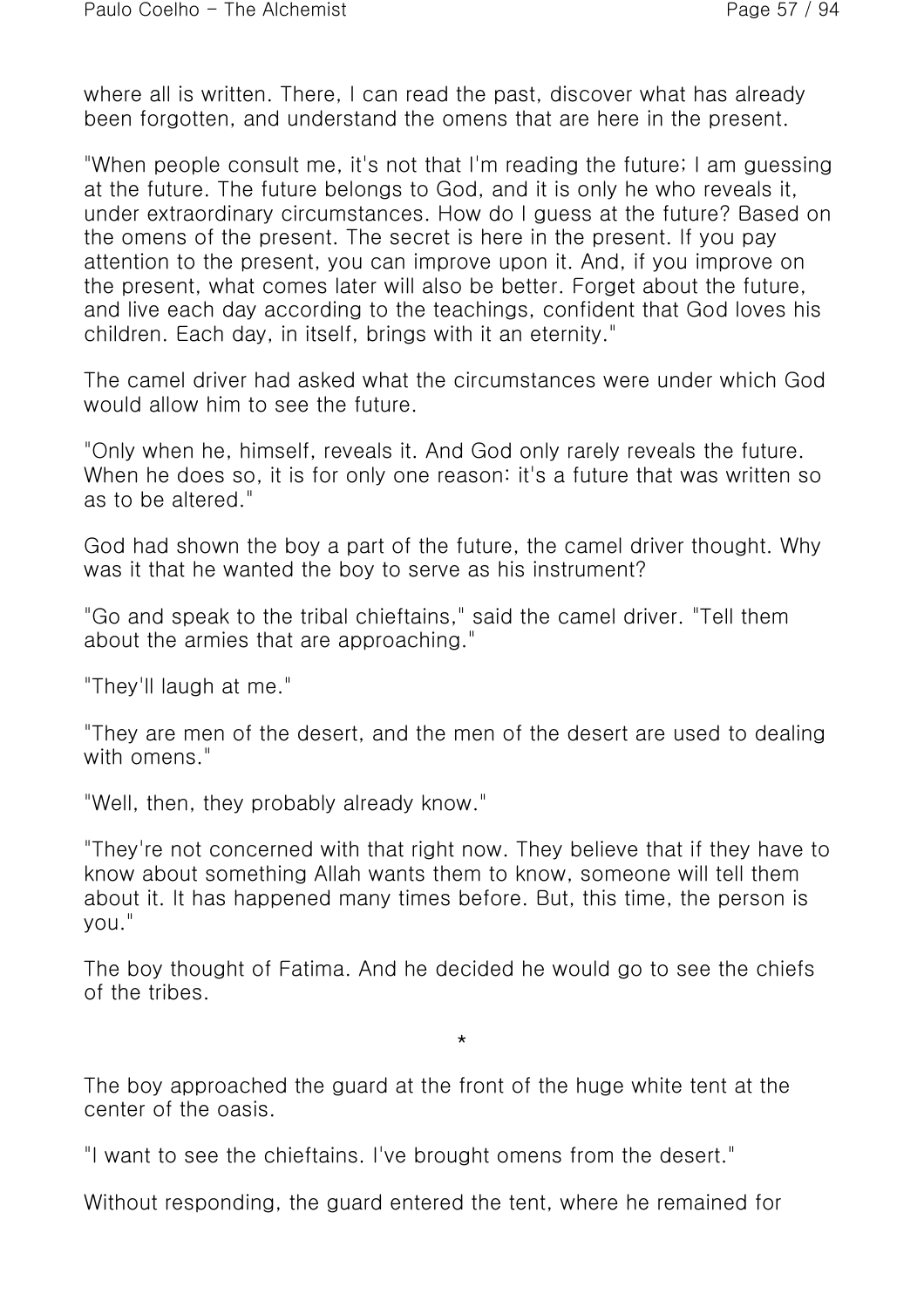some time. When he emerged, it was with a young Arab, dressed in white and gold. The boy told the younger man what he had seen, and the man asked him to wait there. He disappeared into the tent.

Night fell, and an assortment of fighting men and merchants entered and exited the tent. One by one, the campfires were extinguished, and the oasis fell as quiet as the desert. Only the lights in the great tent remained. During all this time, the boy thought about Fatima, and he was still unable to understand his last conversation with her.

Finally, after hours of waiting, the guard bade the boy enter. The boy was astonished by what he saw inside. Never could he have imagined that, there in the middle of the desert, there existed a tent like this one. The ground was covered with the most beautiful carpets he had ever walked upon, and from the top of the structure hung lamps of hand-wrought gold, each with a lighted candle. The tribal chieftains were seated at the back of the tent in a semicircle, resting upon richly embroidered silk cushions. Servants came and went with silver trays laden with spices and tea. Other servants maintained the fires in the hookahs. The atmosphere was suffused with the sweet scent of smoke.

There were eight chieftains, but the boy could see immediately which of them was the most important: an Arab dressed in white and gold, seated at the center of the semicircle. At his side was the young Arab the boy had spoken with earlier.

"Who is this stranger who speaks of omens?" asked one of the chieftains, eyeing the boy.

"It is I," the boy answered. And he told what he had seen.

"Why would the desert reveal such things to a stranger, when it knows that we have been here for generations?" said another of the chieftains.

"Because my eyes are not yet accustomed to the desert," the boy said. "I can see things that eyes habituated to the desert might not see."

And also because I know about the Soul of the World, he thought to himself.

"The oasis is neutral ground. No one attacks an oasis," said a third chieftain.

"I can only tell you what I saw. If you don't want to believe me, you don't have to do anything about it."

The men fell into an animated discussion. They spoke in an Arabic dialect that the boy didn't understand, but, when he made to leave, the guard told him to stay. The boy became fearful; the omens told him that something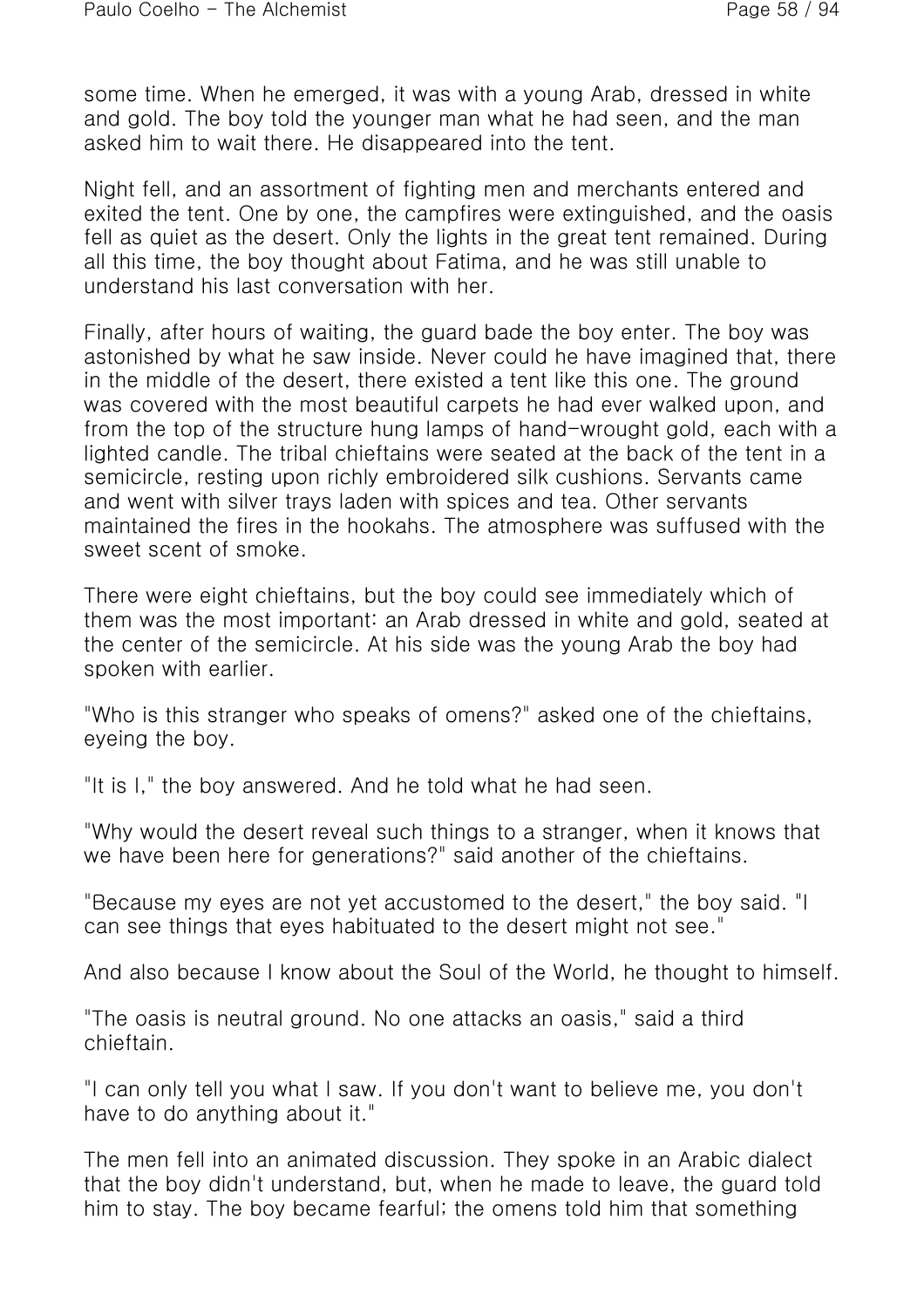was wrong. He regretted having spoken to the camel driver about what he had seen in the desert.

Suddenly, the elder at the center smiled almost imperceptibly, and the boy felt better. The man hadn't participated in the discussion, and, in fact, hadn't said a word up to that point. But the boy was already used to the Language of the World, and he could feel the vibrations of peace throughout the tent. Now his intuition was that he had been right in coming.

The discussion ended. The chieftains were silent for a few moments as they listened to what the old man was saying. Then he turned to the boy: this time his expression was cold and distant.

"Two thousand years ago, in a distant land, a man who believed in dreams was thrown into a dungeon and then sold as a slave," the old man said, now in the dialect the boy understood. "Our merchants bought that man, and brought him to Egypt. All of us know that whoever believes in dreams also knows how to interpret them."

The elder continued, "When the pharaoh dreamed of cows that were thin and cows that were fat, this man I'm speaking of rescued Egypt from famine. His name was Joseph. He, too, was a stranger in a strange land, like you, and he was probably about your age."

He paused, and his eyes were still unfriendly.

"We always observe the Tradition. The Tradition saved Egypt from famine in those days, and made the Egyptians the wealthiest of peoples. The Tradition teaches men how to cross the desert, and how their children should marry. The Tradition says that an oasis is neutral territory, because both sides have oases, and so both are vulnerable."

No one said a word as the old man continued.

"But the Tradition also says that we should believe the messages of the desert. Everything we know was taught to us by the desert."

The old man gave a signal, and everyone stood. The meeting was over. The hookahs were extinguished, and the guards stood at attention. The boy made ready to leave, but the old man spoke again:

"Tomorrow, we are going to break the agreement that says that no one at the oasis may carry arms. Throughout the entire day we will be on the lookout for our enemies. When the sun sets, the men will once again surrender their arms to me. For every ten dead men among our enemies, you will receive a piece of gold.

"But arms cannot be drawn unless they also go into battle. Arms are as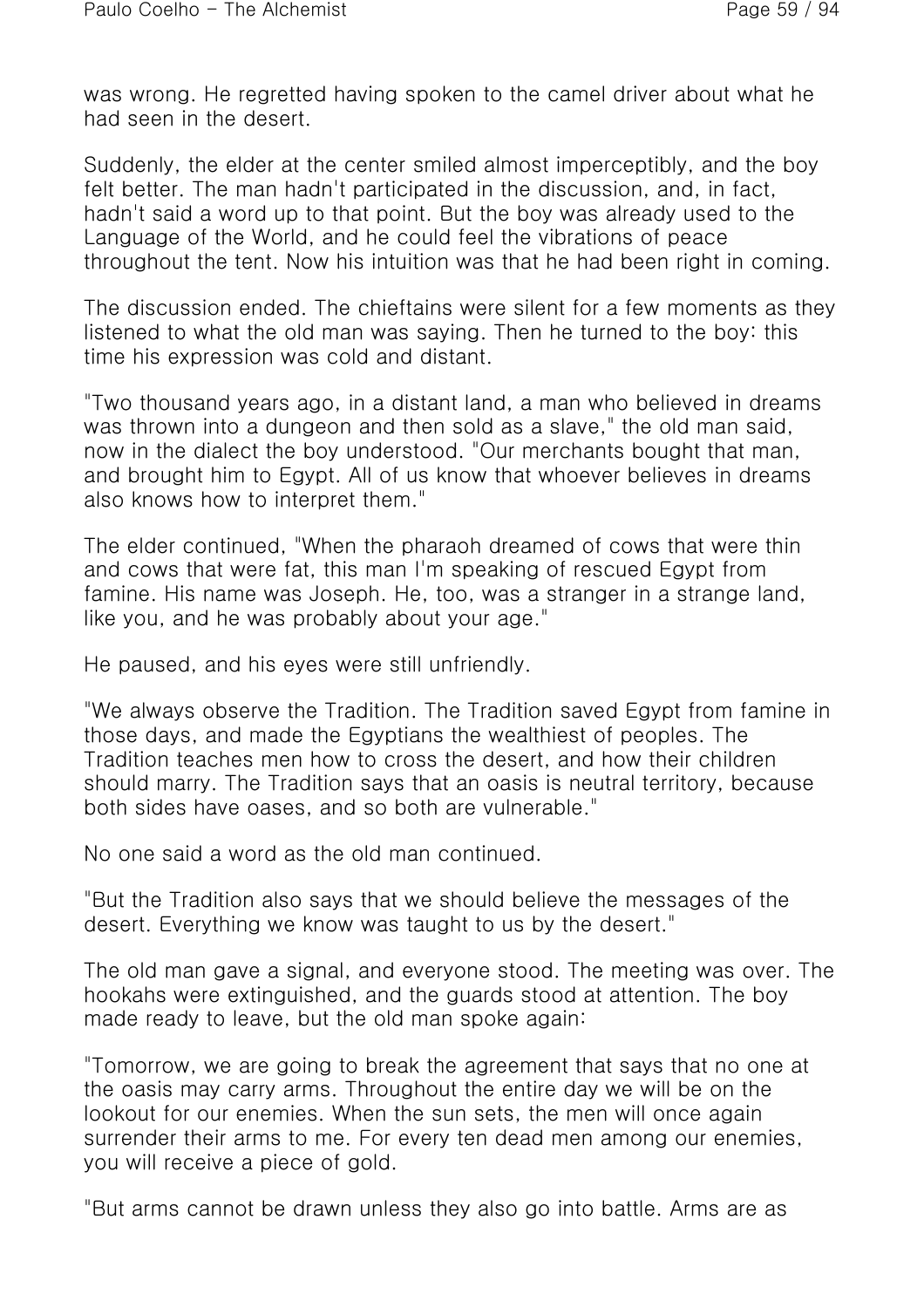capricious as the desert, and, if they are not used, the next time they might not function. If at least one of them hasn't been used by the end of the day tomorrow, one will be used on you."

When the boy left the tent, the oasis was illuminated only by the light of the full moon. He was twenty minutes from his tent, and began to make his way there.

He was alarmed by what had happened. He had succeeded in reaching through to the Soul of the World, and now the price for having done so might be his life. It was a frightening bet. But he had been making risky bets ever since the day he had sold his sheep to pursue his destiny. And, as the camel driver had said, to die tomorrow was no worse than dying on any other day. Every day was there to be lived or to mark one's departure from this world. Everything depended on one word: "*Maktub*."

Walking along in the silence, he had no regrets. If he died tomorrow, it would be because God was not willing to change the future. He would at least have died after having crossed the strait, after having worked in a crystal shop, and after having known the silence of the desert and Fatima's eyes. He had lived every one of his days intensely since he had left home so long ago. If he died tomorrow, he would already have seen more than other shepherds, and he was proud of that.

Suddenly he heard a thundering sound, and he was thrown to the ground by a wind such as he had never known. The area was swirling in dust so intense that it hid the moon from view. Before him was an enormous white horse, rearing over him with a frightening scream.

When the blinding dust had settled a bit, the boy trembled at what he saw. Astride the animal was a horseman dressed completely in black, with a falcon perched on his left shoulder. He wore a turban and his entire face, except for his eyes, was covered with a black kerchief. He appeared to be a messenger from the desert, but his presence was much more powerful than that of a mere messenger.

The strange horseman drew an enormous, curved sword from a scabbard mounted on his saddle. The steel of its blade glittered in the light of the moon.

"Who dares to read the meaning of the flight of the hawks?" he demanded, so loudly that his words seemed to echo through the fifty thousand palm trees of Al-Fayoum.

"It is I who dared to do so," said the boy. He was reminded of the image of Santiago Matamoros, mounted on his white horse, with the infidels beneath his hooves. This man looked exactly the same, except that now the roles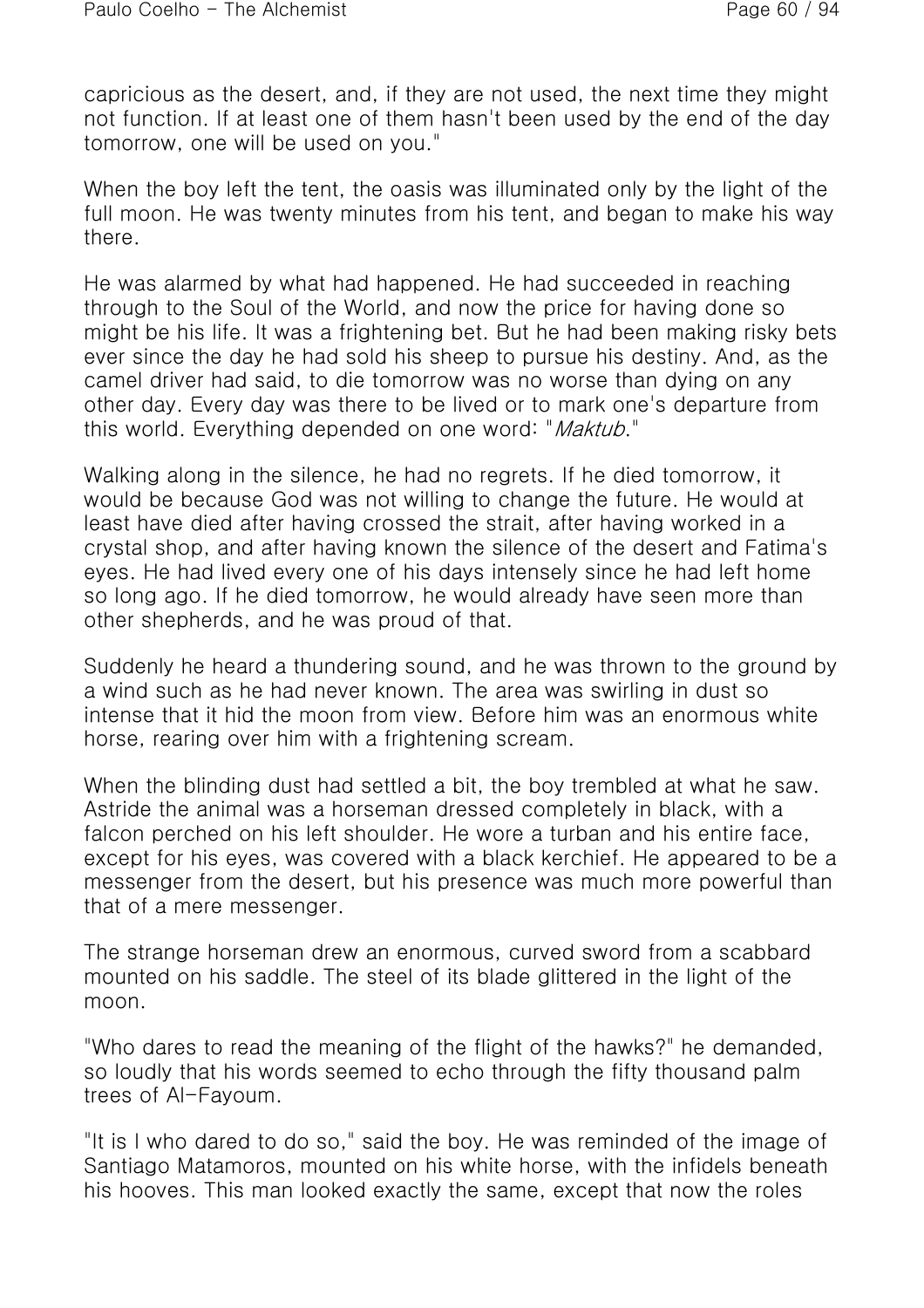were reversed.

"It is I who dared to do so," he repeated, and he lowered his head to receive a blow from the sword. "Many lives will be saved, because I was able to see through to the Soul of the World."

The sword didn't fall. Instead, the stranger lowered it slowly, until the point touched the boy's forehead. It drew a droplet of blood.

The horseman was completely immobile, as was the boy. It didn't even occur to the boy to flee. In his heart, he felt a strange sense of joy: he was about to die in pursuit of his destiny. And for Fatima. The omens had been true, after all. Here he was, face-to-face with his enemy, but there was no need to be concerned about dying—the Soul of the World awaited him, and he would soon be a part of it. And, tomorrow, his enemy would also be apart of that Soul.

The stranger continued to hold the sword at the boy's forehead. "Why did you read the flight of the birds?"

"I read only what the birds wanted to tell me. They wanted to save the oasis. Tomorrow all of you will die, because there are more men at the oasis than you have."

The sword remained where it was. "Who are you to change what Allah has willed?"

"Allah created the armies, and he also created the hawks. Allah taught me the language of the birds. Everything has been written by the same hand," the boy said, remembering the camel driver's words.

The stranger withdrew the sword from the boy's forehead, and the boy felt immensely relieved. But he still couldn't flee.

"Be careful with your prognostications," said the stranger. "When something is written, there is no way to change it."

"All I saw was an army," said the boy. "I didn't see the outcome of the battle."

The stranger seemed satisfied with the answer. But he kept the sword in his hand. "What is a stranger doing in a strange land?"

"I am following my destiny. It's not something you would understand."

The stranger placed his sword in its scabbard, and the boy relaxed.

"I had to test your courage," the stranger said. "Courage is the quality most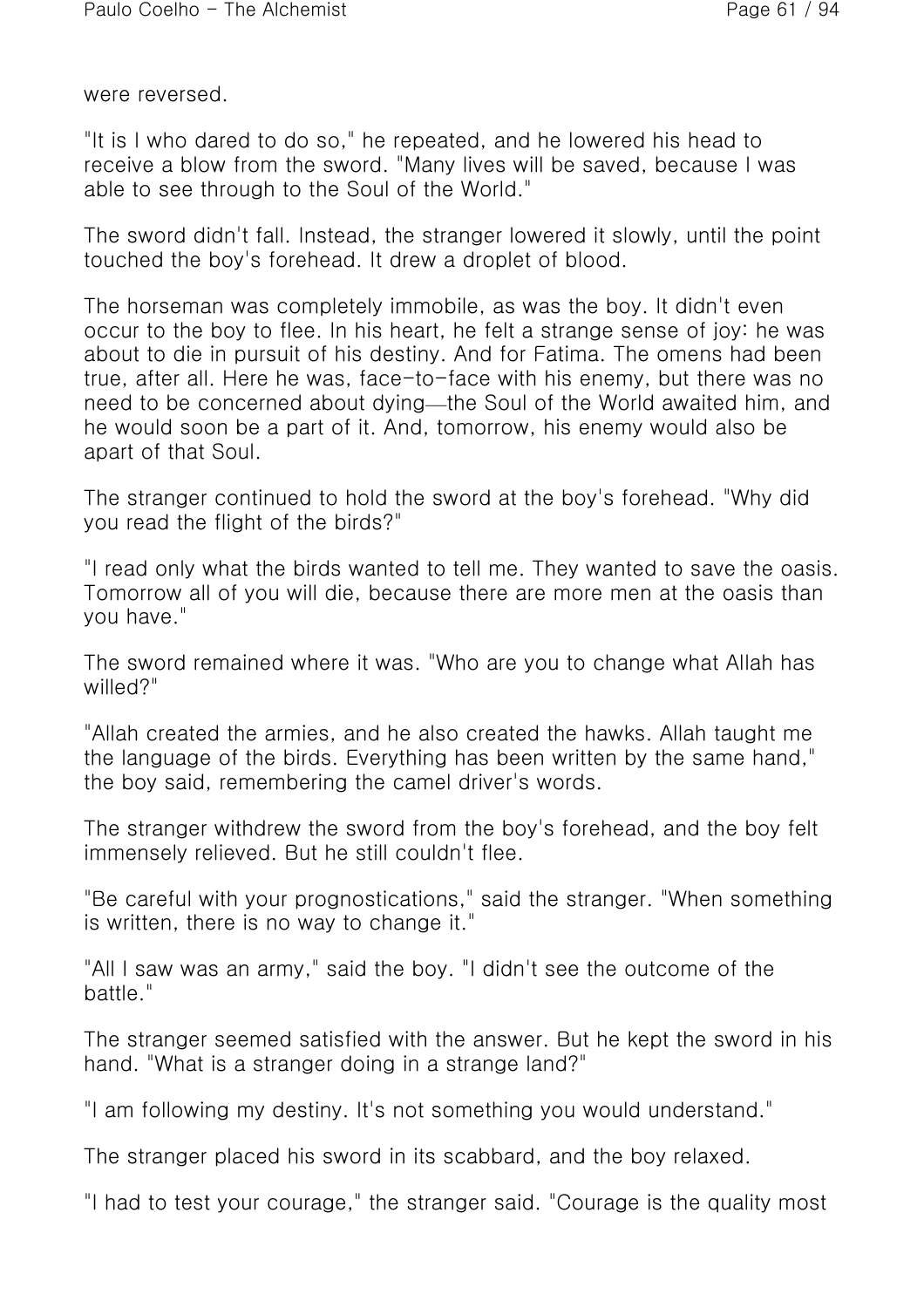essential to understanding the Language of the World."

The boy was surprised. The stranger was speaking of things that very few people knew about.

"You must not let up, even after having come so far," he continued. "You must love the desert, but never trust it completely. Because the desert tests all men: it challenges every step, and kills those who become distracted."

What he said reminded the boy of the old king.

"If the warriors come here, and your head is still on your shoulders at sunset, come and find me," said the stranger.

The same hand that had brandished the sword now held a whip. The horse reared again, raising a cloud of dust.

"Where do you live?" shouted the boy, as the horseman rode away.

The hand with the whip pointed to the south.

The boy had met the alchemist.

Next morning, there were two thousand armed men scattered throughout the palm trees at Al-Fayoum. Before the sun had reached its high point, five hundred tribesmen appeared on the horizon. The mounted troops entered the oasis from the north; it appeared to be a peaceful expedition, but they all carried arms hidden in their robes. When they reached the white tent at the center of Al-Fayoum, they withdrew their scimitars and rifles. And they attacked an empty tent.

\*

The men of the oasis surrounded the horsemen from the desert and within half an hour all but one of the intruders were dead. The children had been kept at the other side of a grove of palm trees, and saw nothing of what had happened. The women had remained in their tents, praying for the safekeeping of their husbands, and saw nothing of the battle, either. Were it not for the bodies there on the ground, it would have appeared to be a normal day at the oasis.

The only tribesman spared was the commander of the battalion. That afternoon, he was brought before the tribal chieftains, who asked him why he had violated the Tradition. The commander said that his men had been starving and thirsty, exhausted from many days of battle, and had decided to take the oasis so as to be able to return to the war.

The tribal chieftain said that he felt sorry for the tribesmen, but that the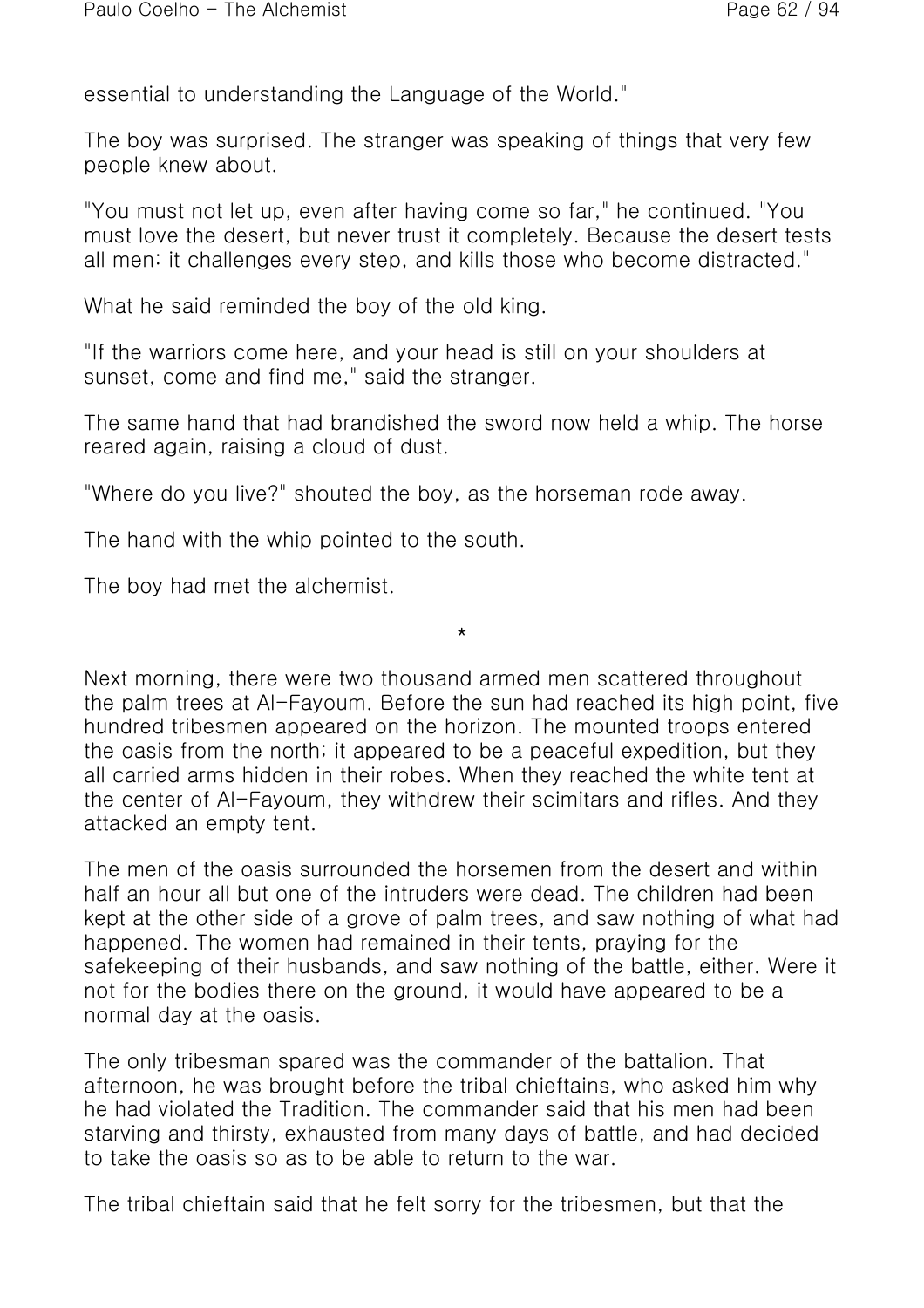Tradition was sacred. He condemned the commander to death without honor. Rather than being killed by a blade or a bullet, he was hanged from a dead palm tree, where his body twisted in the desert wind.

The tribal chieftain called for the boy, and presented him with fifty pieces of gold. He repeated his story about Joseph of Egypt, and asked the boy to become the counselor of the oasis.

\*

When the sun had set, and the first stars made their appearance, the boy started to walk to the south. He eventually sighted a single tent, and a group of Arabs passing by told the boy that it was a place inhabited by genies. But the boy sat down and waited.

Not until the moon was high did the alchemist ride into view. He carried two dead hawks over his shoulder.

"I am here," the boy said.

"You shouldn't be here," the alchemist answered. "Or is it your destiny that brings you here?"

"With the wars between the tribes, it's impossible to cross the desert. So I have come here."

The alchemist dismounted from his horse, and signaled that the boy should enter the tent with him. It was a tent like many at the oasis. The boy looked around for the ovens and other apparatus used in alchemy, but saw none. There were only some books in a pile, a small cooking stove, and the carpets, covered with mysterious designs.

"Sit down. We'll have something to drink and eat these hawks," said the alchemist.

The boy suspected that they were the same hawks he had seen on the day before, but he said nothing. The alchemist lighted the fire, and soon a delicious aroma filled the tent. It was better than the scent of the hookahs.

"Why did you want to see me?" the boy asked.

"Because of the omens," the alchemist answered. "The wind told me you would be coming, and that you would need help."

"It's not I the wind spoke about. It's the other foreigner, the Englishman. He's the one that's looking for you."

"He has other things to do first. But he's on the right track. He has begun to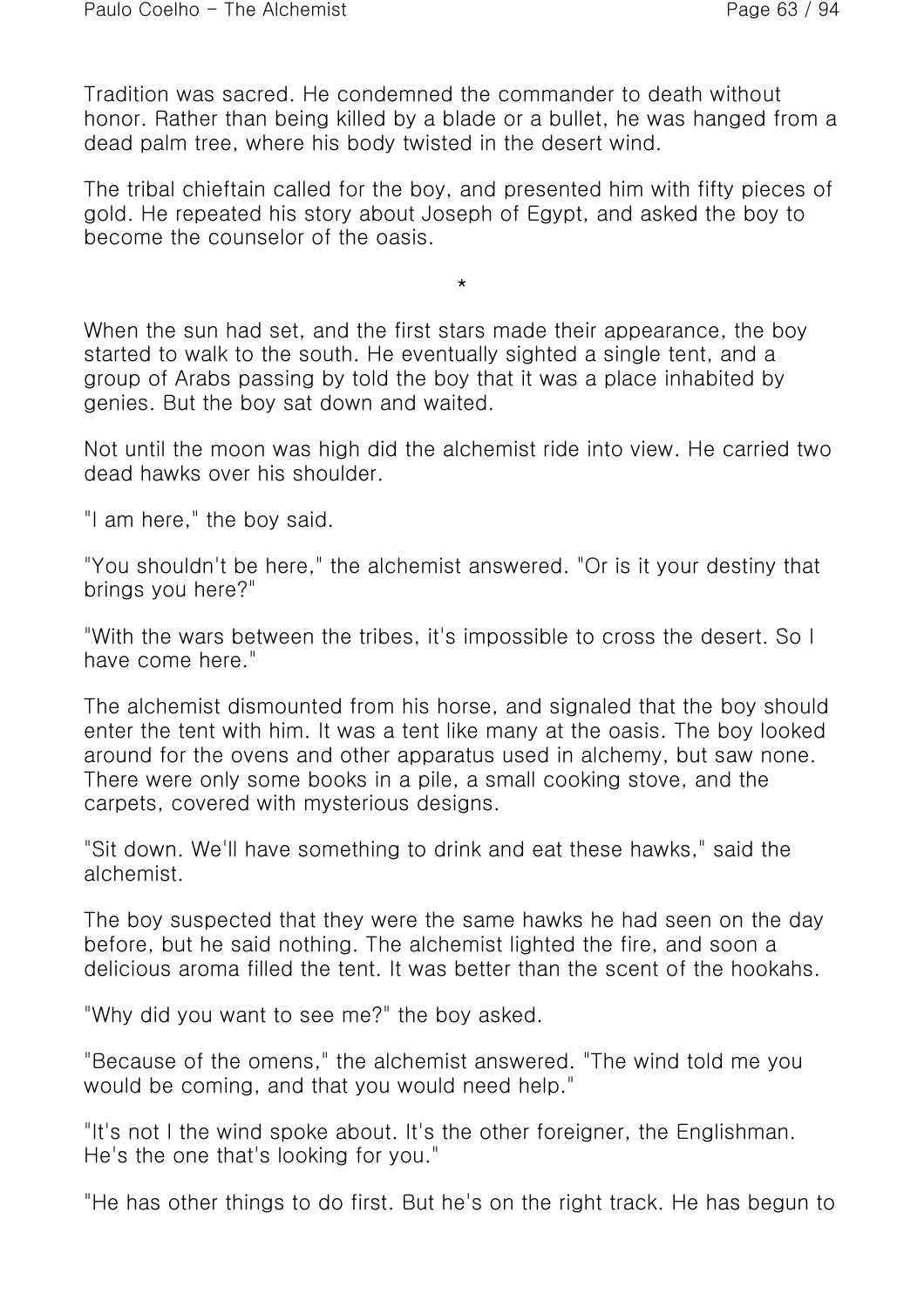try to understand the desert."

"And what about me?"

"When a person really desires something, all the universe conspires to help that person to realize his dream," said the alchemist, echoing the words of the old king. The boy understood. Another person was there to help him toward his destiny.

"So you are going to instruct me?"

"No. You already know all you need to know. I am only going to point you in the direction of your treasure."

"But there's a tribal war," the boy reiterated.

"I know what's happening in the desert."

"I have already found my treasure. I have a camel, I have my money from the crystal shop, and I have fifty gold pieces. In my own country, I would be a rich man."

"But none of that is from the Pyramids," said the alchemist.

"I also have Fatima. She is a treasure greater than anything else I have won."

"She wasn't found at the Pyramids, either."

They ate in silence. The alchemist opened a bottle and poured a red liquid into the boy's cup. It was the most delicious wine he had ever tasted.

"Isn't wine prohibited here?" the boy asked

"It's not what enters men's mouths that's evil," said the alchemist. "It's what comes out of their mouths that is."

The alchemist was a bit daunting, but, as the boy drank the wine, he relaxed. After they finished eating they sat outside the tent, under a moon so brilliant that it made the stars pale.

"Drink and enjoy yourself," said the alchemist, noticing that the boy was feeling happier. "Rest well tonight, as if you were a warrior preparing for combat. Remember that wherever your heart is, there you will find your treasure. You've got to find the treasure, so that everything you have learned along the way can make sense.

"Tomorrow, sell your camel and buy a horse. Camels are traitorous: they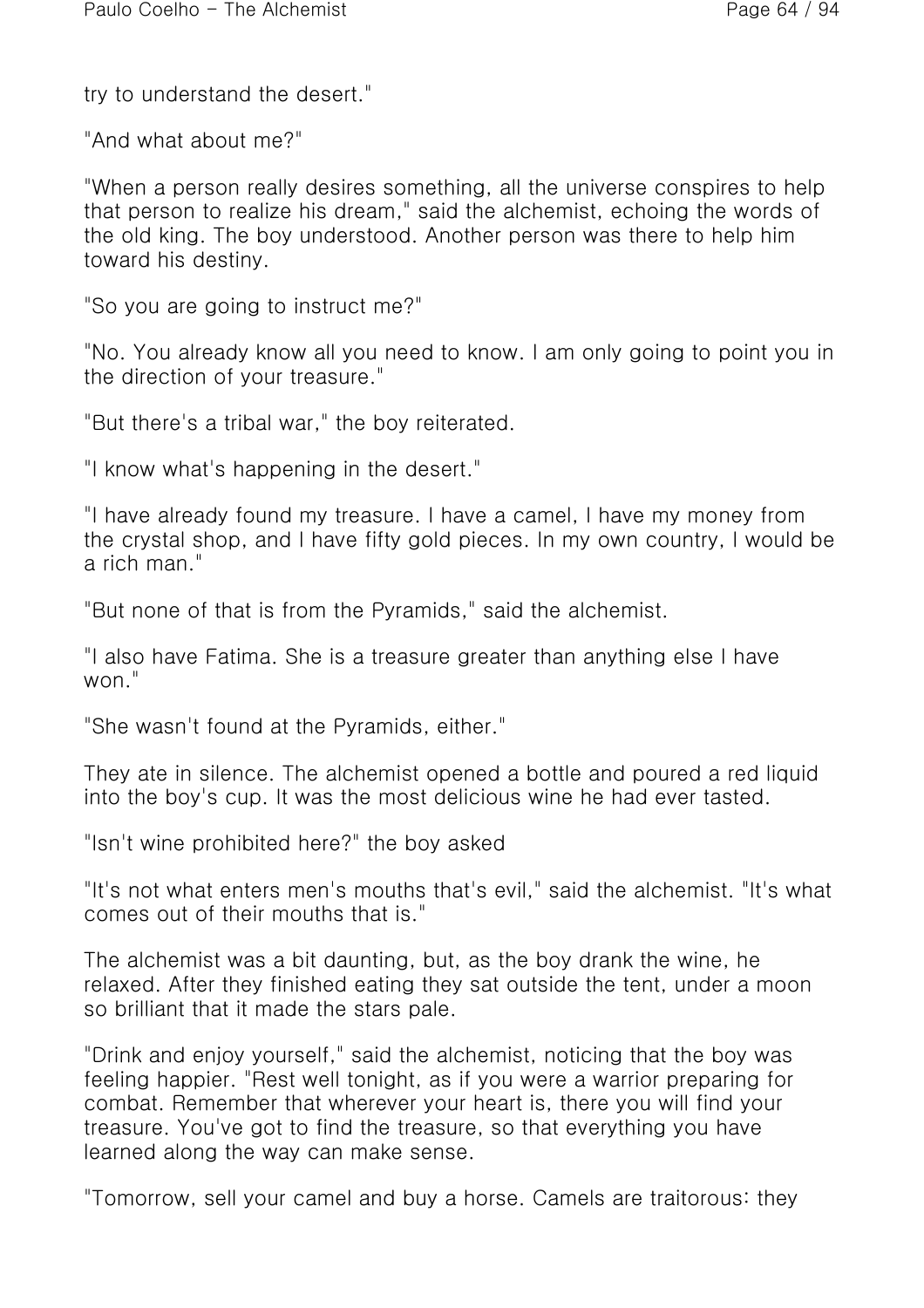walk thousands of paces and never seem to tire. Then suddenly, they kneel and die. But horses tire bit by bit. You always know how much you can ask of them, and when it is that they are about to die."

\*

The following night, the boy appeared at the alchemist's tent with a horse. The alchemist was ready, and he mounted his own steed and placed the falcon on his left shoulder. He said to the boy, "Show me where there is life out in the desert. Only those who can see such signs of life are able to find treasure."

They began to ride out over the sands, with the moon lighting their way. I don't know if I'll be able to find life in the desert, the boy thought. I don't know the desert that well yet.

He wanted to say so to the alchemist, but he was afraid of the man. They reached the rocky place where the boy had seen the hawks in the sky, but now there was only silence and the wind.

"I don't know how to find life in the desert," the boy said. "I know that there is life here, but I don't know where to look."

"Life attracts life," the alchemist answered.

And then the boy understood. He loosened the reins on his horse, who galloped forward over the rocks and sand. The alchemist followed as the boy's horse ran for almost half an hour. They could no longer see the palms of the oasis—only the gigantic moon above them, and its silver reflections from the stones of the desert. Suddenly, for no apparent reason, the boy's horse began to slow.

"There's life here," the boy said to the alchemist. "I don't know the language of the desert, but my horse knows the language of life."

They dismounted, and the alchemist said nothing. Advancing slowly, they searched among the stones. The alchemist stopped abruptly, and bent to the ground. There was a hole there among the stones. The alchemist put his hand into the hole, and then his entire arm, up to his shoulder. Something was moving there, and the alchemist's eyes—the boy could see only his eyes-squinted with his effort. His arm seemed to be battling with whatever was in the hole. Then, with a motion that startled the boy, he withdrew his arm and leaped to his feet. In his hand, he grasped a snake by the tail.

The boy leapt as well, but away from the alchemist. The snake fought frantically, making hissing sounds that shattered the silence of the desert. It was a cobra, whose venom could kill a person in minutes.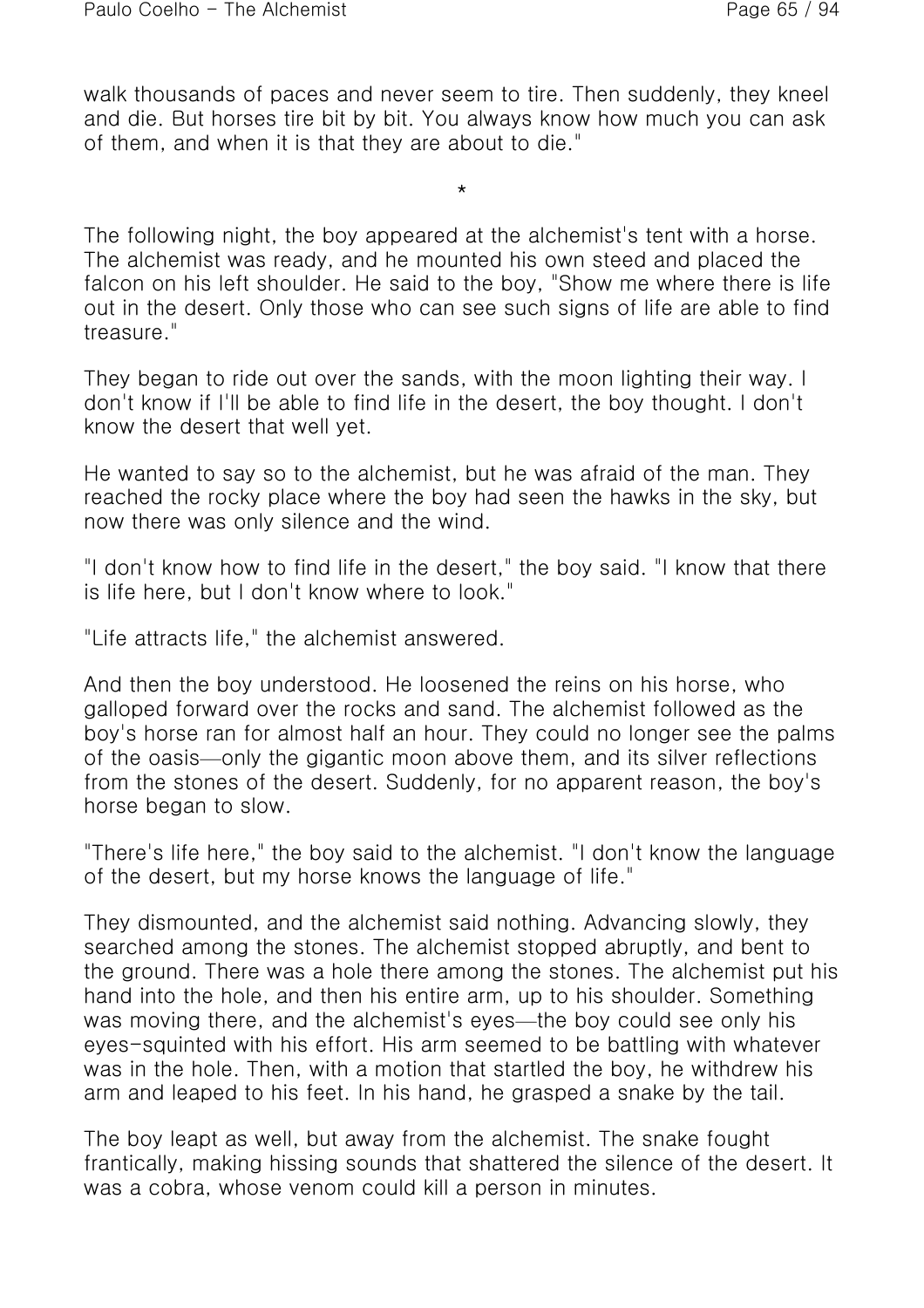"Watch out for his venom," the boy said. But even though the alchemist had put his hand in the hole, and had surely already been bitten, his expression was calm. "The alchemist is two hundred years old," the Englishman had told him. He must know how to deal with the snakes of the desert.

The boy watched as his companion went to his horse and withdrew a scimitar. With its blade, he drew a circle in the sand, and then he placed the snake within it. The serpent relaxed immediately.

"Not to worry," said the alchemist. "He won't leave the circle. You found life in the desert, the omen that I needed."

"Why was that so important?"

"Because the Pyramids are surrounded by the desert."

The boy didn't want to talk about the Pyramids. His heart was heavy, and he had been melancholy since the previous night. To continue his search for the treasure meant that he had to abandon Fatima.

"I'm going to guide you across the desert," the alchemist said.

"I want to stay at the oasis," the boy answered. "I've found Fatima, and, as far as I'm concerned, she's worth more than treasure."

"Fatima is a woman of the desert," said the alchemist. "She knows that men have to go away in order to return. And she already has her treasure: it's you. Now she expects that you will find what it is you're looking for."

"Well, what if I decide to stay?"

"Let me tell you what will happen. You'll be the counselor of the oasis. You have enough gold to buy many sheep and many camels. You'll marry Fatima, and you'll both be happy for a year. You'll learn to love the desert, and you'll get to know every one of the fifty thousand palms. You'll watch them as they grow, demonstrating how the world is always changing. And you'll get better and better at understanding omens, because the desert is the best teacher there is.

"Sometime during the second year, you'll remember about the treasure. The omens will begin insistently to speak of it, and you'll try to ignore them. You'll use your knowledge for the welfare of the oasis and its inhabitants. The tribal chieftains will appreciate what you do. And your camels will bring you wealth and power.

"During the third year, the omens will continue to speak of your treasure and your destiny. You'll walk around, night after night, at the oasis, and Fatima will be unhappy because she'll feel it was she who interrupted your quest.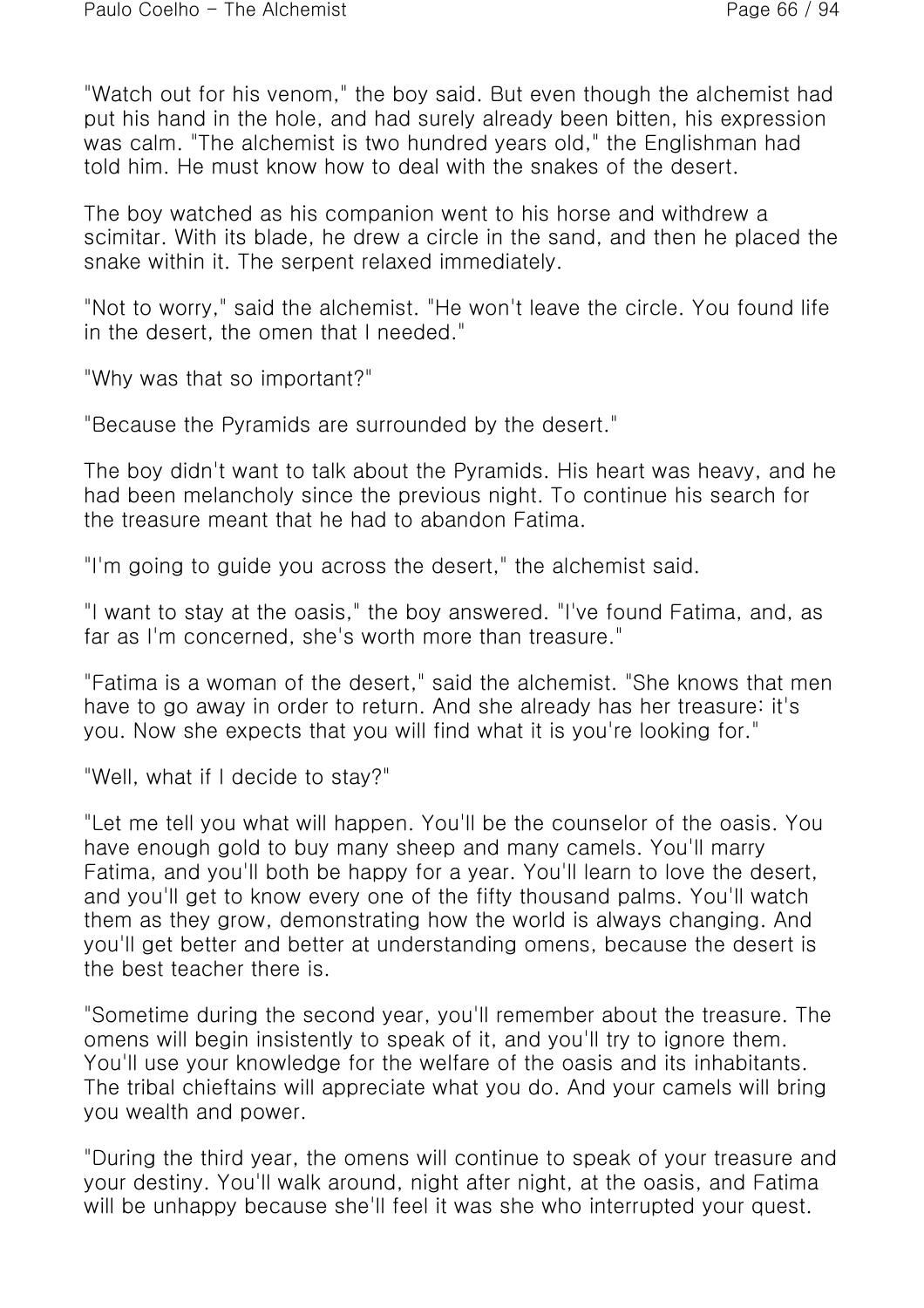But you will love her, and she'll return your love. You'll remember that she never asked you to stay, because a woman of the desert knows that she must await her man. So you won't blame her. But many times you'll walk the sands of the desert, thinking that maybe you could have left. that you could have trusted more in your love for Fatima. Because what kept you at the oasis was your own fear that you might never come back. At that point, the omens will tell you that your treasure is buried forever.

"Then, sometime during the fourth year, the omens will abandon you, because you've stopped listening to them. The tribal chieftains will see that, and you'll be dismissed from your position as counselor. But, by then, you'll be a rich merchant, with many camels and a great deal of merchandise. You'll spend the rest of your days knowing that you didn't pursue your destiny, and that now it's too late.

"You must understand that love never keeps a man from pursuing his destiny. If he abandons that pursuit, it's because it wasn't true love… the love that speaks the Language of the World."

The alchemist erased the circle in the sand, and the snake slithered away among the rocks. The boy remembered the crystal merchant who had always wanted to go to Mecca, and the Englishman in search of the alchemist. He thought of the woman who had trusted in the desert. And he looked out over the desert that had brought him to the woman he loved.

They mounted their horses, and this time it was the boy who followed the alchemist back to the oasis. The wind brought the sounds of the oasis to them, and the boy tried to hear Fatima's voice.

But that night, as he had watched the cobra within the circle, the strange horseman with the falcon on his shoulder had spoken of love and treasure, of the women of the desert and of his destiny.

"I'm going with you," the boy said. And he immediately felt peace in his heart.

"We'll leave tomorrow before sunrise," was the alchemist's only response.

The boy spent a sleepless night. Two hours before dawn, he awoke one of the boys who slept in his tent, and asked him to show him where Fatima lived. They went to her tent, and the boy gave his friend enough gold to buy a sheep.

\*

Then he asked his friend to go to into the tent where Fatima was sleeping, and to awaken her and tell her that he was waiting outside. The young Arab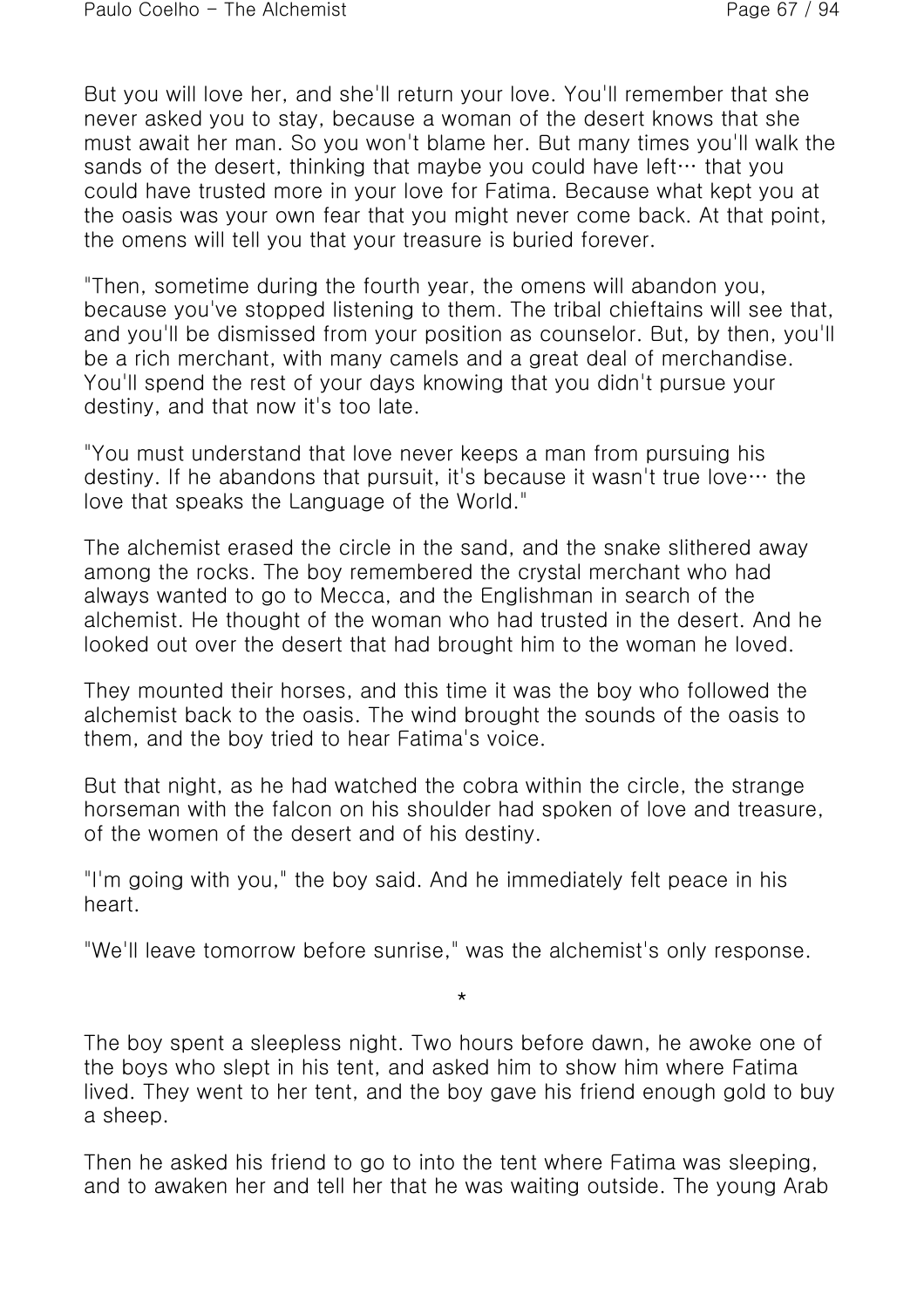did as he was asked, and was given enough gold to buy yet another sheep.

"Now leave us alone," said the boy to the young Arab. The Arab returned to his tent to sleep, proud to have helped the counselor of the oasis, and happy at having enough money to buy himself some sheep.

Fatima appeared at the entrance to the tent. The two walked out among the palms. The boy knew that it was a violation of the Tradition, but that didn't matter to him now.

"I'm going away," he said. "And I want you to know that I'm coming back. I love you because…"

"Don't say anything," Fatima interrupted. "One is loved because one is loved. No reason is needed for loving."

But the boy continued, "I had a dream, and I met with a king. I sold crystal and crossed the desert. And, because the tribes declared war, I went to the well, seeking the alchemist. So, I love you because the entire universe conspired to help me find you."

The two embraced. It was the first time either had touched the other.

"I'll be back," the boy said.

"Before this, I always looked to the desert with longing," said Fatima. "Now it will be with hope. My father went away one day, but he returned to my mother, and he has always come back since then."

They said nothing else. They walked a bit farther among the palms, and then the boy left her at the entrance to her tent.

"I'll return, just as your father came back to your mother," he said.

He saw that Fatima's eyes were filled with tears.

"You're crying?"

"I'm a woman of the desert," she said, averting her face. "But above all, I'm a woman."

Fatima went back to her tent, and, when daylight came, she went out to do the chores she had done for years. But everything had changed. The boy was no longer at the oasis, and the oasis would never again have the same meaning it had had only yesterday. It would no longer be a place with fifty thousand palm trees and three hundred wells, where the pilgrims arrived, relieved at the end of their long journeys. From that day on, the oasis would be an empty place for her.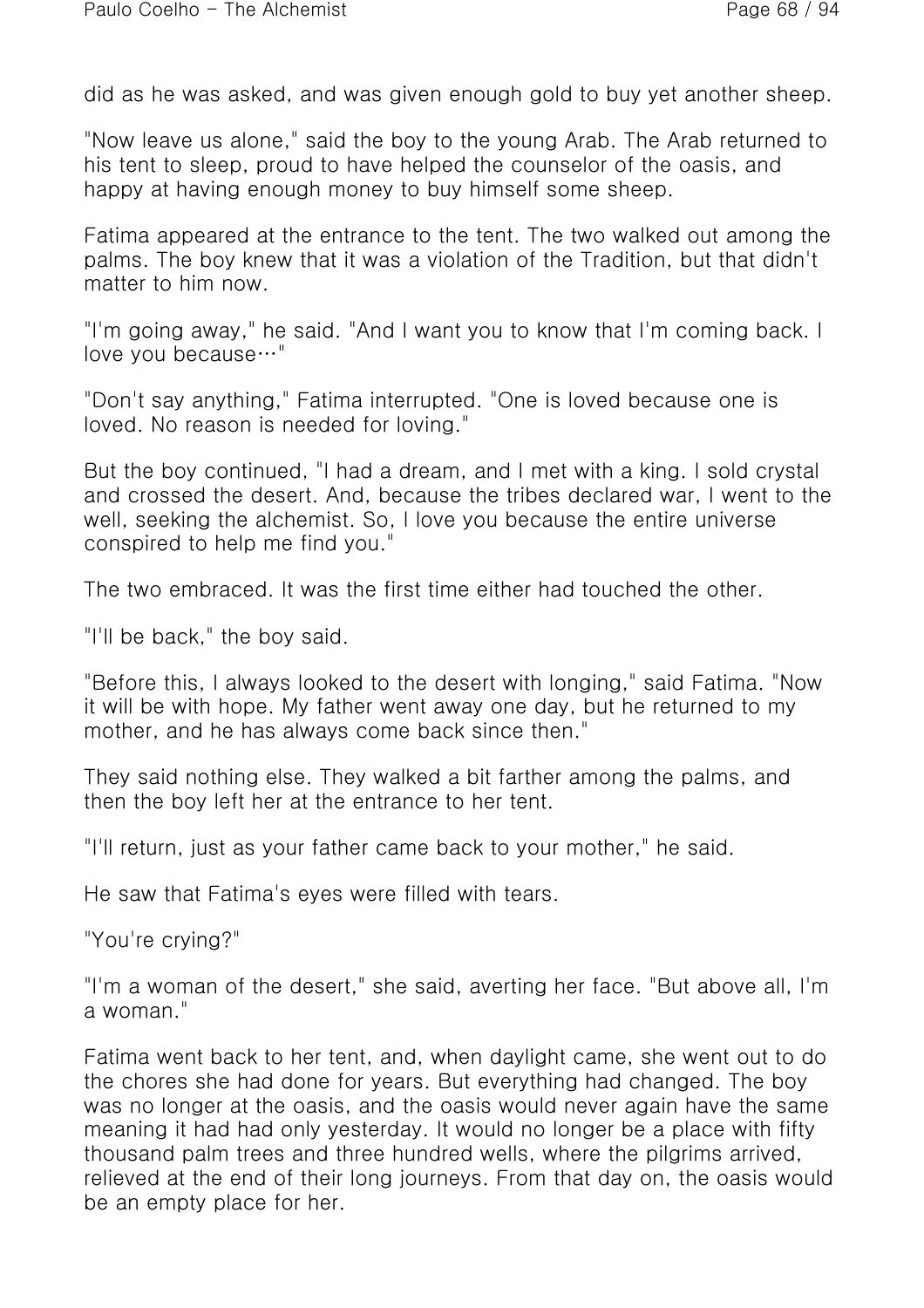From that day on, it was the desert that would be important. She would look to it every day, and would try to guess which star the boy was following in search of his treasure. She would have to send her kisses on the wind, hoping that the wind would touch the boy's face, and would tell him that she was alive. That she was waiting for him, a woman awaiting a courageous man in search of his treasure. From that day on, the desert would represent only one thing to her: the hope for his return.

"Don't think about what you've left behind," the alchemist said to the boy as they began to ride across the sands of the desert. "Everything is written in the Soul of the World, and there it will stay forever."

\*

"Men dream more about coming home than about leaving," the boy said. He was already reaccustomed to desert's silence.

"If what one finds is made of pure matter, it will never spoil. And one can always come back. If what you had found was only a moment of light, like the explosion of a star, you would find nothing on your return."

The man was speaking the language of alchemy. But the boy knew that he was referring to Fatima.

It was difficult not to think about what he had left behind. The desert, with its endless monotony, put him to dreaming. The boy could still see the palm trees, the wells, and the face of the woman he loved. He could see the Englishman at his experiments, and the camel driver who was a teacher without realizing it. Maybe the alchemist has never been in love, the boy thought.

The alchemist rode in front, with the falcon on his shoulder. The bird knew the language of the desert well, and whenever they stopped, he flew off in search of game. On the first day he returned with a rabbit, and on the second with two birds.

At night, they spread their sleeping gear and kept their fires hidden. The desert nights were cold, and were becoming darker and darker as the phases of the moon passed. They went on for a week, speaking only of the precautions they needed to follow in order to avoid the battles between the tribes. The war continued, and at times the wind carried the sweet, sickly smell of blood. Battles had been fought nearby, and the wind reminded the boy that there was the language of omens, always ready to show him what his eyes had failed to observe.

On the seventh day, the alchemist decided to make camp earlier than usual. The falcon flew off to find game, and the alchemist offered his water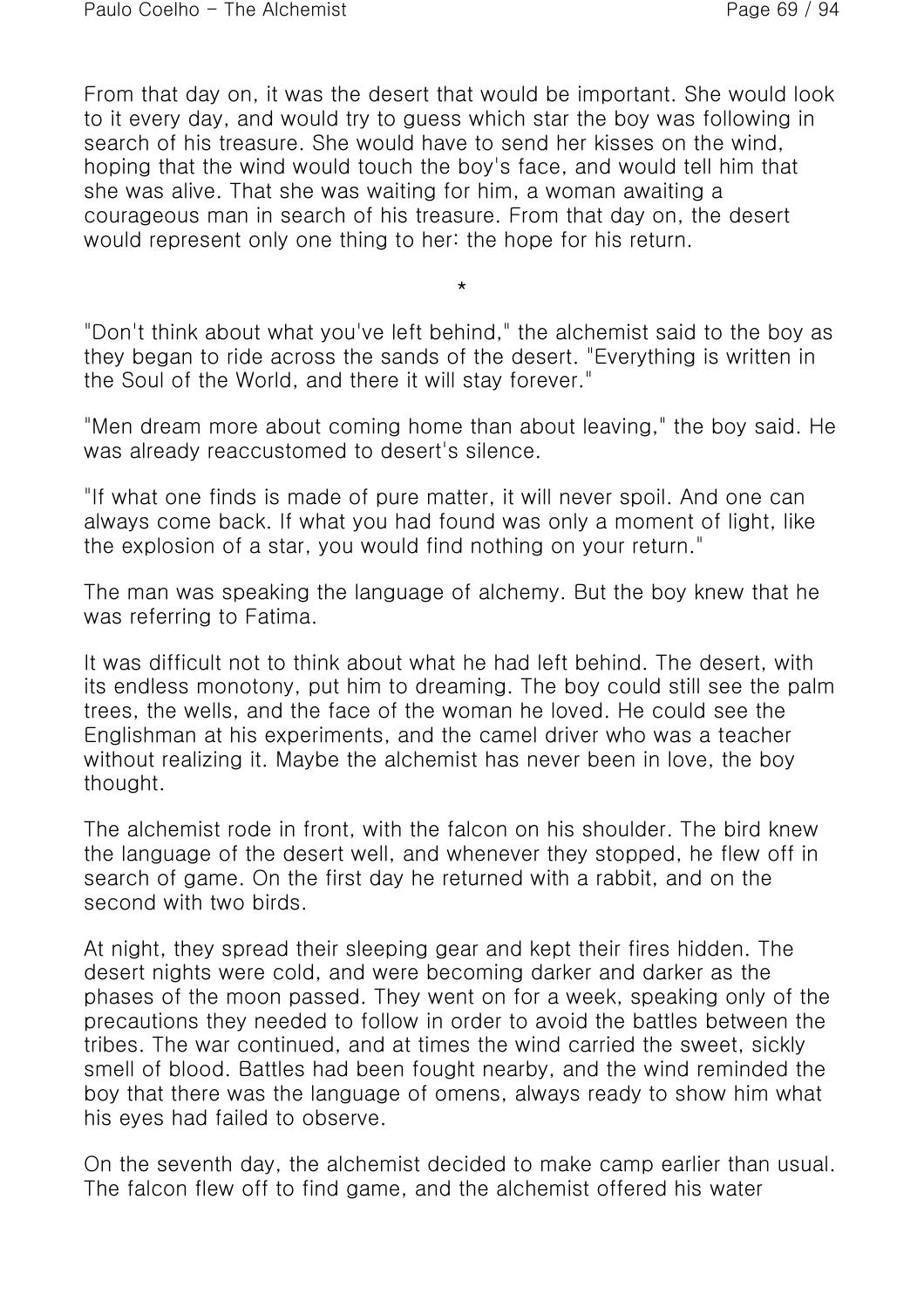container to the boy.

"You are almost at the end of your journey," said the alchemist. "I congratulate you for having pursued your destiny."

"And you've told me nothing along the way," said the boy. "I thought you were going to teach me some of the things you know. A while ago, I rode through the desert with a man who had books on alchemy. But I wasn't able to learn anything from them."

"There is only one way to learn," the alchemist answered. "It's through action. Everything you need to know you have learned through your journey. You need to learn only one thing more."

The boy wanted to know what that was, but the alchemist was searching the horizon, looking for the falcon.

"Why are you called the alchemist?"

"Because that's what I am."

"And what went wrong when other alchemists tried to make gold and were unable to do so?"

"They were looking only for gold," his companion answered. "They were seeking the treasure of their destiny, without wanting actually to live out the destiny."

"What is it that I still need to know?" the boy asked.

But the alchemist continued to look to the horizon. And finally the falcon returned with their meal. They dug a hole and lit their fire in it, so that the light of the flames would not be seen.

"I'm an alchemist simply because I'm an alchemist," he said, as he prepared the meal. "I learned the science from my grandfather, who learned from his father, and so on, back to the creation of the world. In those times, the Master Work could be written simply on an emerald. But men began to reject simple things, and to write tracts, interpretations, and philosophical studies. They also began to feel that they knew a better way than others had. Yet the Emerald Tablet is still alive today."

"What was written on the Emerald Tablet?" the boy wanted to know.

The alchemist began to draw in the sand, and completed his drawing in less than five minutes. As he drew, the boy thought of the old king, and the plaza where they had met that day; it seemed as if it had taken place years and years ago.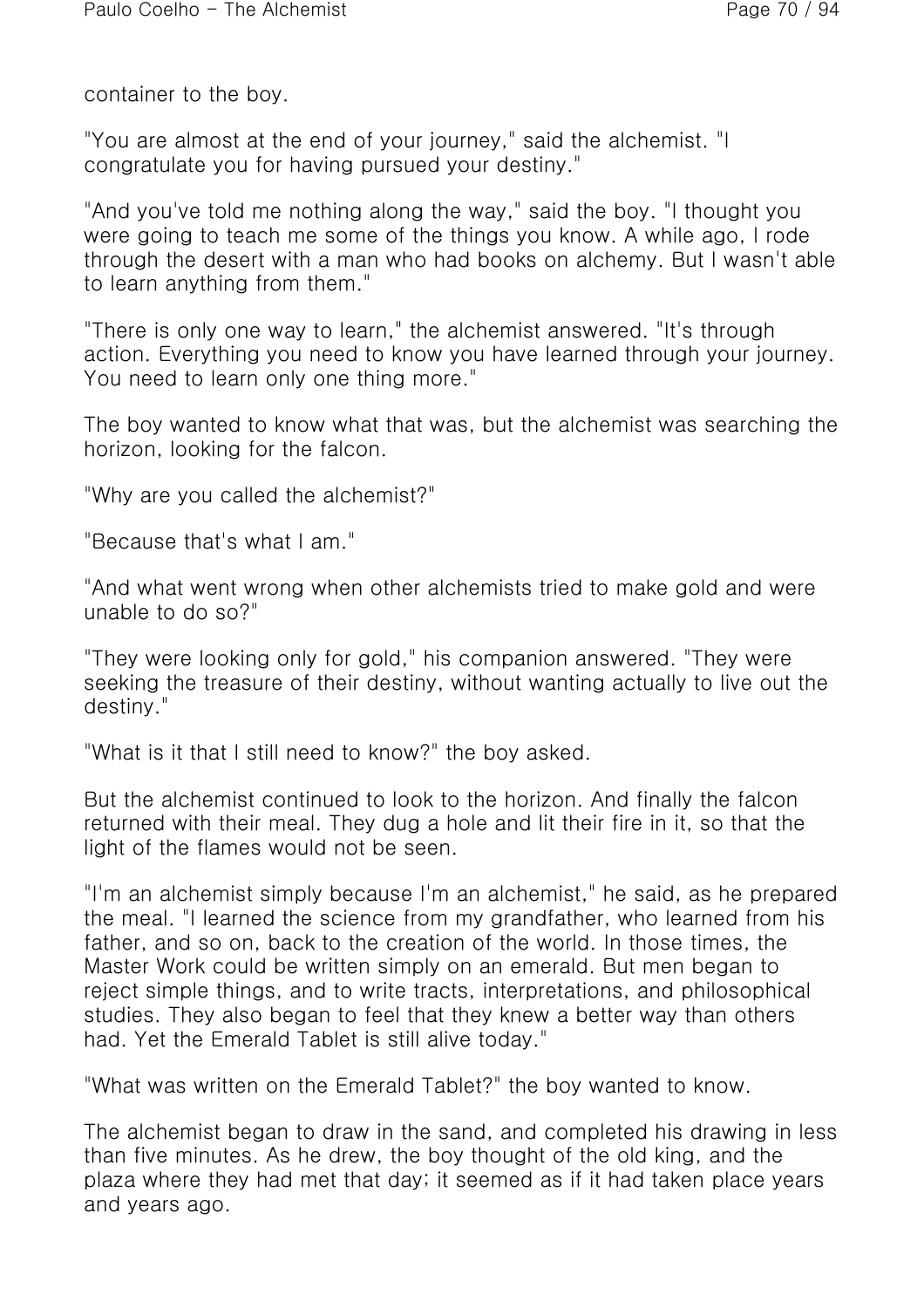"This is what was written on the Emerald Tablet," said the alchemist, when he had finished.

The boy tried to read what was written in the sand.

"It's a code," said the boy, a bit disappointed. "It looks like what I saw in the Englishman's books."

"No," the alchemist answered. "It's like the flight of those two hawks; it can't be understood by reason alone. The Emerald Tablet is a direct passage to the Soul of the World.

"The wise men understood that this natural world is only an image and a copy of paradise. The existence of this world is simply a guarantee that there exists a world that is perfect. God created the world so that, through its visible objects, men could understand his spiritual teachings and the marvels of his wisdom. That's what I mean by action."

"Should I understand the Emerald Tablet?" the boy asked.

"Perhaps, if you were in a laboratory of alchemy, this would be the right time to study the best way to understand the Emerald Tablet. But you are in the desert. So immerse yourself in it. The desert will give you an understanding of the world; in fact, anything on the face of the earth will do that. You don't even have to understand the desert: all you have to do is contemplate a simple grain of sand, and you will see in it all the marvels of creation."

"How do I immerse myself in the desert?"

"Listen to your heart. It knows all things, because it came from the Soul of the World, and it will one day return there."

They crossed the desert for another two days in silence. The alchemist had become much more cautious, because they were approaching the area where the most violent battles were being waged. As they moved along, the boy tried to listen to his heart.

\*

It was not easy to do; in earlier times, his heart had always been ready to tell its story, but lately that wasn't true. There had been times when his heart spent hours telling of its sadness, and at other times it became so emotional over the desert sunrise that the boy had to hide his tears. His heart beat fastest when it spoke to the boy of treasure, and more slowly when the boy stared entranced at the endless horizons of the desert. But his heart was never quiet, even when the boy and the alchemist had fallen into silence.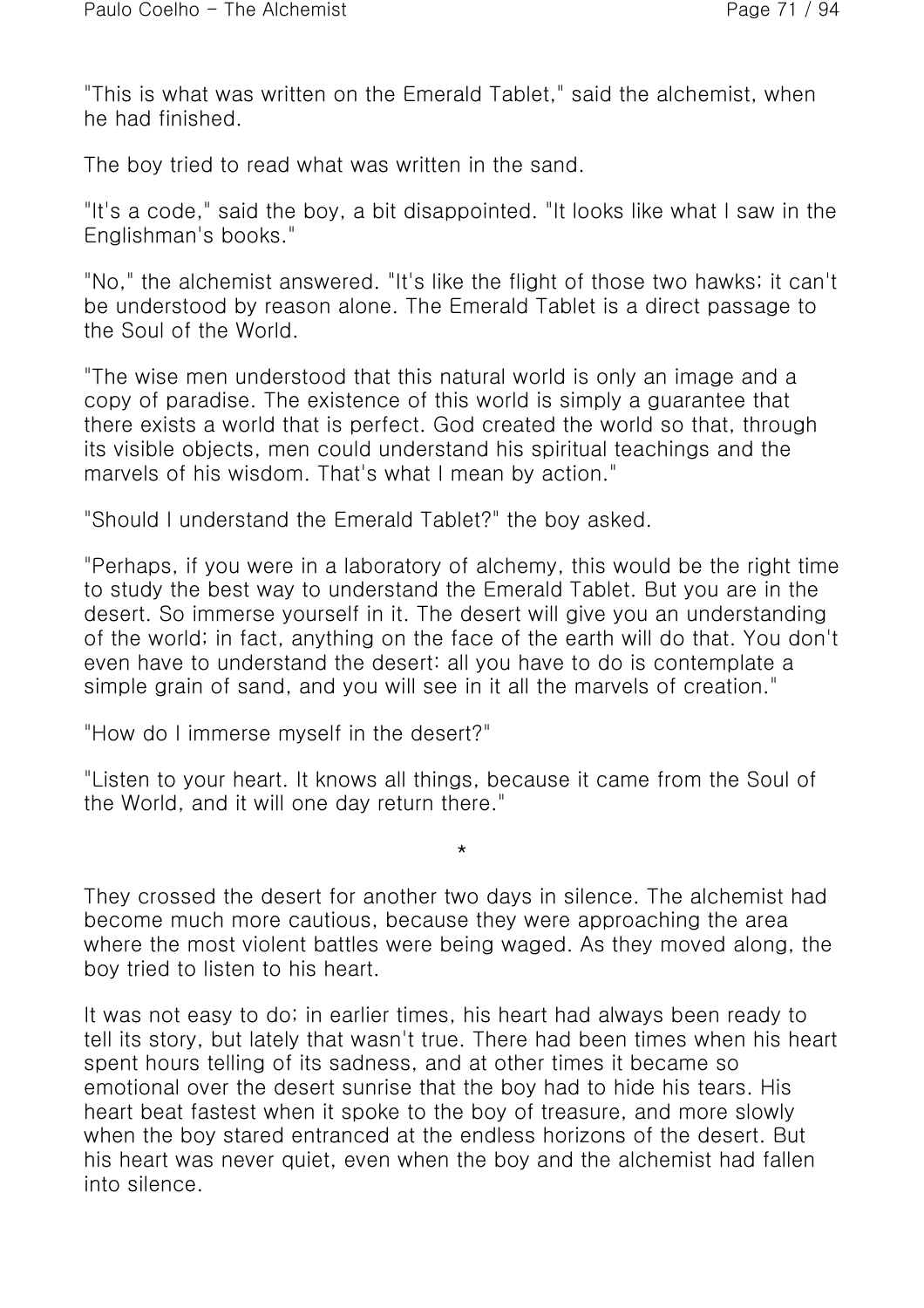"Why do we have to listen to our hearts?" the boy asked, when they had made camp that day.

"Because, wherever your heart is, that is where you'll find your treasure."

"But my heart is agitated," the boy said. "It has its dreams, it gets emotional, and it's become passionate over a woman of the desert. It asks things of me, and it keeps me from sleeping many nights, when I'm thinking about her."

"Well, that's good. Your heart is alive. Keep listening to what it has to say."

During the next three days, the two travelers passed by a number of armed tribesmen, and saw others on the horizon. The boy's heart began to speak of fear. It told him stories it had heard from the Soul of the World, stories of men who sought to find their treasure and never succeeded. Sometimes it frightened the boy with the idea that he might not find his treasure, or that he might die there in the desert. At other times, it told the boy that it was satisfied: it had found love and riches.

"My heart is a traitor," the boy said to the alchemist, when they had paused to rest the horses. "It doesn't want me to go on."

"That makes sense," the alchemist answered. "Naturally it's afraid that, in pursuing your dream, you might lose everything you've won."

"Well, then, why should I listen to my heart?"

"Because you will never again be able to keep it quiet. Even if you pretend not to have heard what it tells you, it will always be there inside you, repeating to you what you're thinking about life and about the world."

"You mean I should listen, even if it's treasonous?"

"Treason is a blow that comes unexpectedly. If you know your heart well, it will never be able to do that to you. Because you'll know its dreams and wishes, and will know how to deal with them.

"You will never be able to escape from your heart. So it's better to listen to what it has to say. That way, you'll never have to fear an unanticipated blow."

The boy continued to listen to his heart as they crossed the desert. He came to understand its dodges and tricks, and to accept it as it was. He lost his fear, and forgot about his need to go back to the oasis, because, one afternoon, his heart told him that it was happy. "Even though I complain sometimes," it said, "it's because I'm the heart of a person, and people's hearts are that way. People are afraid to pursue their most important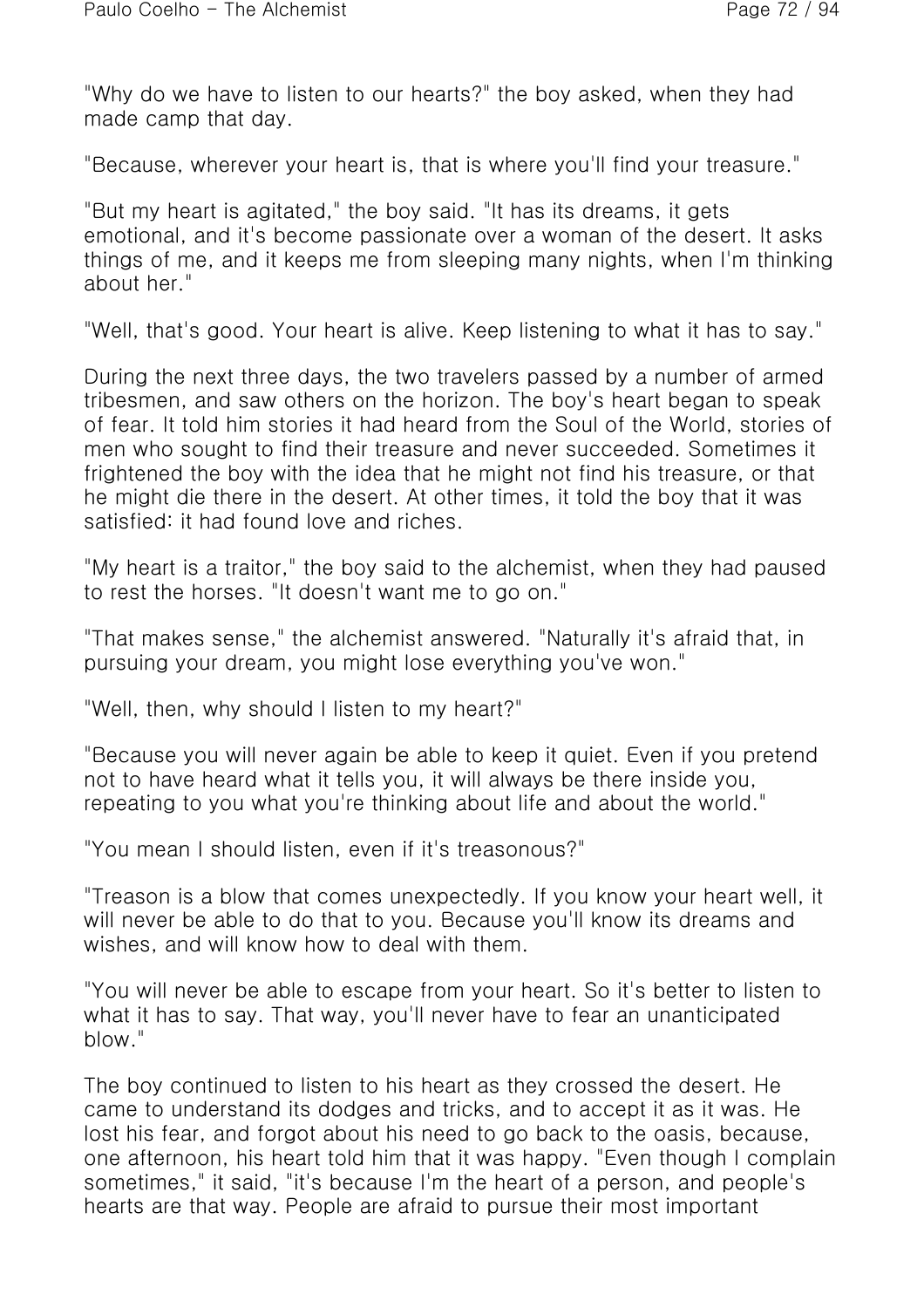dreams, because they feel that they don't deserve them, or that they'll be unable to achieve them. We, their hearts, become fearful just thinking of loved ones who go away forever, or of moments that could have been good but weren't, or of treasures that might have been found but were forever hidden in the sands. Because, when these things happen, we suffer terribly."

"My heart is afraid that it will have to suffer," the boy told the alchemist one night as they looked up at the moonless sky.

"Tell your heart that the fear of suffering is worse than the suffering itself. And that no heart has ever suffered when it goes in search of its dreams, because every second of the search is a second's encounter with God and with eternity."

"Every second of the search is an encounter with God," the boy told his heart. "When I have been truly searching for my treasure, every day has been luminous, because I've known that every hour was a part of the dream that I would find it. When I have been truly searching for my treasure, I've discovered things along the way that I never would have seen had I not had the courage to try things that seemed impossible for a shepherd to achieve."

So his heart was quiet for an entire afternoon. That night, the boy slept deeply, and, when he awoke, his heart began to tell him things that came from the Soul of the World. It said that all people who are happy have God within them. And that happiness could be found in a grain of sand from the desert, as the alchemist had said. Because a grain of sand is a moment of creation, and the universe has taken millions of years to create it. "Everyone on earth has a treasure that awaits him," his heart said. "We, people's hearts, seldom say much about those treasures, because people no longer want to go in search of them. We speak of them only to children. Later, we simply let life proceed, in its own direction, toward its own fate. But, unfortunately, very few follow the path laid out for them—the path to their destinies, and to happiness. Most people see the world as a threatening place, and, because they do, the world turns out, indeed, to be a threatening place.

"So, we, their hearts, speak more and more softly. We never stop speaking out, but we begin to hope that our words won't be heard: we don't want people to suffer because they don't follow their hearts."

"Why don't people's hearts tell them to continue to follow their dreams?" the boy asked the alchemist.

"Because that's what makes a heart suffer most, and hearts don't like to suffer."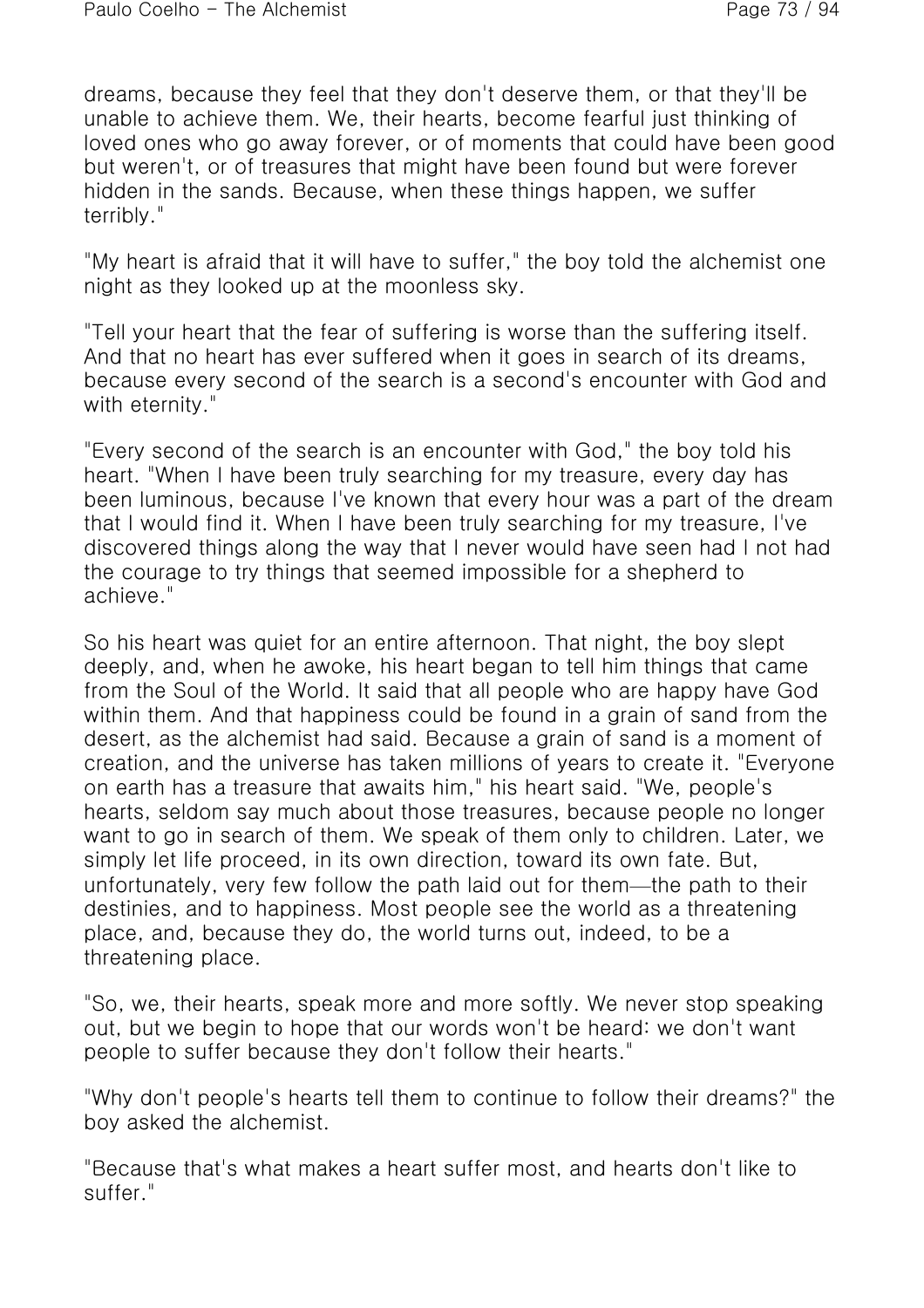From then on, the boy understood his heart. He asked it, please, never to stop speaking to him. He asked that, when he wandered far from his dreams, his heart press him and sound the alarm. The boy swore that, every time he heard the alarm, he would heed its message.

That night, he told all of this to the alchemist. And the alchemist understood that the boy's heart had returned to the Soul of the World.

"So what should I do now?" the boy asked.

"Continue in the direction of the Pyramids," said the alchemist. "And continue to pay heed to the omens. Your heart is still capable of showing you where the treasure is."

"Is that the one thing I still needed to know?"

"No," the alchemist answered. "What you still need to know is this: before a dream is realized, the Soul of the World tests everything that was learned along the way. It does this not because it is evil, but so that we can, in addition to realizing our dreams, master the lessons we've learned as we've moved toward that dream. That's the point at which most people give up. It's the point at which, as we say in the language of the desert, one 'dies of thirst just when the palm trees have appeared on the horizon.'

"Every search begins with beginner's luck. And every search ends with the victor's being severely tested."

The boy remembered an old proverb from his country. It said that the darkest hour of the night came just before the dawn.

On the following day, the first clear sign of danger appeared. Three armed tribesmen approached, and asked what the boy and the alchemist were doing there.

\*

"I'm hunting with my falcon," the alchemist answered.

"We're going to have to search you to see whether you're armed," one of the tribesmen said.

The alchemist dismounted slowly, and the boy did the same.

"Why are you carrying money?" asked the tribesman, when he had searched the boy's bag.

"I need it to get to the Pyramids," he said.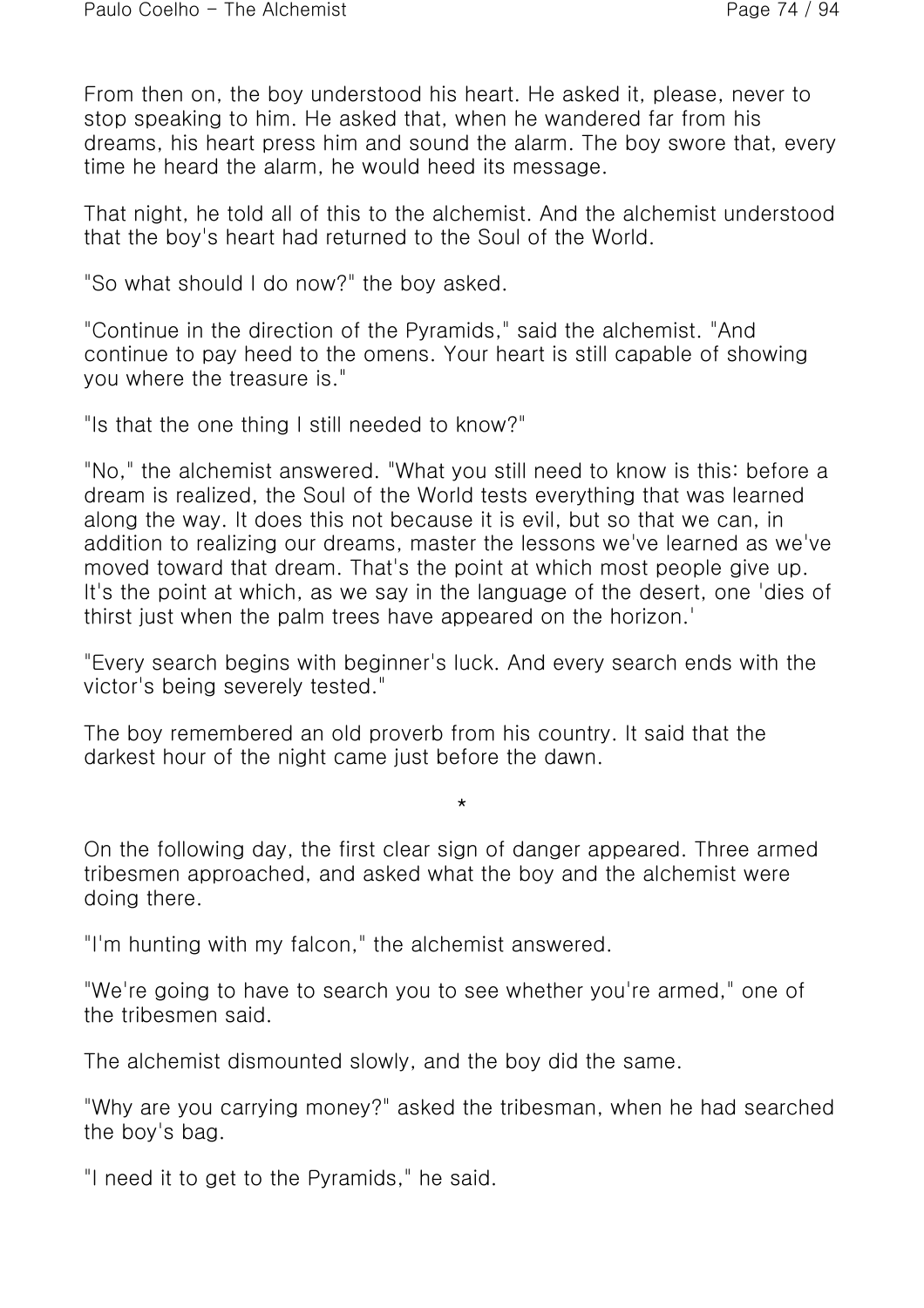The tribesman who was searching the alchemist's belongings found a small crystal flask filled with a liquid, and a yellow glass egg that was slightly larger than a chicken's egg.

"What are these things?" he asked.

"That's the Philosopher's Stone and the Elixir of Life. It's the Master Work of the alchemists. Whoever swallows that elixir will never be sick again, and a fragment from that stone turns any metal into gold."

The Arabs laughed at him, and the alchemist laughed along. They thought his answer was amusing, and they allowed the boy and the alchemist to proceed with all of their belongings.

"Are you crazy?" the boy asked the alchemist, when they had moved on. "What did you do that for?"

"To show you one of life's simple lessons," the alchemist answered. "When you possess great treasures within you, and try to tell others of them, seldom are you believed."

They continued across the desert. With every day that passed, the boy's heart became more and more silent. It no longer wanted to know about things of the past or future; it was content simply to contemplate the desert, and to drink with the boy from the Soul of the World. The boy and his heart had become friends, and neither was capable now of betraying the other.

When his heart spoke to him, it was to provide a stimulus to the boy, and to give him strength, because the days of silence there in the desert were wearisome. His heart told the boy what his strongest qualities were: his courage in having given up his sheep and in trying to live out his destiny, and his enthusiasm during the time he had worked at the crystal shop.

And his heart told him something else that the boy had never noticed: it told the boy of dangers that had threatened him, but that he had never perceived. His heart said that one time it had hidden the rifle the boy had taken from his father, because of the possibility that the boy might wound himself. And it reminded the boy of the day when he had been ill and vomiting out in the fields, after which he had fallen into a deep sleep. There had been two thieves farther ahead who were planning to steal the boy's sheep and murder him. But, since the boy hadn't passed by, they had decided to move on, thinking that he had changed his route.

"Does a man's heart always help him?" the boy asked the alchemist.

"Mostly just the hearts of those who are trying to realize their destinies. But they do help children, drunkards, and the elderly, too."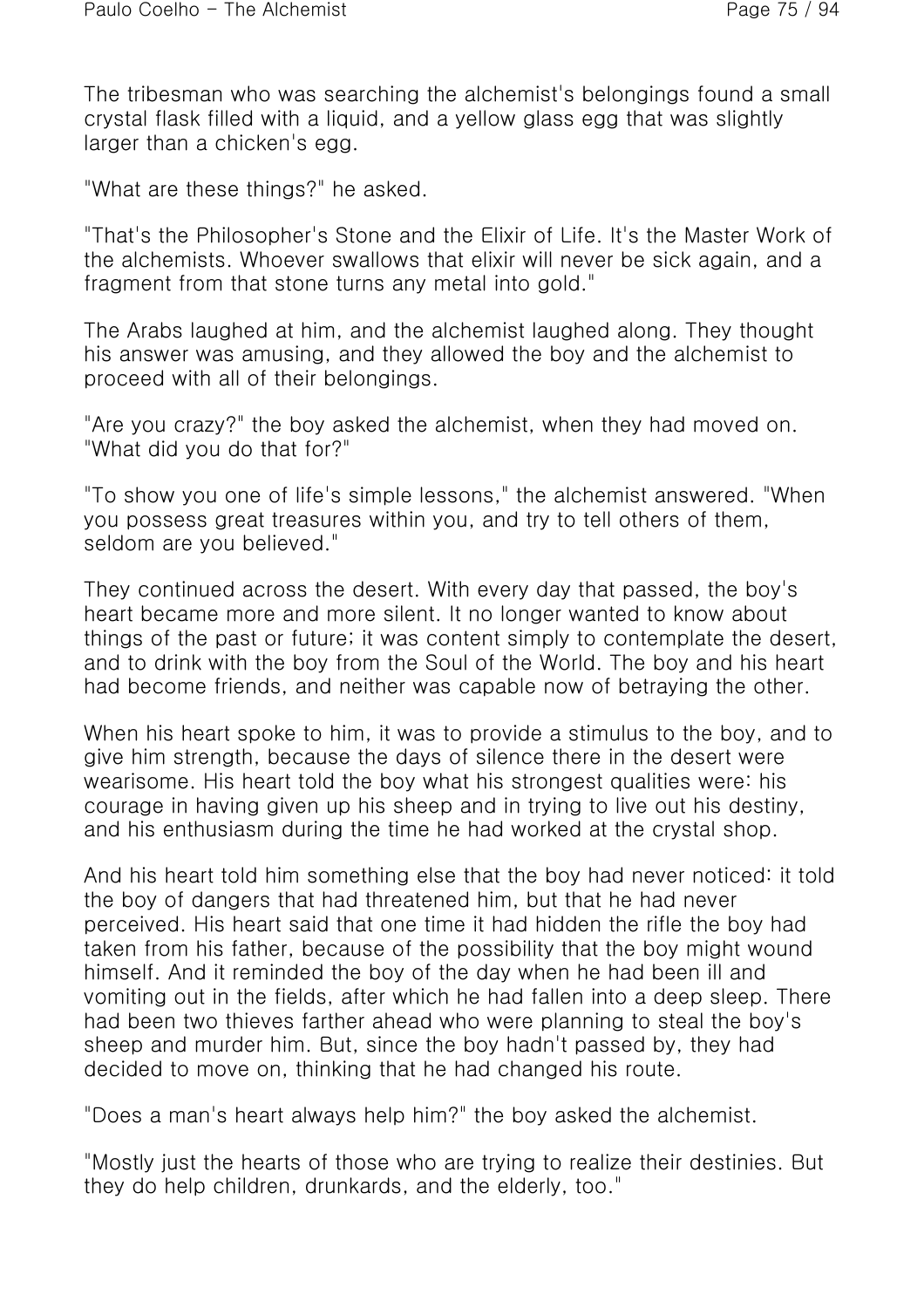"Does that mean that I'll never run into danger?"

"It means only that the heart does what it can," the alchemist said.

One afternoon, they passed by the encampment of one of the tribes. At each corner of the camp were Arabs garbed in beautiful white robes, with arms at the ready. The men were smoking their hookahs and trading stories from the battlefield. No one paid any attention to the two travelers.

"There's no danger," the boy said, when they had moved on past the encampment.

The alchemist sounded angry: "Trust in your heart, but never forget that you're in the desert. When men are at war with one another, the Soul of the World can hear the screams of battle. No one fails to suffer the consequences of everything under the sun."

All things are one, the boy thought. And then, as if the desert wanted to demonstrate that the alchemist was right, two horsemen appeared from behind the travelers.

"You can't go any farther," one of them said. "You're in the area where the tribes are at war."

"I'm not going very far," the alchemist answered, looking straight into the eyes of the horsemen. They were silent for a moment, and then agreed that the boy and the alchemist could move along.

The boy watched the exchange with fascination. "You dominated those horsemen with the way you looked at them," he said.

"Your eyes show the strength of your soul," answered the alchemist.

That's true, the boy thought. He had noticed that, in the midst of the multitude of armed men back at the encampment, there had been one who stared fixedly at the two. He had been so far away that his face wasn't even visible. But the boy was certain that he had been looking at them.

Finally, when they had crossed the mountain range that extended along the entire horizon, the alchemist said that they were only two days from the Pyramids.

"If we're going to go our separate ways soon," the boy said, "then teach me about alchemy."

"You already know about alchemy. It is about penetrating to the Soul of the World, and discovering the treasure that has been reserved for you."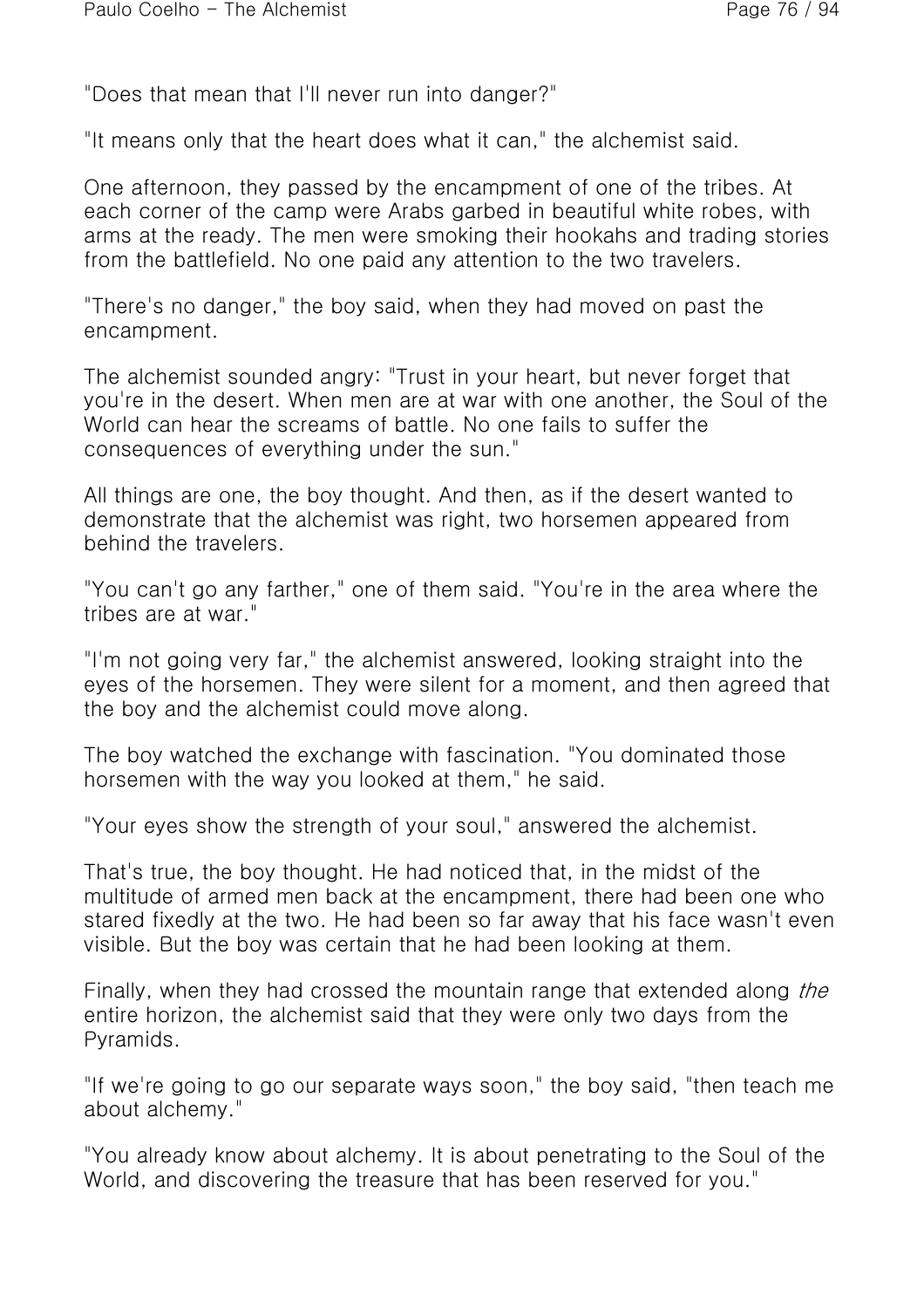"No, that's not what I mean. I'm talking about transforming lead into gold."

The alchemist fell as silent as the desert, and answered the boy only after they had stopped to eat.

"Everything in the universe evolved," he said. "And, for wise men, gold is the metal that evolved the furthest. Don't ask me why; I don't know why. I just know that the Tradition is always right.

"Men have never understood the words of the wise. So gold, instead of being seen as a symbol of evolution, became the basis for conflict."

"There are many languages spoken by things," the boy said. "There was a time when, for me, a camel's whinnying was nothing more than whinnying. Then it became a signal of danger. And, finally, it became just a whinny again."

But then he stopped. The alchemist probably already knew all that.

"I have known true alchemists," the alchemist continued. "They locked themselves in their laboratories, and tried to evolve, as gold had. And they found the Philosopher's Stone, because they understood that when something evolves, everything around that thing evolves as well.

"Others stumbled upon the stone by accident. They already had the gift, and their souls were readier for such things than the souls of others. But they don't count. They're quite rare.

"And then there were the others, who were interested only in gold. They never found the secret. They forgot that lead, copper, and iron have their own destinies to fulfill. And anyone who interferes with the destiny of another thing never will discover his own."

The alchemist's words echoed out like a curse. He reached over and picked up a shell from the ground.

"This desert was once a sea," he said.

"I noticed that," the boy answered.

The alchemist told the boy to place the shell over his ear. He had done that many times when he was a child, and had heard the sound of the sea.

"The sea has lived on in this shell, because that's its destiny. And it will never cease doing so until the desert is once again covered by water."

They mounted their horses, and rode out in the direction of the Pyramids of Egypt.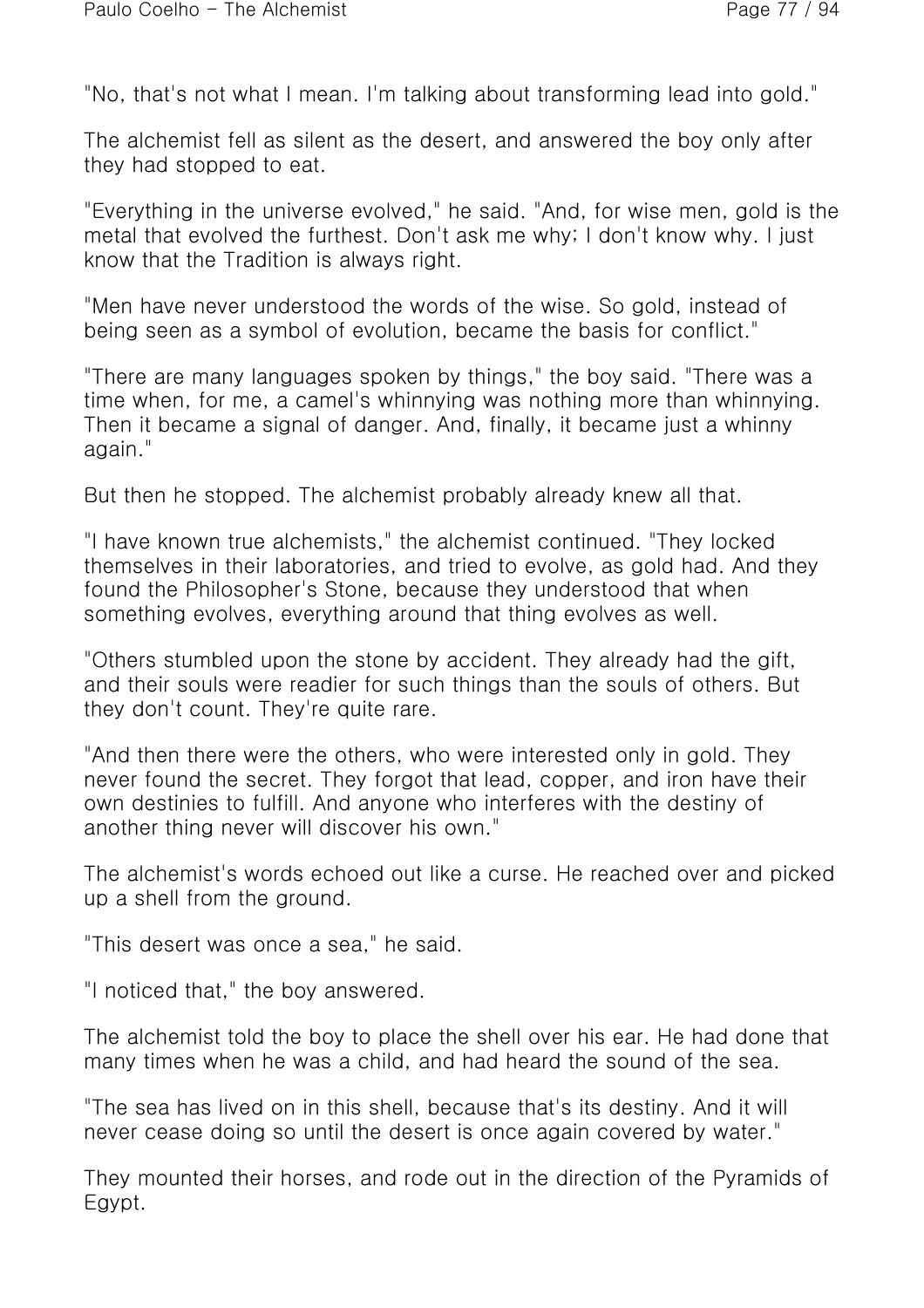\*

The sun was setting when the boy's heart sounded a danger signal. They were surrounded by gigantic dunes, and the boy looked at the alchemist to see whether he had sensed anything. But he appeared to be unaware of any danger. Five minutes later, the boy saw two horsemen waiting ahead of them. Before he could say anything to the alchemist, the two horsemen had become ten, and then a hundred. And then they were everywhere in the dunes.

They were tribesmen dressed in blue, with black rings surrounding their turbans. Their faces were hidden behind blue veils, with only their eyes showing.

Even from a distance, their eyes conveyed the strength of their souls. And their eyes spoke of death.

The two were taken to a nearby military camp. A soldier shoved the boy and the alchemist into a tent where the chief was holding a meeting with his staff.

\*

"These are the spies," said one of the men.

"We're just travelers," the alchemist answered.

"You were seen at the enemy camp three days ago. And you were talking with one of the troops there."

"I'm just a man who wanders the desert and knows the stars," said the alchemist. "I have no information about troops or about the movement of the tribes. I was simply acting as a guide for my friend here."

"Who is your friend?" the chief asked.

"An alchemist," said the alchemist. "He understands the forces of nature. And he wants to show you his extraordinary powers."

The boy listened quietly. And fearfully.

"What is a foreigner doing here?" asked another of the men.

"He has brought money to give to your tribe," said the alchemist, before the boy could say a word. And seizing the boy's bag, the alchemist gave the gold coins to the chief.

The Arab accepted them without a word. There was enough there to buy a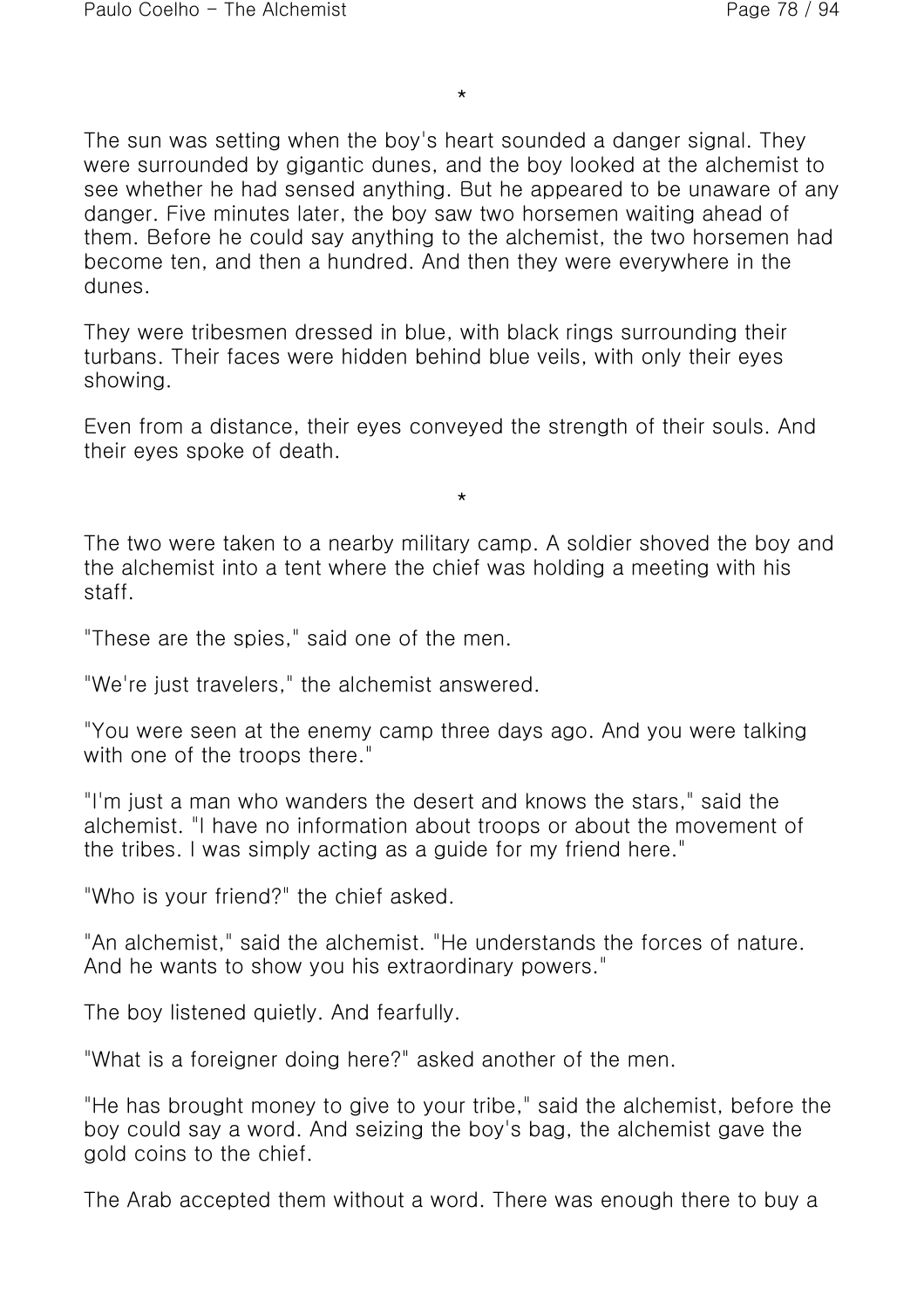lot of weapons.

"What is an alchemist?" he asked, finally.

"It's a man who understands nature and the world. If he wanted to, he could destroy this camp just with the force of the wind."

The men laughed. They were used to the ravages of war, and knew that the wind could not deliver them a fatal blow. Yet each felt his heart beat a bit faster. They were men of the desert, and they were fearful of sorcerers.

"I want to see him do it," said the chief.

"He needs three days," answered the alchemist. "He is going to transform himself into the wind, just to demonstrate his powers. If he can't do so, we humbly offer you our lives, for the honor of your tribe."

"You can't offer me something that is already mine," the chief said, arrogantly. But he granted the travelers three days.

The boy was shaking with fear, but the alchemist helped him out of the tent.

"Don't let them see that you're afraid," the alchemist said. "They are brave men, and they despise cowards."

But the boy couldn't even speak. He was able to do so only after they had walked through the center of the camp. There was no need to imprison them: the Arabs simply confiscated their horses. So, once again, the world had demonstrated its many languages: the desert only moments ago had been endless and free, and now it was an impenetrable wall.

"You gave them everything I had!" the boy said. "Everything I've saved in my entire life!"

"Well, what good would it be to you if you had t6 die?" the alchemist answered. "Your money saved us for three days. It's not often that money saves a person's life."

But the boy was too frightened to listen to words of wisdom. He had no idea how he was going to transform himself into the wind. He wasn't an alchemist!

The alchemist asked one of the soldiers for some tea, and poured some on the boy's wrists. A wave of relief washed over him, and the alchemist muttered some words that the boy didn't understand.

"Don't give in to your fears," said the alchemist, in a strangely gentle voice. "If you do, you won't be able to talk to your heart."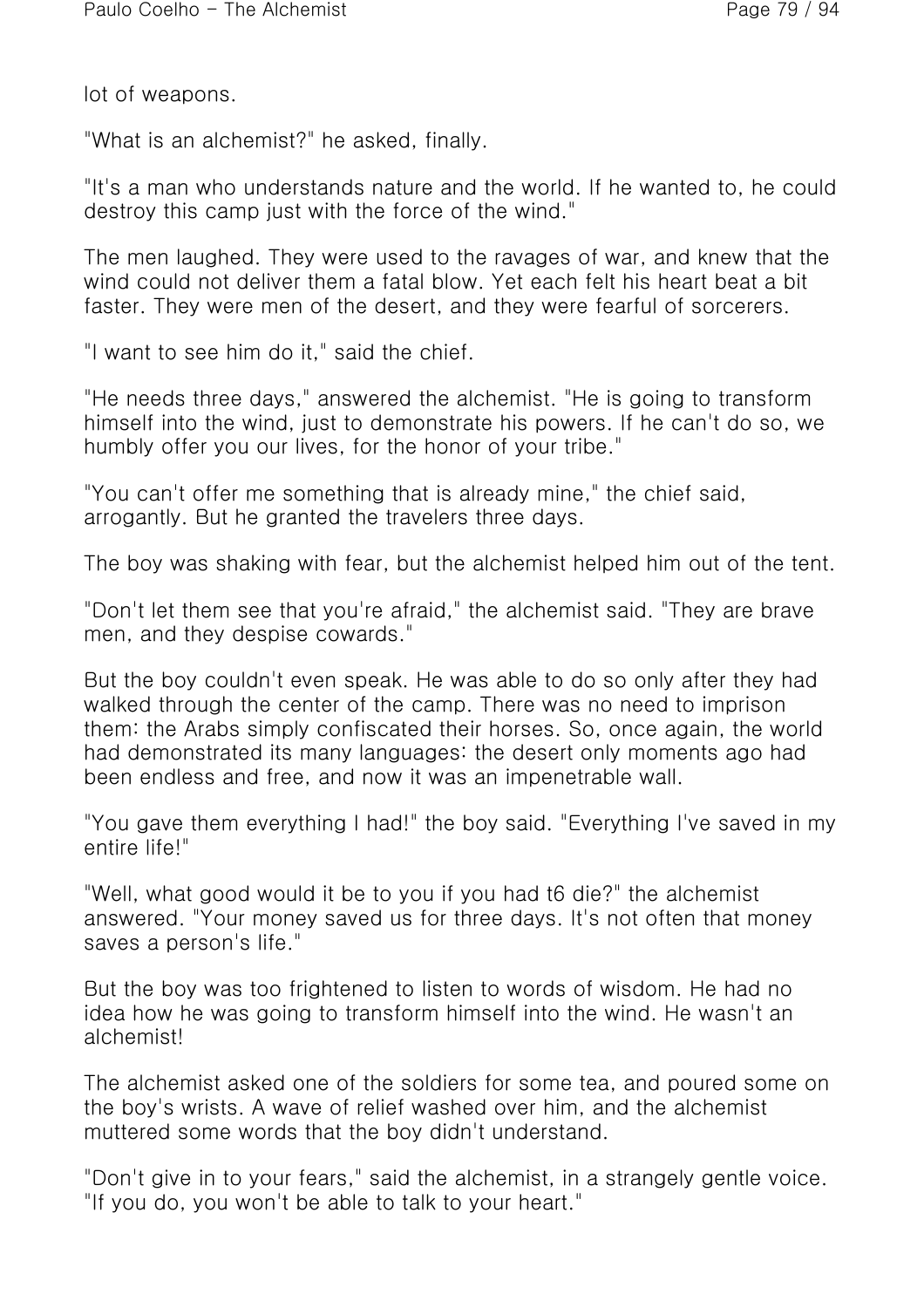"But I have no idea how to turn myself into the wind."

"If a person is living out his destiny, he knows everything he needs to know. There is only one thing that makes a dream impossible to achieve: the fear of failure."

"I'm not afraid of failing. It's just that I don't know how to turn myself into the wind."

"Well, you'll have to learn; your life depends on it."

"But what if I can't?"

"Then you'll die in the midst of trying to realize your destiny. That's a lot better than dying like millions of other people, who never even knew what their destinies were.

"But don't worry," the alchemist continued. "Usually the threat of death makes people a lot more aware of their lives."

The first day passed. There was a major battle nearby, and a number of wounded were brought back to the camp. The dead soldiers were replaced by others, and life went on. Death doesn't change anything, the boy thought.

\*

"You could have died later on," a soldier said to the body of one of his companions. "You could have died after peace had been declared. But, in any case, you were going to die."

At the end of the day, the boy went looking for the alchemist, who had taken his falcon out into the desert.

"I still have no idea how to turn myself into the wind," the boy repeated.

"Remember what I told you: the world is only the visible aspect of God. And that what alchemy does is to bring spiritual perfection into contact with the material plane."

"What are you doing?"

"Feeding my falcon."

"If I'm not able to turn myself into the wind, we're going to die," the boy said. "Why feed your falcon?"

"You're the one who may die," the alchemist said. "I already know how to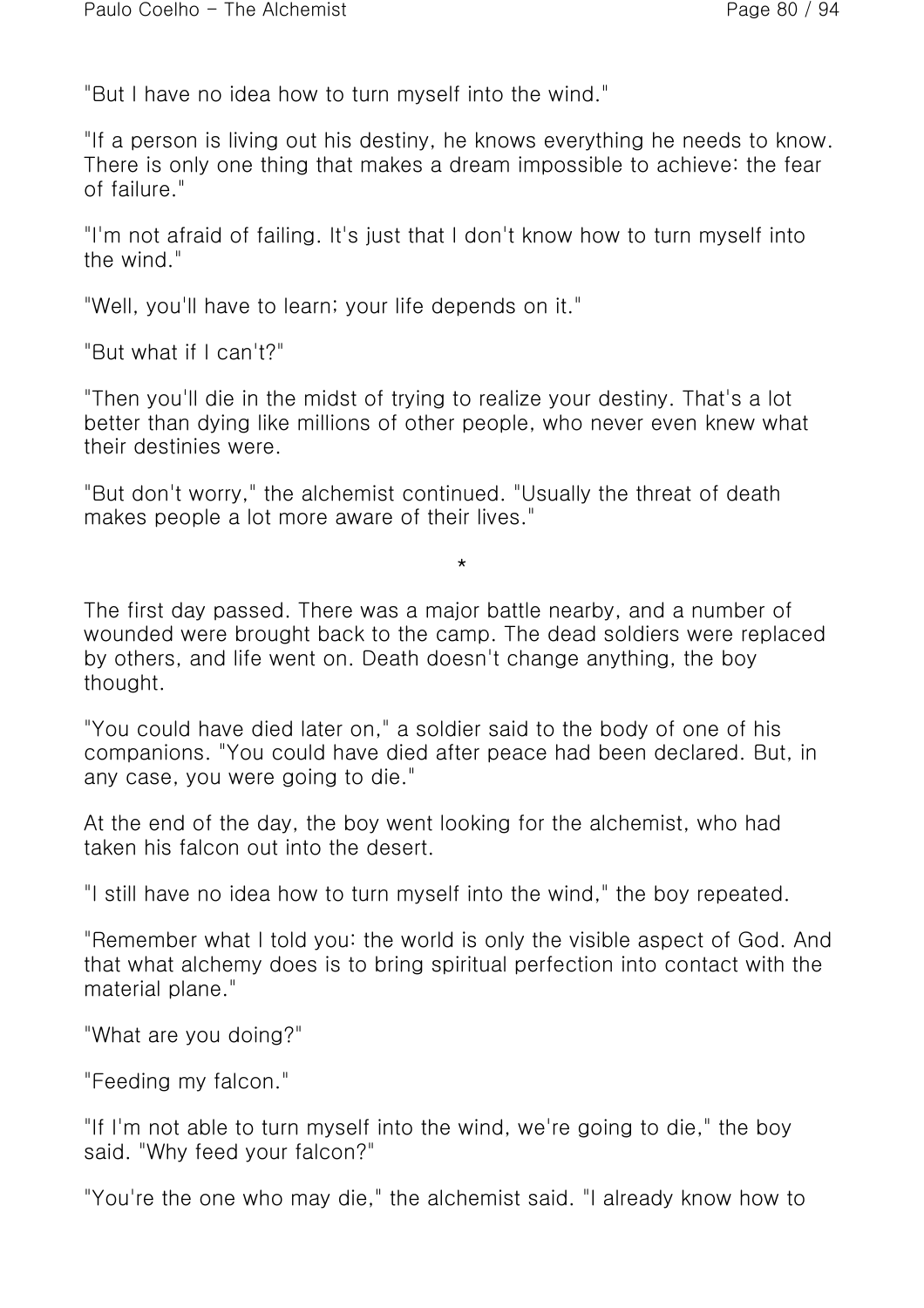turn myself into the wind."

On the second day, the boy climbed to the top of a cliff near the camp. The sentinels allowed him to go; they had already heard about the sorcerer who could turn himself into the wind, and they didn't want to go near him. In any case, the desert was impassable.

\*

He spent the entire afternoon of the second day looking out over the desert, and listening to his heart. The boy knew the desert sensed his fear. They both spoke the same language.

\*

On the third day, the chief met with his officers. He called the alchemist to the meeting and said, "Let's go see the boy who turns himself into the wind."

"Let's," the alchemist answered.

The boy took them to the cliff where he had been on the previous day. He told them all to be seated.

"It's going to take a while," the boy said.

"We're in no hurry," the chief answered. "We are men of the desert."

The boy looked out at the horizon. There were mountains in the distance. And there were dunes, rocks, and plants that insisted on living where survival seemed impossible. There was the desert that he had wandered for so many months; despite all that time, he knew only a small part of it. Within that small part, he had found an Englishman, caravans, tribal wars, and an oasis with fifty thousand palm trees and three hundred wells.

"What do you want here today?" the desert asked him. "Didn't you spend enough time looking at me yesterday?"

"Somewhere you are holding the person I love," the boy said. "So, when I look out over your sands, I am also looking at her. I want to return to her, and I need your help so that I can turn myself into the wind."

"What is love?" the desert asked.

"Love is the falcon's flight over your sands. Because for him, you are a green field, from which he always returns with game. He knows your rocks, your dunes, and your mountains, and you are generous to him."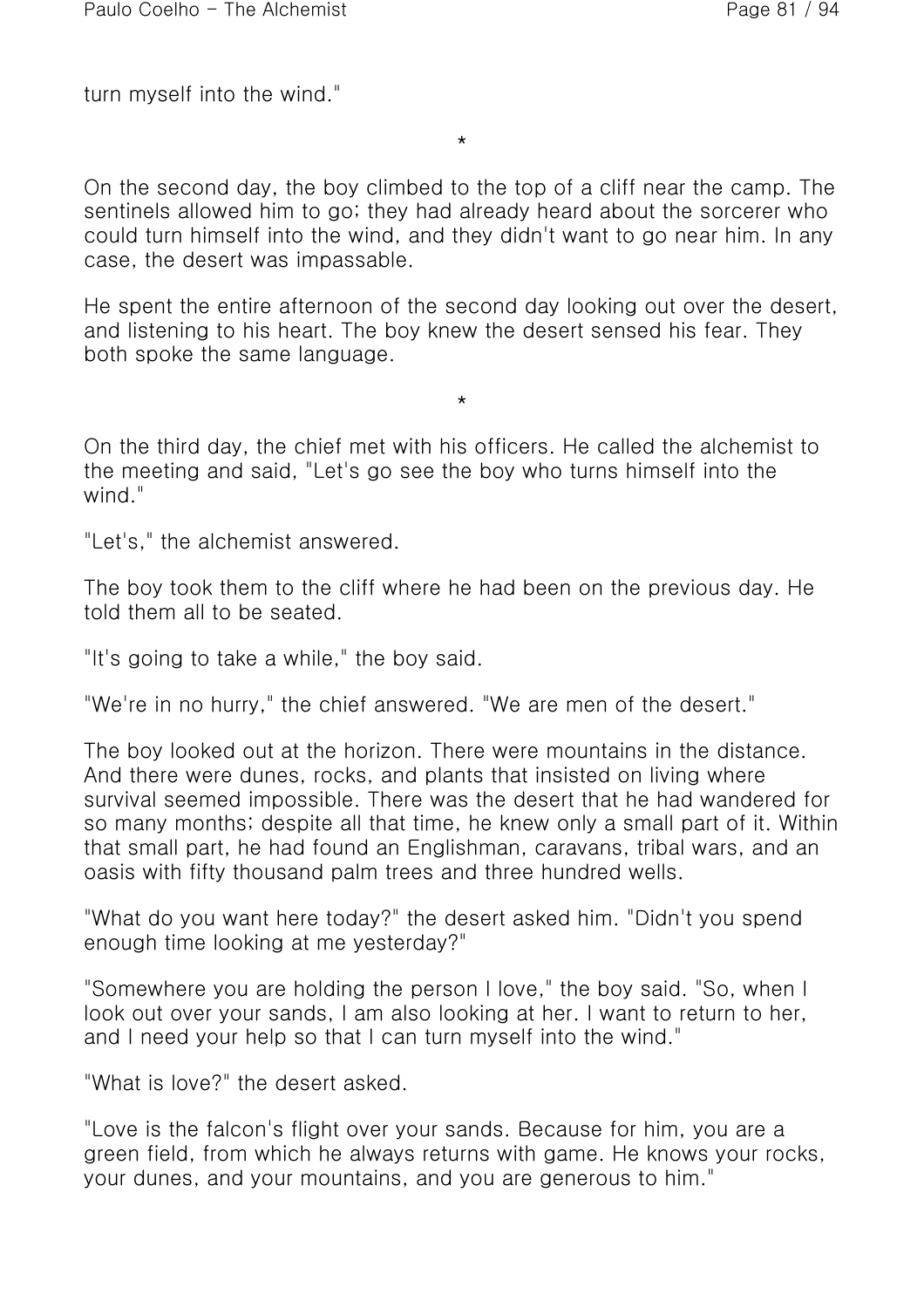"The falcon's beak carries bits of me, myself," the desert said. "For years, I care for his game, feeding it with the little water that I have, and then I show him where the game is. And, one day, as I enjoy the fact that his game thrives on my surface, the falcon dives out of the sky, and takes away what I've created."

"But that's why you created the game in the first place," the boy answered. "To nourish the falcon. And the falcon then nourishes man. And, eventually, man will nourish your sands, where the game will once again flourish. That's how the world goes."

"So is that what love is?"

"Yes, that's what love is. It's what makes the game become the falcon, the falcon become man, and man, in his turn, the desert. It's what turns lead into gold, and makes the gold return to the earth."

"I don't understand what you're talking about," the desert said.

"But you can at least understand that somewhere in your sands there is a woman waiting for me. And that's why I have to turn myself into the wind."

The desert didn't answer him for a few moments.

Then it told him, "I'll give you my sands to help the wind to blow, but, alone, I can't do anything. You have to ask for help from the wind."

A breeze began to blow. The tribesmen watched the boy from a distance, talking among themselves in a language that the boy couldn't understand.

The alchemist smiled.

The wind approached the boy and touched his face. It knew of the boy's talk with the desert, because the winds know everything. They blow across the world without a birthplace, and with no place to die.

"Help me," the boy said. "One day you carried the voice of my loved one to me."

"Who taught you to speak the language of the desert and the wind?"

"My heart," the boy answered.

The wind has many names. In that part of the world, it was called the sirocco, because it brought moisture from the oceans to the east. In the distant land the boy came from, they called it the levanter, because they believed that it brought with it the sands of the desert, and the screams of the Moorish wars. Perhaps, in the places beyond the pastures where his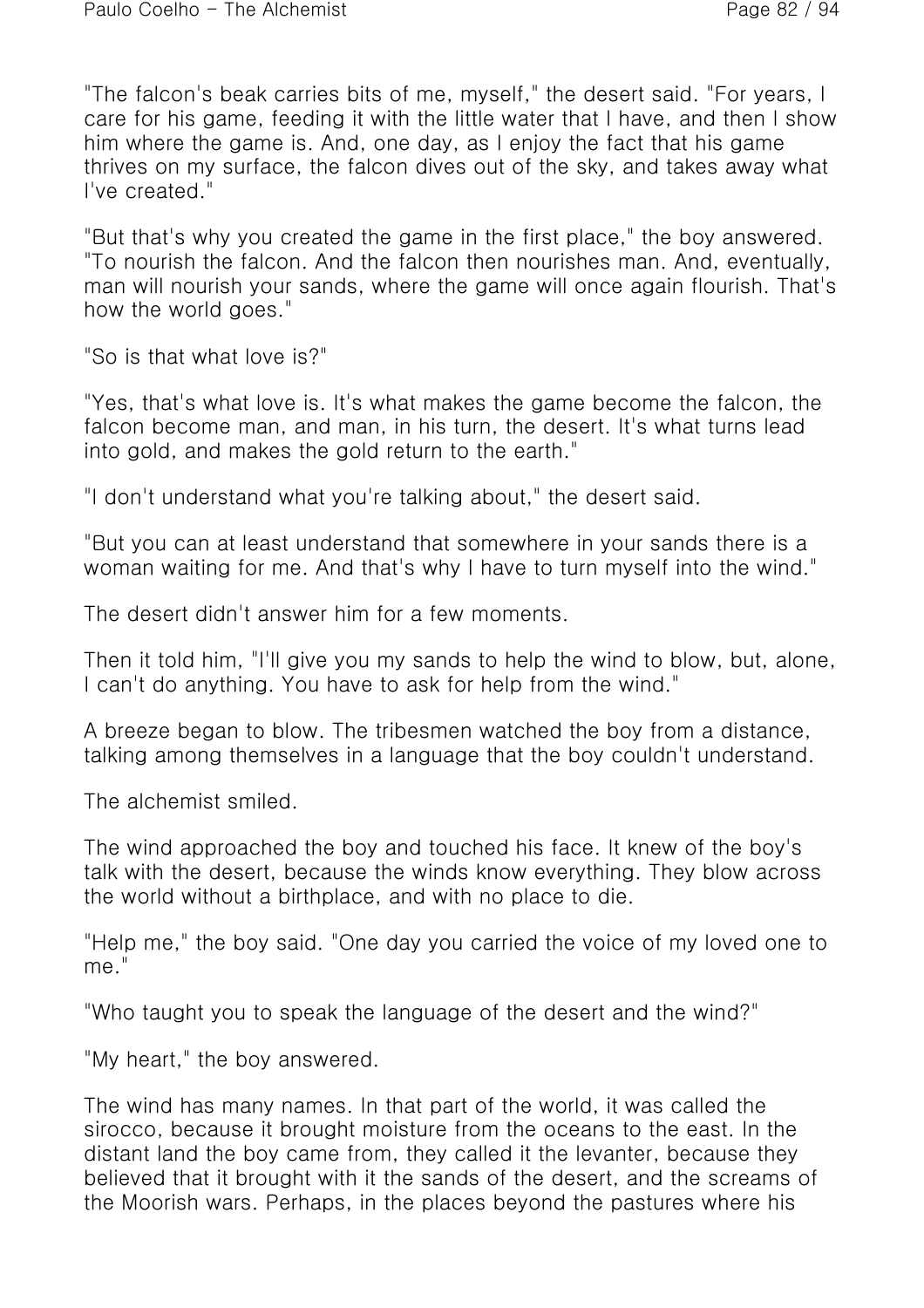sheep lived, men thought that the wind came from Andalusia. But, actually, the wind came from no place at all, nor did it go to any place; that's why it was stronger than the desert. Someone might one day plant trees in the desert, and even raise sheep there, but never would they harness the wind.

"You can't be the wind," the wind said. "We're two very different things."

"That's not true," the boy said. "I learned the alchemist's secrets in my travels. I have inside me the winds, the deserts, the oceans, the stars, and everything created in the universe. We were all made by the same hand, and we have the same soul. I want to be like you, able to reach every corner of the world, cross the seas, blow away the sands that cover my treasure, and carry the voice of the woman I love."

"I heard what you were talking about the other day with the alchemist," the wind said. "He said that everything has its own destiny. But people can't turn themselves into the wind."

"Just teach me to be the wind for a few moments," the boy said. "So you and I can talk about the limitless possibilities of people and the winds."

The wind's curiosity was aroused, something that had never happened before. It wanted to talk about those things, but it didn't know how to turn a man into the wind. And look how many things the wind already knew how to do! It created deserts, sank ships, felled entire forests, and blew through cities filled with music and strange noises. It felt that it had no limits, yet here was a boy saying that there were other things the wind should be able to do.

"This is what we call love," the boy said, seeing that the wind was close to granting what he requested. "When you are loved, you can do anything in creation. When you are loved, there's no need at all to understand what's happening, because everything happens within you, and even men can turn themselves into the wind. As long as the wind helps, of course."

The wind was a proud being, and it was becoming irritated with what the boy was saying. It commenced to blow harder, raising the desert sands. But finally it had to recognize that, even making its way around the world, it didn't know how to turn a man into the wind. And it knew nothing about love.

"In my travels around the world, I've often seen people speaking of love and looking toward the heavens," the wind said, furious at having to acknowledge its own limitations. "Maybe it's better to ask heaven."

"Well then, help me do that," the boy said. "Fill this place with a sandstorm so strong that it blots out the sun. Then I can look to heaven without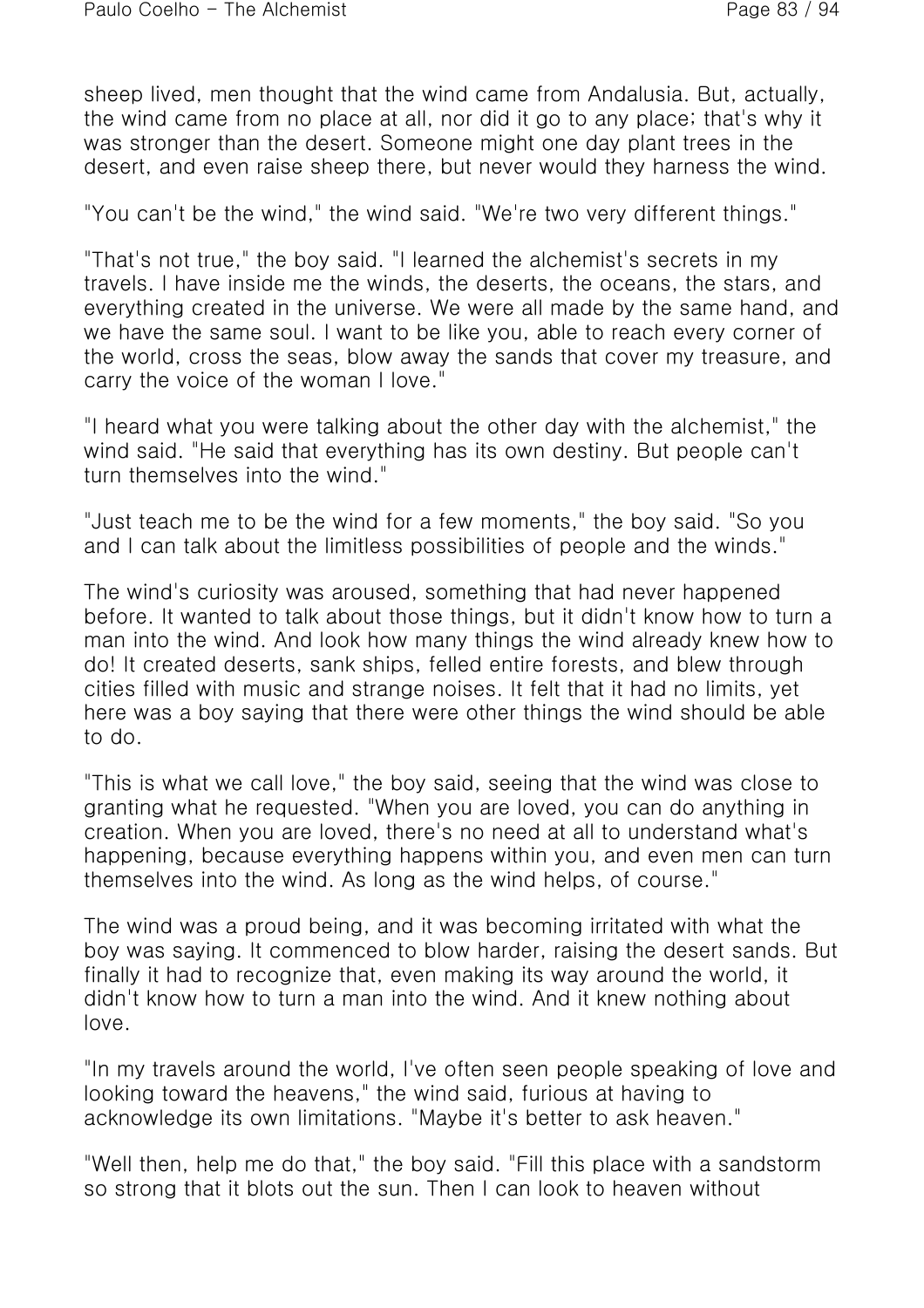blinding myself."

So the wind blew with all its strength, and the sky was filled with sand. The sun was turned into a golden disk.

At the camp, it was difficult to see anything. The men of the desert were already familiar with that wind. They called it the simum, and it was worse than a storm at sea. Their horses cried out, and all their weapons were filled with sand.

On the heights, one of the commanders turned to the chief and said, "Maybe we had better end this!"

They could barely see the boy. Their faces were covered with the blue cloths, and their eyes showed fear.

"Let's stop this," another commander said.

"I want to see the greatness of Allah," the chief said, with respect. "I want to see how a man turns himself into the wind."

But he made a mental note of the names of the two men who had expressed their fear. As soon as the wind stopped, he was going to remove them from their commands, because true men of the desert are not afraid.

"The wind told me that you know about love " the boy said to the sun. "If you know about love, you must also know about the Soul of the World, because it's made of love."

"From where I am," the sun said, "I can see the Soul of the World. It communicates with my soul, and together we cause the plants to grow and the sheep to seek out shade. From where I am—and I'm a long way from the earth—I learned how to love. I know that if I came even a little bit closer to the earth, everything there would die, and the Soul of the World would no longer exist. So we contemplate each other, and we want each other, and I give it life and warmth, and it gives me my reason for living."

"So you know about love," the boy said.

"And I know the Soul of the World, because we have talked at great length to each other during this endless trip through the universe. It tells me that its greatest problem is that, up until now, only the minerals and vegetables understand that all things are one. That there's no need for iron to be the same as copper, or copper the same as gold. Each performs its own exact function as a unique being, and everything would be a symphony of peace if the hand that wrote all this had stopped on the fifth day of creation.

"But there was a sixth day," the sun went on.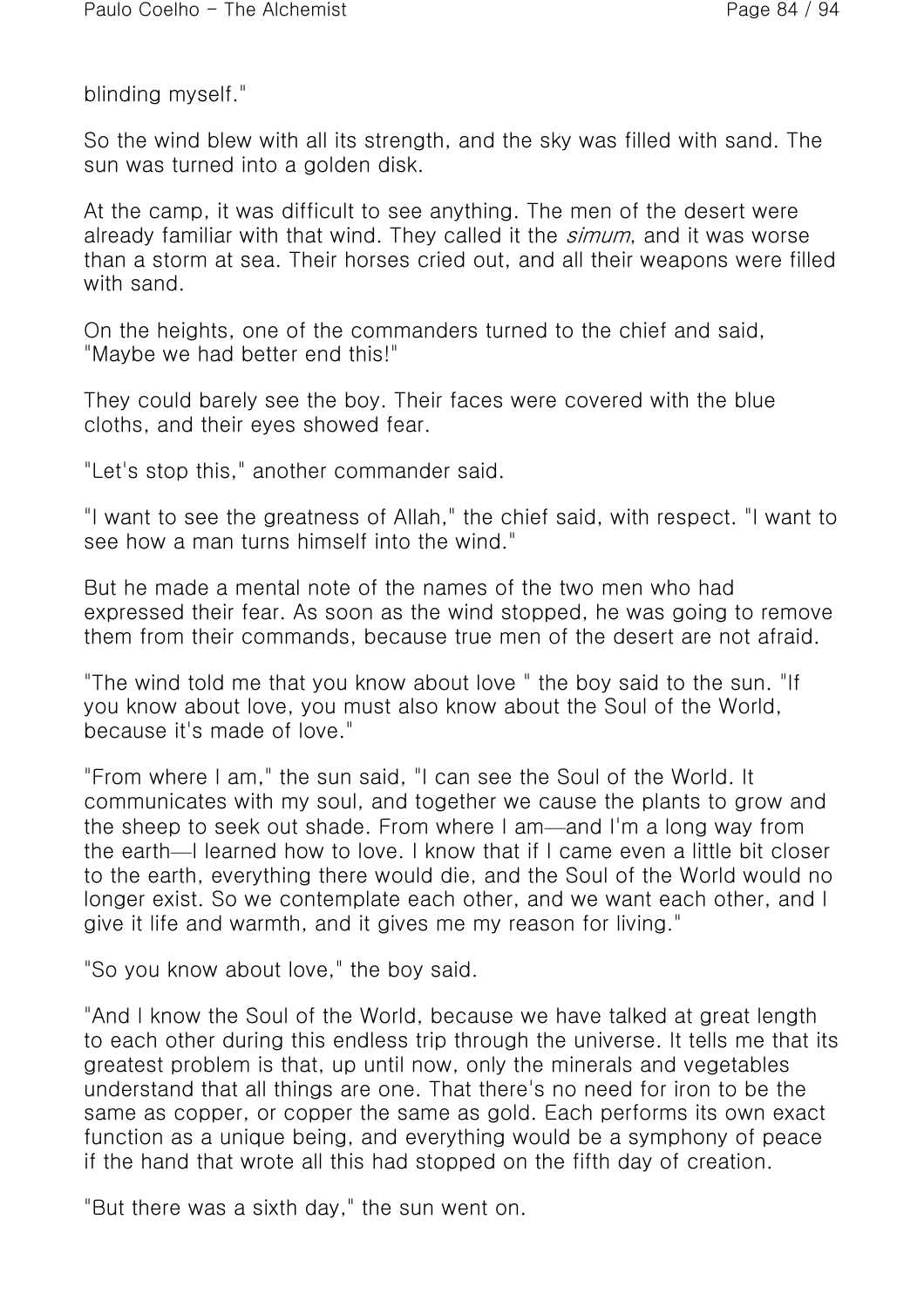"You are wise, because you observe everything from a distance," the boy said. "But you don't know about love. If there hadn't been a sixth day, man would not exist; copper would always be just copper, and lead just lead. It's true that everything has its destiny, but one day that destiny will be realized. So each thing has to transform itself into something better, and to acquire a new destiny, until, someday, the Soul of the World becomes one thing only."

The sun thought about that, and decided to shine more brightly. The wind, which was enjoying the conversation, started to blow with greater force, so that the sun would not blind the boy.

"This is why alchemy exists," the boy said. "So that everyone will search for his treasure, find it, and then want to be better than he was in his former life. Lead will play its role until the world has no further need for lead; and then lead will have to turn itself into gold.

"That's what alchemists do. They show that, when we strive to become better than we are, everything around us becomes better, too."

"Well, why did you say that I don't know about love?" the sun asked the boy.

"Because it's not love to be static like the desert, nor is it love to roam the world like the wind. And it's not love to see everything from a distance, like you do. Love is the force that transforms and improves the Soul of the World. When I first reached through to it, I thought the Soul of the World was perfect. But later, I could see that it was like other aspects of creation, and had its own passions and wars. It is we who nourish the Soul of the World, and the world we live in will be either better or worse, depending on whether we become better or worse. And that's where the power of love comes in. Because when we love, we always strive to become better than we are."

"So what do you want of me?" the sun asked.

"I want you to help me turn myself into the wind," the boy answered.

"Nature knows me as the wisest being in creation," the sun said. "But I don't know how to turn you into the wind."

"Then, whom should I ask?"

The sun thought for a minute. The wind was listening closely, and wanted to tell every corner of the world that the sun's wisdom had its limitations. That it was unable to deal with this boy who spoke the Language of the World.

"Speak to the hand that wrote all," said the sun.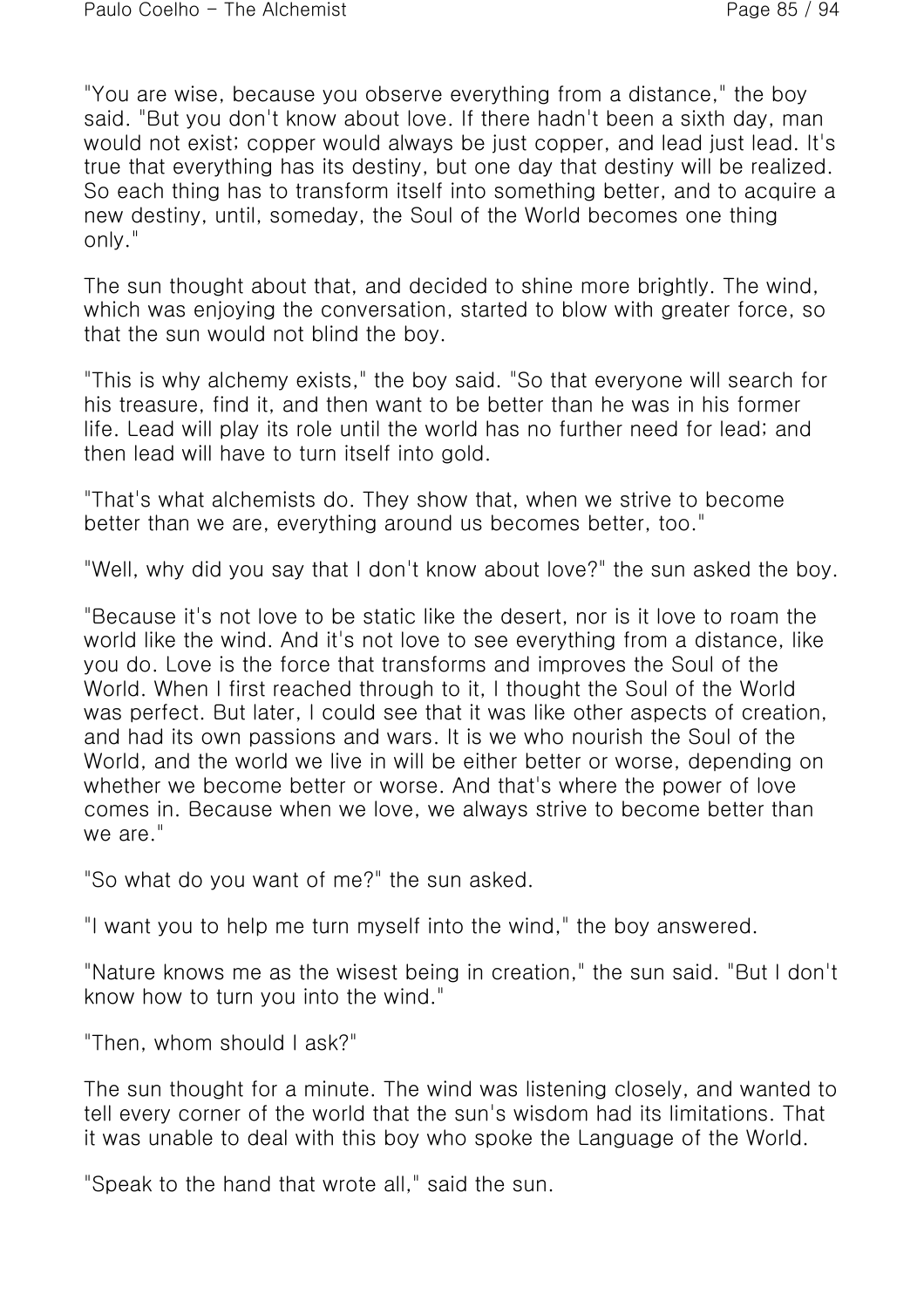The wind screamed with delight, and blew harder than ever. The tents were being blown from their ties to the earth, and the animals were being freed from their tethers. On the cliff, the men clutched at each other as they sought to keep from being blown away.

The boy turned to the hand that wrote all. As he did so, he sensed that the universe had fallen silent, and he decided not to speak.

A current of love rushed from his heart, and the boy began to pray. It was a prayer that he had never said before, because it was a prayer without words or pleas. His prayer didn't give thanks for his sheep having found new pastures; it didn't ask that the boy be able to sell more crystal; and it didn't beseech that the woman he had met continue to await his return. In the silence, the boy understood that the desert, the wind, and the sun were also trying to understand the signs written by the hand, and were seeking to follow their paths, and to understand what had been written on a single emerald. He saw that omens were scattered throughout the earth and in space, and that there was no reason or significance attached to their appearance; he could see that not the deserts, nor the winds, nor the sun, nor people knew why they had been created. But that the hand had a reason for all of this, and that only the hand could perform miracles, or transform the sea into a desert  $\cdots$  or a man into the wind. Because only the hand understood that it was a larger design that had moved the universe to the point at which six days of creation had evolved into a Master Work.

The boy reached through to the Soul of the World, and saw that it was a part of the Soul of God. And he saw that the Soul of God was his own soul. And that he, a boy, could perform miracles.

\*

The *simum* blew that day as it had never blown before. For generations thereafter, the Arabs recounted the legend of a boy who had turned himself into the wind, almost destroying a military camp, in defiance of the most powerful chief in the desert.

When the *simum* ceased to blow, everyone looked to the place where the boy had been. But he was no longer there; he was standing next to a sandcovered sentinel, on the far side of the camp.

The men were terrified at his sorcery. But there were two people who were smiling: the alchemist, because he had found his perfect disciple, and the chief, because that disciple had understood the glory of God.

The following day, the general bade the boy and the alchemist farewell, and provided them with an escort party to accompany them as far as they chose.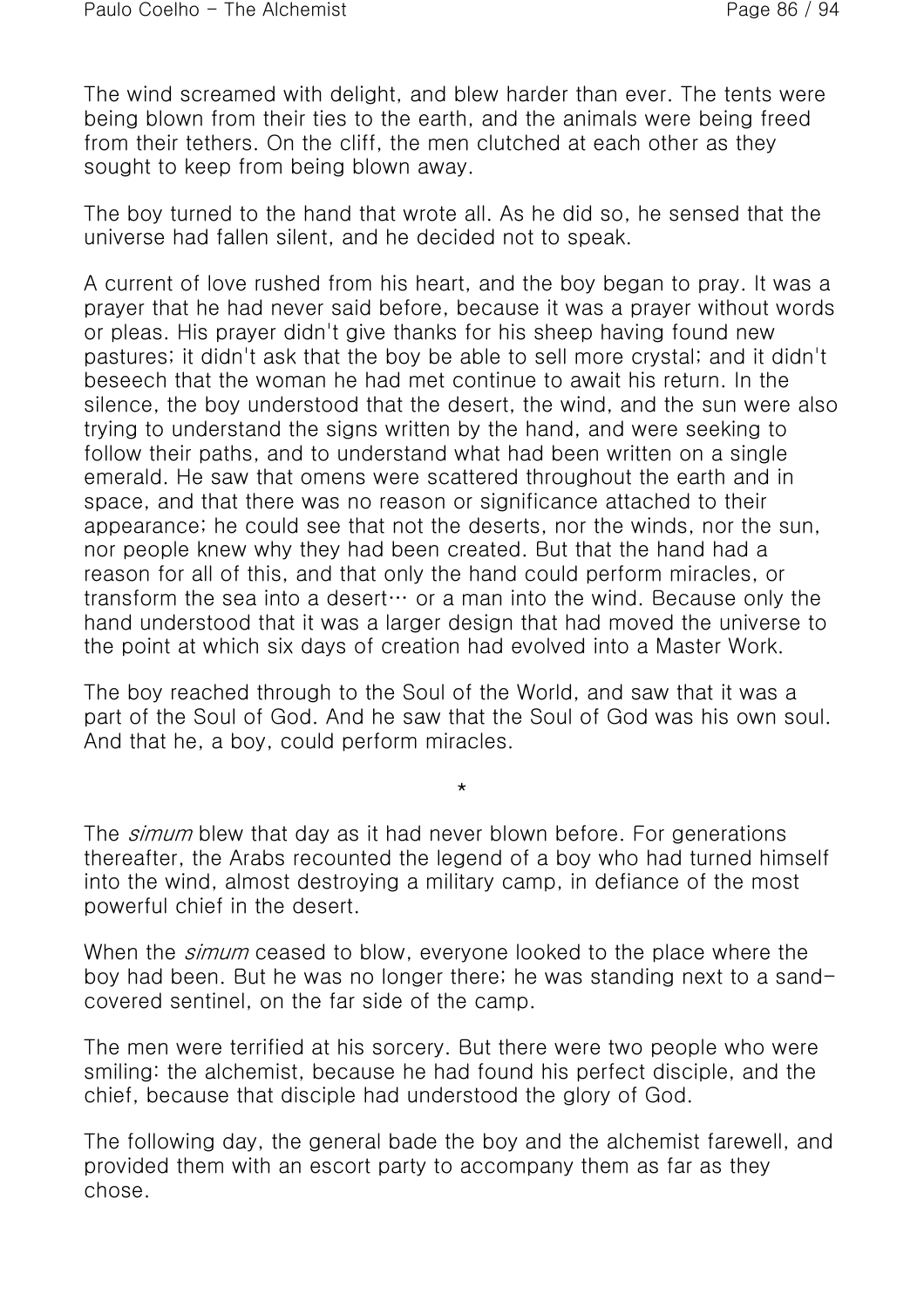\*

They rode for the entire day. Toward the end of the afternoon, they came upon a Coptic monastery. The alchemist dismounted, and told the escorts they could return to the camp.

"From here on, you will be alone," the alchemist said. "You are only three hours from the Pyramids."

"Thank you," said the boy. "You taught me the Language of the World."

"I only invoked what you already knew."

The alchemist knocked on the gate of the monastery. A monk dressed in black came to the gates. They spoke for a few minutes in the Coptic tongue, and the alchemist bade the boy enter.

"I asked him to let me use the kitchen for a while," the alchemist smiled.

They went to the kitchen at the back of the monastery. The alchemist lighted the fire, and the monk brought him some lead, which the alchemist placed in an iron pan. When the lead had become liquid, the alchemist took from his pouch the strange yellow egg. He scraped from it a sliver as thin as a hair, wrapped it in wax, and added it to the pan in which the lead had melted.

The mixture took on a reddish color, almost the color of blood. The alchemist removed the pan from the fire, and set it aside to cool. As he did so, he talked with the monk about the tribal wars.

"I think they're going to last for a long time," he said to the monk.

The monk was irritated. The caravans had been stopped at Giza for some time, waiting for the wars to end. "But God's will be done," the monk said.

"Exactly," answered the alchemist.

When the pan had cooled, the monk and the boy looked at it, dazzled. The lead had dried into the shape of the pan, but it was no longer lead. It was gold.

"Will I learn to do that someday?" the boy asked.

"This was my destiny, not yours," the alchemist answered. "But I wanted to show you that it was possible."

They returned to the gates of the monastery. There, the alchemist separated the disk into four parts.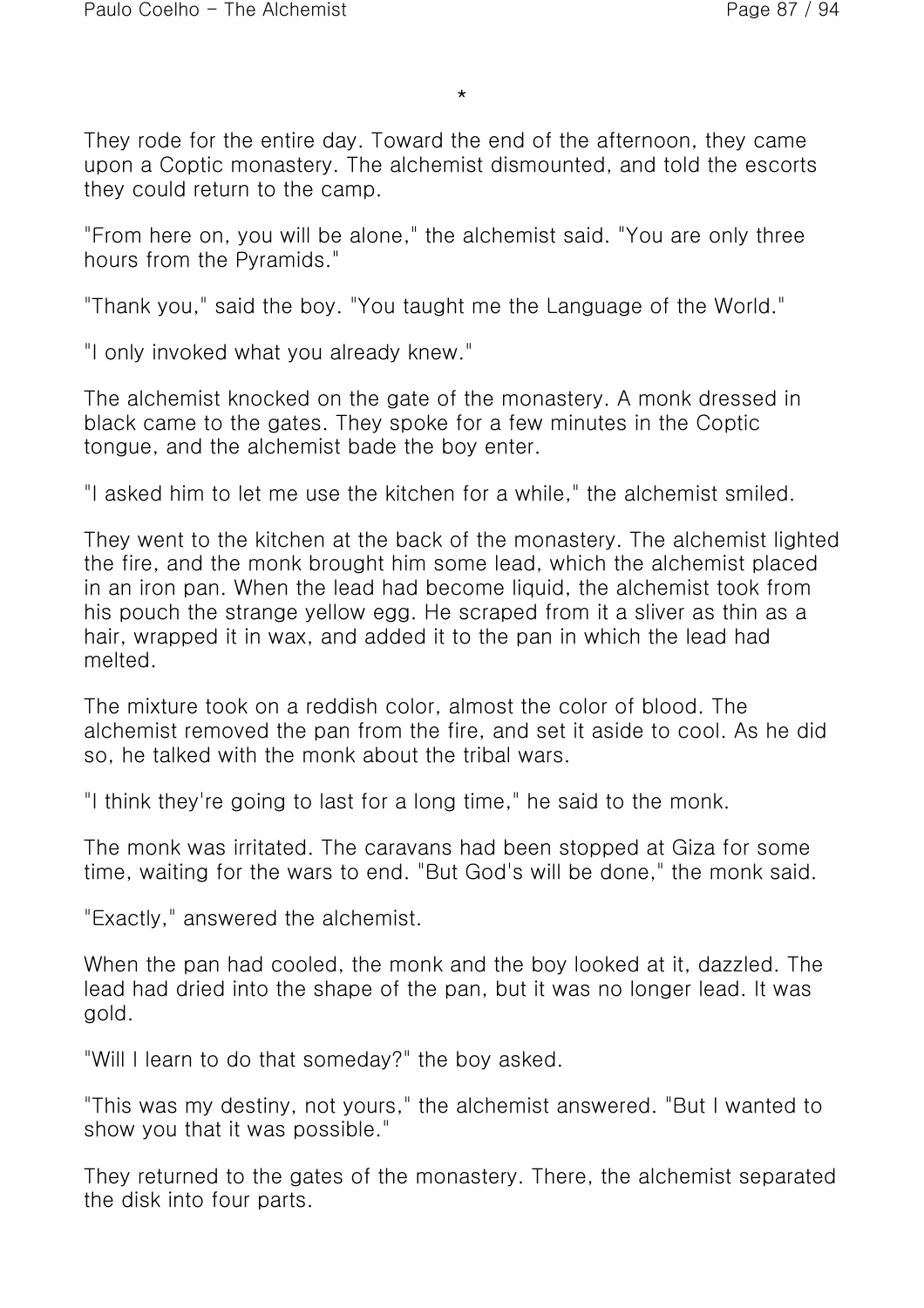"This is for you," he said, holding one of the parts out to the monk. "It's for your generosity to the pilgrims."

"But this payment goes well beyond my generosity," the monk responded.

"Don't say that again. Life might be listening, and give you less the next time."

The alchemist turned to the boy. "This is for you. To make up for what you gave to the general."

The boy was about to say that it was much more than he had given the general. But he kept quiet, because he had heard what the alchemist said to the monk.

"And this is for me," said the alchemist, keeping one of the parts. "Because I have to return to the desert, where there are tribal wars."

He took the fourth part and handed it to the monk.

"This is for the boy. If he ever needs it."

"But I'm going in search of my treasure," the boy said. "I'm very close to it now."

"And I'm certain you'll find it," the alchemist said.

"Then why this?"

"Because you have already lost your savings twice. Once to the thief, and once to the general. I'm an old, superstitious Arab, and I believe in our proverbs. There's one that says, 'Everything that happens once can never happen again. But everything that happens twice will surely happen a third time.' " They mounted their horses.

\*

"I want to tell you a story about dreams," said the alchemist.

The boy brought his horse closer.

"In ancient Rome, at the time of Emperor Tiberius, there lived a good man who had two sons. One was in the military, and had been sent to the most distant regions of the empire. The other son was a poet, and delighted all of Rome with his beautiful verses.

"One night, the father had a dream. An angel appeared to him, and told him that the words of one of his sons would be learned and repeated throughout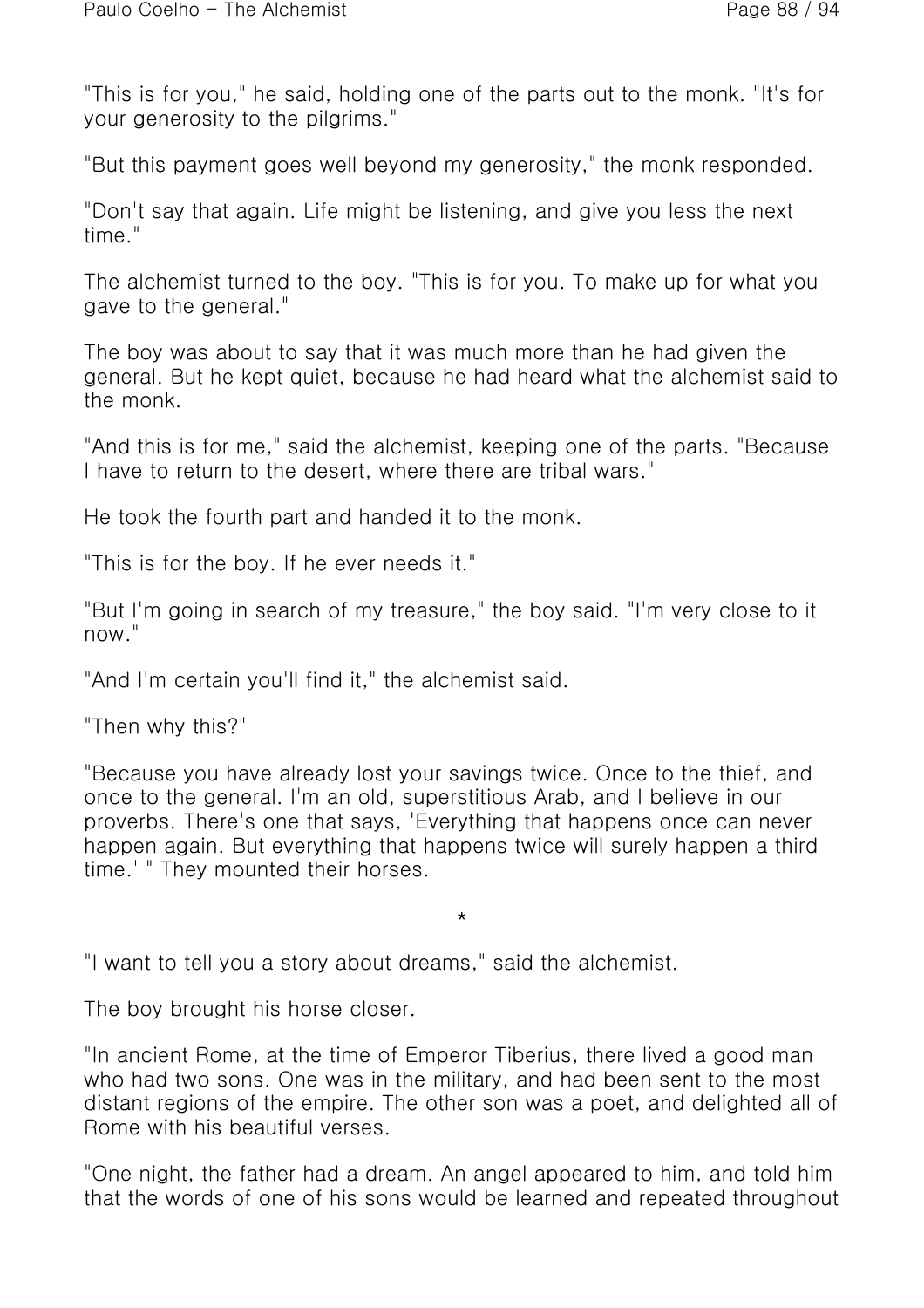the world for all generations to come. The father woke from his dream grateful and crying, because life was generous, and had revealed to him something any father would be proud to know.

"Shortly thereafter, the father died as he tried to save a child who was about to be crushed by the wheels of a chariot. Since he had lived his entire life in a manner that was correct and fair, he went directly to heaven, where he met the angel that had appeared in his dream.

" 'You were always a good man,' the angel said to him. 'You lived your life in a loving way, and died with dignity. I can now grant you any wish you desire.'

" 'Life was good to me,' the man said. 'When you appeared in my dream, I felt that all my efforts had been rewarded, because my son's poems will be read by men for generations to come. I don't want anything for myself. But any father would be proud of the fame achieved by one whom he had cared for as a child, and educated as he grew up. Sometime in the distant future, I would like to see my son's words.'

"The angel touched the man's shoulder, and they were both projected far into the future. They were in an immense setting, surrounded by thousands of people speaking a strange language.

"The man wept with happiness.

" 'I knew that my son's poems were immortal,' he said to the angel through his tears. 'Can you please tell me which of my son's poems these people are repeating?'

"The angel came closer to the man, and, with tenderness, led him to a bench nearby, where they sat down.

"'The verses of your son who was the poet were very popular in Rome,' the angel said. 'Everyone loved them and enjoyed them. But when the reign of Tiberius ended, his poems were forgotten. The words you're hearing now are those of your son in the military.'

"The man looked at the angel in surprise.

" 'Your son went to serve at a distant place, and became a centurion. He was just and good. One afternoon, one of his servants fell ill, and it appeared that he would die. Your son had heard of a rabbi who was able to cure illnesses, and he rode out for days and days in search of this man. Along the way, he learned that the man he was seeking was the Son of God. He met others who had been cured by him, and they instructed your son in the man's teachings. And so, despite the fact that he was a Roman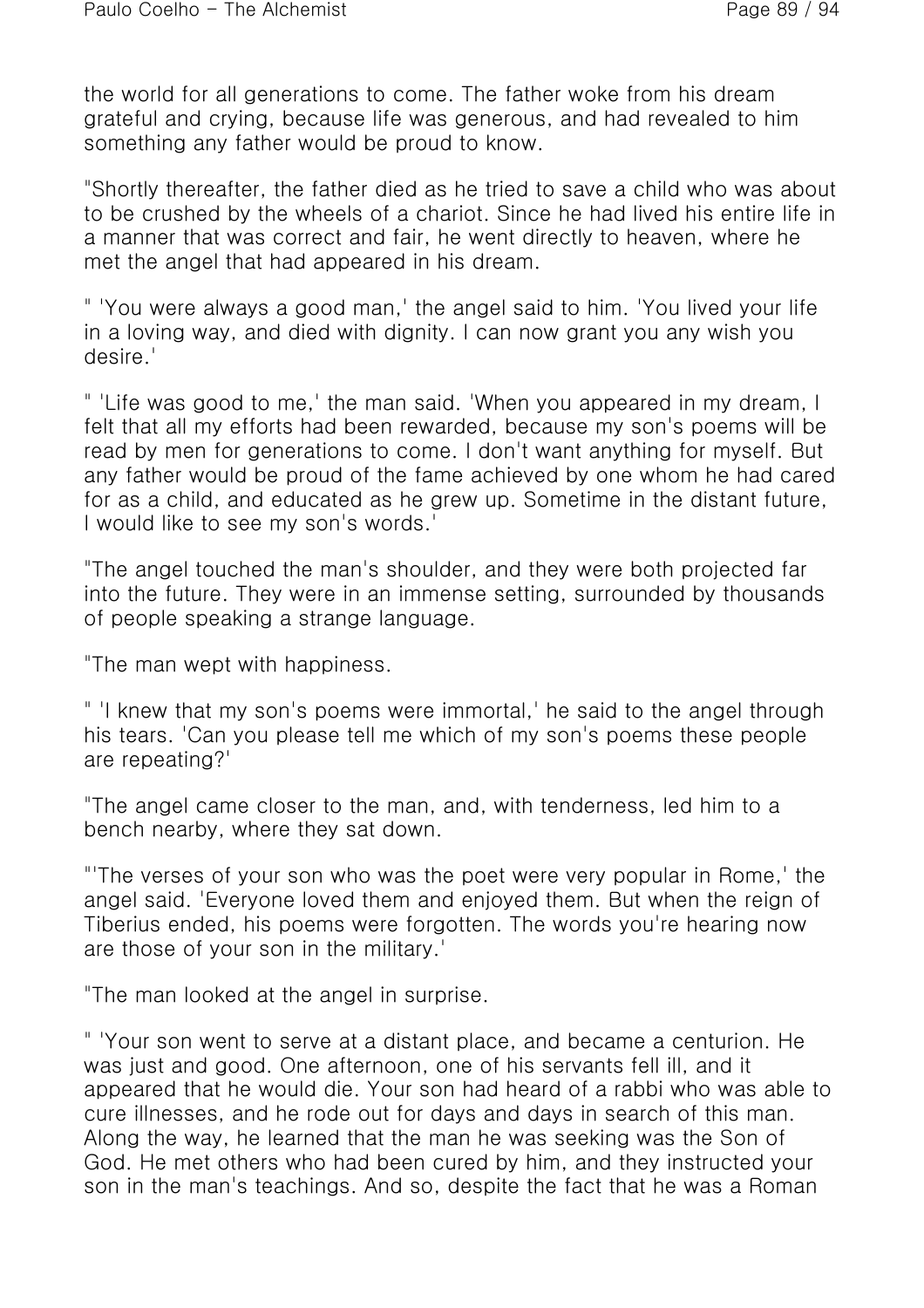centurion, he converted to their faith. Shortly thereafter, he reached the place where the man he was looking for was visiting.'

" 'He told the man that one of his servants was gravely ill, and the rabbi made ready to go to his house with him. But the centurion was a man of faith, and, looking into the eyes of the rabbi, he knew that he was surely in the presence of the Son of God.'

" 'And this is what your son said,' the angel told the man. 'These are the words he said to the rabbi at that point, and they have never been forgotten: "My Lord, I am not worthy that you should come under my roof. But only speak a word and my servant will be healed." "'

The alchemist said, "No matter what he does, every person on earth plays a central role in the history of the world. And normally he doesn't know it."

The boy smiled. He had never imagined that questions about life would be of such importance to a shepherd.

"Good-bye," the alchemist said.

"Good-bye," said the boy.

The boy rode along through the desert for several hours, listening avidly to what his heart had to say. It was his heart that would tell him where his treasure was hidden.

\*

"Where your treasure is, there also will be your heart," the alchemist had told him.

But his heart was speaking of other things. With pride, it told the story of a shepherd who had left his flock to follow a dream he had on two different occasions. It told of destiny, and of the many men who had wandered in search of distant lands or beautiful women, confronting the people of their times with their preconceived notions. It spoke of journeys, discoveries, books, and change.

As he was about to climb yet another dune, his heart whispered, "Be aware of the place where you are brought to tears. That's where I am, and that's where your treasure is."

The boy climbed the dune slowly. A full moon rose again in the starry sky: it had been a month since he had set forth from the oasis. The moonlight cast shadows through the dunes, creating the appearance of a rolling sea; it reminded the boy of the day when that horse had reared in the desert, and he had come to know the alchemist. And the moon fell on the desert's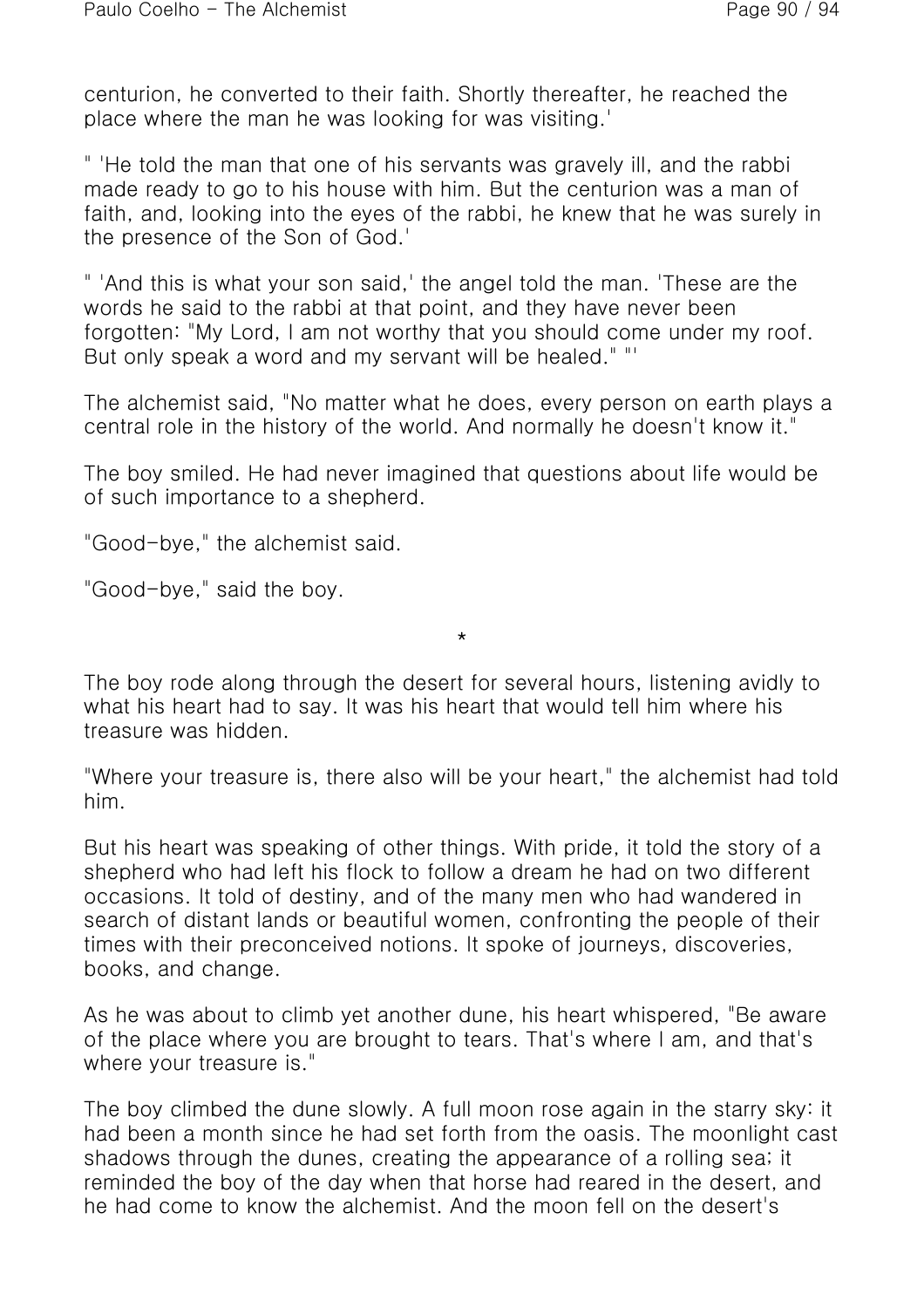silence, and on a man's journey in search of treasure.

When he reached the top of the dune, his heart leapt. There, illuminated by the light of the moon and the brightness of the desert, stood the solemn and majestic Pyramids of Egypt.

The boy fell to his knees and wept. He thanked God for making him believe in his destiny, and for leading him to meet a king, a merchant, an Englishman, and an alchemist. And above all for his having met a woman of the desert who had told him that love would never keep a man from his destiny.

If he wanted to, he could now return to the oasis, go back to Fatima, and live his life as a simple shepherd. After all, the alchemist continued to live in the desert, even though he understood the Language of the World, and knew how to transform lead into gold. He didn't need to demonstrate his science and art to anyone. The boy told himself that, on the way toward realizing his own destiny, he had learned all he needed to know, and had experienced everything he might have dreamed of.

But here he was, at the point of finding his treasure, and he reminded himself that no project is completed until its objective has been achieved. The boy looked at the sands around him, and saw that, where his tears had fallen, a scarab beetle was scuttling through the sand. During his time in the desert, he had learned that, in Egypt, the scarab beetles are a symbol of God.

Another omen! The boy began to dig into the dune. As he did so, he thought of what the crystal merchant had once said: that anyone could build a pyramid in his backyard. The boy could see now that he couldn't do so if he placed stone upon stone for the rest of his life.

Throughout the night, the boy dug at the place he had chosen, but found nothing. He felt weighted down by the centuries of time since the Pyramids had been built. But he didn't stop. He struggled to continue digging as he fought the wind, which often blew the sand back into the excavation. His hands were abraded and exhausted, but he listened to his heart. It had told him to dig where his tears fell.

As he was attempting to pull out the rocks he encountered, he heard footsteps. Several figures approached him. Their backs were to the moonlight, and the boy could see neither their eyes nor their faces.

"What are you doing here?" one of the figures demanded.

Because he was terrified, the boy didn't answer. He had found where his treasure was, and was frightened at what might happen.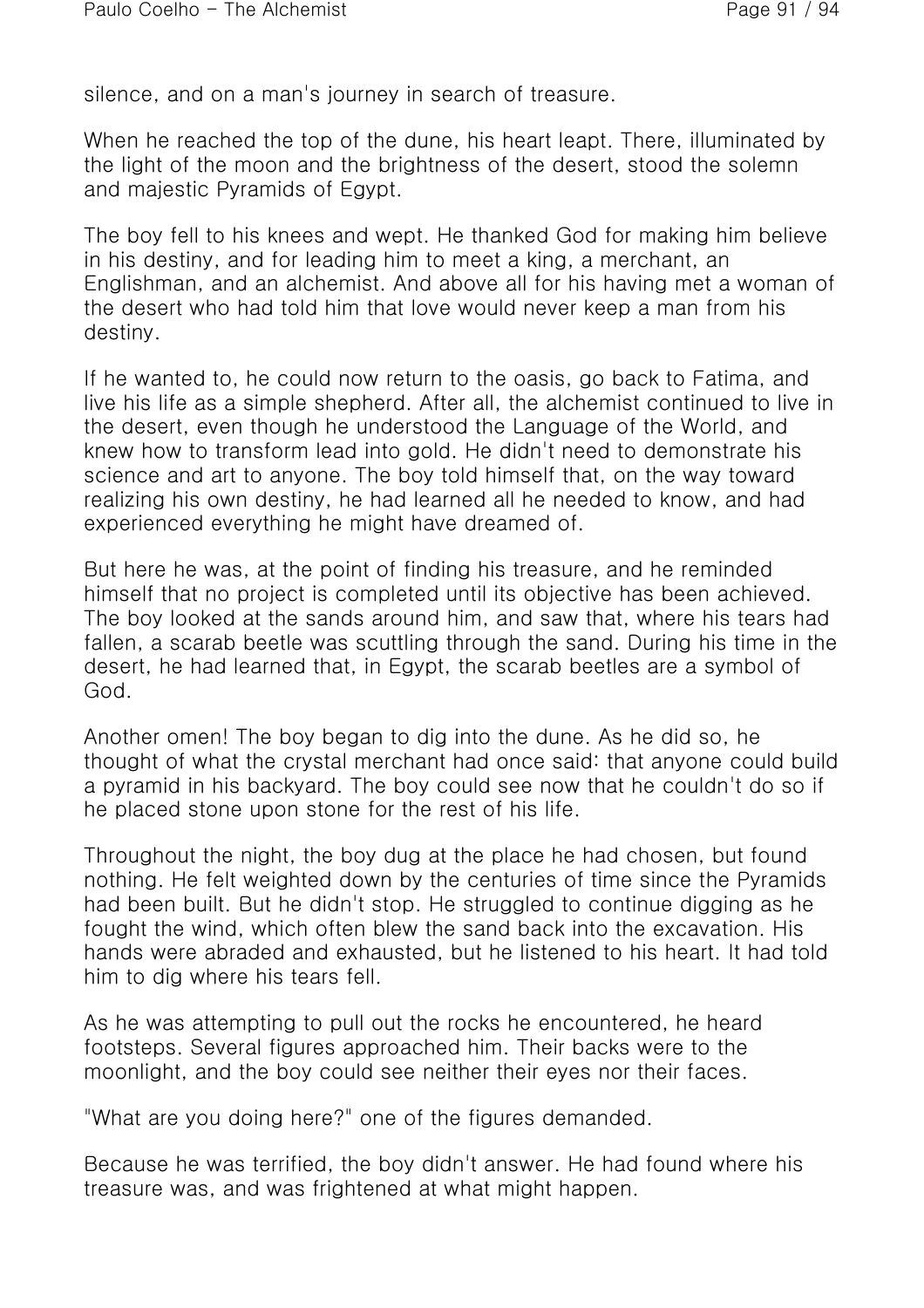"We're refugees from the tribal wars, and we need money," the other figure said. "What are you hiding there?"

"I'm not hiding anything," the boy answered.

But one of them seized the boy and yanked him back out of the hole. Another, who was searching the boy's bags, found the piece of gold.

"There's gold here," he said.

The moon shone on the face of the Arab who had seized him, and in the man's eyes the boy saw death.

"He's probably got more gold hidden in the ground."

They made the boy continue digging, but he found nothing. As the sun rose, the men began to beat the boy. He was bruised and bleeding, his clothing was torn to shreds, and he felt that death was near.

"What good is money to you if you're going to die? It's not often that money can save someone's life," the alchemist had said. Finally, the boy screamed at the men, "I'm digging for treasure!" And, although his mouth was bleeding and swollen, he told his attackers that he had twice dreamed of a treasure hidden near the Pyramids of Egypt.

The man who appeared to be the leader of the group spoke to one of the others: "Leave him. He doesn't have anything else. He must have stolen this gold."

The boy fell to the sand, nearly unconscious. The leader shook him and said, "We're leaving."

But before they left, he came back to the boy and said, "You're not going to die. You'll live, and you'll learn that a man shouldn't be so stupid. Two years ago, right here on this spot, I had a recurrent dream, too. I dreamed that I should travel to the fields of Spain and look for a ruined church where shepherds and their sheep slept. In my dream, there was a sycamore growing out of the ruins of the sacristy, and I was told that, if I dug at the roots of the sycamore, I would find a hidden treasure. But I'm not so stupid as to cross an entire desert just because of a recurrent dream."

And they disappeared.

The boy stood up shakily, and looked once more at the Pyramids. They seemed to laugh at him, and he laughed back, his heart bursting with joy.

Because now he knew where his treasure was.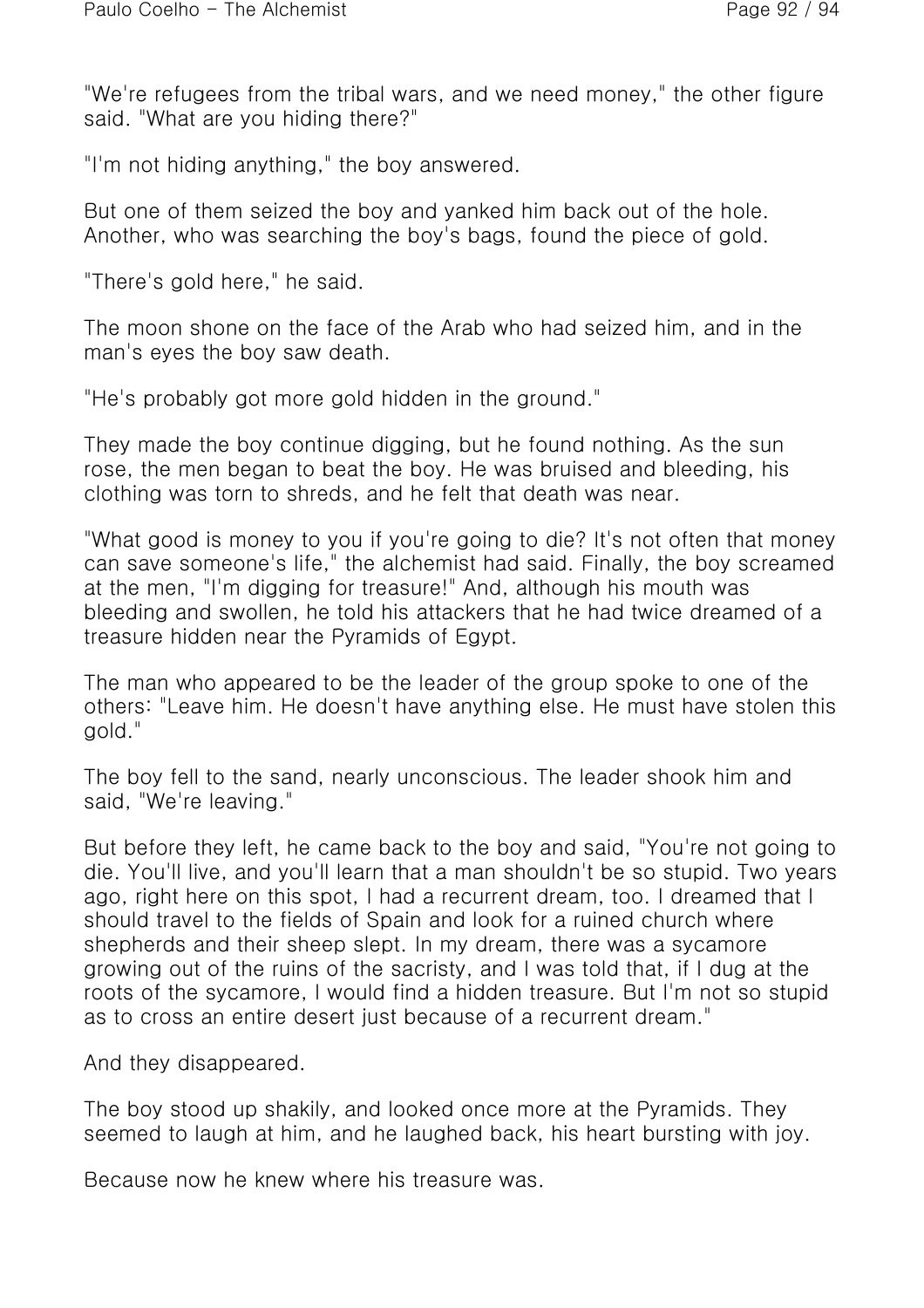## EPILOGUE

The boy reached the small, abandoned church just as night was falling. The sycamore was still there in the sacristy, and the stars could still be seen through the half-destroyed roof. He remembered the time he had been there with his sheep; it had been a peaceful night $\cdots$  except for the dream.

Now he was here not with his flock, but with a shovel.

He sat looking at the sky for a long time. Then he took from his knapsack a bottle of wine, and drank some. He remembered the night in the desert when he had sat with the alchemist, as they looked at the stars and drank wine together. He thought of the many roads he had traveled, and of the strange way God had chosen to show him his treasure. If he hadn't believed in the significance of recurrent dreams, he would not have met the Gypsy woman, the king, the thief, or… "Well, it's a long list. But the path was written in the omens, and there was no way I could go wrong," he said to himself.

He fell asleep, and when he awoke the sun was already high. He began to dig at the base of the sycamore.

"You old sorcerer," the boy shouted up to the sky. "You knew the whole story. You even left a bit of gold at the monastery so I could get back to this church. The monk laughed when he saw me come back in tatters. Couldn't you have saved me from that?"

"No," he heard a voice on the wind say. "If I had told you, you wouldn't have seen the Pyramids. They're beautiful, aren't they?"

The boy smiled, and continued digging. Half an hour later, his shovel hit something solid. An hour later, he had before him a chest of Spanish gold coins. There were also precious stones, gold masks adorned with red and white feathers, and stone statues embedded with jewels. The spoils of a conquest that the country had long ago forgotten, and that some conquistador had failed to tell his children about.

The boy took out Urim and Thummim from his bag. He had used the two stones only once, one morning when he was at a marketplace. His life and his path had always provided him with enough omens.

He placed Urim and Thummim in the chest. They were also a part of his new treasure, because they were a reminder of the old king, whom he would